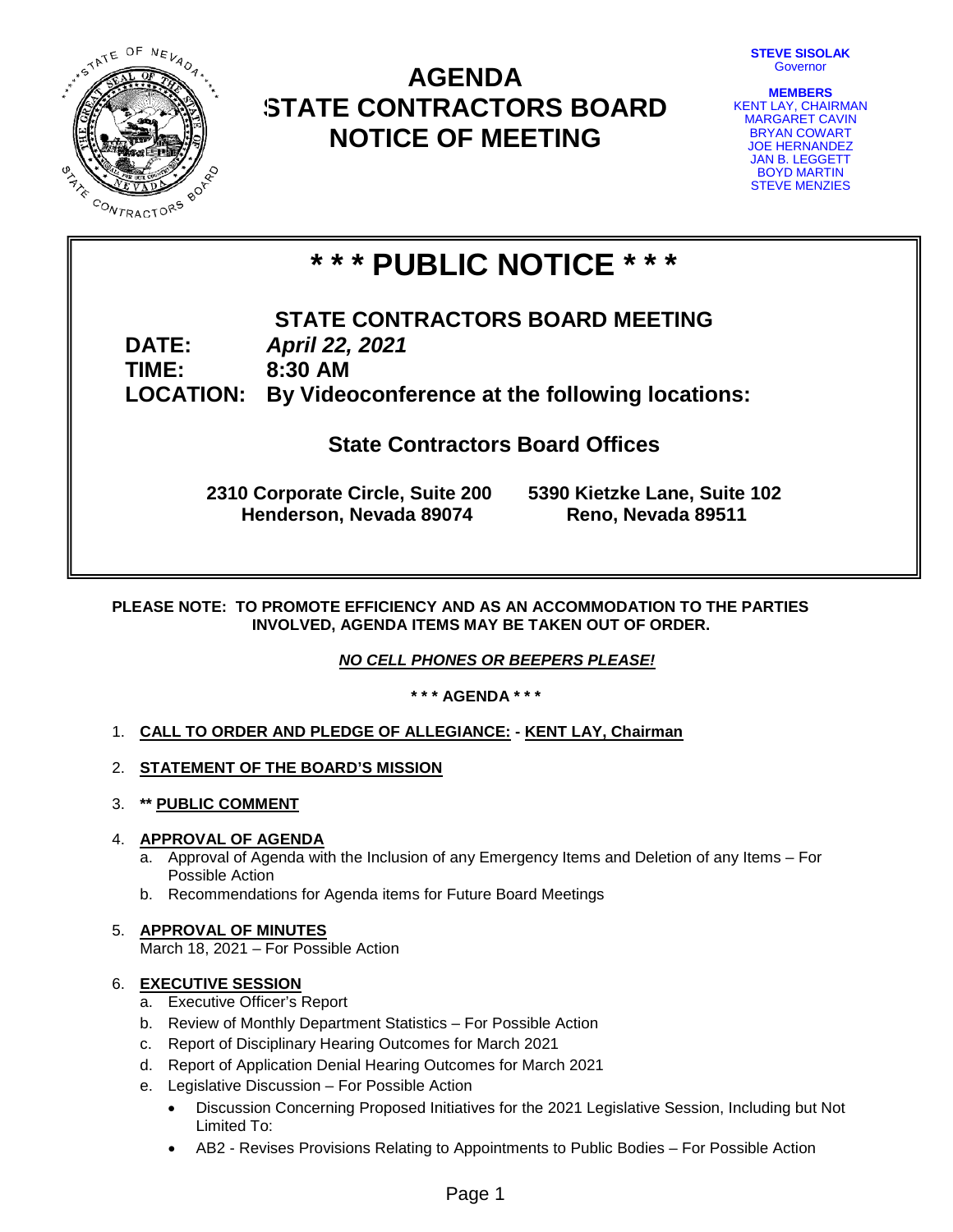- AB51 Revises Provisions Governing the Recovery Fund Administered by the State Contractors' Board – For Possible Action
- AB65 Revises Provisions Relating to Ethics in Government For Possible Action
- AB227 Revises Provisions Relating to Contractors For Possible Action
- AB232 Creates the Legislative Committee on the Reduction of Nonessential State Expenditures For Possible Action
- AB253 Revises Provisions Relating to Governmental Administration For Possible Action
- AB330 Establishes Provisions Governing Occupational Training and Licensing For Possible Action
- AB340 Provides for the Review of Certain Administrative Regulations by the Legislature For Possible Action
- AB365 Revises Provisions Relating to Governmental Administration For Possible Action
- AB385 Revises Provisions Relating to Compensation Received by Public Officers and Employees – For Possible Action
- SB24 Revises Provisions Relating to Workforce Development For Possible Action
- SB31 Makes Various Changes Relating to Public Safety For Possible Action
- SB51 Revises Provisions Relating to Sex- or Gender-Based Harassment in the Executive Department of the State Government – For Possible Action
- SB55 Revises Provisions Governing the Licensing and Regulation of Employee Leasing Companies – For Possible Action
- SB109 Revises Provisions Relating to the Collection of Certain Information by Governmental Agencies – For Possible Action
- SB222 Revises Provisions Relating to Governmental Administration For Possible Action
- SB252 Extends the Period During Which Certain Complaints May be Filed with the State Contractors Board Under Certain Circumstances – For Possible Action
- SB253 Revises Provisions Related to Alarm Systems and Information to be Included on Advertising by a Licensed Contractor – For Possible Action
- SB303 Revises Provisions Relating to Professions and Residential Solar Photovoltaic Systems For Possible Action
- SB318 Makes Changes Relating to Improving Access to Governmental Services for Persons with Limited English Proficiency – For Possible Action
- SB328 Revises Provisions Relating to Energy Storage Systems For Possible Action
- SB335 Revises Provisions Relating to Professional and Occupational Licensing For Possible Action
- SB402 Revises Provisions Relating to Regulatory Bodies For Possible Action
- f. Review and Approval of Quarterly Financial Reports for the Period Ending March 31, 2021 For Possible Action
- g. Review and Approval of Cash Disbursements and Transfer Journals for the Period Ending March 31, 2021 – For Possible Action
- h. Executive Officer's Quarterly Report Pursuant to NAC 624.030 and 2020-21 Strategic Plan Third Quarter Activity Update – For Possible Action
- i. Review and Approval of Contract for Examination Services with PSI Services LLC For Possible Action
- j. Approval of Final Lease Agreement with Gardner Nevada Tech Park I, L.C. and Update Concerning Southern Nevada Office Move – For Possible Action
- k. Legal Report For Possible Action
	- Discussion Concerning Potential or Pending Litigation

(A public body may interrupt the open meeting and exclude the public for the purpose of having an attorney-client discussion of potential and existing litigation pursuant to NRS 241.015(3)(b)(2))

l. Subcommittee Reports Executive Subcommittee, Recovery Fund Subcommittee, Classification/Regulation Subcommittee, Finance Subcommittee.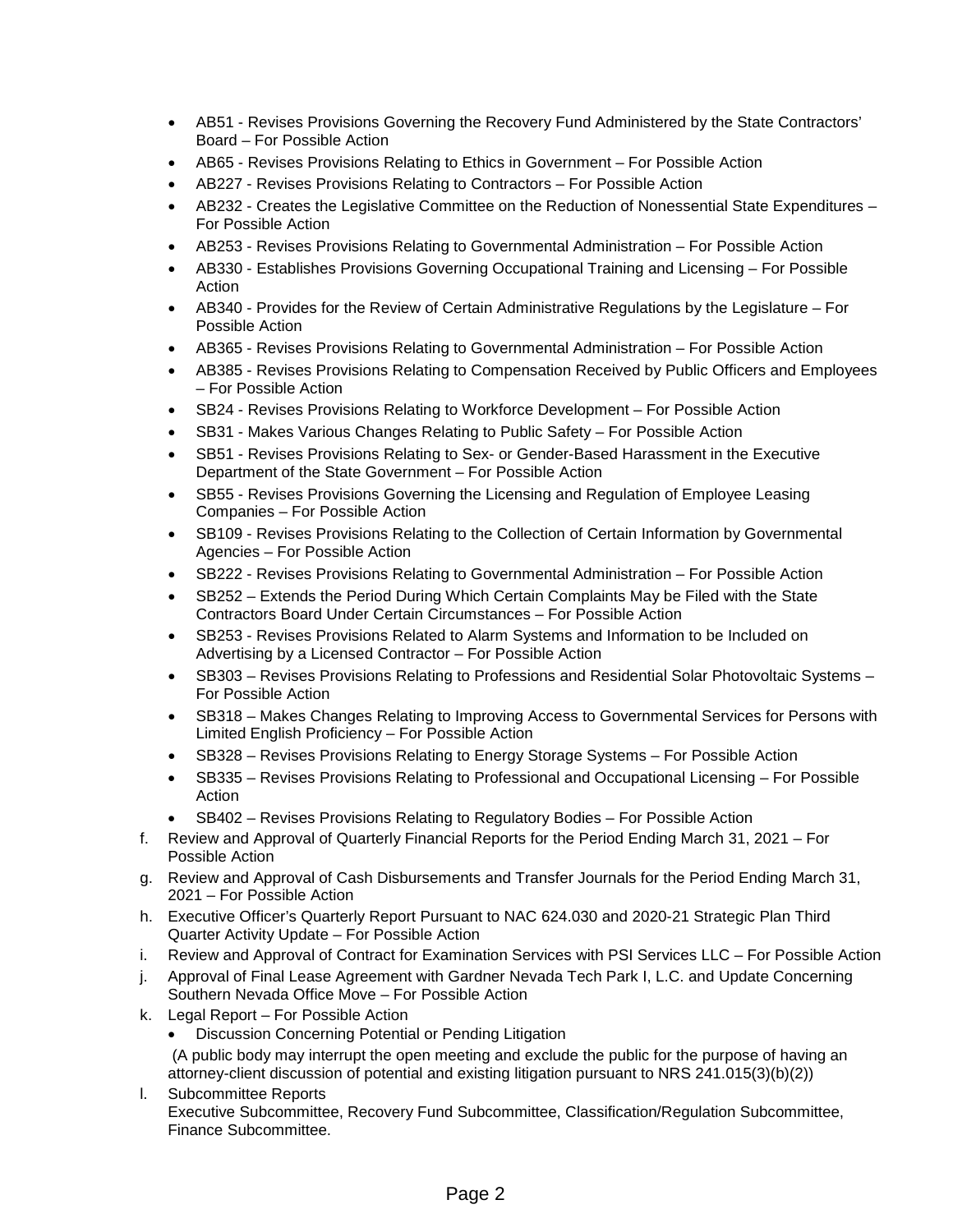#### 7. **APPROVAL OF CONSENT AGENDA – For Possible Action:**

a. Ratification of Staff Approved License Applications, Changes of Licensure, Reinstatement of Licensure, Voluntary Surrenders (List Attached, Items 1 to 495)

#### **NEW LICENSE APPLICATION DENIAL HEARINGS 10:00A.M.**

#### 8. **NEW APPLICATION DENIAL HEARING – For Possible Action: MOURE ELECTRIC LLC DBA MOURE ELECTRIC** Henry Ornales Moure, Managing Member/Proposed Qualified Individual

#### 9. **\*\*PUBLIC COMMENT**

Adjournment – For Possible Action

#### **PUBLIC COMMENT**

Comments from the public are accepted at this time on topics not specifically addressed elsewhere on the agenda. The public may comment by signing-in before speaking during the Public Comment section. The board is precluded from discussing or acting on items raised by Public Comment that are not already on the agenda. Public Comment will be limited to 3 minutes per person at the discretion of the Chairman.

#### **PUBLIC NOTICE**

Pursuant to Section 3 of Directive 006, the requirement contained in NRS 624.020(4)(a) that public notice agendas be posted at physical locations within the State of Nevada has been suspended.

Notice of this meeting was posted on the Nevada State Contractors Board Internet Website, the Public Notice Website and both offices of the Nevada State Contractors Board.

#### **PLEASE NOTE:**

- 1) Persons/facilities desiring copies of the board's agenda must submit their request in writing every six months.
- 2) With regard to any board meeting, it is possible that an amended notice will be published adding new items to the original agenda. Amended notices will be posted in accordance with the Open Meeting Law: however, they will not be mailed to individuals on the board's mailing list.
- 3) Members of the public who are disabled and require special accommodations or assistance at the meeting are requested to notify the board office in writing at 5390 Kietzke Lane, Suite 102, Reno, NV 89511 or 2310 Corporate Circle, Suite 200, Henderson, NV 89074 or by calling 775-688-1141 or by contacting Crystal Caywood at 702-486-1136 prior to the date of the meeting.
- 4) Pursuant to NRS 241.020(6), please take notice: (1) Items on the agenda may be taken out of order; (2) Two or more agenda items may be combined for consideration; and (3) At any time, items on the agenda may be removed from the agenda or discussion of the items may be delayed.
- 5) Subject to the provisions of NRS 241.050(5), interested parties may request a copy of supporting materials related to this meeting by contacting the following individuals:

Crystal Caywood 2310 Corporate Circle, Suite 200, Henderson, NV 89074 702.486.1136 [ccaywood@nscb.state.nv.us](mailto:ccaywood@nscb.state.nv.us)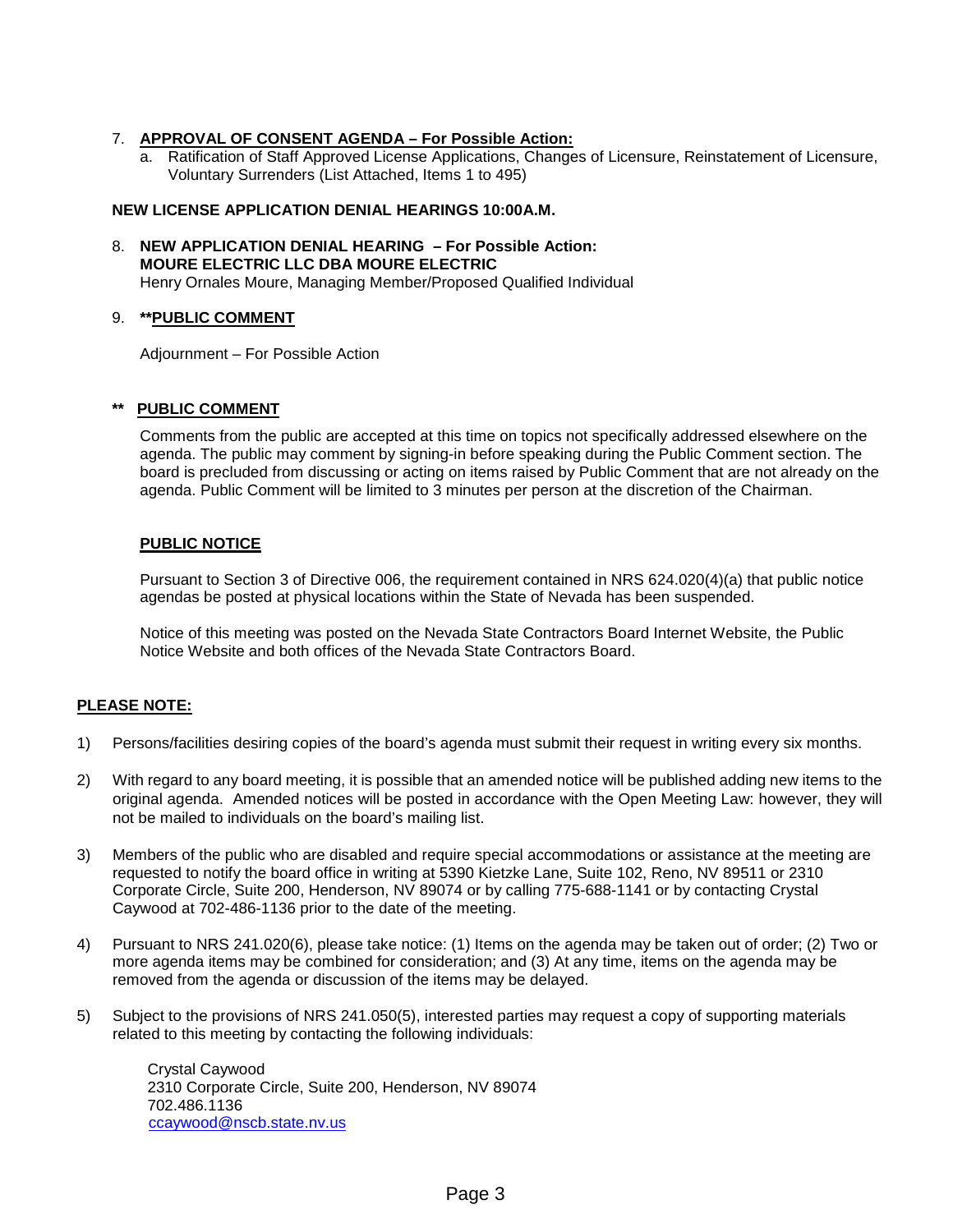Page 1 of 131

## **NEW APPLICATIONS**

# **1 1 WENGER OWATONNA, MN**

CHRISTOPHER SEAN SIMPSON President; JACOB RUSSELL WHITTAKER Treasurer; JOSEPH JOHN MCCUSKER, Chief Financial Officer

JAMES PAUL SMITH CMS and Trade

CONTRACTORS LICENSE APPLICATION, 1017684

Approved DATE: 03/15/2021

LIMIT: \$1,000,000.00 BOND: \$30,000.00 CLASS: C26B-BUILDING ACCESSORIES AND

**SPECIALTIES** 

CONTINGENT ON PASSING CMS EXAM

## **2 702 PLUMBER LLC HENDERSON, NV**

702 PLUMBAIR; GJ GEORGE MACUGAY VALDEZ, JR Managing Member; SHERRIE ANN ME WAH LIU VALDEZ, Managing Member

JEFFREY RAMOS, Trade; GJ GEORGE MACUGAY VALDEZ, JR CMS

CONTRACTORS LICENSE APPLICATION, 1017187

Approved DATE: 04/02/2021

LIMIT: \$40,000.00 BOND: \$5,000.00 CLASS: C21B-AIR CONDITIONING

#### **3 A J PADELFORD & SON INC CERRITOS, CA**

DANIEL RAY PADELFORD, President; MERIDITH ERIN EMMONS, Secretary; DIANE LIENE YOUNG, Treasurer; BRIAN WILLIAM PADELFORD, Director; ANITA F PADELFORD, Director; CHRISTOPHER RYAN EMMONS, Vice President; BRANDON PAGE EMMONS, Vice President

BRANDON PAGE EMMONS, CMS and Trade

CONTRACTORS LICENSE APPLICATION, 1019212

Approved DATE: 04/08/2021

LIMIT: Unlimited BOND: \$50,000.00 CLASS: B GENERAL BUILDING

CONTINGENT UPON PASSING TRADE EXAM BY 9/26/2021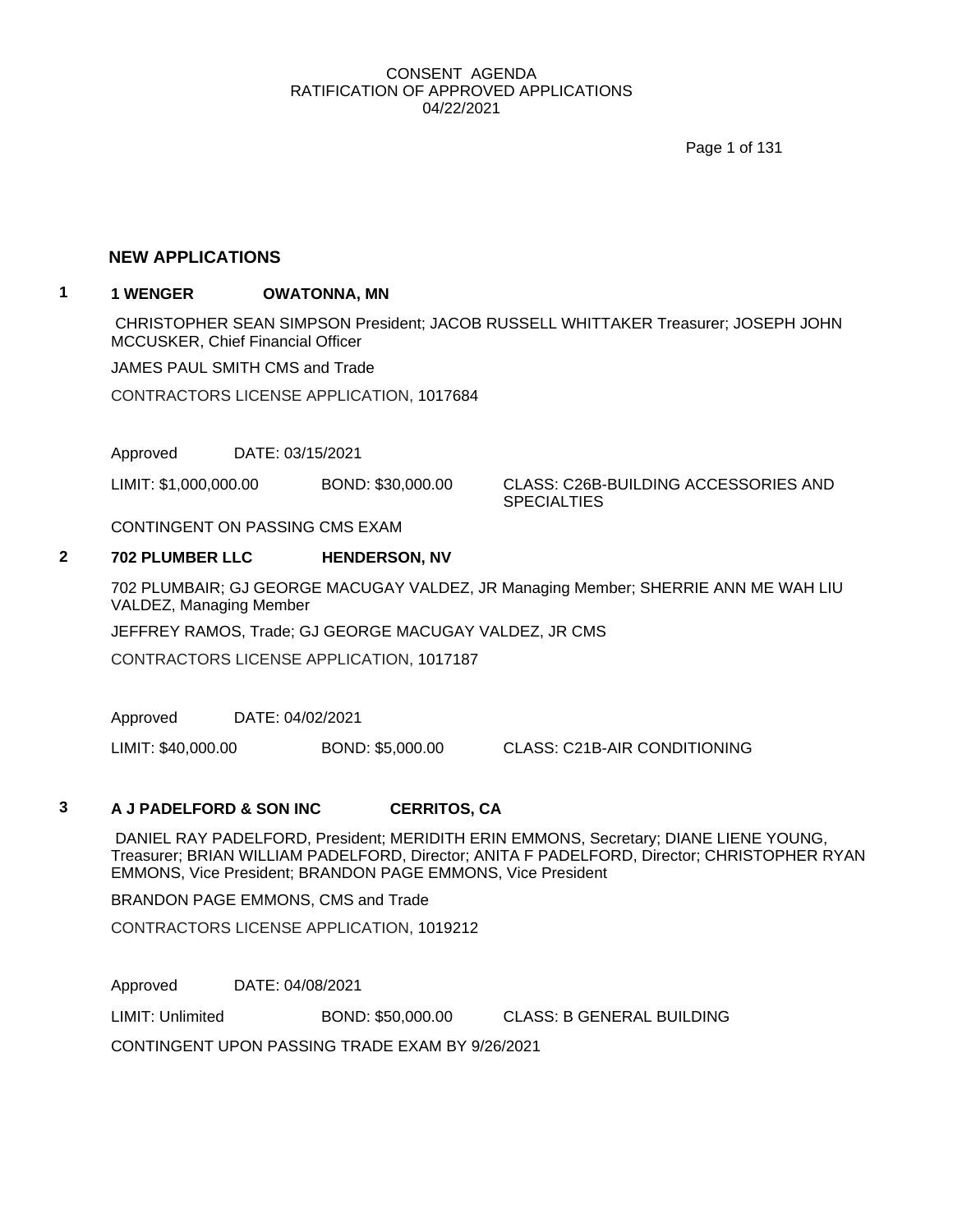Page 2 of 131

| 4                       | <b>AAA DOORS PLUS INC</b>                                |                                          | <b>LAS VEGAS, NV</b>                                          |                                                                |  |  |  |
|-------------------------|----------------------------------------------------------|------------------------------------------|---------------------------------------------------------------|----------------------------------------------------------------|--|--|--|
|                         |                                                          |                                          | VICTOR RAY POTTER President; DEBRA POTTER Treasurer           |                                                                |  |  |  |
|                         | VICTOR RAY POTTER CMS and Trade                          |                                          |                                                               |                                                                |  |  |  |
|                         |                                                          |                                          | CONTRACTORS LICENSE APPLICATION, 1018027                      |                                                                |  |  |  |
|                         | Approved DATE: 03/19/2021                                |                                          |                                                               |                                                                |  |  |  |
|                         | LIMIT: \$15,000.00                                       |                                          |                                                               | BOND: \$5,000.00 CLASS: C3A-CARPENTRY AND REPAIRS              |  |  |  |
| $\overline{\mathbf{5}}$ |                                                          |                                          | ABSOLUTE PARADISE LANDSCAPING LLC                             | <b>HENDERSON, NV</b>                                           |  |  |  |
|                         |                                                          |                                          | STEVEN HOWARD COLUMBUS Managing Member                        |                                                                |  |  |  |
|                         |                                                          |                                          | STEVEN HOWARD COLUMBUS CMS and Trade                          |                                                                |  |  |  |
|                         |                                                          | CONTRACTORS LICENSE APPLICATION, 1018190 |                                                               |                                                                |  |  |  |
|                         | Approved DATE: 03/10/2021                                |                                          |                                                               |                                                                |  |  |  |
|                         | LIMIT: \$10,000.00                                       |                                          |                                                               | BOND: \$2,000.00 CLASS: C-10 LANDSCAPE CONTRACTING             |  |  |  |
| 6                       |                                                          |                                          | ACCEL ELECTRIC LLC LAS VEGAS, NV                              |                                                                |  |  |  |
|                         |                                                          |                                          | MICHAEL AARON DREYER, Manager; KRISTA MONIQUE DREYER, Manager |                                                                |  |  |  |
|                         | MICHAEL AARON DREYER, CMS and Trade                      |                                          |                                                               |                                                                |  |  |  |
|                         |                                                          |                                          | CONTRACTORS LICENSE APPLICATION, 1018921                      |                                                                |  |  |  |
|                         | Approved DATE: 04/07/2021                                |                                          |                                                               |                                                                |  |  |  |
|                         | LIMIT: \$10,000.00                                       |                                          |                                                               | BOND: \$2,000.00 CLASS: C-2 ELECTRICAL                         |  |  |  |
|                         | CONTINGENT UPON PASSING REQUIRED CMS AND TRADE EXAMS     |                                          |                                                               |                                                                |  |  |  |
| 7                       | <b>ACVEDO COOLING &amp; HEATING LLC</b>                  |                                          |                                                               | <b>LAS VEGAS, NV</b>                                           |  |  |  |
|                         | YANET ACEVEDO, Manager; RUBEN ACEVEDO-CONTRERAS, Manager |                                          |                                                               |                                                                |  |  |  |
|                         |                                                          | FRANCISCO PADILLA CMS and Trade          |                                                               |                                                                |  |  |  |
|                         |                                                          |                                          | CONTRACTORS LICENSE APPLICATION, 1019051                      |                                                                |  |  |  |
|                         | Approved                                                 | DATE: 04/05/2021                         |                                                               |                                                                |  |  |  |
|                         | LIMIT: \$10,000.00                                       |                                          | BOND: \$2,000.00                                              | <b>CLASS: C21-REFRIGERATION AND AIR</b><br><b>CONDITIONING</b> |  |  |  |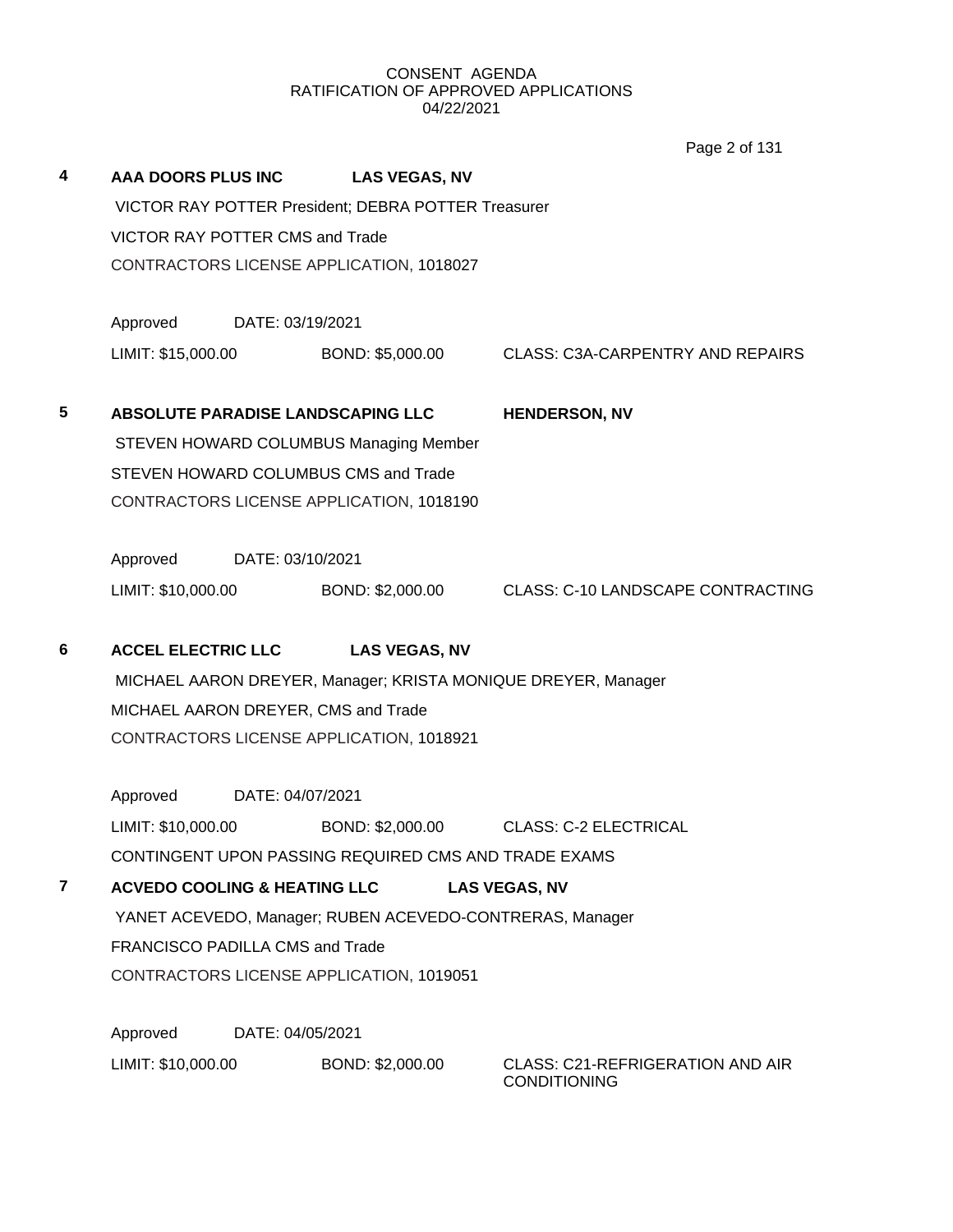Page 3 of 131

| 8  | <b>ADAM TERRELL HAWKINS</b>       |                                     | <b>RENO, NV</b>                                    |                                                                             |  |  |  |
|----|-----------------------------------|-------------------------------------|----------------------------------------------------|-----------------------------------------------------------------------------|--|--|--|
|    | <b>ADAM TERRELL HAWKINS Owner</b> |                                     |                                                    |                                                                             |  |  |  |
|    |                                   |                                     | ADAM TERRELL HAWKINS CMS and Trade                 |                                                                             |  |  |  |
|    |                                   |                                     | CONTRACTORS LICENSE APPLICATION, 1018699           |                                                                             |  |  |  |
|    | Approved                          | DATE: 03/11/2021                    |                                                    |                                                                             |  |  |  |
|    | LIMIT: \$10,000.00                |                                     | BOND: \$2,000.00                                   | CLASS: C21                                                                  |  |  |  |
| 9  | <b>ADVANCED PARTITIONS LLC</b>    |                                     | <b>LAS VEGAS, NV</b>                               |                                                                             |  |  |  |
|    |                                   |                                     |                                                    | JUAN SANTIAGO ANTONIO, JR Manager; YVETTE LEINAALA ANTOLIN-ANTONIO, Manager |  |  |  |
|    |                                   |                                     | JUAN SANTIAGO ANTONIO, JR CMS and Trade            |                                                                             |  |  |  |
|    |                                   |                                     | CONTRACTORS LICENSE APPLICATION, 1019201           |                                                                             |  |  |  |
|    | Approved                          | DATE: 04/05/2021                    |                                                    |                                                                             |  |  |  |
|    | LIMIT: \$50,000.00                |                                     | BOND: \$5,000.00                                   | <b>CLASS: C-3 CARPENTRY MAINTENANCE MINOR</b><br><b>REPAIR</b>              |  |  |  |
|    |                                   |                                     | CONTINGENT UPON PASSING REQUIRED CMS EXAM          |                                                                             |  |  |  |
| 10 | <b>ADVANTAGE CONSTRUCTION LLC</b> |                                     |                                                    | <b>LAS VEGAS, NV</b>                                                        |  |  |  |
|    |                                   | <b>KENNETH JAMES KESICK Manager</b> |                                                    |                                                                             |  |  |  |
|    |                                   |                                     | JOHN MIKE PETERSON Trade; KENNETH JAMES KESICK CMS |                                                                             |  |  |  |
|    |                                   |                                     | CONTRACTORS LICENSE APPLICATION, 1018713           |                                                                             |  |  |  |
|    | Approved                          | DATE: 04/05/2021                    |                                                    |                                                                             |  |  |  |
|    | LIMIT: \$500,000.00               |                                     | BOND: \$15,000.00                                  | <b>CLASS: C14H-AWNINGS AND LOUVERS</b>                                      |  |  |  |
| 11 | <b>ALEJANDRO PAYAN</b>            |                                     | <b>BATTLE MOUNTAIN, NV</b>                         |                                                                             |  |  |  |
|    |                                   |                                     | EMERGENCY HOME REPAIRS; ALEJANDRO VERN PAYAN Owner |                                                                             |  |  |  |
|    |                                   |                                     | ALEJANDRO VERN PAYAN CMS and Trade                 |                                                                             |  |  |  |
|    |                                   |                                     | CONTRACTORS LICENSE APPLICATION, 1018595           |                                                                             |  |  |  |
|    | Approved                          | DATE: 03/08/2021                    |                                                    |                                                                             |  |  |  |
|    | LIMIT: \$245,000.00               |                                     | BOND: \$15,000.00                                  | CLASS: C14G; C14H                                                           |  |  |  |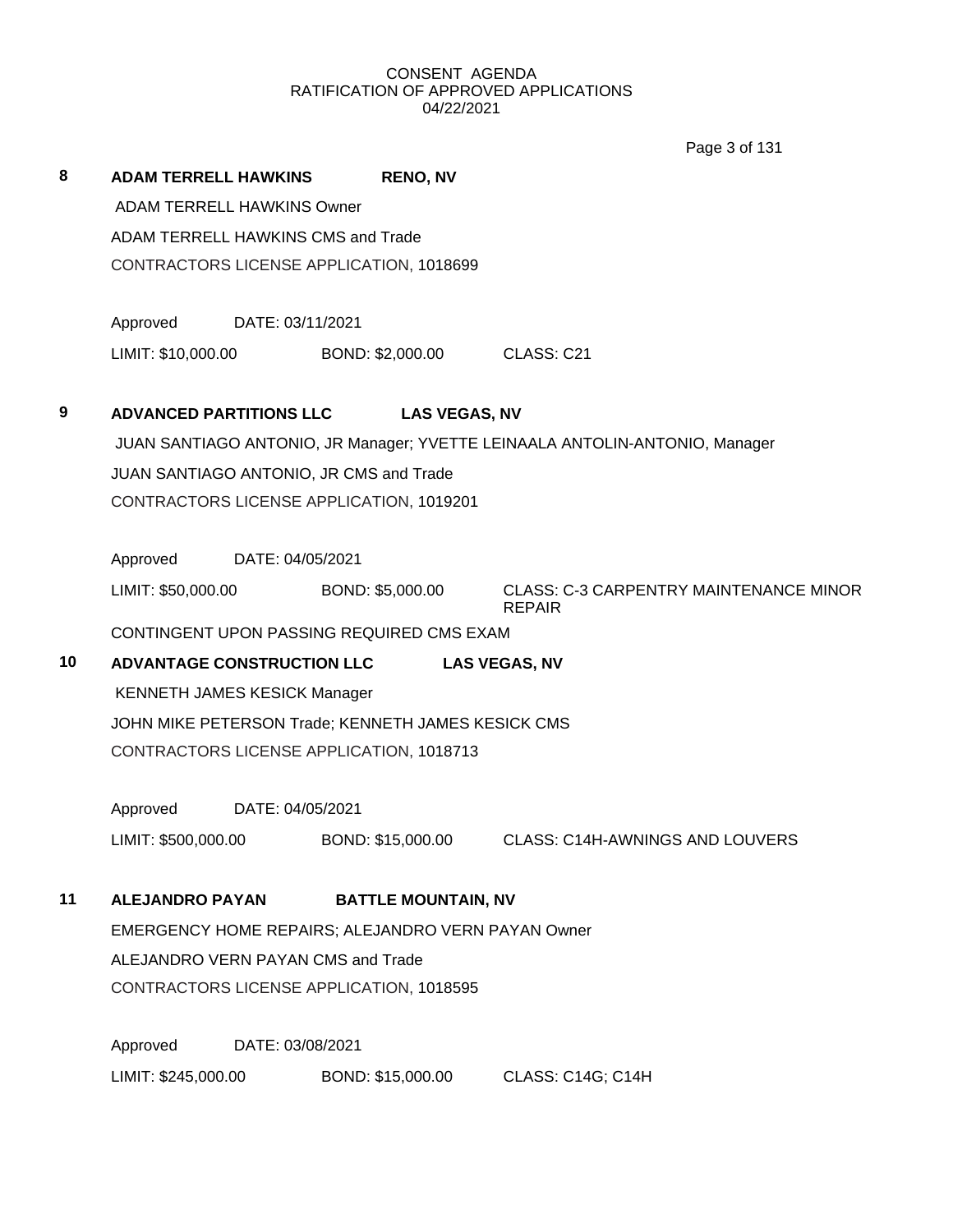Page 4 of 131

| 12 |                               | ALL ELECTRIC SERVICE LLC                        | <b>HENDERSON, NV</b> |                                                                             |
|----|-------------------------------|-------------------------------------------------|----------------------|-----------------------------------------------------------------------------|
|    |                               | SARKIS AZAD BOGHOSIAN, Managing Member          |                      |                                                                             |
|    |                               | SARKIS AZAD BOGHOSIAN, CMS and Trade            |                      |                                                                             |
|    |                               | CONTRACTORS LICENSE APPLICATION, 1017751        |                      |                                                                             |
|    |                               |                                                 |                      |                                                                             |
|    | Approved                      | DATE: 03/23/2021                                |                      |                                                                             |
|    | LIMIT: \$245,000.00           |                                                 | BOND: \$15,000.00    | CLASS: C2                                                                   |
|    |                               | CONTINGENT UPON PASSING TRADE EXAM BY 6/30/2021 |                      |                                                                             |
| 13 |                               | ALPHA TECHNOLOGIES SERVICES INC                 |                      | <b>BELLINGHAM, WA</b>                                                       |
|    |                               |                                                 |                      | RICHARD ALAN SEIFF Director; GARY MICHAEL TREMBLAY, Chief Executive Officer |
|    |                               | RICHARD ALAN SEIFF CMS and Trade                |                      |                                                                             |
|    |                               | CONTRACTORS LICENSE APPLICATION, 1017960        |                      |                                                                             |
|    |                               |                                                 |                      |                                                                             |
|    | Approved                      | DATE: 03/11/2021                                |                      |                                                                             |
|    | LIMIT: Unlimited              |                                                 | BOND: \$50,000.00    | CLASS: B2                                                                   |
|    |                               |                                                 |                      |                                                                             |
| 14 |                               | ALPINE CONSTRUCION MANAGEMENT LLC               |                      | <b>BOISE, ID</b>                                                            |
|    |                               | DAVID RICHARD STAUFFER, Manager                 |                      |                                                                             |
|    |                               | DAVID RICHARD STAUFFER, CMS and Trade           |                      |                                                                             |
|    |                               | CONTRACTORS LICENSE APPLICATION, 1017643        |                      |                                                                             |
|    | Approved                      | DATE: 03/19/2021                                |                      |                                                                             |
|    | LIMIT: \$250,000.00           |                                                 | BOND: \$15,000.00    | <b>CLASS: B2-RESIDENTIAL AND SMALL</b><br><b>COMMERCIAL</b>                 |
|    |                               | CONTINGENT ON PASSING CMS/TRADE EXAMS           |                      |                                                                             |
| 15 | <b>AMERICAN ACOUSTICS INC</b> |                                                 | <b>SPARKS, NV</b>    |                                                                             |
|    |                               | <b>WALTER KEITH BAKER President</b>             |                      |                                                                             |
|    |                               | <b>WALTER KEITH BAKER CMS and Trade</b>         |                      |                                                                             |
|    |                               | CONTRACTORS LICENSE APPLICATION, 1018237        |                      |                                                                             |
|    |                               |                                                 |                      |                                                                             |
|    | Approved                      | DATE: 04/05/2021                                |                      |                                                                             |
|    |                               |                                                 |                      |                                                                             |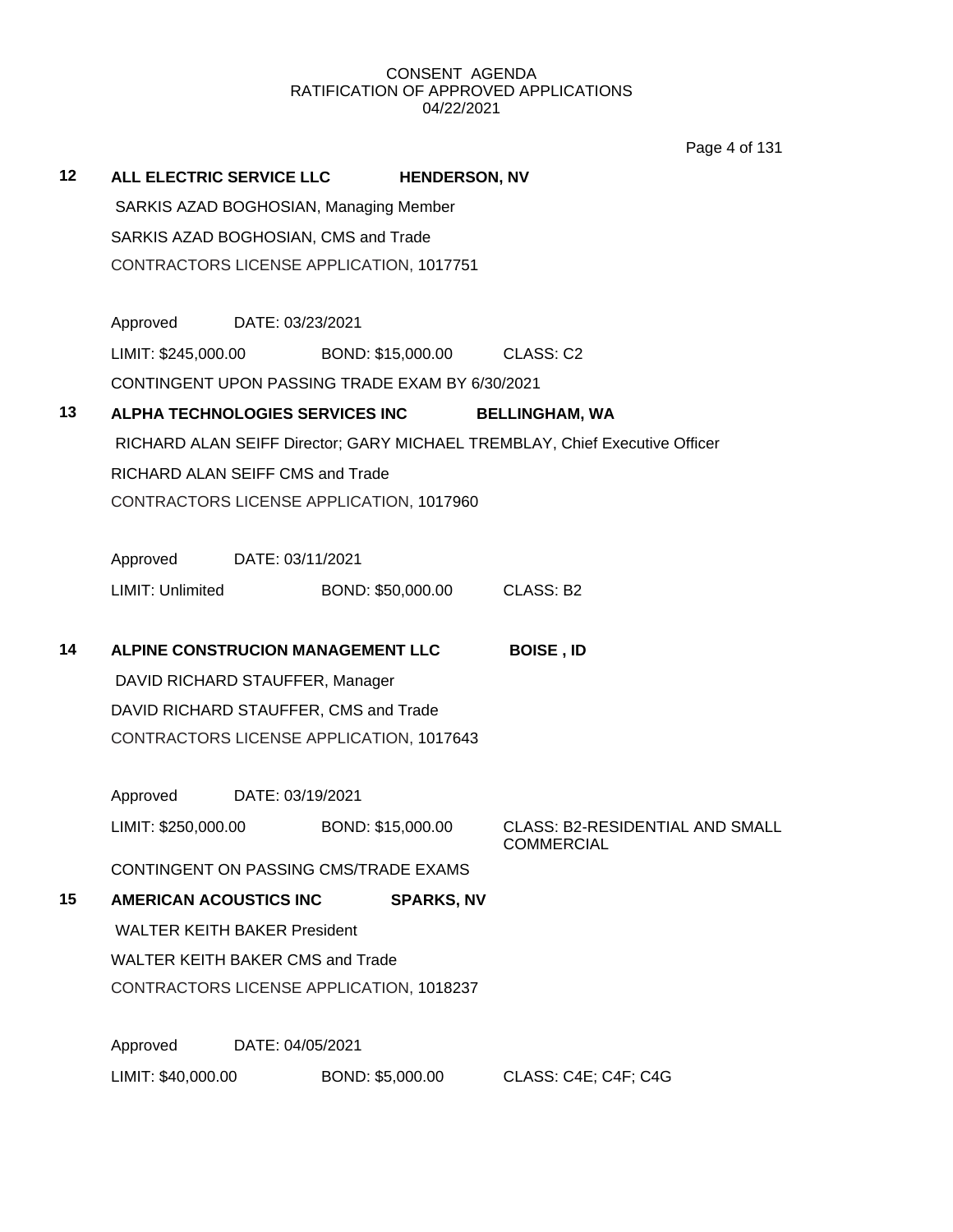**16 ARDENT SERVICES LLC COVINGTON, LA** AR HOLDING CORP Managing Member; ALBERT FRANKLIN VALLOTTON, III Other RICHARD WAYNE BETHEL, JR CMS and Trade CONTRACTORS LICENSE APPLICATION, 1017678 Approved DATE: 03/16/2021 LIMIT: Unlimited BOND: \$50,000.00 CLASS: C2-ELECTRICAL CONTINGENT ON PASSING CMS EXAM **17 ARIEL CONSTRUCTION LLC LAS VEGAS, NV** ROEY JAMAL, Manager ROEY JAMAL, CMS and Trade CONTRACTORS LICENSE APPLICATION, 1018075 Approved DATE: 03/05/2021 LIMIT: \$245,000.00 BOND: \$15,000.00 CLASS: B2-RESIDENTIAL AND SMALL COMMERCIAL CONTINGENT ON PASSING CMS/TRADE EXAMS **18 ARROW UNDERGROUND LAS VEGAS, NV** RICHARD LIERMANN OUSLEY President RICHARD LIERMANN OUSLEY CMS and Trade CONTRACTORS LICENSE APPLICATION, 1018393 Approved DATE: 03/15/2021 LIMIT: \$700,000.00 BOND: \$20,000.00 CLASS: A-12 EXCAVATING GRADING TRENCHING SURFACING, A-19 PIPELINE AND **CONDUITS 19 ATI BEKES DESIGNS LLC RENO, NV** ATTILA ISTVAN BEKES, Owner ATTILA ISTVAN BEKES, CMS and Trade CONTRACTORS LICENSE APPLICATION, 1018033 Page 5 of 131

Approved DATE: 03/10/2021 LIMIT: \$10,000.00 BOND: \$2,000.00 CLASS: C3 CONTINGENT UPON PASSING EXAMS BY 7/22/2021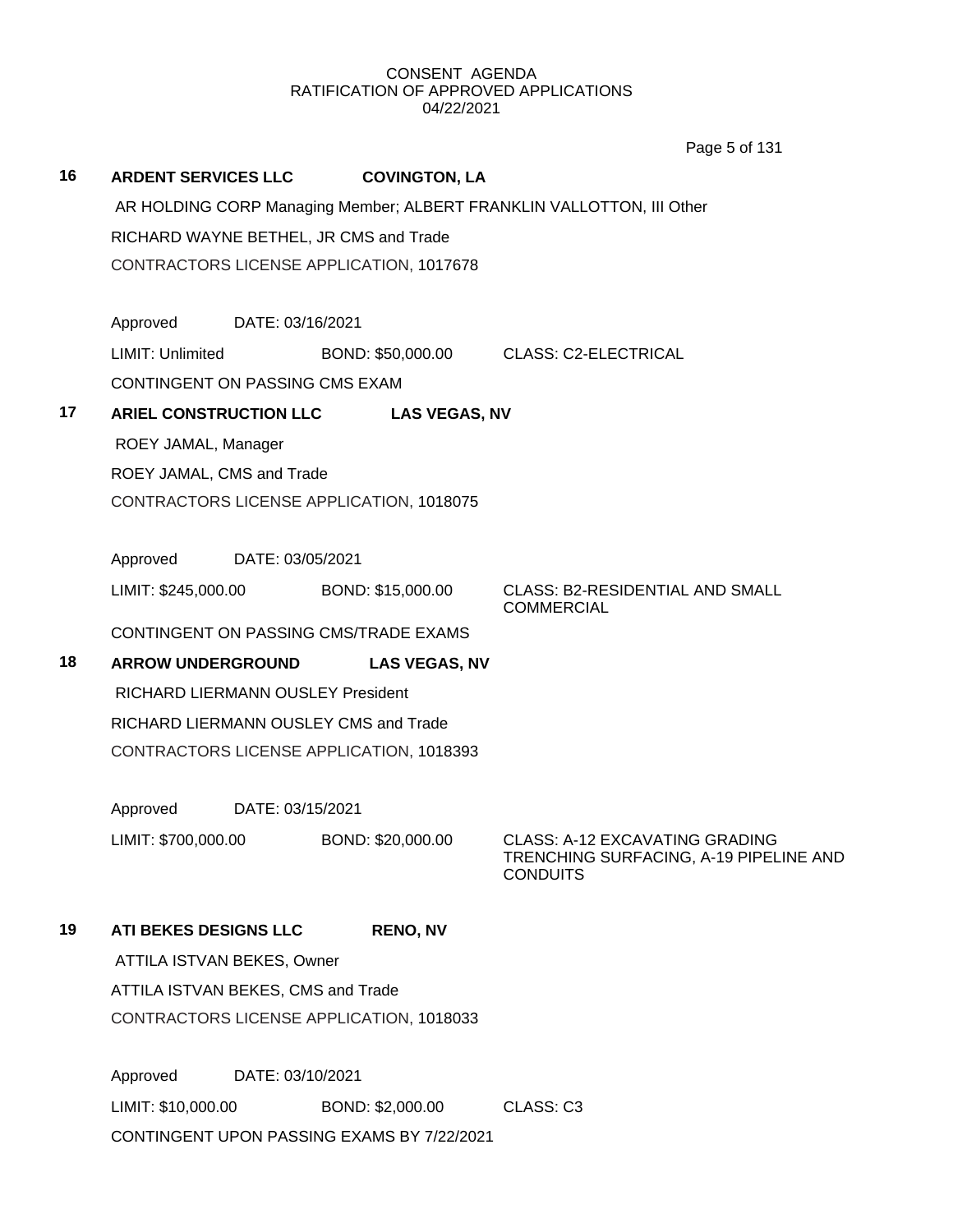Page 6 of 131

| 20      |                                           | <b>B D &amp; SONS CONSTRUCTION LLC</b>                                |  | <b>HENDERSON, NV</b> |                                            |  |  |
|---------|-------------------------------------------|-----------------------------------------------------------------------|--|----------------------|--------------------------------------------|--|--|
|         | BRYANTLY ROSARIO DOMINGO, Managing Member |                                                                       |  |                      |                                            |  |  |
|         |                                           | BRYANTLY ROSARIO DOMINGO, CMS and Trade                               |  |                      |                                            |  |  |
|         |                                           | CONTRACTORS LICENSE APPLICATION, 1018092                              |  |                      |                                            |  |  |
|         |                                           |                                                                       |  |                      |                                            |  |  |
|         |                                           | Approved DATE: 04/02/2021                                             |  |                      |                                            |  |  |
|         | LIMIT: \$10,000.00                        | BOND: \$2,000.00                                                      |  | <b>REPAIR</b>        | <b>CLASS: C3-CARPENTRY MAINTENANCE AND</b> |  |  |
|         |                                           | CONTINGENT ON PASSING CMS/TRADE EXAMS                                 |  |                      |                                            |  |  |
| 21      |                                           | <b>BATES CONSTRUCTION SERVICES &amp; MAINTENANCE LLC</b>              |  |                      | <b>DAYTON, NV</b>                          |  |  |
|         |                                           | DAVID LEWIS BATES Member; VANESSA LASHAWN BATES Member                |  |                      |                                            |  |  |
|         |                                           | VANESSA LASHAWN BATES CMS; DAVID LEWIS BATES Trade                    |  |                      |                                            |  |  |
|         |                                           | CONTRACTORS LICENSE APPLICATION, 1019325                              |  |                      |                                            |  |  |
|         |                                           |                                                                       |  |                      |                                            |  |  |
|         |                                           | Approved DATE: 04/08/2021                                             |  |                      |                                            |  |  |
|         | LIMIT: \$200,000.00                       | BOND: \$10,000.00                                                     |  | CLASS: B2            |                                            |  |  |
|         |                                           | CONTINGENT UPON PASSING TRADE EXAM BY 10/2/2021                       |  |                      |                                            |  |  |
| $22 \,$ |                                           | <b>BATTLE BORN FIRE SOLUTIONS LLC</b>                                 |  | <b>SPARKS, NV</b>    |                                            |  |  |
|         |                                           | PAUL LEROY JOHNSON Managing Member; SHAWNA LEE SMITH, Managing Member |  |                      |                                            |  |  |
|         |                                           | PAUL LEROY JOHNSON CMS and Trade                                      |  |                      |                                            |  |  |
|         |                                           | CONTRACTORS LICENSE APPLICATION, 1018446                              |  |                      |                                            |  |  |
|         |                                           |                                                                       |  |                      |                                            |  |  |
|         | Denied                                    | DATE: 03/09/2021                                                      |  |                      |                                            |  |  |
|         | LIMIT: \$0.00                             | <b>BOND: \$0.00</b>                                                   |  | CLASS: C41           |                                            |  |  |
|         |                                           | NAME SIMILARITY NRS 624.254                                           |  |                      |                                            |  |  |
| 23      |                                           | <b>BEJARANOS CONSTRUCTION LLC</b>                                     |  | <b>LAUGHLIN, NV</b>  |                                            |  |  |
|         |                                           | ROBERTO G BEJARANO, Managing Member                                   |  |                      |                                            |  |  |
|         |                                           | ROBERTO G BEJARANO, CMS and Trade                                     |  |                      |                                            |  |  |
|         |                                           | CONTRACTORS LICENSE APPLICATION, 1018181                              |  |                      |                                            |  |  |
|         |                                           |                                                                       |  |                      |                                            |  |  |
|         | Approved                                  | DATE: 03/12/2021                                                      |  |                      |                                            |  |  |
|         | LIMIT: \$200,000.00                       | BOND: \$10,000.00                                                     |  |                      | <b>CLASS: B GENERAL BUILDING</b>           |  |  |
|         |                                           | CONTINGENT ON PASSING REQUIRED CMS EXAM                               |  |                      |                                            |  |  |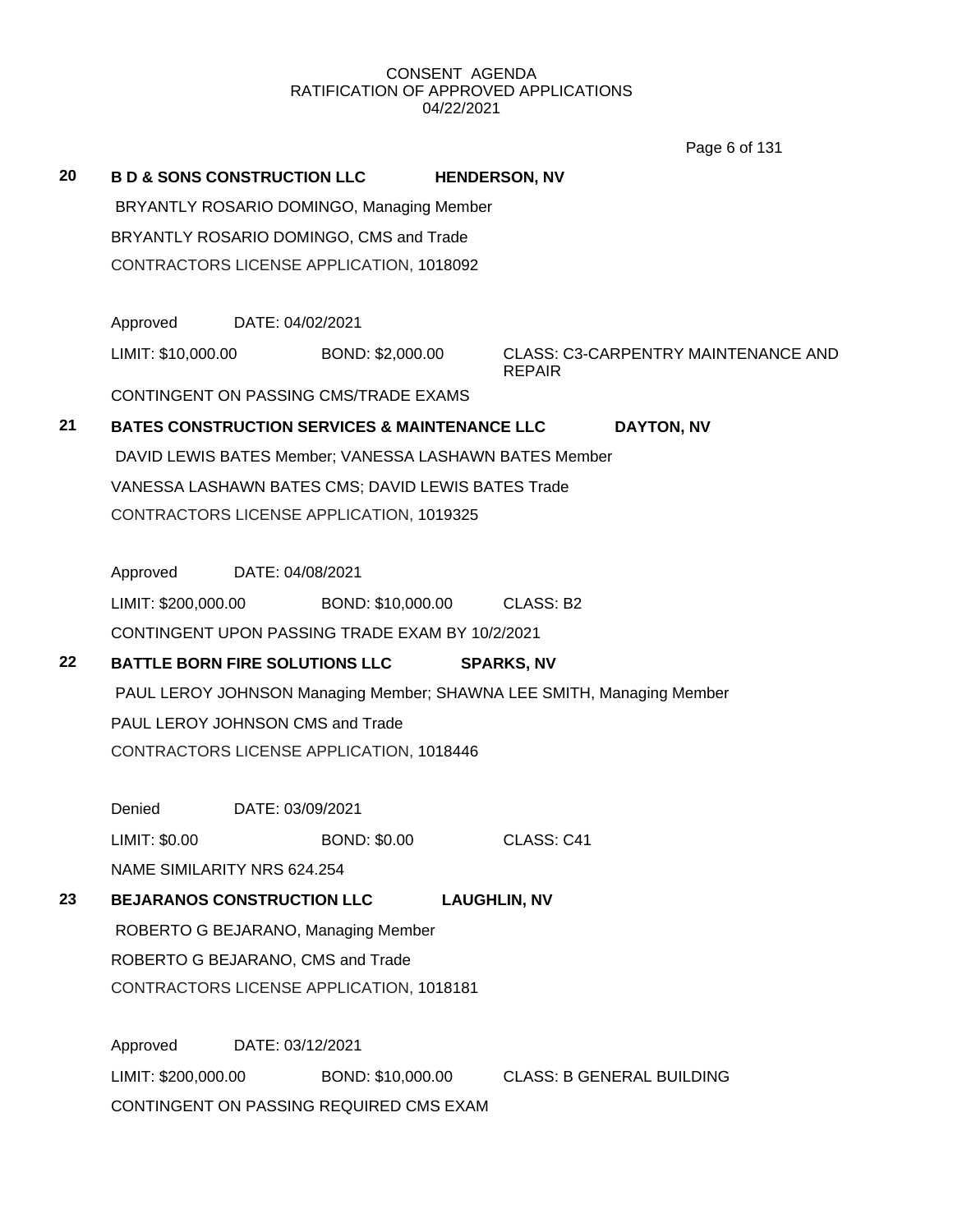Page 7 of 131

## **24 BIG KARL VENTURES LLC HENDERSON, NV**

FALKBUILT LAS VEGAS; KARL JOSEPH POELLINGER, Managing Member; DIANA MARY POELLINGER, Managing Member

DIANA MARY POELLINGER, Trade; KARL JOSEPH POELLINGER, CMS

CONTRACTORS LICENSE APPLICATION, 1018839

Approved DATE: 04/07/2021

LIMIT: \$10,000.00 BOND: \$2,000.00 CLASS: C-4 PAINTING AND DECORATING

CONTINGENT UPON PASSING REQUIRED CMS AND TRADE EXAMS

# **25 BIG KARL VENTURES LLC HENDERSON, NV**

FALKBUILT LAS VEGAS; KARL JOSEPH POELLINGER, Managing Member; DIANA MARY POELLINGER, Managing Member

KARL JOSEPH POELLINGER, CMS; DIANA MARY POELLINGER, Trade

CONTRACTORS LICENSE APPLICATION, 1018840

Approved DATE: 04/07/2021

LIMIT: \$10,000.00 BOND: \$2,000.00 CLASS: C-8 GLASS AND GLAZING

CONTINGENT UPON PASSING REQUIRED CMS EXAM

# **26 BIGHORN FENCE LLC RENO, NV**

ADAM P CARTER Managing Member

ADAM P CARTER CMS and Trade

CONTRACTORS LICENSE APPLICATION, 1018983

Approved DATE: 04/05/2021

LIMIT: \$10,000.00 BOND: \$2,000.00 CLASS: C25

CONTINGENT UPON PASSING CMS EXAM BY 9/16/2021

# **27 BLUE STAR DRYWALL LLC LAS VEGAS, NV**

FRANCISCO L JIMENEZ-CALDERON Manager FRANCISCO L JIMENEZ-CALDERON CMS and Trade CONTRACTORS LICENSE APPLICATION, 1018239

Approved DATE: 04/07/2021

LIMIT: \$45,000.00 BOND: \$5,000.00 CLASS: C-4A PAINTING C-4C TAPING AND

FINISHING C-4E DRYWALL C-4F SHEET METAL STUDS C-4G ACOUSTICAL TILE

# CONTINGENT ON PASSING REQUIRED CMS/TRADE EXAMS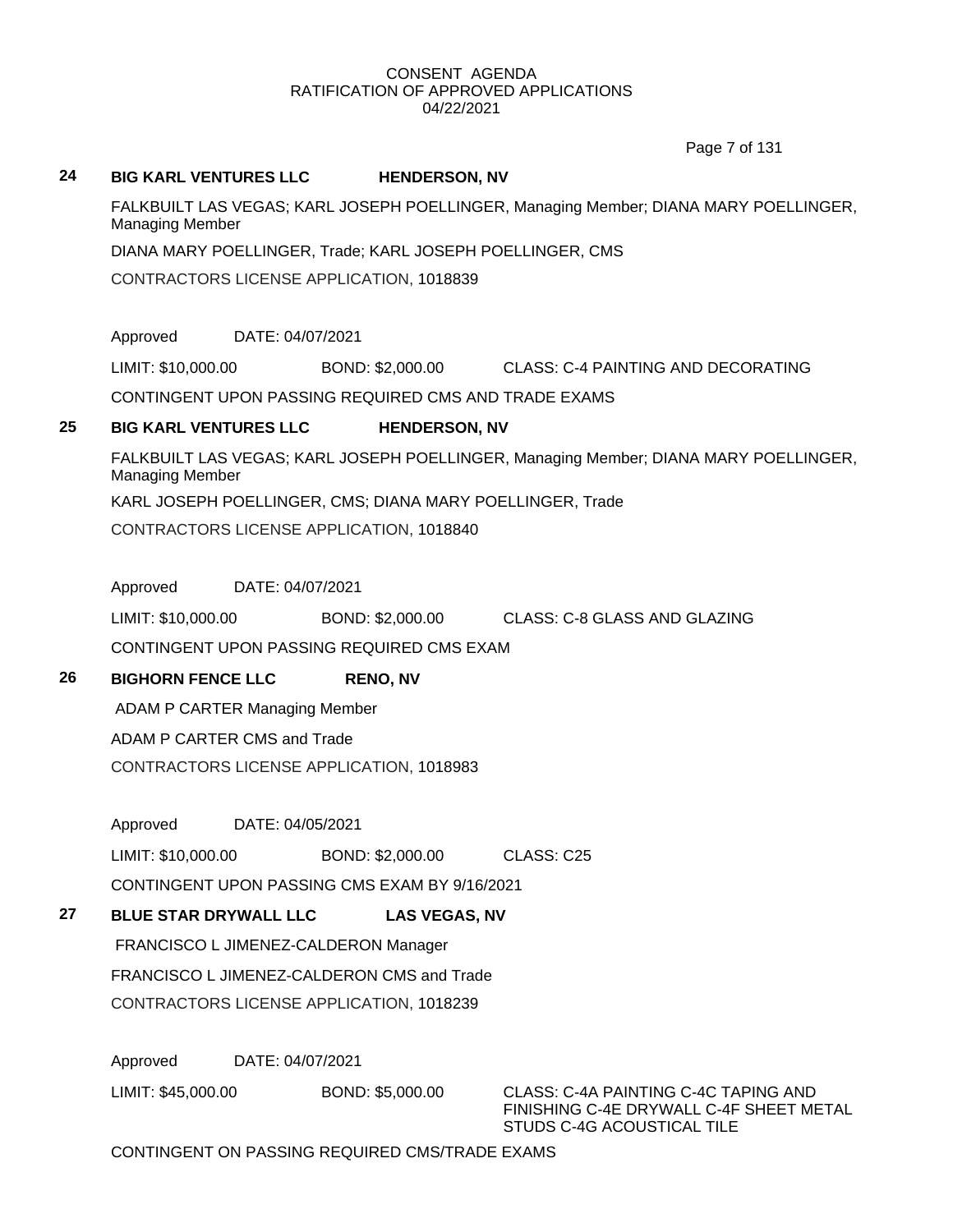Page 8 of 131

|    |                              |                                                      |                   |                                                       | Page 8 or 131 |
|----|------------------------------|------------------------------------------------------|-------------------|-------------------------------------------------------|---------------|
| 28 | <b>BLUEBIRD PAINTING LLC</b> |                                                      | <b>RENO, NV</b>   |                                                       |               |
|    |                              | <b>WILLIAM EDWARD WEST Manager</b>                   |                   |                                                       |               |
|    |                              | WILLIAM EDWARD WEST CMS and Trade                    |                   |                                                       |               |
|    |                              | CONTRACTORS LICENSE APPLICATION, 1017706             |                   |                                                       |               |
|    |                              |                                                      |                   |                                                       |               |
|    | Approved DATE: 03/19/2021    |                                                      |                   |                                                       |               |
|    | LIMIT: \$10,000.00           |                                                      | BOND: \$2,000.00  | CLASS: C-4A PAINTING                                  |               |
|    |                              | CONTINGENT UPON PASSING REQUIRED CMS AND TRADE EXAMS |                   |                                                       |               |
| 29 |                              | <b>BRIGHTVIEW CONSTRUCTION LLC</b>                   |                   | <b>LAS VEGAS, NV</b>                                  |               |
|    |                              | HAO WU, Managing Member; LI LI, Managing Member      |                   |                                                       |               |
|    | HAO WU, CMS and Trade        |                                                      |                   |                                                       |               |
|    |                              | CONTRACTORS LICENSE APPLICATION, 1017767             |                   |                                                       |               |
|    |                              |                                                      |                   |                                                       |               |
|    | Approved                     | DATE: 03/22/2021                                     |                   |                                                       |               |
|    | LIMIT: \$200,000.00          |                                                      | BOND: \$10,000.00 | CLASS: B-2 RESIDENTIAL AND SMALL<br><b>COMMERCIAL</b> |               |
|    |                              | CONTINGENT UPON PASSING REQUIRED CMS EXAM            |                   |                                                       |               |

**30 BRIGHTVIEW LANDSCAPE SERVICES INC RENO, NV**

JEFFREY ROBERT HEROLD, President; JONATHAN M GOTTSEGEN, Secretary; ROBERT WILLIAM 2ND TYLER, Treasurer; DAVID L HANSON Vice President; TOMAS ALEXANDER KUEHN Secretary Assistant AURORA MICHELLE MARIN, CMS and Trade CONTRACTORS LICENSE APPLICATION, 1018591

Approved DATE: 04/05/2021

LIMIT: Unlimited BOND: \$50,000.00 CLASS: C-18 MASONRY

CONTINGENT UPON PASSING CMS & C-18 EXAMS BY 08/25/2021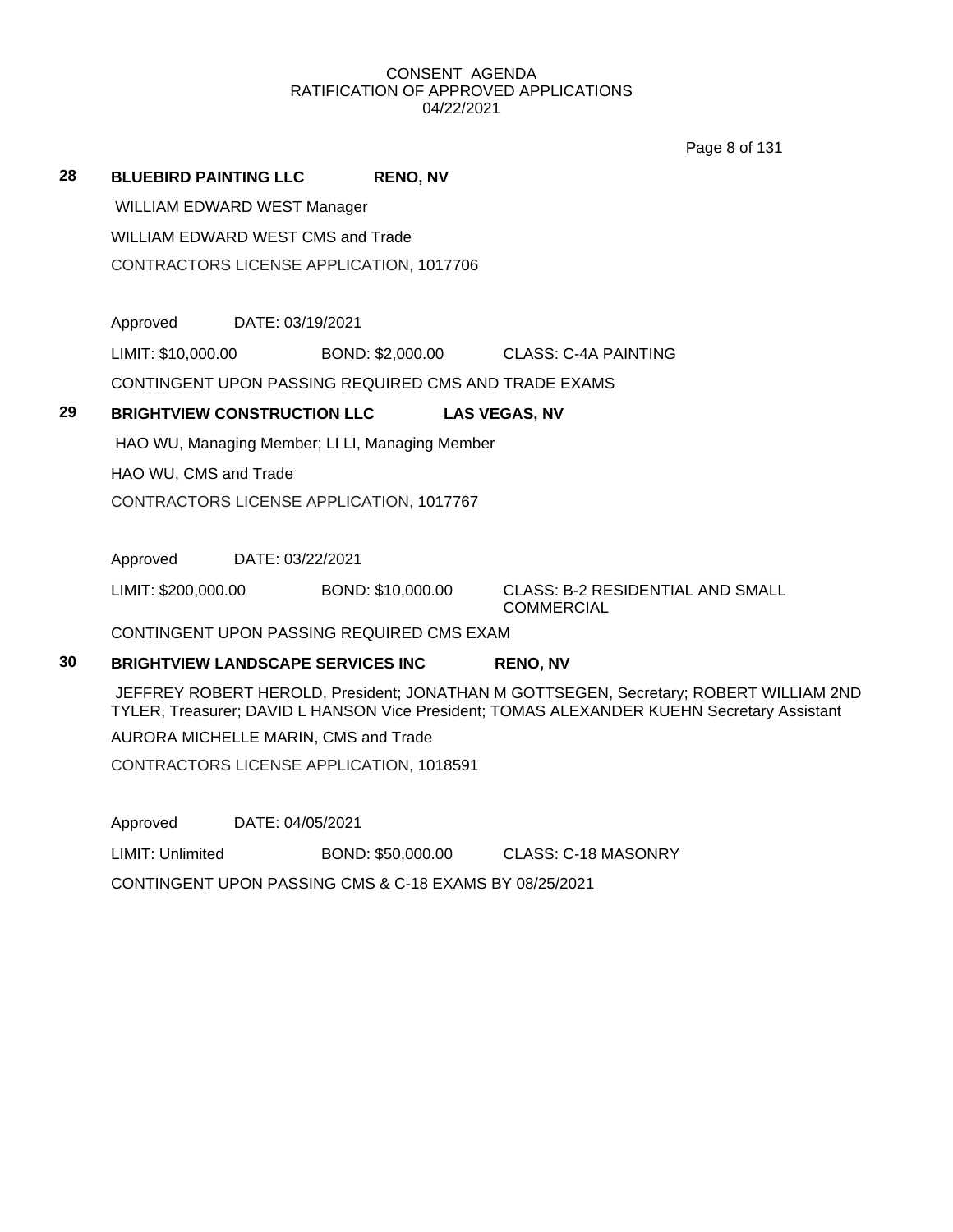Page 9 of 131

## **31 BRUCE MACDONALD CRAIK RENO, NV**

MILE HIGH CONSTRUCTION; BRUCE MACDONALD CRAIK, Owner

BRUCE MACDONALD CRAIK, CMS and Trade

CONTRACTORS LICENSE APPLICATION, 1018020

Denied DATE: 04/08/2021

LIMIT: \$0.00 BOND: \$0.00 CLASS: A- 5 DIAMOND AND CORE DRILLING; A-9 PIERS AND FOUNDATIONS; A-12 EXCAVATING, GRADING, TRENCHING AND SURFACING; A-13 WRECKING BUILDINGS

NRS 624.254 NAME SIMILARITY

# **32 C & K PAVING CONTRACTORS INC WINDER, GA**

DONALD KOCH, IV President; JOSEPH CHAD HOLCOMB, Vice President

DONALD KOCH, IV CMS and Trade

CONTRACTORS LICENSE APPLICATION, 1017994

Approved DATE: 03/31/2021

LIMIT: \$245,000.00 BOND: \$15,000.00 CLASS: A-16 PAVING OF STREETS DRIVEWAYS AND PARKING LOTS

CONTINGENT ON PASSING REQUIRED CMS/TRADE EXAMS

# **33 C F L V LLC LAS VEGAS, NV**

CLOSET FACTORY; WILLIAM ERIC SPRINGALL, Manager DANIEL ALLAN GRANDON, Trade; WILLIAM ERIC SPRINGALL, CMS CONTRACTORS LICENSE APPLICATION, 1018329

Approved DATE: 03/19/2021

LIMIT: \$150,000.00 BOND: \$10,000.00 CLASS: C-3B FINISH CARPENTRY CONTINGENT UPON PASSING REQUIRED CMS AND TRADE EXAMS

# **34 C K MASONRY LLC LAS VEGAS, NV**

JASON OHANY MARTIN, Manager

JASON OHANY MARTIN, CMS and Trade

CONTRACTORS LICENSE APPLICATION, 1018171

Approved DATE: 03/10/2021 LIMIT: \$100,000.00 BOND: \$10,000.00 CLASS: C-5 CONCRETE CONTRACTING CONTINGENT ON PASSING REQUIRED TRADE EXAM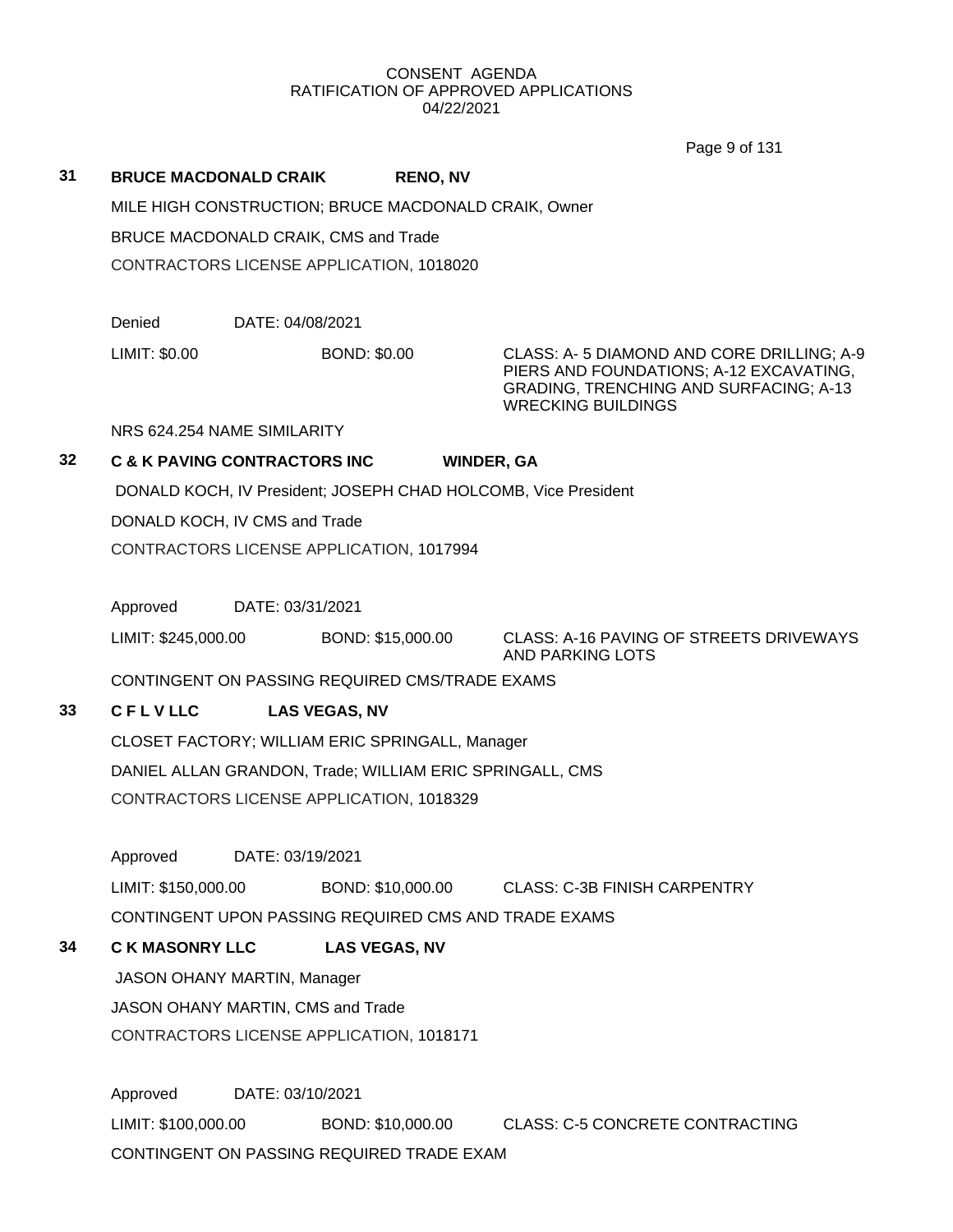Page 10 of 131

| 35 | <b>CLM LANDSCAPE LLC</b>                    |                                          | <b>HENDERSON, NV</b>                          |                                                                                          |  |  |  |
|----|---------------------------------------------|------------------------------------------|-----------------------------------------------|------------------------------------------------------------------------------------------|--|--|--|
|    |                                             |                                          | MATTHEW WILLARD LOVITT Managing Member        |                                                                                          |  |  |  |
|    |                                             |                                          | MATTHEW WILLARD LOVITT CMS and Trade          |                                                                                          |  |  |  |
|    |                                             |                                          | CONTRACTORS LICENSE APPLICATION, 1019093      |                                                                                          |  |  |  |
|    | Approved                                    | DATE: 03/31/2021                         |                                               |                                                                                          |  |  |  |
|    | LIMIT: \$100,000.00                         |                                          |                                               | BOND: \$10,000.00 CLASS: C-10 LANDSCAPE CONTRACTING                                      |  |  |  |
| 36 | <b>C M R CONSTRUCTION &amp; ROOFING LLC</b> |                                          |                                               | <b>ST ANN, MO</b>                                                                        |  |  |  |
|    |                                             |                                          | STEVEN MATTHEW SOULE, Chief Executive Officer |                                                                                          |  |  |  |
|    |                                             |                                          | STEVEN MATTHEW SOULE, CMS and Trade           |                                                                                          |  |  |  |
|    |                                             | CONTRACTORS LICENSE APPLICATION, 1017064 |                                               |                                                                                          |  |  |  |
|    | Approved DATE: 03/22/2021                   |                                          |                                               |                                                                                          |  |  |  |
|    | LIMIT: Unlimited                            |                                          | BOND: \$50,000.00                             | <b>CLASS: B</b>                                                                          |  |  |  |
| 37 | <b>C M R CONSTRUCTION &amp; ROOFING LLC</b> |                                          |                                               | <b>ST ANN, MO</b>                                                                        |  |  |  |
|    |                                             |                                          | STEVEN MATTHEW SOULE, Chief Executive Officer |                                                                                          |  |  |  |
|    |                                             |                                          | STEVEN MATTHEW SOULE, CMS and Trade           |                                                                                          |  |  |  |
|    |                                             |                                          | CONTRACTORS LICENSE APPLICATION, 1017065      |                                                                                          |  |  |  |
|    | Approved                                    | DATE: 03/22/2021                         |                                               |                                                                                          |  |  |  |
|    | LIMIT: Unlimited                            |                                          | BOND: \$50,000.00                             | CLASS: C15                                                                               |  |  |  |
| 38 |                                             |                                          |                                               | <b>C W MECHANICAL AIR CONDITIONING HEATING REFRIGERATION LLC</b><br><b>LAS VEGAS, NV</b> |  |  |  |
|    | REYNALDO IVAN MOLINA Manager                |                                          |                                               |                                                                                          |  |  |  |
|    |                                             | REYNALDO IVAN MOLINA CMS and Trade       |                                               |                                                                                          |  |  |  |
|    |                                             | CONTRACTORS LICENSE APPLICATION, 1018410 |                                               |                                                                                          |  |  |  |
|    | Approved                                    | DATE: 03/05/2021                         |                                               |                                                                                          |  |  |  |
|    | LIMIT: \$150,000.00                         |                                          |                                               |                                                                                          |  |  |  |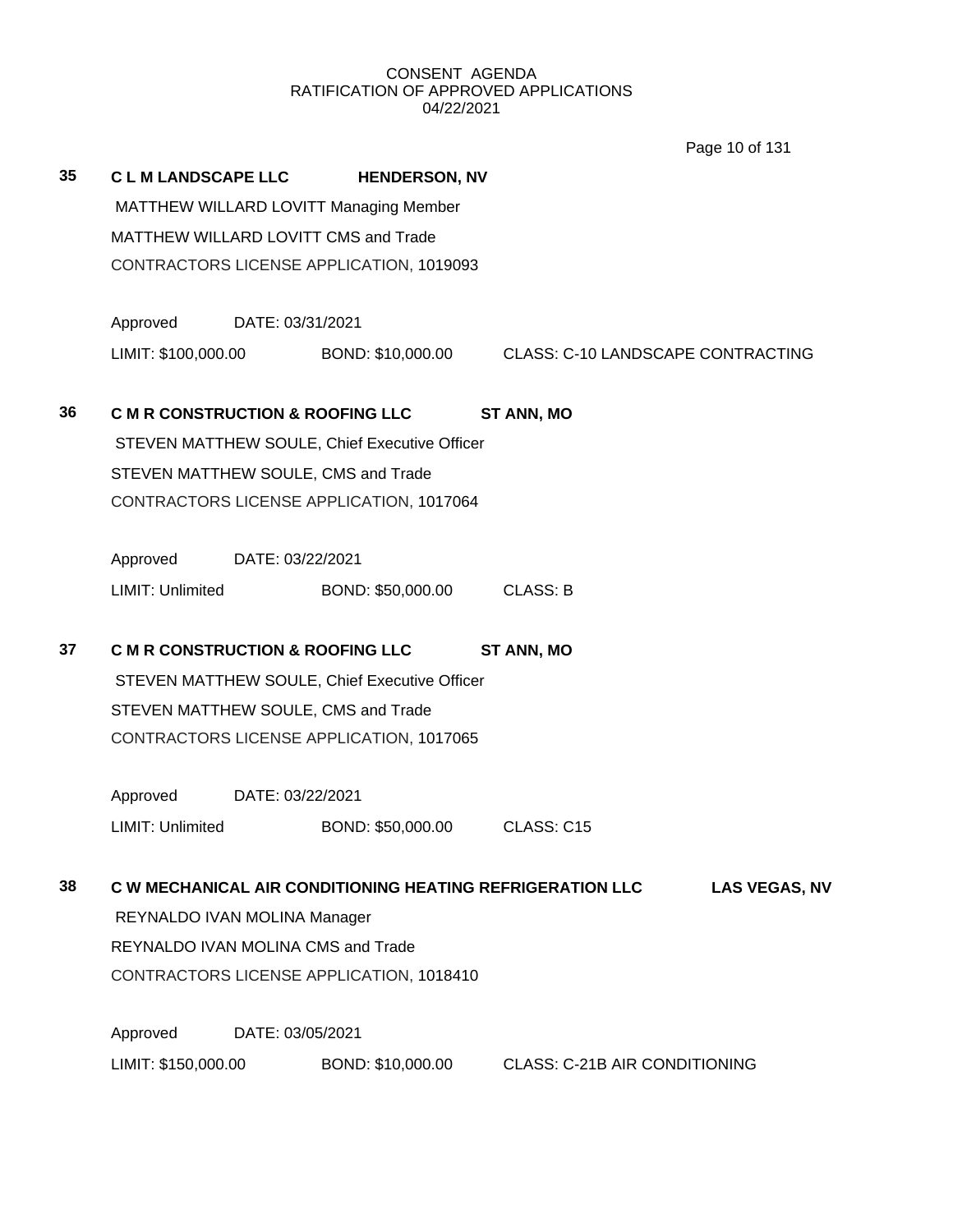Page 11 of 131

| 39 | <b>CALIBER CABINETS &amp; MILLWORK LLC</b> |                  |                                             |  | <b>HENDERSON, NV</b>                                               |  |  |  |
|----|--------------------------------------------|------------------|---------------------------------------------|--|--------------------------------------------------------------------|--|--|--|
|    |                                            |                  | <b>SHAWN GILBERT ROBLES Managing Member</b> |  |                                                                    |  |  |  |
|    | <b>SHAWN GILBERT ROBLES CMS and Trade</b>  |                  |                                             |  |                                                                    |  |  |  |
|    | CONTRACTORS LICENSE APPLICATION, 1018268   |                  |                                             |  |                                                                    |  |  |  |
|    |                                            |                  |                                             |  |                                                                    |  |  |  |
|    | Approved                                   | DATE: 03/09/2021 |                                             |  |                                                                    |  |  |  |
|    | LIMIT: \$100,000.00                        |                  | BOND: \$10,000.00                           |  | <b>CLASS: C-3 CARPENTRY MAINTENANCE AND</b><br><b>MINOR REPAIR</b> |  |  |  |
| 40 | <b>CARDO CONSTRUCTION LLC</b>              |                  | <b>LAS VEGAS, NV</b>                        |  |                                                                    |  |  |  |
|    | JOSHUA KEITH THOMAS, Manager               |                  |                                             |  |                                                                    |  |  |  |
|    |                                            |                  | JOSHUA KEITH THOMAS, CMS and Trade          |  |                                                                    |  |  |  |
|    | CONTRACTORS LICENSE APPLICATION, 1018197   |                  |                                             |  |                                                                    |  |  |  |
|    | Approved                                   | DATE: 03/23/2021 |                                             |  |                                                                    |  |  |  |
|    | LIMIT: \$625,000.00                        |                  | BOND: \$20,000.00                           |  | <b>CLASS: B2-RESIDENTIAL AND SMALL</b><br><b>COMMERCIAL</b>        |  |  |  |
|    |                                            |                  | CONTINGENT ON PASSING CMS/TRADE EXAMS       |  |                                                                    |  |  |  |
| 41 | <b>CARMEL ELECTRIC LLC</b>                 |                  | <b>HENDERSON, NV</b>                        |  |                                                                    |  |  |  |
|    | HAIM ZANO, Manager                         |                  |                                             |  |                                                                    |  |  |  |
|    | HAIM ZANO, CMS and Trade                   |                  |                                             |  |                                                                    |  |  |  |
|    | CONTRACTORS LICENSE APPLICATION, 1018684   |                  |                                             |  |                                                                    |  |  |  |
|    | Approved                                   | DATE: 03/16/2021 |                                             |  |                                                                    |  |  |  |
|    | LIMIT: \$245,000.00                        |                  | BOND: \$15,000.00                           |  | <b>CLASS: C-2 ELECTRICAL</b>                                       |  |  |  |
| 42 | <b>CARSON VALLEY SWEEPING LLC</b>          |                  |                                             |  | <b>GARDNERVILLE, NV</b>                                            |  |  |  |
|    |                                            |                  |                                             |  | CARSON VALLEY GROUNDWORKS; TONY ROYAL HEMMAH, JR Manager           |  |  |  |
|    |                                            |                  | TONY ROYAL HEMMAH, JR CMS and Trade         |  |                                                                    |  |  |  |
|    |                                            |                  | CONTRACTORS LICENSE APPLICATION, 1018561    |  |                                                                    |  |  |  |
|    |                                            |                  |                                             |  |                                                                    |  |  |  |

Approved DATE: 03/08/2021 LIMIT: \$100,000.00 BOND: \$10,000.00 CLASS: A- GENERAL ENGINEERING CONTINGENT UPON PASSING CMS & A EXAMS BY 08/24/2021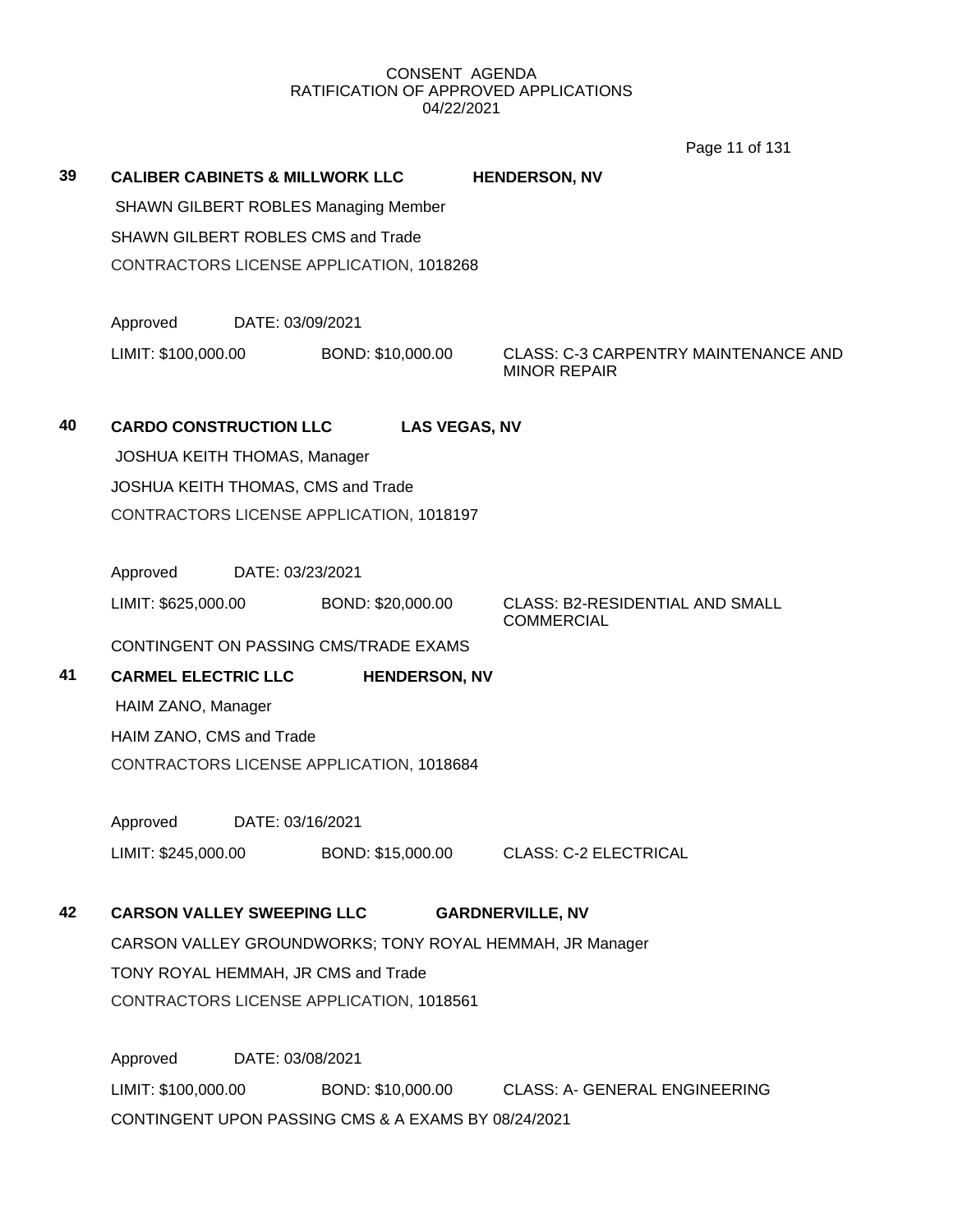Page 12 of 131

| 43 | <b>CLEAN CARPENTRY LLC</b>              |                                          | <b>LAS VEGAS, NV</b>                      |                                                                       |  |  |  |  |
|----|-----------------------------------------|------------------------------------------|-------------------------------------------|-----------------------------------------------------------------------|--|--|--|--|
|    | CHRISTOPHER LEE TRICKETT, Manager       |                                          |                                           |                                                                       |  |  |  |  |
|    | CHRISTOPHER LEE TRICKETT, CMS and Trade |                                          |                                           |                                                                       |  |  |  |  |
|    |                                         | CONTRACTORS LICENSE APPLICATION, 1018639 |                                           |                                                                       |  |  |  |  |
|    | Approved                                | DATE: 03/11/2021                         |                                           |                                                                       |  |  |  |  |
|    | LIMIT: \$10,000.00                      |                                          | BOND: \$2,000.00                          | CLASS: C3                                                             |  |  |  |  |
|    |                                         |                                          | CONTINGENT UPON PASSING EXAMS BY 9/2/2021 |                                                                       |  |  |  |  |
| 44 |                                         |                                          | <b>CLEAN TEK FLOORING CARE CORP</b>       | <b>LAS VEGAS, NV</b>                                                  |  |  |  |  |
|    |                                         |                                          |                                           | MARIO GUEVARA, President; GRETTEL GISELLE AGUILAR-MARTINEZ, Secretary |  |  |  |  |
|    | MARIO GUEVARA, CMS and Trade            |                                          |                                           |                                                                       |  |  |  |  |
|    |                                         | CONTRACTORS LICENSE APPLICATION, 1018339 |                                           |                                                                       |  |  |  |  |
|    | Approved                                | DATE: 03/15/2021                         |                                           |                                                                       |  |  |  |  |
|    |                                         |                                          | LIMIT: \$1,000,000.00 BOND: \$30,000.00   | <b>CLASS: A-13 WRECKING BUILDINGS</b>                                 |  |  |  |  |
| 45 |                                         |                                          | <b>CLEAN TEK FLOORING CARE CORP</b>       | <b>LAS VEGAS, NV</b>                                                  |  |  |  |  |
|    |                                         |                                          |                                           | MARIO GUEVARA, President; GRETTEL GISELLE AGUILAR-MARTINEZ, Secretary |  |  |  |  |
|    | MARIO GUEVARA, CMS and Trade            |                                          |                                           |                                                                       |  |  |  |  |
|    |                                         |                                          | CONTRACTORS LICENSE APPLICATION, 1018341  |                                                                       |  |  |  |  |
|    | Approved                                | DATE: 03/15/2021                         |                                           |                                                                       |  |  |  |  |
|    | LIMIT: \$1,000,000.00                   |                                          | BOND: \$30,000.00                         | <b>CLASS: C-3 CARPENTRY MAINTENANCE AND</b><br><b>MINOR REPAIRS</b>   |  |  |  |  |
| 46 | <b>CLEAR ADVANTAGE LLC</b>              |                                          | <b>LAS VEGAS, NV</b>                      |                                                                       |  |  |  |  |
|    | STEPHEN DOUGLAS JONES Manager           |                                          |                                           |                                                                       |  |  |  |  |
|    |                                         |                                          | STEPHEN DOUGLAS JONES CMS and Trade       |                                                                       |  |  |  |  |
|    |                                         |                                          | CONTRACTORS LICENSE APPLICATION, 1018637  |                                                                       |  |  |  |  |
|    | Approved                                | DATE: 03/16/2021                         |                                           |                                                                       |  |  |  |  |
|    | LIMIT: \$10,000.00                      |                                          | BOND: \$2,000.00                          | <b>CLASS: C-8 GLASS AND GLAZING</b>                                   |  |  |  |  |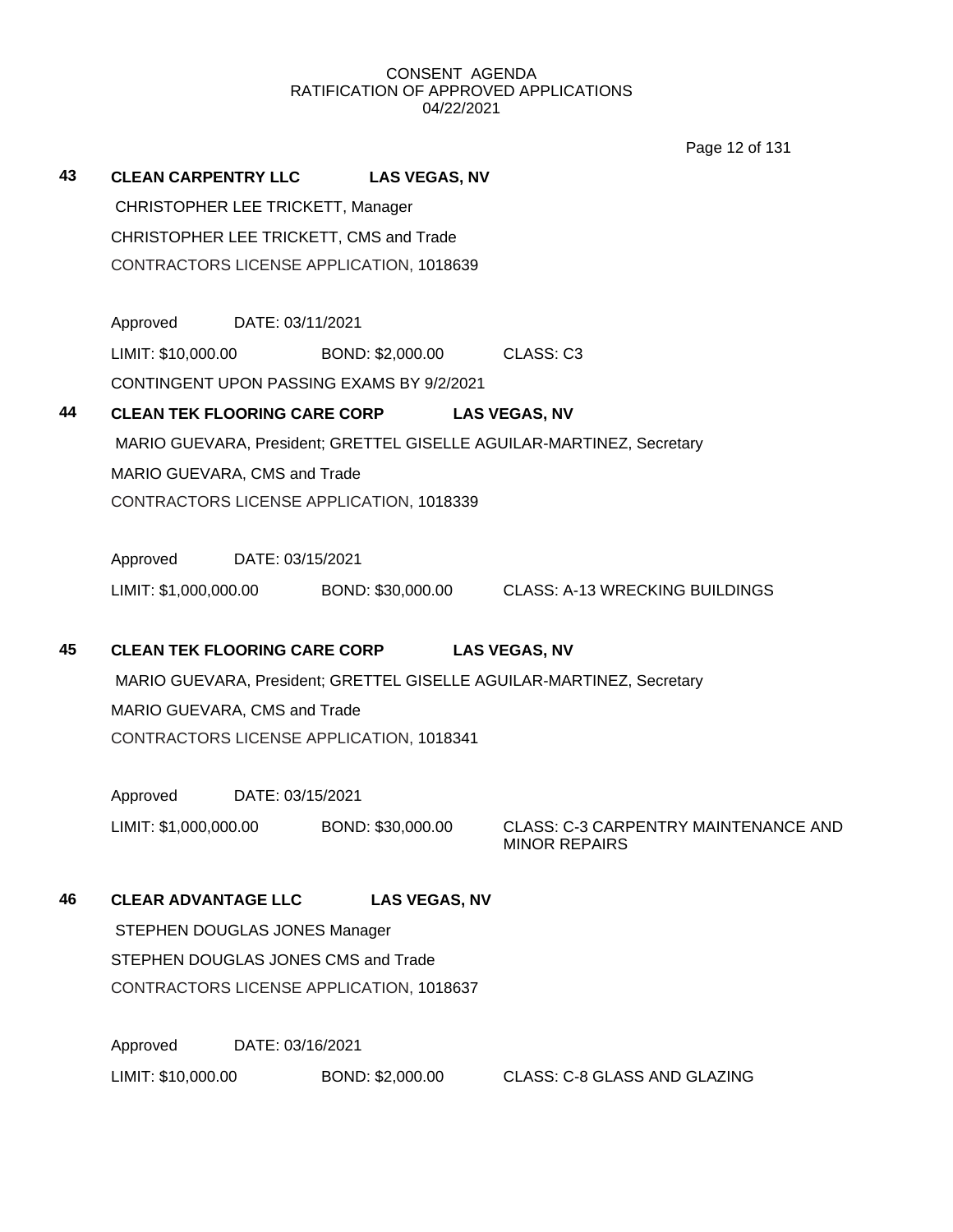Page 13 of 131

|    |                                                                                    |                  |                      |                      | וטו וט טו ק                                                  |
|----|------------------------------------------------------------------------------------|------------------|----------------------|----------------------|--------------------------------------------------------------|
| 47 | <b>CLEAR CHOICE BUILDERS LLC</b>                                                   |                  |                      | <b>LAS VEGAS, NV</b> |                                                              |
|    | RODNEY MANGOBA, Managing Member                                                    |                  |                      |                      |                                                              |
|    | RODNEY MANGOBA, CMS and Trade                                                      |                  |                      |                      |                                                              |
|    | CONTRACTORS LICENSE APPLICATION, 1017485                                           |                  |                      |                      |                                                              |
|    |                                                                                    |                  |                      |                      |                                                              |
|    | Approved                                                                           | DATE: 04/07/2021 |                      |                      |                                                              |
|    | LIMIT: \$200,000.00                                                                |                  | BOND: \$10,000.00    |                      | <b>CLASS: B-2 RESIDENTIAL AND SMALL</b><br><b>COMMERCIAL</b> |
|    | CONTINGENT ON PASSING REQUIRED CMS/TRADE EXAMS                                     |                  |                      |                      |                                                              |
| 48 | <b>CONCRETE CUTTING OF NEVADA LLC</b>                                              |                  |                      |                      | <b>LAS VEGAS, NV</b>                                         |
|    | BRIAN PAUL GODFREY, Managing Member                                                |                  |                      |                      |                                                              |
|    | BRIAN PAUL GODFREY, CMS and Trade                                                  |                  |                      |                      |                                                              |
|    | CONTRACTORS LICENSE APPLICATION, 1019161                                           |                  |                      |                      |                                                              |
|    |                                                                                    |                  |                      |                      |                                                              |
|    | Approved                                                                           | DATE: 03/31/2021 |                      |                      |                                                              |
|    | LIMIT: \$10,000.00                                                                 |                  |                      |                      | BOND: \$2,000.00 CLASS: C-5 CONCRETE CONTRACTING             |
|    | CONTINGENT UPON PASSING REQUIRED CMS AND TRADE EXAMS                               |                  |                      |                      |                                                              |
| 49 | <b>CORONA DEMOLITION &amp; CLEAN UP LLC</b>                                        |                  |                      |                      | <b>LAS VEGAS, NV</b>                                         |
|    | MAURILIO CORONA-CERVANTES, Managing Member                                         |                  |                      |                      |                                                              |
|    | MAURILIO CORONA-CERVANTES, CMS and Trade                                           |                  |                      |                      |                                                              |
|    | CONTRACTORS LICENSE APPLICATION, 1018691                                           |                  |                      |                      |                                                              |
|    | Approved                                                                           | DATE: 03/17/2021 |                      |                      |                                                              |
|    | LIMIT: \$100,000.00                                                                |                  | BOND: \$10,000.00    |                      | <b>CLASS: C-31 WRECKING</b>                                  |
|    | CONTINGENT UPON PASSING REQUIRED CMS EXAM                                          |                  |                      |                      |                                                              |
| 50 |                                                                                    |                  |                      |                      |                                                              |
|    | <b>CRUZ CONCRETE LLC</b>                                                           |                  | <b>LAS VEGAS, NV</b> |                      |                                                              |
|    | GUILLERMO CARRASCO-CRUZ, Managing Member<br>GUILLERMO CARRASCO-CRUZ, CMS and Trade |                  |                      |                      |                                                              |
|    | CONTRACTORS LICENSE APPLICATION, 1018555                                           |                  |                      |                      |                                                              |
|    |                                                                                    |                  |                      |                      |                                                              |
|    | Approved                                                                           | DATE: 03/23/2021 |                      |                      |                                                              |
|    | LIMIT: \$10,000.00                                                                 |                  |                      |                      | BOND: \$2,000.00 CLASS: C-5 CONCRETE                         |
|    | CONTINGENT UPON PASSING REQUIRED CMS AND TRADE EXAMS                               |                  |                      |                      |                                                              |
|    |                                                                                    |                  |                      |                      |                                                              |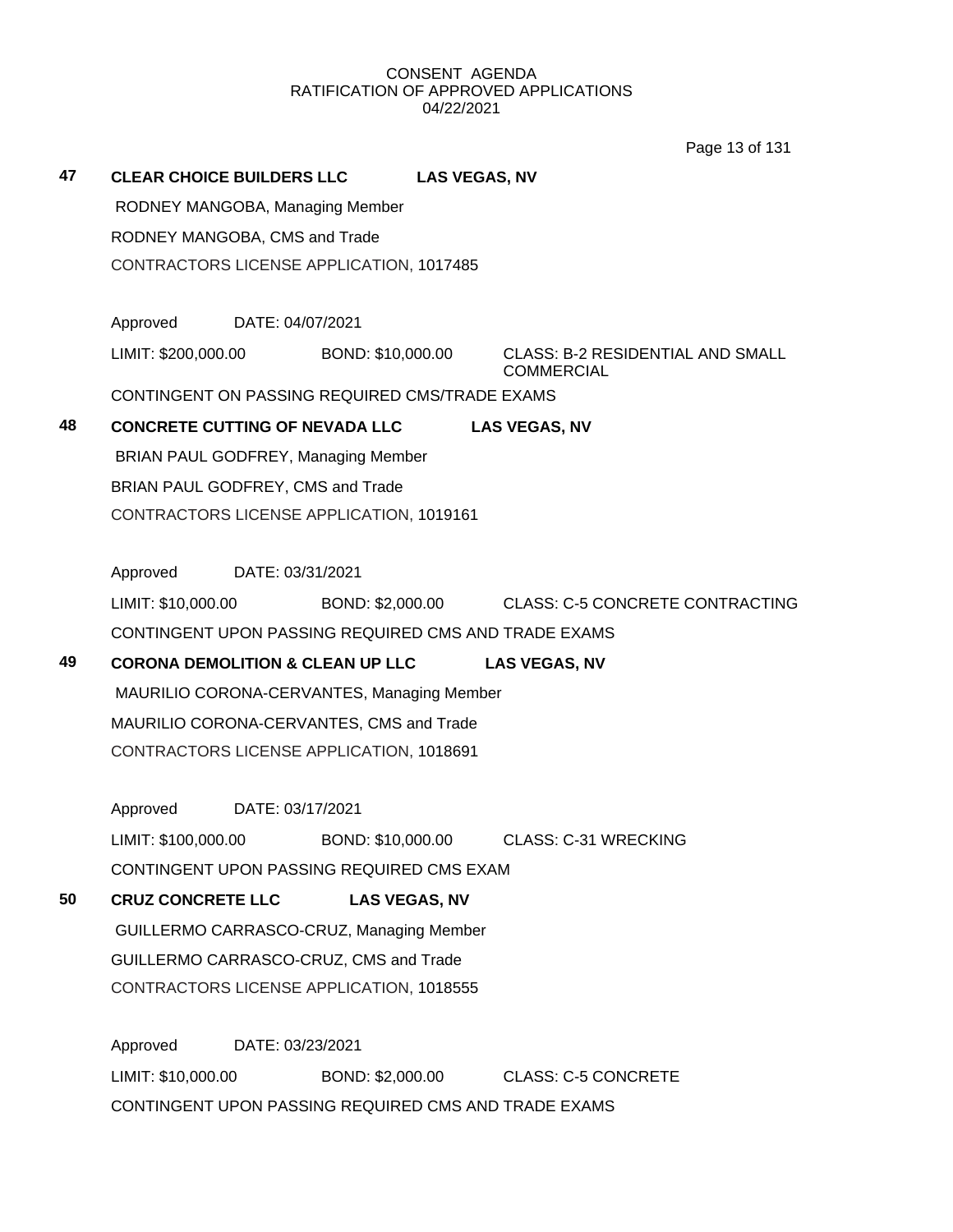Page 14 of 131

# **51 CUSTOM GARAGE STORAGE SOLUTIONS LLC RIGBY, ID** PREMIER CLOSET DESIGNS; NICOLE FINN Manager; MARK E FINN Manager; JOSHUA MARK FINN Manager; JACOB WILLIAM FINN Manager JACOB WILLIAM FINN CMS; JOSHUA MARK FINN Trade CONTRACTORS LICENSE APPLICATION, 1017793 Approved DATE: 03/19/2021 LIMIT: \$50,000.00 BOND: \$5,000.00 CLASS: C-3B FINISH CARPENTRY CONTINGENT ON PASSING THE REQUIRED CMS/TRADE EXAMS **52 CUSTOM INNOVATION BY R & P LLC CARSON CITY, NV** RAMON PIERROTT, Managing Member RAMON PIERROTT, CMS and Trade CONTRACTORS LICENSE APPLICATION, 1018847 Approved DATE: 04/05/2021 LIMIT: \$10,000.00 BOND: \$2,000.00 CLASS: LIMITED TO INSTALLATION AND REPAIR OF METAL GUTTERS ONLY **53 CUSTOM TOUCH LANDSCAPE LLC LAS VEGAS,**  SEAN TYLER DRONEK, Managing Member SEAN TYLER DRONEK, CMS and Trade CONTRACTORS LICENSE APPLICATION, 1018928 Approved DATE: 03/31/2021 LIMIT: \$100,000.00 BOND: \$10,000.00 CLASS: C-10 LANDSCAPE CONTRACTING CONTINGENT UPON PASSING REQUIRED CMS AND TRADE EXAMS **54 D C GENERALS LLC FREDERICK, MD** JONATHAN TAYLOR LAYNE, Managing Member JONATHAN TAYLOR LAYNE, CMS and Trade CONTRACTORS LICENSE APPLICATION, 1018606 Approved DATE: 03/19/2021

LIMIT: \$200,000.00 BOND: \$10,000.00 CLASS: C-15 ROOFING AND SIDING CONTINGENT UPON PASSING REQUIRED CMS AND TRADE EXAMS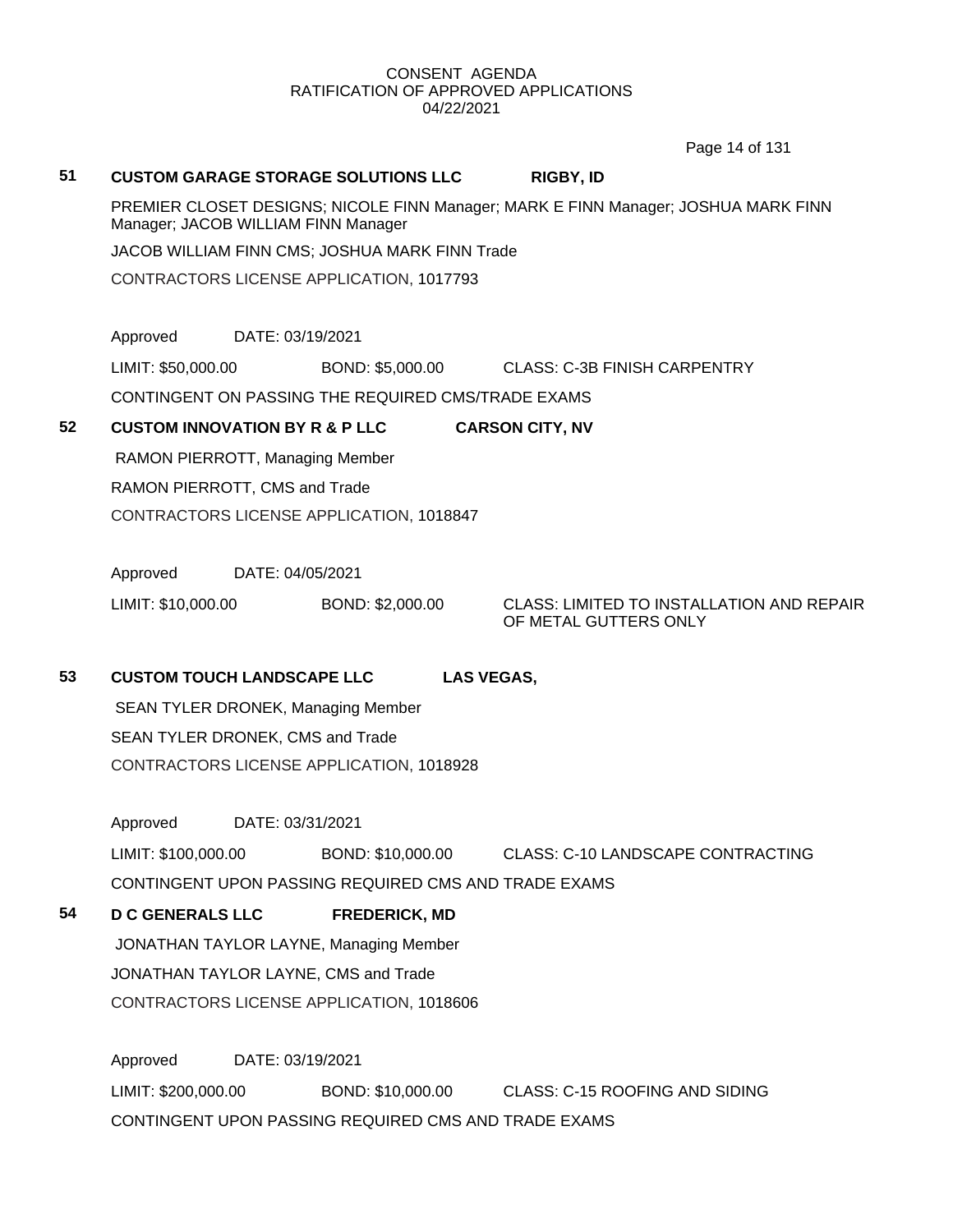Page 15 of 131

#### **55 D H PACE COMPANY INC TEMPE, AZ**

REX EDWARD NEWCOMER President; BRIAN CLAYTON GILLESPIE Secretary; SHAWN DAVID MERIDETH Treasurer

RAY EDWARD HOWEL, II CMS; JASON ADAM FLANDERS, Trade

CONTRACTORS LICENSE APPLICATION, 1018421

Approved DATE: 03/05/2021

LIMIT: \$10,000.00 BOND: \$2,000.00 CLASS: C-8 GLASS AND GLAZING

# **56 D H I COMMUNITIES CONSTRUCTION OF NEVADA LLC ARLINGTON, TX**

D H I COMMUNITIES CONSTRUCTION LLC Member; CHRISTOPHER MICHAEL FRANDSEN, Other; MICHAEL JOHN TRUEMAN, Other

BRIAN JON KINNEY, CMS and Trade

CONTRACTORS LICENSE APPLICATION, 1018164

Approved DATE: 03/23/2021

LIMIT: Unlimited BOND: \$50,000.00 CLASS: B2-RESIDENTIAL AND SMALL

COMMERCIAL

# **57 D S Y LANDSCAPING LLC LAS VEGAS, NV**

MATTHEW ROGER JOHNSON, Managing Member; NAHUM FAMBONA-RIOS, Managing Member MATTHEW ROGER JOHNSON, CMS and Trade CONTRACTORS LICENSE APPLICATION, 1018498

Approved DATE: 03/23/2021

LIMIT: \$50,000.00 BOND: \$5,000.00 CLASS: C-10 LANDSCAPE CONTRACTING CONTINGENT UPON PASSING C-10 EXAM BY 08/19/2021

# **58 DESIGN SOURCE INTERIORS LLC LAS VEGAS, NV**

CHRISTOPHER MARK WHITING Manager; AMBER NICHOLE WHITING Manager CHRISTOPHER MARK WHITING CMS and Trade CONTRACTORS LICENSE APPLICATION, 1017023

Approved DATE: 03/05/2021 LIMIT: \$5,000,000.00 BOND: \$50,000.00 CLASS: C2D-LOW VOLTAGE CONTINGENT ON PASSING TRADE EXAM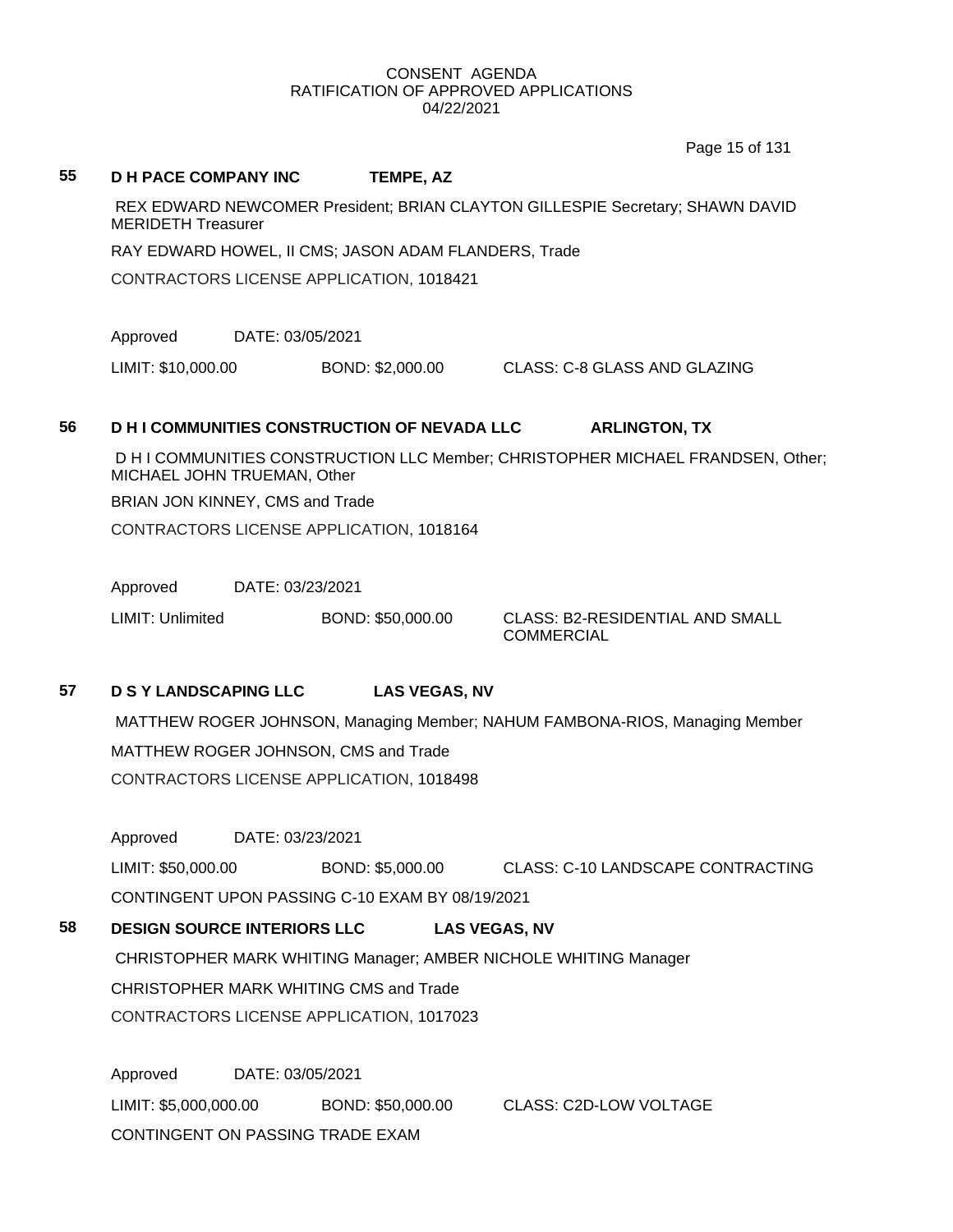Page 16 of 131

| 59 | <b>DESIGN SOURCE INTERIORS LLC</b>                              |                  |                   |                      | <b>LAS VEGAS, NV</b>                                                      |  |  |  |
|----|-----------------------------------------------------------------|------------------|-------------------|----------------------|---------------------------------------------------------------------------|--|--|--|
|    | CHRISTOPHER MARK WHITING Manager; AMBER NICHOLE WHITING Manager |                  |                   |                      |                                                                           |  |  |  |
|    | CHRISTOPHER MARK WHITING CMS and Trade                          |                  |                   |                      |                                                                           |  |  |  |
|    | CONTRACTORS LICENSE APPLICATION, 1017024                        |                  |                   |                      |                                                                           |  |  |  |
|    |                                                                 |                  |                   |                      |                                                                           |  |  |  |
|    | Approved                                                        | DATE: 03/05/2021 |                   |                      |                                                                           |  |  |  |
|    |                                                                 |                  |                   |                      | LIMIT: \$5,000,000.00 BOND: \$50,000.00 CLASS: C4-PAINTING AND DECORATING |  |  |  |
|    | CONTINGENT ON PASSING TRADE EXAM                                |                  |                   |                      |                                                                           |  |  |  |
| 60 | DESIGN SOURCE INTERIORS LLC LAS VEGAS, NV                       |                  |                   |                      |                                                                           |  |  |  |
|    |                                                                 |                  |                   |                      | CHRISTOPHER MARK WHITING Manager; AMBER NICHOLE WHITING Manager           |  |  |  |
|    | CHRISTOPHER MARK WHITING CMS and Trade                          |                  |                   |                      |                                                                           |  |  |  |
|    | CONTRACTORS LICENSE APPLICATION, 1017025                        |                  |                   |                      |                                                                           |  |  |  |
|    |                                                                 |                  |                   |                      |                                                                           |  |  |  |
|    | Approved                                                        | DATE: 03/05/2021 |                   |                      |                                                                           |  |  |  |
|    | LIMIT: \$5,000,000.00                                           |                  |                   |                      | BOND: \$50,000.00 CLASS: C8-GLASS AND GLAZING                             |  |  |  |
|    |                                                                 |                  |                   |                      |                                                                           |  |  |  |
| 61 | <b>DESIGN SOURCE INTERIORS LLC</b>                              |                  |                   | <b>LAS VEGAS, NV</b> |                                                                           |  |  |  |
|    | CHRISTOPHER MARK WHITING Manager; AMBER NICHOLE WHITING Manager |                  |                   |                      |                                                                           |  |  |  |
|    | CHRISTOPHER MARK WHITING CMS and Trade                          |                  |                   |                      |                                                                           |  |  |  |
|    | CONTRACTORS LICENSE APPLICATION, 1017026                        |                  |                   |                      |                                                                           |  |  |  |
|    |                                                                 |                  |                   |                      |                                                                           |  |  |  |
|    | Approved                                                        | DATE: 03/05/2021 |                   |                      |                                                                           |  |  |  |
|    | LIMIT: \$5,000,000.00                                           |                  | BOND: \$50,000.00 |                      | <b>CLASS: C14-STEEL REINFORCING AND</b>                                   |  |  |  |
|    | CONTINGENT ON PASSING TRADE EXAM                                |                  |                   |                      | <b>ERECTION</b>                                                           |  |  |  |
|    |                                                                 |                  |                   |                      |                                                                           |  |  |  |
| 62 | <b>DESIGN SOURCE INTERIORS LLC</b>                              |                  |                   |                      | <b>LAS VEGAS, NV</b>                                                      |  |  |  |
|    |                                                                 |                  |                   |                      | CHRISTOPHER MARK WHITING Manager; AMBER NICHOLE WHITING Manager           |  |  |  |
|    | CHRISTOPHER MARK WHITING CMS and Trade                          |                  |                   |                      |                                                                           |  |  |  |
|    | CONTRACTORS LICENSE APPLICATION, 1017027                        |                  |                   |                      |                                                                           |  |  |  |
|    |                                                                 |                  |                   |                      |                                                                           |  |  |  |
|    | Approved                                                        | DATE: 03/05/2021 |                   |                      |                                                                           |  |  |  |

LIMIT: \$5,000,000.00 BOND: \$50,000.00 CLASS: C19-INSTALLING TERRAZZO AND

MARBLE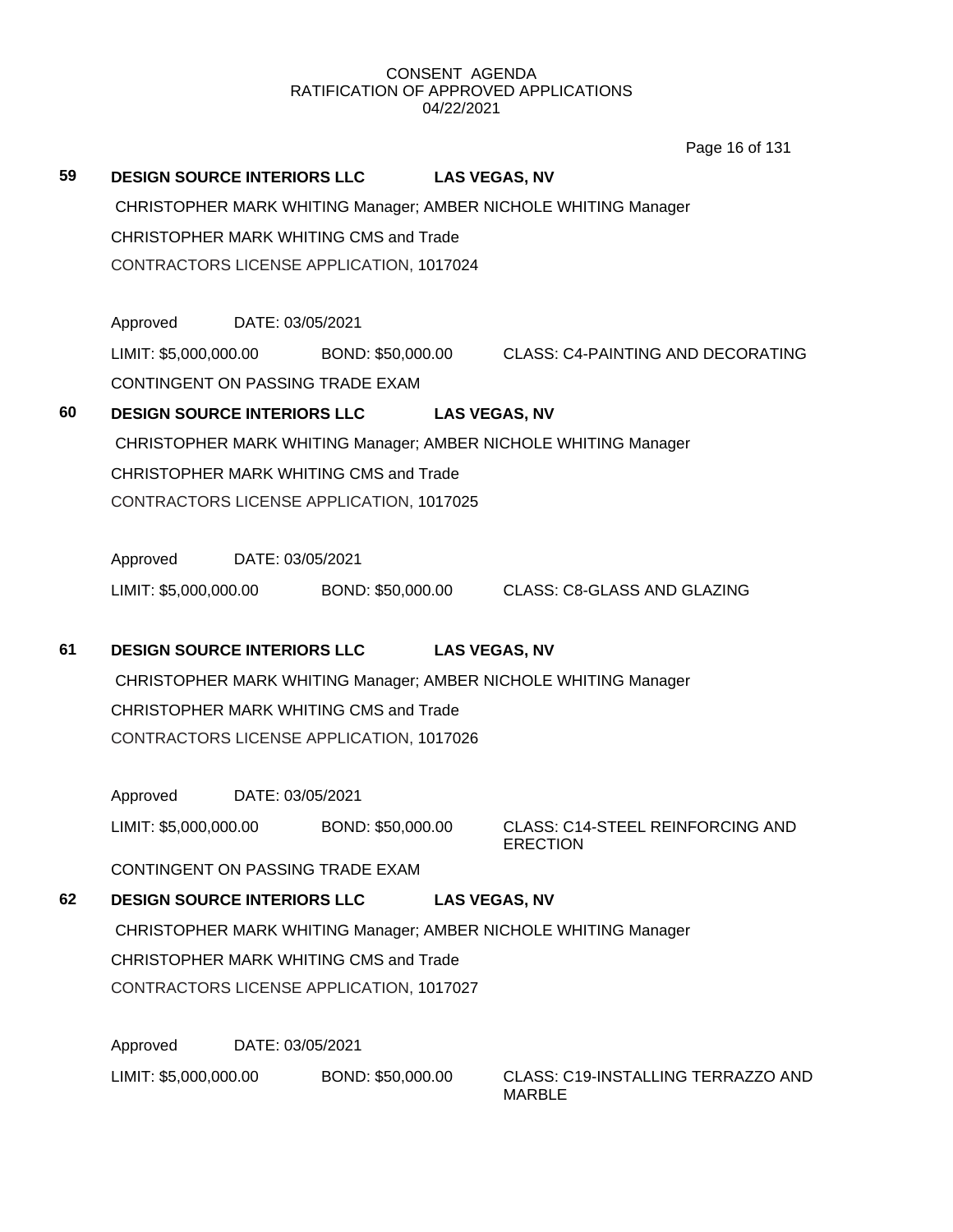Page 17 of 131

|    |                                       |                  |                                                       |                                                                | i ayo 17 Ui |
|----|---------------------------------------|------------------|-------------------------------------------------------|----------------------------------------------------------------|-------------|
| 63 | <b>DESIGNERS LANDSCAPES LLC</b>       |                  |                                                       | <b>Carson city, NV</b>                                         |             |
|    |                                       |                  | HUGO ENRIQUE DE LA PUENTE-HUIZAR Manager              |                                                                |             |
|    |                                       |                  | HUGO ENRIQUE DE LA PUENTE-HUIZAR CMS and Trade        |                                                                |             |
|    |                                       |                  | CONTRACTORS LICENSE APPLICATION, 1018850              |                                                                |             |
|    |                                       |                  |                                                       |                                                                |             |
|    | Approved DATE: 03/24/2021             |                  |                                                       |                                                                |             |
|    |                                       |                  | LIMIT: \$100,000.00 BOND: \$10,000.00 CLASS: C5       |                                                                |             |
|    |                                       |                  | CONTINGENT UPON PASSING TRADE EXAM BY 9/10/2021       |                                                                |             |
| 64 | <b>DISCOUNT DRAIN CLEANING CO</b>     |                  |                                                       | <b>LAS VEGAS, NV</b>                                           |             |
|    |                                       |                  |                                                       | WALTER NANCE, III President; JOHANNA SANCHES NANCE, Secretary  |             |
|    |                                       |                  | PASQUALE FORTUNADO ANGELONE CMS and Trade             |                                                                |             |
|    |                                       |                  | CONTRACTORS LICENSE APPLICATION, 1017487              |                                                                |             |
|    |                                       |                  |                                                       |                                                                |             |
|    | Approved DATE: 03/15/2021             |                  |                                                       |                                                                |             |
|    | LIMIT: \$10,000.00                    |                  |                                                       | BOND: \$2,000.00 CLASS: C1D-PLUMBING                           |             |
|    |                                       |                  |                                                       |                                                                |             |
| 65 | DRYCO CONSTRUCTION INC                |                  | <b>DAYTON, NV</b>                                     |                                                                |             |
|    | DAREN RAY YOUNG President             |                  |                                                       |                                                                |             |
|    | DAREN RAY YOUNG CMS and Trade         |                  |                                                       |                                                                |             |
|    |                                       |                  | CONTRACTORS LICENSE APPLICATION, 1018318              |                                                                |             |
|    |                                       |                  |                                                       |                                                                |             |
|    | Approved DATE: 03/08/2021             |                  |                                                       |                                                                |             |
|    | LIMIT: \$10,000.00                    |                  | BOND: \$2,000.00                                      | <b>CLASS: A</b>                                                |             |
|    |                                       |                  |                                                       |                                                                |             |
| 66 | <b>EVR DESIGN + BUILD</b>             |                  | <b>SAN DIEGO, CA</b>                                  |                                                                |             |
|    |                                       |                  |                                                       | D B K O DESIGN + BUILD; ROBERT ANTHONY TAMACCIO, President     |             |
|    | CHRISTOPHER R CALAFIORE CMS and Trade |                  |                                                       |                                                                |             |
|    |                                       |                  | CONTRACTORS LICENSE APPLICATION, 1018444              |                                                                |             |
|    |                                       |                  |                                                       |                                                                |             |
|    | Approved                              | DATE: 03/11/2021 |                                                       |                                                                |             |
|    | LIMIT: \$245,000.00                   |                  | BOND: \$15,000.00                                     | <b>CLASS: B-2 RESIDENTIAL &amp; SMALL</b><br><b>COMMERCIAL</b> |             |
|    |                                       |                  | CONTINGENT UPON PASSING CMS & B-2 EXAMS BY 08/16/2021 |                                                                |             |
|    |                                       |                  |                                                       |                                                                |             |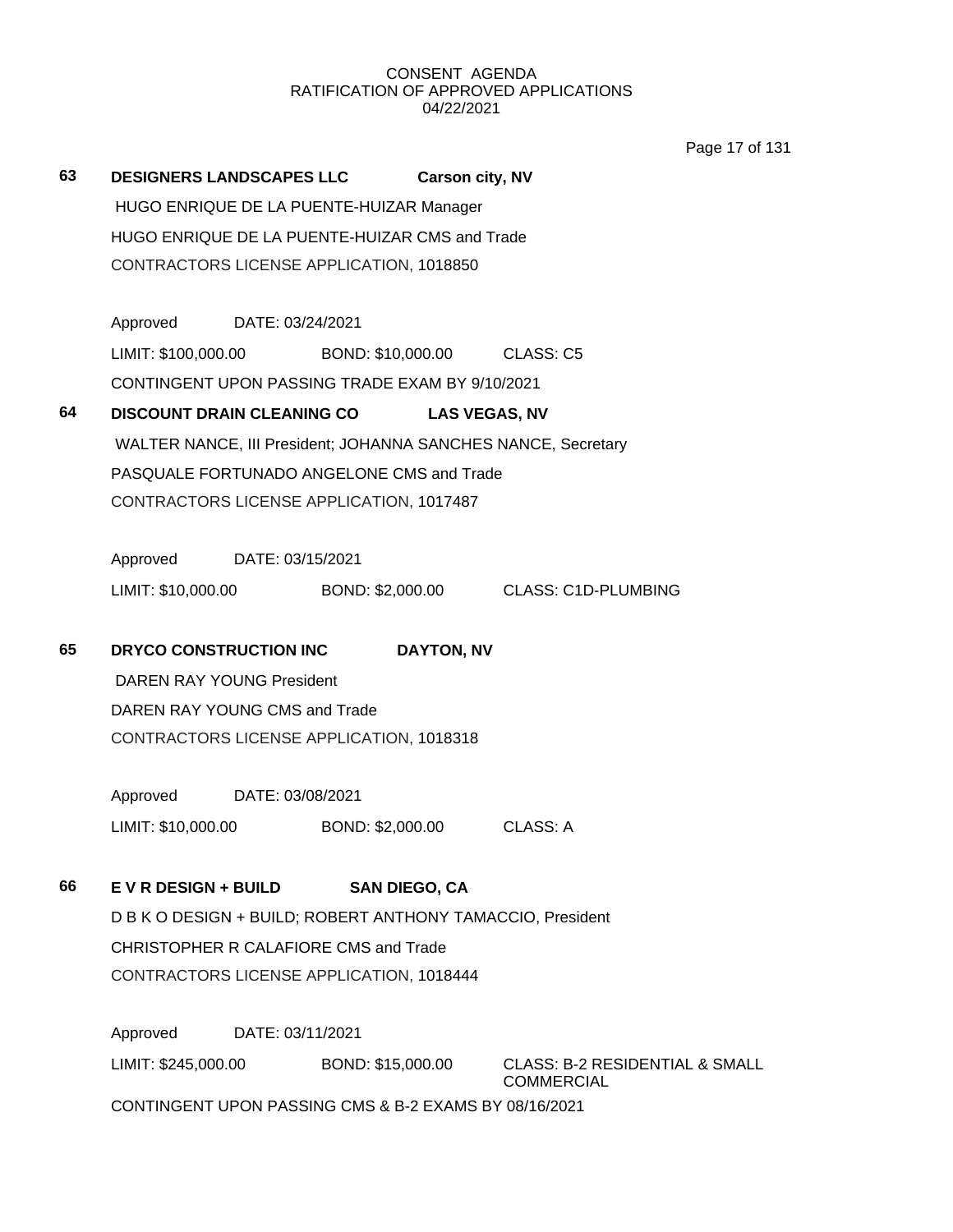Page 18 of 131

|    |                                                               |                       | Page 18 of 131                                                                     |
|----|---------------------------------------------------------------|-----------------------|------------------------------------------------------------------------------------|
| 67 | <b>ECO PRO FLOORING CORP</b>                                  | <b>LAS VEGAS, NV</b>  |                                                                                    |
|    | ECO PRO PLANET; WEI QIANG, President; OR MADAR Vice President |                       |                                                                                    |
|    | OR MADAR Trade; WEI QIANG, CMS                                |                       |                                                                                    |
|    | CONTRACTORS LICENSE APPLICATION, 1016064                      |                       |                                                                                    |
|    |                                                               |                       |                                                                                    |
|    | Approved<br>DATE: 04/05/2021                                  |                       |                                                                                    |
|    | LIMIT: \$245,000.00                                           | BOND: \$15,000.00     | <b>CLASS: B2-RESIDENTIAL AND SMALL</b><br><b>COMMERCIAL</b>                        |
| 68 | <b>ECODRY RESTORATION OF NEVADA LLC</b>                       |                       | <b>GILBERT, AZ</b>                                                                 |
|    | STEPHEN ANDREW CHAMBERLAIN, Manager                           |                       |                                                                                    |
|    | STEPHEN ANDREW CHAMBERLAIN, CMS and Trade                     |                       |                                                                                    |
|    | CONTRACTORS LICENSE APPLICATION, 1018183                      |                       |                                                                                    |
|    |                                                               |                       |                                                                                    |
|    | Approved<br>DATE: 03/15/2021                                  |                       |                                                                                    |
|    | LIMIT: \$200,000.00                                           | BOND: \$10,000.00     | <b>CLASS: C-3 CARPENTRY MAINTENANCE AND</b><br><b>MINOR REPAIR</b>                 |
|    | CONTINGENT UPON PASSING REQUIRED CMS AND TRADE EXAMS          |                       |                                                                                    |
| 69 | <b>ELECTRIC 1 WEST INC</b>                                    | <b>TWIN FALLS, ID</b> |                                                                                    |
|    | ANNA MARIE KNUTZ, President; SEAN ALAN KNUTZ, Secretary       |                       |                                                                                    |
|    | MILES GARRETT MURRI Trade; SEAN ALAN KNUTZ, CMS               |                       |                                                                                    |
|    | CONTRACTORS LICENSE APPLICATION, 1018151                      |                       |                                                                                    |
|    |                                                               |                       |                                                                                    |
|    | DATE: 04/06/2021<br>Approved                                  |                       |                                                                                    |
|    | LIMIT: \$1,000,000.00                                         | BOND: \$30,000.00     | CLASS: C2                                                                          |
|    | CONTINGENT UPON PASSING EXAMS BY 8/1/2021                     |                       |                                                                                    |
| 70 | ELECTRONIC CONTROLS SYSTEMS LLC                               |                       | <b>EDISON, NJ</b>                                                                  |
|    | MAHONEY Other; BRIAN JOSEPH RASSEL Other                      |                       | ALBIREO ENERGY; ALBIERO ENERGY LLC Manager; JASON JOHN RICHARDS Other; JAMES SCOTT |
|    | TIMOTHY PAUL NEIL, CMS and Trade                              |                       |                                                                                    |
|    | CONTRACTORS LICENSE APPLICATION, 1017707                      |                       |                                                                                    |
|    |                                                               |                       |                                                                                    |
|    | DATE: 03/05/2021<br>Approved                                  |                       |                                                                                    |
|    | LIMIT: Unlimited                                              | BOND: \$50,000.00     | <b>CLASS: B6-COMMERCIAL REMODELING</b><br><b>EXCEEDING THREE STORIES</b>           |
|    | <b>INDEMNITY FORM</b>                                         |                       | CONTINGENT ON PASSING CMS/TRADE EXAMS CONTINGENT ON RECEIPT OF CORPORATE           |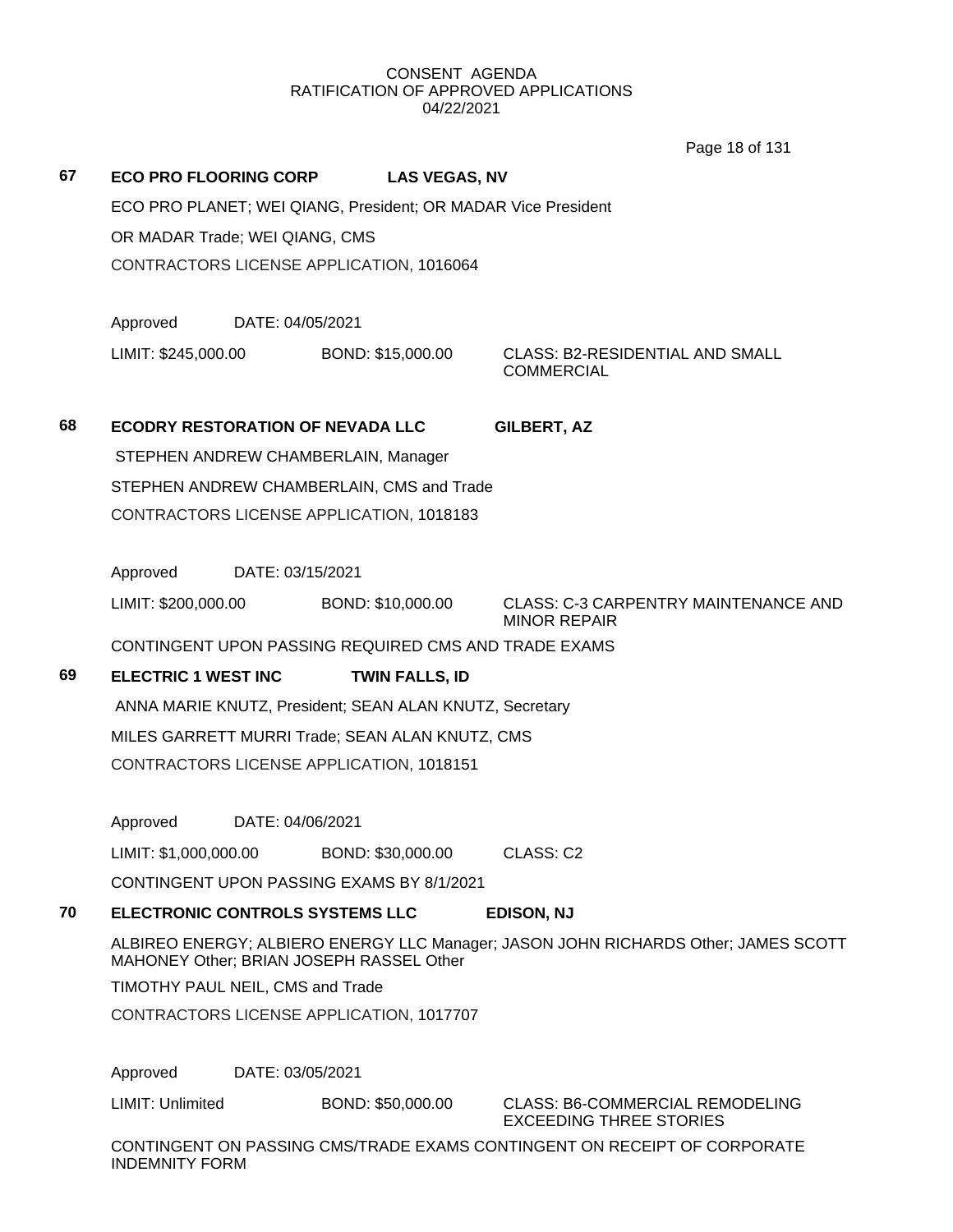Page 19 of 131

# **71 EMPIRE SERVICES WEST LLC LAS VEGAS, NV**

FLOYD JAY CARNS Manager

FLOYD JAY CARNS Trade; JUAN GABRIEL GALVEZ-RODRIGUEZ, CMS

CONTRACTORS LICENSE APPLICATION, 1018041

Approved DATE: 03/10/2021

LIMIT: \$240,000.00 BOND: \$15,000.00 CLASS: B-2 RESIDENTIAL AND SMALL

**COMMERCIAL** 

CONTINGENT ON PASSING REQUIRED TRADE EXAM

# **72 ERIC SCHWEDT RENO, NV**

ERIC SCHWEDT BUILDERS; ERIC JOHN SCHWEDT Owner ERIC JOHN SCHWEDT CMS and Trade

CONTRACTORS LICENSE APPLICATION, 1018916

Approved DATE: 04/07/2021

LIMIT: \$2,500,000.00 BOND: \$30,000.00 CLASS: B-2 RESIDENTIAL & SMALL

**COMMERCIAL** 

CONTINGENT UPON PASSING B-2 EXAM BY 09/12/2021

# **73 EVOLUTION BUILDERS LLC HENDERSON, NV**

JONATHAN F PRUNEDA Manager; MATTHEW JEREMIAH BYRON Manager JONATHAN F PRUNEDA Trade; MATTHEW JEREMIAH BYRON CMS CONTRACTORS LICENSE APPLICATION, 1018297

Approved DATE: 03/31/2021

LIMIT: \$650,000.00 BOND: \$20,000.00 CLASS: B-2 RESIDENTIAL AND SMALL

COMMERCIAL

# **74 FERGUSON HOME SERVICES LLC HENDERSON, NV**

SAMANTHA JANE SUCHAN, Managing Member SAMANTHA JANE SUCHAN, CMS; TAYLOR KAITLIN CHADON, Trade CONTRACTORS LICENSE APPLICATION, 1018489

Approved DATE: 03/31/2021 LIMIT: \$10,000.00 BOND: \$2,000.00 CLASS: C-1 PLUMBING AND HEATING CONTINGENT UPON PASSING REQUIRED CMS AND TRADE EXAMS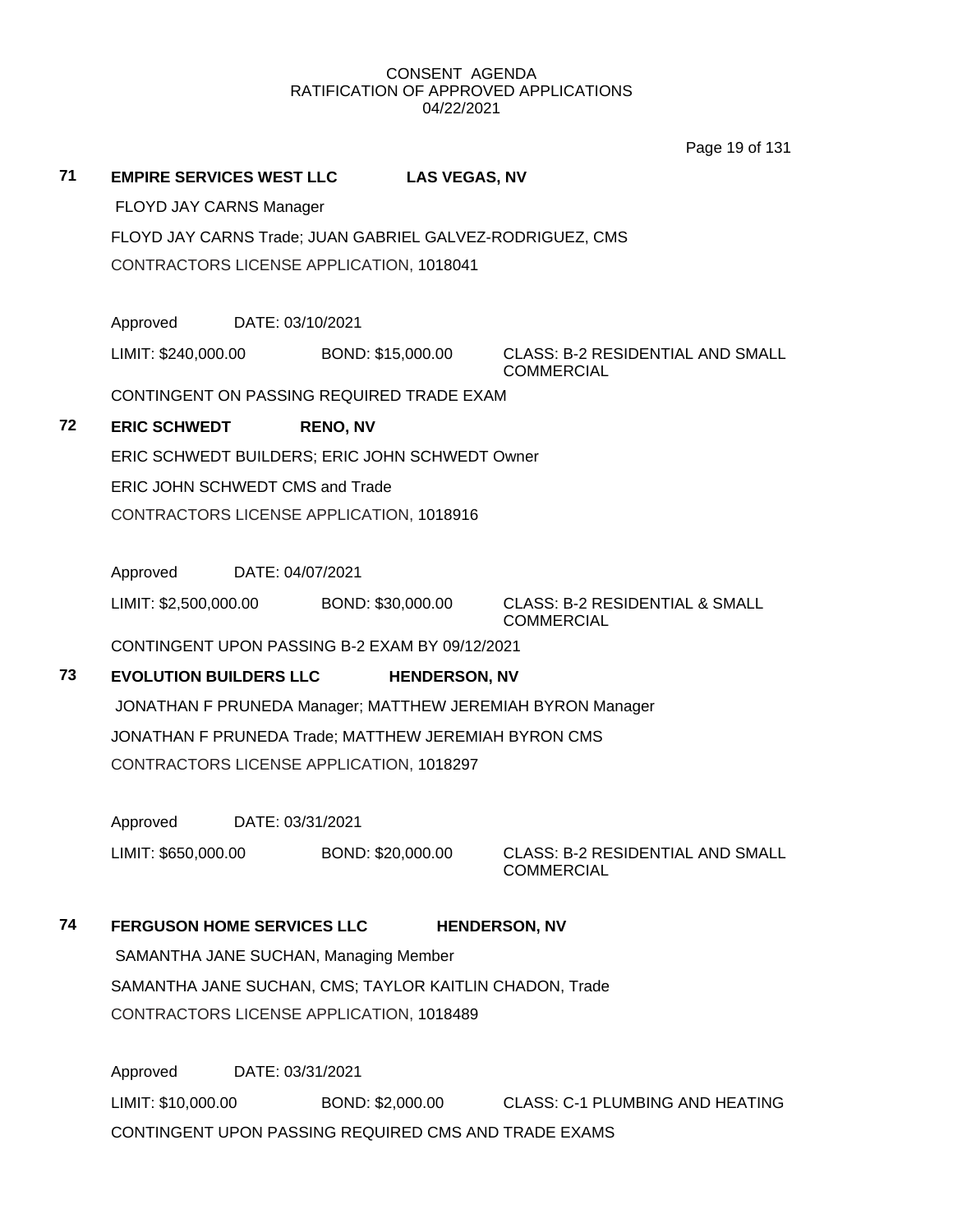Page 20 of 131

| 75 | <b>FERICO INC</b>                                     |                  | <b>LAS VEGAS, NV</b>                                |                                                                                       |  |  |
|----|-------------------------------------------------------|------------------|-----------------------------------------------------|---------------------------------------------------------------------------------------|--|--|
|    | PHOENIX PLUMBING; STEVEN CRAIG FERIS President        |                  |                                                     |                                                                                       |  |  |
|    | <b>STEVEN CRAIG FERIS CMS and Trade</b>               |                  |                                                     |                                                                                       |  |  |
|    |                                                       |                  | CONTRACTORS LICENSE APPLICATION, 1018222            |                                                                                       |  |  |
|    |                                                       |                  |                                                     |                                                                                       |  |  |
|    | Approved                                              | DATE: 03/31/2021 |                                                     |                                                                                       |  |  |
|    | LIMIT: \$10,000.00                                    |                  | BOND: \$2,000.00                                    | <b>CLASS: C1D-PLUMBING</b>                                                            |  |  |
|    | CONTINGENT ON PASSING TRADE EXAM                      |                  |                                                     |                                                                                       |  |  |
| 76 |                                                       |                  | <b>FIRE PROTECTION SERVICE CORPORATION</b>          | <b>OGDEN, UT</b>                                                                      |  |  |
|    | <b>ANN HOCKINS Director</b>                           |                  |                                                     | MOUNTAIN ALARM; ERIC RODNEY GARNER, President; MICHAEL GIBSON BAILEY Secretary; KAREN |  |  |
|    | ERIC RODNEY GARNER, CMS                               |                  |                                                     |                                                                                       |  |  |
|    |                                                       |                  | CONTRACTORS LICENSE APPLICATION, 1017549            |                                                                                       |  |  |
|    |                                                       |                  |                                                     |                                                                                       |  |  |
|    | Denied                                                | DATE: 04/08/2021 |                                                     |                                                                                       |  |  |
|    | LIMIT: \$0.00                                         |                  | <b>BOND: \$0.00</b>                                 | CLASS: C2D                                                                            |  |  |
|    | 624.263                                               |                  |                                                     | FAILURE TO ESTABLISH FINANCIAL RESPONSIBILITY AS SET FORTH IN NRS 624.262 AND NRS     |  |  |
| 77 |                                                       |                  | FIRST CHOICE RENOVATION AND DESIGN LLC              | <b>LAS VEGAS, NV</b>                                                                  |  |  |
|    | <b>TRAVIS R COON, Managing Member</b>                 |                  |                                                     |                                                                                       |  |  |
|    | TRAVIS R COON, CMS and Trade                          |                  |                                                     |                                                                                       |  |  |
|    |                                                       |                  | CONTRACTORS LICENSE APPLICATION, 1018753            |                                                                                       |  |  |
|    |                                                       |                  |                                                     |                                                                                       |  |  |
|    | Approved                                              | DATE: 03/17/2021 |                                                     |                                                                                       |  |  |
|    | LIMIT: \$45,000.00                                    |                  | BOND: \$5,000.00                                    | <b>CLASS: C-4 PAINTING AND DECORATING</b>                                             |  |  |
|    |                                                       |                  |                                                     |                                                                                       |  |  |
| 78 | <b>FIRST ENERGY GROUP</b>                             |                  | <b>WINNEMUCCA, NV</b>                               |                                                                                       |  |  |
|    |                                                       |                  | 1ST ENERGY ELECTRIC; DAKOTA DRU WOOLEVER, President |                                                                                       |  |  |
|    | DAKOTA DRU WOOLEVER, CMS and Trade                    |                  |                                                     |                                                                                       |  |  |
|    | CONTRACTORS LICENSE APPLICATION, 1018519              |                  |                                                     |                                                                                       |  |  |
|    |                                                       |                  |                                                     |                                                                                       |  |  |
|    | Approved                                              | DATE: 03/24/2021 |                                                     |                                                                                       |  |  |
|    | LIMIT: \$10,000.00                                    |                  |                                                     | BOND: \$2,000.00 CLASS: C-2 ELECTRICAL                                                |  |  |
|    | CONTINGENT UPON PASSING CMS & C-2 EXAMS BY 08/22/2021 |                  |                                                     |                                                                                       |  |  |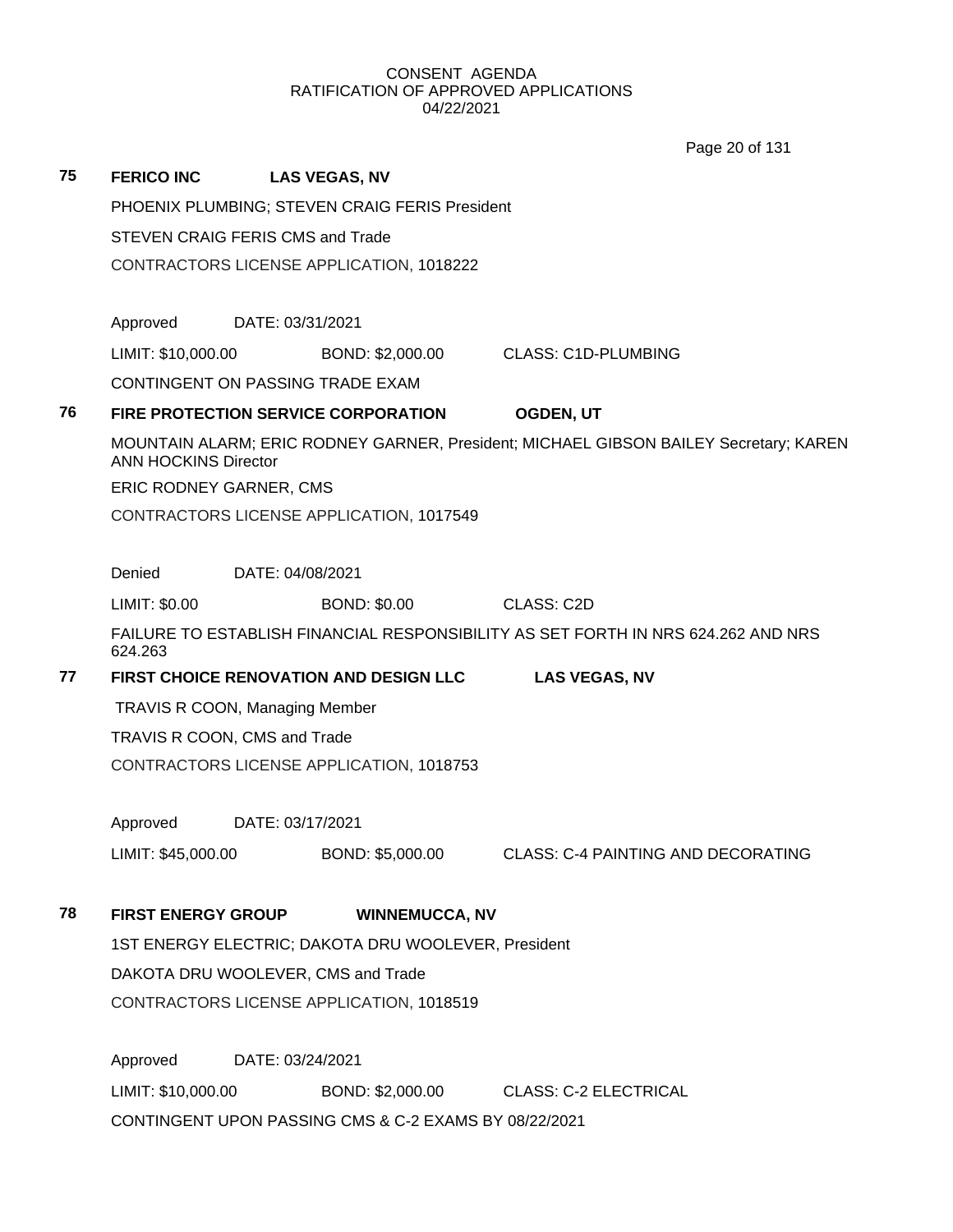Page 21 of 131

|    |                                            |                  |                                          | $0.90 \leq t \leq 10$                                                        |  |
|----|--------------------------------------------|------------------|------------------------------------------|------------------------------------------------------------------------------|--|
| 79 | <b>FJORD HEATING AND COOLING LLC</b>       |                  |                                          | <b>LAS VEGAS, NV</b>                                                         |  |
|    | COLIN JAMES BELKA, Manager                 |                  |                                          |                                                                              |  |
|    | COLIN JAMES BELKA, CMS and Trade           |                  |                                          |                                                                              |  |
|    |                                            |                  | CONTRACTORS LICENSE APPLICATION, 1018587 |                                                                              |  |
|    |                                            |                  |                                          |                                                                              |  |
|    | Approved                                   | DATE: 03/22/2021 |                                          |                                                                              |  |
|    | LIMIT: \$10,000.00                         |                  | BOND: \$2,000.00                         | <b>CLASS: C-21 REFRIGERATION AND AIR</b><br><b>CONDITIONING</b>              |  |
|    |                                            |                  |                                          | CONTINGENT UPON PASSING REQUIRED CMS AND TRADE EXAMS                         |  |
| 80 | <b>FLOFORM COUNTERTOPS ACQUISITION LLC</b> |                  |                                          | <b>SPARKS, NV</b>                                                            |  |
|    |                                            |                  | MICHAEL ALBERT BIRDWELL, Managing Member |                                                                              |  |
|    | ROLAND MINSON SCHERBEL CMS and Trade       |                  |                                          |                                                                              |  |
|    |                                            |                  | CONTRACTORS LICENSE APPLICATION, 1018048 |                                                                              |  |
|    |                                            |                  |                                          |                                                                              |  |
|    | Approved                                   | DATE: 03/31/2021 |                                          |                                                                              |  |
|    | LIMIT: \$10,000.00                         |                  | BOND: \$2,000.00                         | CLASS: C-19 INSTALLING TERRAZZO AND<br><b>MARBLE</b>                         |  |
| 81 | <b>FLORES POOL STEEL LLC</b>               |                  | <b>LAS VEGAS, NV</b>                     |                                                                              |  |
|    |                                            |                  |                                          | HUGO ABIMAEL FLORES Manager; CESAR MARTIN FLORES-DUENAS, Manager             |  |
|    | <b>HUGO ABIMAEL FLORES CMS and Trade</b>   |                  |                                          |                                                                              |  |
|    |                                            |                  | CONTRACTORS LICENSE APPLICATION, 1018995 |                                                                              |  |
|    | Approved                                   | DATE: 04/07/2021 |                                          |                                                                              |  |
|    | LIMIT: \$10,000.00                         |                  | BOND: \$3,000.00                         | CLASS: A-10 COMMERCIAL AND RESIDENTIAL<br><b>POOLS</b>                       |  |
|    | OF \$50,000 CONSUMER PROTECTION BOND       |                  |                                          | CONTINGENT UPON PASSING REQUIRED CMS AND TRADE EXAMS CONTINGENT UPON RECEIPT |  |
| 82 | <b>FORZATELECOM INC</b>                    |                  | <b>WALNUT CREEK, CA</b>                  |                                                                              |  |
|    |                                            |                  |                                          | STEVEN FRANK DUTTO, President; VINCENT PHILLIP GAMICK, Vice President        |  |
|    |                                            |                  |                                          | JENNIFER KHAIT CHATMAN, CMS; MICHAEL COREY JANSSEN Trade                     |  |
|    |                                            |                  | CONTRACTORS LICENSE APPLICATION, 1016262 |                                                                              |  |
|    |                                            |                  |                                          |                                                                              |  |

Approved DATE: 03/19/2021

LIMIT: Unlimited BOND: \$50,000.00 CLASS: B GENERAL BULDING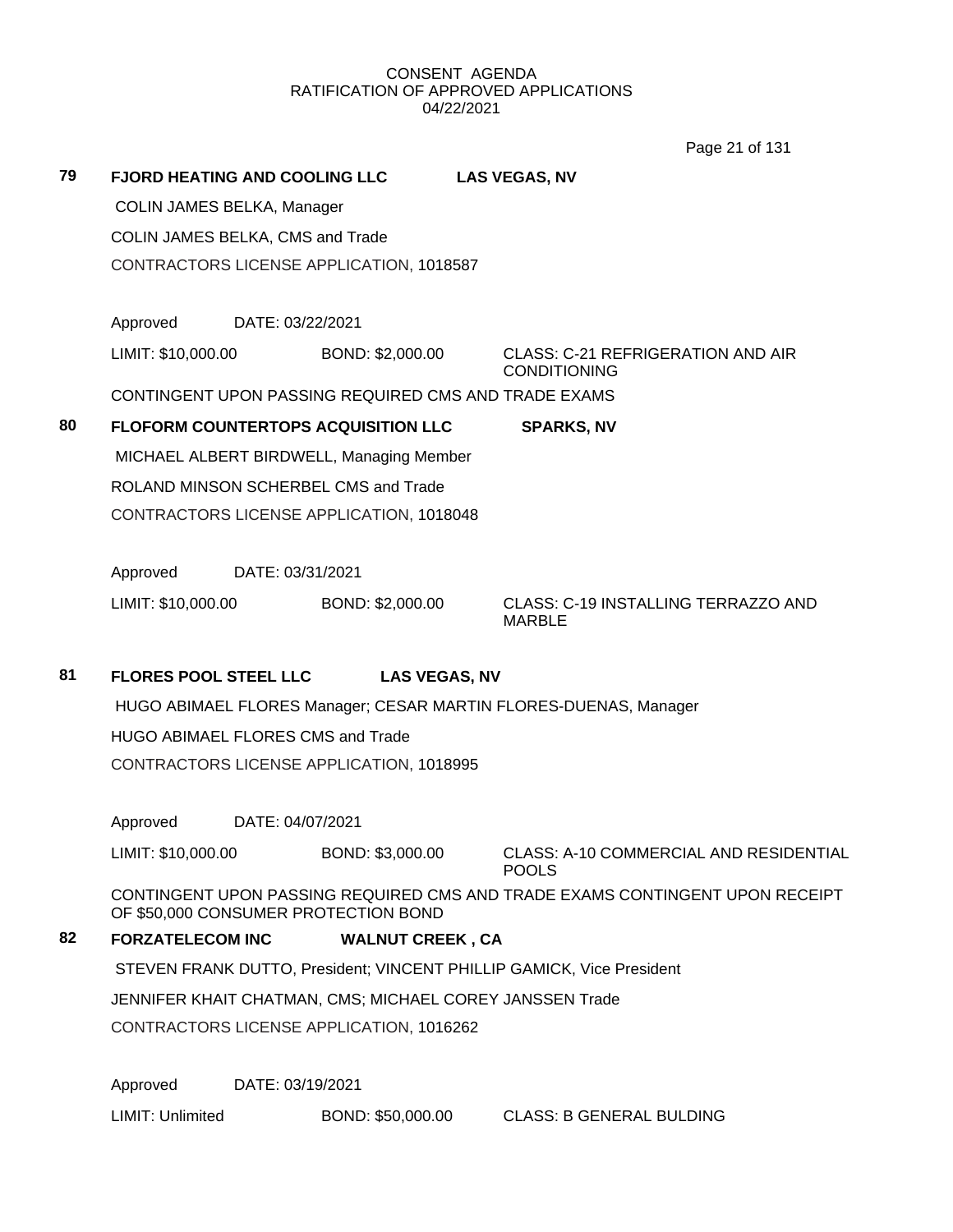Page 22 of 131

| 83 | <b>FRAMECO DEVELOPMENT GROUP LLC</b><br>MARIO GUEVARA, CMS and Trade<br>CONTRACTORS LICENSE APPLICATION, 1018784 |                            | <b>LAS VEGAS, NV</b><br>MARIO GUEVARA, Managing Member; ELISEO ALEXANDER ALFARO, Managing Member |  |  |  |
|----|------------------------------------------------------------------------------------------------------------------|----------------------------|--------------------------------------------------------------------------------------------------|--|--|--|
|    | Approved<br>DATE: 03/31/2021                                                                                     |                            |                                                                                                  |  |  |  |
|    | LIMIT: \$1,000,000.00                                                                                            | BOND: \$30,000.00          | <b>CLASS: B-2 RESIDENTIAL AND SMALL</b><br><b>COMMERCIAL</b>                                     |  |  |  |
| 84 | <b>FRAMECO DEVELOPMENT GROUP LLC</b>                                                                             |                            | <b>LAS VEGAS, NV</b>                                                                             |  |  |  |
|    |                                                                                                                  |                            | MARIO GUEVARA, Managing Member; ELISEO ALEXANDER ALFARO, Managing Member                         |  |  |  |
|    | MARIO GUEVARA, CMS and Trade                                                                                     |                            |                                                                                                  |  |  |  |
|    | CONTRACTORS LICENSE APPLICATION, 1018785                                                                         |                            |                                                                                                  |  |  |  |
|    |                                                                                                                  |                            |                                                                                                  |  |  |  |
|    | Approved<br>DATE: 03/31/2021                                                                                     |                            |                                                                                                  |  |  |  |
|    | LIMIT: \$1,000,000.00                                                                                            | BOND: \$30,000.00          | <b>CLASS: C-3 CARPENTRY MAINTENANCE MINOR</b><br><b>REPAIR</b>                                   |  |  |  |
| 85 | <b>G N R PAINTING COMPANY LLC</b>                                                                                | <b>RENO, NV</b>            |                                                                                                  |  |  |  |
|    | JOSE MANUEL GARCIA-RAMIREZ, Managing Member; CARINA GOMEZ ARREDONDO, Managing<br>Member                          |                            |                                                                                                  |  |  |  |
|    |                                                                                                                  |                            | JOSE MANUEL GARCIA-RAMIREZ, Trade; CARINA GOMEZ ARREDONDO, CMS                                   |  |  |  |
|    | CONTRACTORS LICENSE APPLICATION, 1018615                                                                         |                            |                                                                                                  |  |  |  |
|    | Approved<br>DATE: 03/22/2021                                                                                     |                            |                                                                                                  |  |  |  |
|    | LIMIT: \$10,000.00                                                                                               | BOND: \$2,000.00           | CLASS: C-4A PAINTING; C-4E DRYWALL                                                               |  |  |  |
|    | CONTINGENT UPON PASSING CMS & C-4A EXAMS BY 08/26/2021                                                           |                            |                                                                                                  |  |  |  |
| 86 | <b>G T L HVACR LLC</b>                                                                                           | <b>NORTH LAS VEGAS, NV</b> |                                                                                                  |  |  |  |
|    | GERARDO LOZANO, Manager; TOYYA MONNIQUE LOZANO, Manager                                                          |                            |                                                                                                  |  |  |  |
|    | GERARDO LOZANO, CMS and Trade                                                                                    |                            |                                                                                                  |  |  |  |
|    | CONTRACTORS LICENSE APPLICATION, 1017722                                                                         |                            |                                                                                                  |  |  |  |
|    | Approved<br>DATE: 03/23/2021                                                                                     |                            |                                                                                                  |  |  |  |
|    | LIMIT: \$10,000.00                                                                                               |                            | BOND: \$2,000.00 CLASS: C-21B AIR CONDITIONING                                                   |  |  |  |
|    | CONTINGENT ON PASSING REQUIRED CMS/TRADE EXAMS                                                                   |                            |                                                                                                  |  |  |  |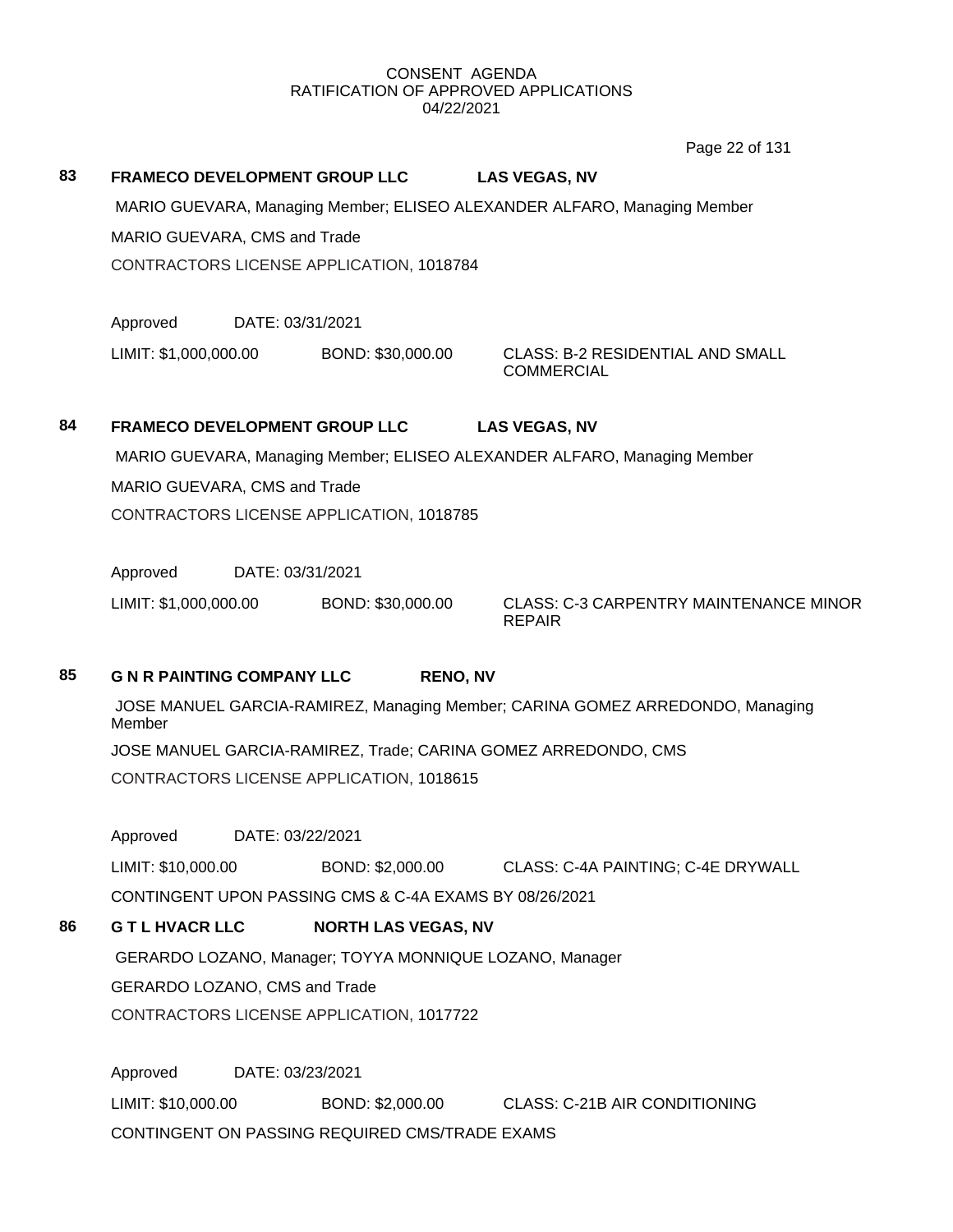Page 23 of 131

| 87 | <b>GARDA CONSTRUCTION INCORPORATION</b> |                  |                                                           | ANAHEIM, CA                                                     |  |
|----|-----------------------------------------|------------------|-----------------------------------------------------------|-----------------------------------------------------------------|--|
|    | <b>THOMAS A BANGERT, President</b>      |                  |                                                           |                                                                 |  |
|    | THOMAS A BANGERT, CMS and Trade         |                  |                                                           |                                                                 |  |
|    |                                         |                  | CONTRACTORS LICENSE APPLICATION, 1018098                  |                                                                 |  |
|    | Approved DATE: 03/08/2021               |                  |                                                           |                                                                 |  |
|    | LIMIT: \$45,000.00                      |                  | BOND: \$5,000.00                                          | CLASS: C-14 B STRUCTURAL STEEL C-14C<br><b>ORNAMENTAL METAL</b> |  |
|    |                                         |                  | CONTINGENT UPON PASSING REQUIRED CMS EXAM                 |                                                                 |  |
| 88 | <b>GARY WAYNE WAKE</b>                  |                  | <b>HUGHSON, CA</b>                                        |                                                                 |  |
|    |                                         |                  | WAKE CONSTRUCTION; GARY WAYNE WAKE, Owner                 |                                                                 |  |
|    | GARY WAYNE WAKE, CMS and Trade          |                  |                                                           |                                                                 |  |
|    |                                         |                  | CONTRACTORS LICENSE APPLICATION, 1016507                  |                                                                 |  |
|    | Approved                                | DATE: 03/23/2021 |                                                           |                                                                 |  |
|    | LIMIT: \$7,000,000.00                   |                  | BOND: \$50,000.00                                         | <b>CLASS: B</b>                                                 |  |
|    |                                         |                  |                                                           |                                                                 |  |
| 89 | <b>GAUSTON CORP</b>                     |                  | <b>INDIO, CA</b>                                          |                                                                 |  |
|    |                                         |                  |                                                           |                                                                 |  |
|    |                                         |                  | JUSTIN TIDWELL, President; ERIC MATTHEW VAUGHN, Secretary |                                                                 |  |
|    |                                         |                  | GREGORY TODD TIDWELL, CMS and Trade                       |                                                                 |  |
|    |                                         |                  | CONTRACTORS LICENSE APPLICATION, 1017753                  |                                                                 |  |
|    | Approved                                | DATE: 03/10/2021 |                                                           |                                                                 |  |
|    | LIMIT: \$6,000,000.00                   |                  | BOND: \$50,000.00                                         | <b>CLASS: C-5 CONCRETE CONTRACTING</b>                          |  |
|    |                                         |                  | CONTINGENT ON PASSING REQUIRED CMS/TRADE EXAMS            |                                                                 |  |
| 90 | <b>GOLIATH WOOD WORKS LLC</b>           |                  | <b>LAS VEGAS, NV</b>                                      |                                                                 |  |
|    |                                         |                  | FLETCHER; KELLENE MARIE MCKAY, Managing Member            |                                                                 |  |
|    | KELLENE MARIE MCKAY, CMS and Trade      |                  |                                                           |                                                                 |  |
|    |                                         |                  | CONTRACTORS LICENSE APPLICATION, 1018720                  |                                                                 |  |
|    | Approved                                | DATE: 03/15/2021 |                                                           |                                                                 |  |
|    | LIMIT: \$750,000.00                     |                  | BOND: \$20,000.00                                         | CLASS: B-2 RESIDENTIAL AND SMALL<br><b>COMMERCIAL</b>           |  |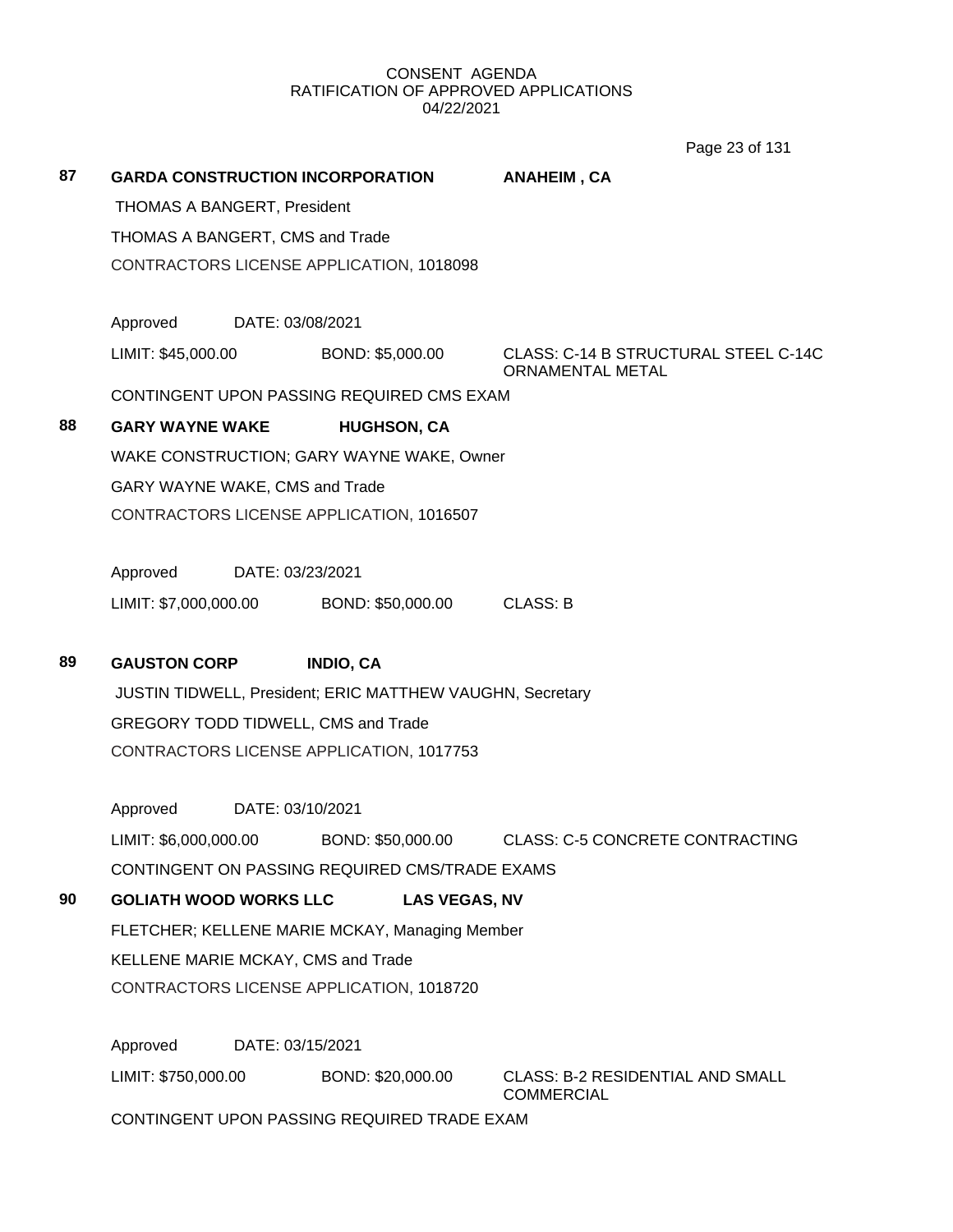Page 24 of 131

### **91 GREAT BASIN CONCRETE LLC SPARKS, NV**

JOHN PAUL HARTMANN, Manager; LESLIE LEIGH HAYDEN, Manager

JOHN PAUL HARTMANN, CMS and Trade

CONTRACTORS LICENSE APPLICATION, 1018236

Approved DATE: 03/23/2021

LIMIT: \$150,000.00 BOND: \$10,000.00 CLASS: C-5 CONCRETE

CONTINGENT UPON PASSING CMS & C-5 EXAMS BY 08/04/2021

## **92 H & M PAINTING SERVICES LLP SUN VALLEY, NV**

HARRY DAVE MOWREY, Partner; DENISE ALBERTA MOWREY, Partner; ALYSSA RENEE JONES, Partner; VITOLD ANTHONY HAJKOWSKI, III Partner

ALYSSA RENEE JONES, CMS; HARRY DAVE MOWREY, Trade

CONTRACTORS LICENSE APPLICATION, 1018278

Approved DATE: 04/08/2021

LIMIT: \$10,000.00 BOND: \$2,000.00 CLASS: C4A; C4B

CONTINGENT UPON PASSING CMS EXAM BY 8/6/2021

# **93 H 1 DRILLING COMPANY LLC MOUND HOUSE, NV**

RIAN SEAN HUMPHREYS, Managing Member; JANNA N HUMPHREYS Managing Member

RIAN SEAN HUMPHREYS, CMS and Trade

CONTRACTORS LICENSE APPLICATION, 1018227

Approved DATE: 04/02/2021

LIMIT: \$10,000.00 BOND: \$2,000.00 CLASS: C23-DRILLING WELLSAND INSTALLING PUMPS, PRESSURE TANKS & STORAGE TANKS

CONTINGENT ON PASSING CMS EXAM

# **94 HAMMOND HOMES AND CONSTRUCTION LLC FALLON, NV**

THAYNE JON HAMMOND Member; LAUREL GAY HAMMOND Member; NICHOLAS JOEL HAMMOND Managing Member; TREVOR FRANK HAMMOND, Managing Member

NICHOLAS JOEL HAMMOND CMS and Trade

CONTRACTORS LICENSE APPLICATION, 1018816

Approved DATE: 03/23/2021

LIMIT: \$240,000.00 BOND: \$15,000.00 CLASS: C3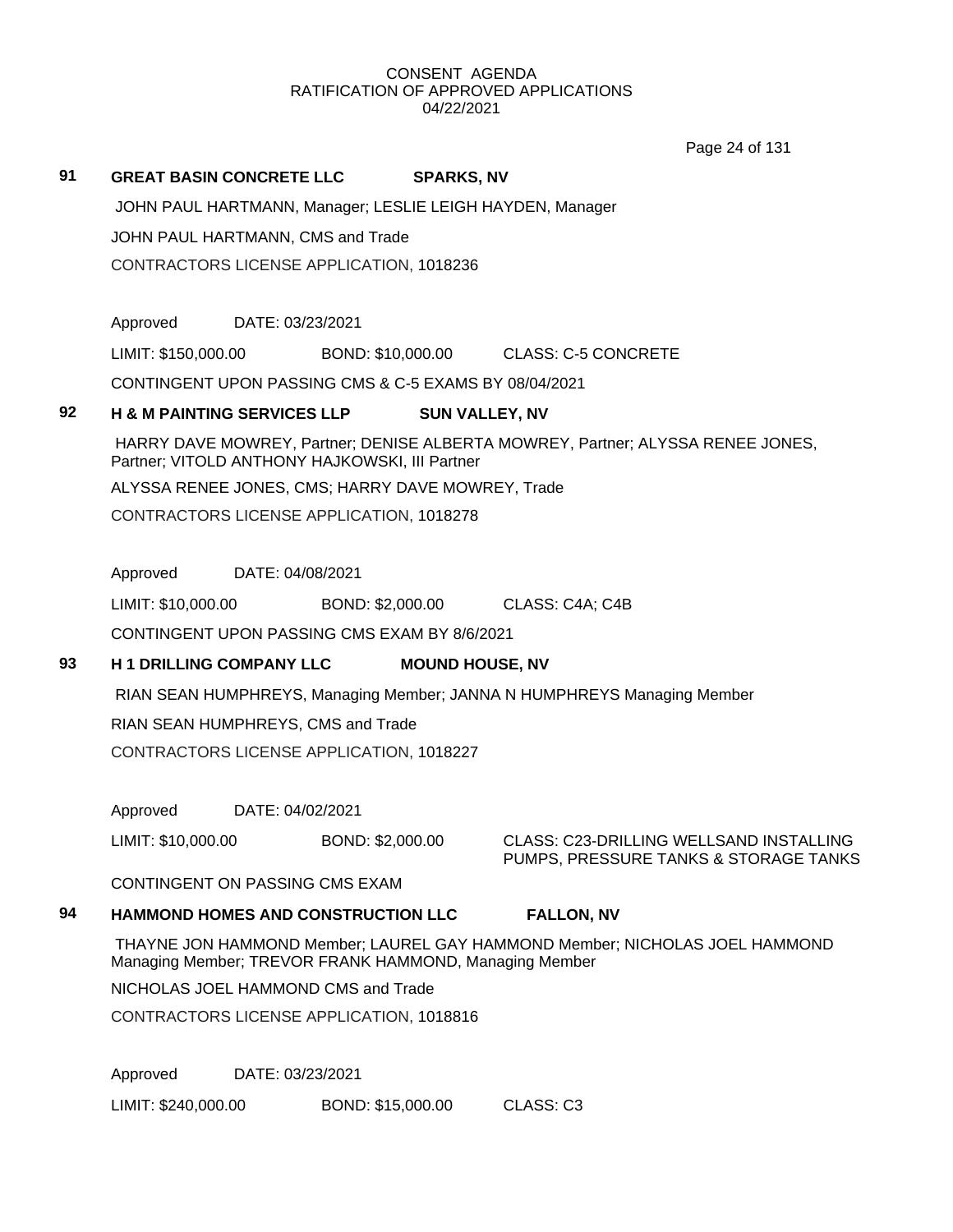Page 25 of 131

### **95 HOLLYWOOD AIR LLC LAS VEGAS, NV**

IGOR PANSOVOI, Manager

IGOR PANSOVOI, CMS and Trade

CONTRACTORS LICENSE APPLICATION, 1017164

Approved DATE: 03/10/2021

LIMIT: \$10,000.00 BOND: \$2,000.00 CLASS: C21

## **96 HOME DEPOT USA INC ATLANTA, GA**

SCOTT COLLINS BOMAR, Vice President; COURTNEY ALLISON HOWE, Vice President; THOMAS MICHAEL SWEENEY, Vice President CHARLES RICHARD LAMBERTH, CMS and Trade CONTRACTORS LICENSE APPLICATION, 1017305

Approved DATE: 03/08/2021

LIMIT: \$250,000.00 BOND: \$15,000.00 CLASS: C-21B AIR CONDITIONING CONTINGENT UPON PASSING REQUIRED CMS AND TRADE EXAMS

# **97 HUNT MASONRY INC CONCORD, CA**

JOHN ANDREW HUNT, President; BARRY TODD SCHWITTERS Vice President JOHN ANDREW HUNT, CMS; BARRY TODD SCHWITTERS Trade CONTRACTORS LICENSE APPLICATION, 1018530

Approved DATE: 03/31/2021 LIMIT: \$500,000.00 BOND: \$15,000.00 CLASS: C18

# **98 I C S PLUMBING LLC LAS VEGAS, NV**

VALERIE ELAINE MOUG Managing Member; WILLIAM RUSSELL MOUG Managing Member WILLIAM RUSSELL MOUG CMS and Trade CONTRACTORS LICENSE APPLICATION, 1017873

Approved DATE: 03/12/2021 LIMIT: \$100,000.00 BOND: \$10,000.00 CLASS: C-1 PLUMBING AND HEATING CONTINGENT ON PASSING REQUIRED TRADE EXAM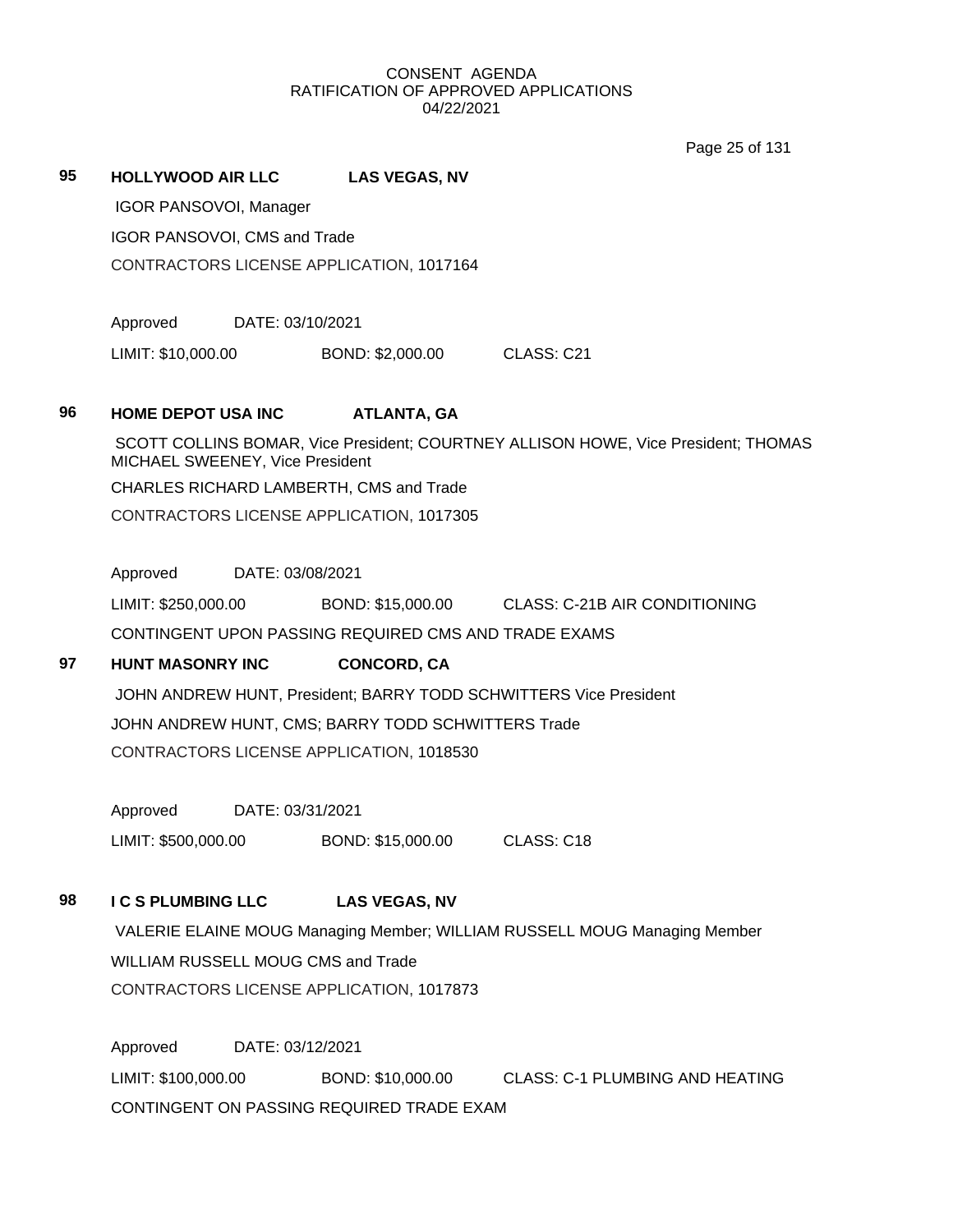Page 26 of 131

| 99  | <b>IBANEZ PLUMBING LLC</b>                                                                                                          |                                                        | <b>PAHRUMP, NV</b>                             |                                                                    |  |  |  |  |
|-----|-------------------------------------------------------------------------------------------------------------------------------------|--------------------------------------------------------|------------------------------------------------|--------------------------------------------------------------------|--|--|--|--|
|     | <b>HECTOR IBANEZ, Managing Member</b>                                                                                               |                                                        |                                                |                                                                    |  |  |  |  |
|     | HECTOR IBANEZ, CMS and Trade                                                                                                        |                                                        |                                                |                                                                    |  |  |  |  |
|     |                                                                                                                                     | CONTRACTORS LICENSE APPLICATION, 1018483               |                                                |                                                                    |  |  |  |  |
|     | Approved DATE: 04/05/2021                                                                                                           |                                                        |                                                |                                                                    |  |  |  |  |
|     | LIMIT: \$10,000.00                                                                                                                  |                                                        |                                                | BOND: \$2,000.00 CLASS: C1-PLUMBING AND HEATING                    |  |  |  |  |
|     |                                                                                                                                     |                                                        | CONTINGENT ON PASSING CMS/TRADE EXAMS          |                                                                    |  |  |  |  |
| 100 |                                                                                                                                     |                                                        | <b>ICENOGLE CONSTRUCTION MANAGEMENT INC</b>    | <b>INCLINE VILLAGE, NV</b>                                         |  |  |  |  |
|     | MARIA TERESA ICENOGLE, President                                                                                                    |                                                        |                                                |                                                                    |  |  |  |  |
|     |                                                                                                                                     |                                                        | MARIA TERESA ICENOGLE, CMS and Trade           |                                                                    |  |  |  |  |
|     |                                                                                                                                     |                                                        | CONTRACTORS LICENSE APPLICATION, 1018382       |                                                                    |  |  |  |  |
|     | Approved                                                                                                                            | DATE: 03/19/2021                                       |                                                |                                                                    |  |  |  |  |
|     |                                                                                                                                     |                                                        |                                                | LIMIT: \$1,000,000.00 BOND: \$30,000.00 CLASS: C-2 ELECTRICAL      |  |  |  |  |
|     |                                                                                                                                     |                                                        | CONTINGENT UPON PASSING CMS EXAM BY 08/11/2021 |                                                                    |  |  |  |  |
| 101 |                                                                                                                                     |                                                        | <b>ICENOGLE CONSTRUCTION MANAGEMENT INC</b>    | <b>INCLINE VILLAGE, NV</b>                                         |  |  |  |  |
|     | MARIA TERESA ICENOGLE, President                                                                                                    |                                                        |                                                |                                                                    |  |  |  |  |
|     |                                                                                                                                     |                                                        | MARIA TERESA ICENOGLE, CMS and Trade           |                                                                    |  |  |  |  |
|     |                                                                                                                                     |                                                        | CONTRACTORS LICENSE APPLICATION, 1018707       |                                                                    |  |  |  |  |
|     | Approved DATE: 03/19/2021                                                                                                           |                                                        |                                                |                                                                    |  |  |  |  |
|     |                                                                                                                                     |                                                        |                                                | LIMIT: \$1,000,000.00 BOND: \$30,000.00 CLASS: B- GENERAL BUILDING |  |  |  |  |
|     |                                                                                                                                     |                                                        | CONTINGENT UPON PASSING CMS EXAM BY 08/11/2021 |                                                                    |  |  |  |  |
| 102 | <b>ICON GENERAL CONTRACTORS INC</b>                                                                                                 |                                                        |                                                | <b>RANCHO CORDOVA, CA</b>                                          |  |  |  |  |
|     | MATTHEW ADAM KAISER, Secretary; ANTHONY ROBERT GONZALES, Chief Financial Officer; DAVID<br>MICHAEL TOPPING, Chief Executive Officer |                                                        |                                                |                                                                    |  |  |  |  |
|     |                                                                                                                                     | DAVID MICHAEL TOPPING, CMS; MATTHEW ADAM KAISER, Trade |                                                |                                                                    |  |  |  |  |
|     |                                                                                                                                     | CONTRACTORS LICENSE APPLICATION, 1017818               |                                                |                                                                    |  |  |  |  |
|     | Approved                                                                                                                            | DATE: 03/31/2021                                       |                                                |                                                                    |  |  |  |  |
|     | LIMIT: \$5,000,000.00                                                                                                               |                                                        | BOND: \$50,000.00                              | <b>CLASS: B</b>                                                    |  |  |  |  |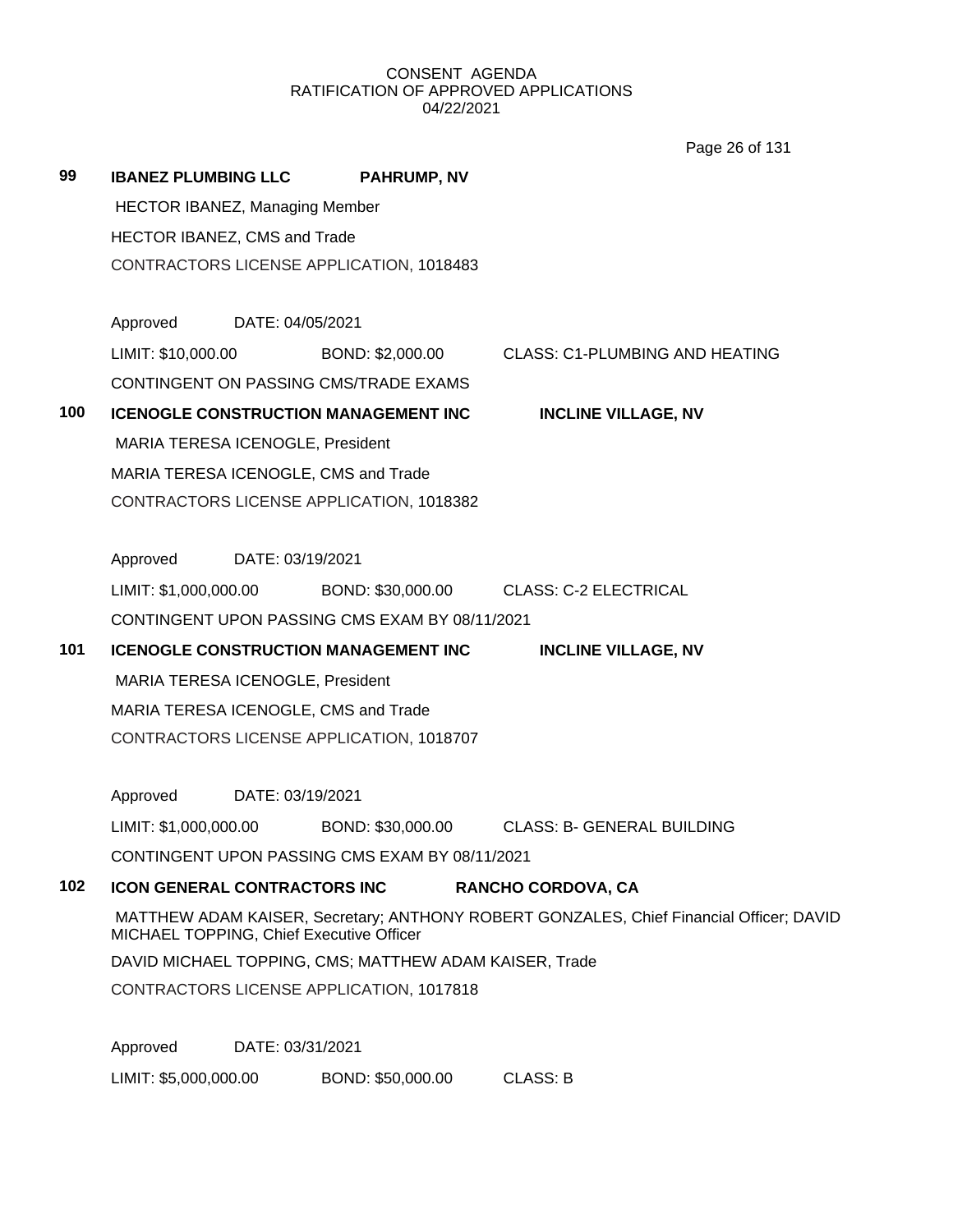Page 27 of 131

**103 INNERCON BUILDING GROUP LLC LAS VEGAS, NV** RONALD TROY STEVENS, Managing Member RONALD TROY STEVENS, CMS and Trade CONTRACTORS LICENSE APPLICATION, 1017883 Approved DATE: 04/02/2021 LIMIT: \$500,000.00 BOND: \$15,000.00 CLASS: B-GENERAL BUILDING CONTINGENT ON PASSING CMS/TRADE EXAMS **104 INTELLIGRATED SYSTEMS LLC MASON, OH** INTELLIGRATED SUB HOLDINGS INC Managing Member; ELIZABETH ANNE MOFFITT LARSEN, Other; JENNIFER SHU NING KONG-PICARELLO, Other ROBERT RUSSEL REMY, CMS and Trade CONTRACTORS LICENSE APPLICATION, 1017439 Approved DATE: 03/31/2021 LIMIT: Unlimited BOND: \$50,000.00 CLASS: C14J-CONVEYANCE OF GOODS CONTINGENT ON PASSING CMS EXAM **105 IRONCLAD ELECTRIC RENO, NV** ERIN LEE MCABEL, President; MICHAEL RICHARD BUTNER Chief Executive Officer MICHAEL RICHARD BUTNER CMS; ERIN LEE MCABEL, Trade CONTRACTORS LICENSE APPLICATION, 1018632 Approved DATE: 03/24/2021 LIMIT: \$600,000.00 BOND: \$20,000.00 CLASS: C-2 ELECTRICAL CONTINGENT UPON PASSING C-2 EXAM BY 09/01/2021 **106 J & N CONSTRUCTION LLC RENO, NV** NELIDA E CHAVEZ-ESTRADA, Managing Member ELEAZAR ESTRADA-MORENO, Trade; NELIDA E CHAVEZ-ESTRADA, CMS CONTRACTORS LICENSE APPLICATION, 1018230 Approved DATE: 03/10/2021 LIMIT: \$150,000.00 BOND: \$10,000.00 CLASS: C-3A CARPENTRY AND REPAIRS; C-3B FINISH CARPENTRY; C-3E

CONTINGENT UPON PASSING CMS & C-3A, C-3B EXAMS BY 07/28/2021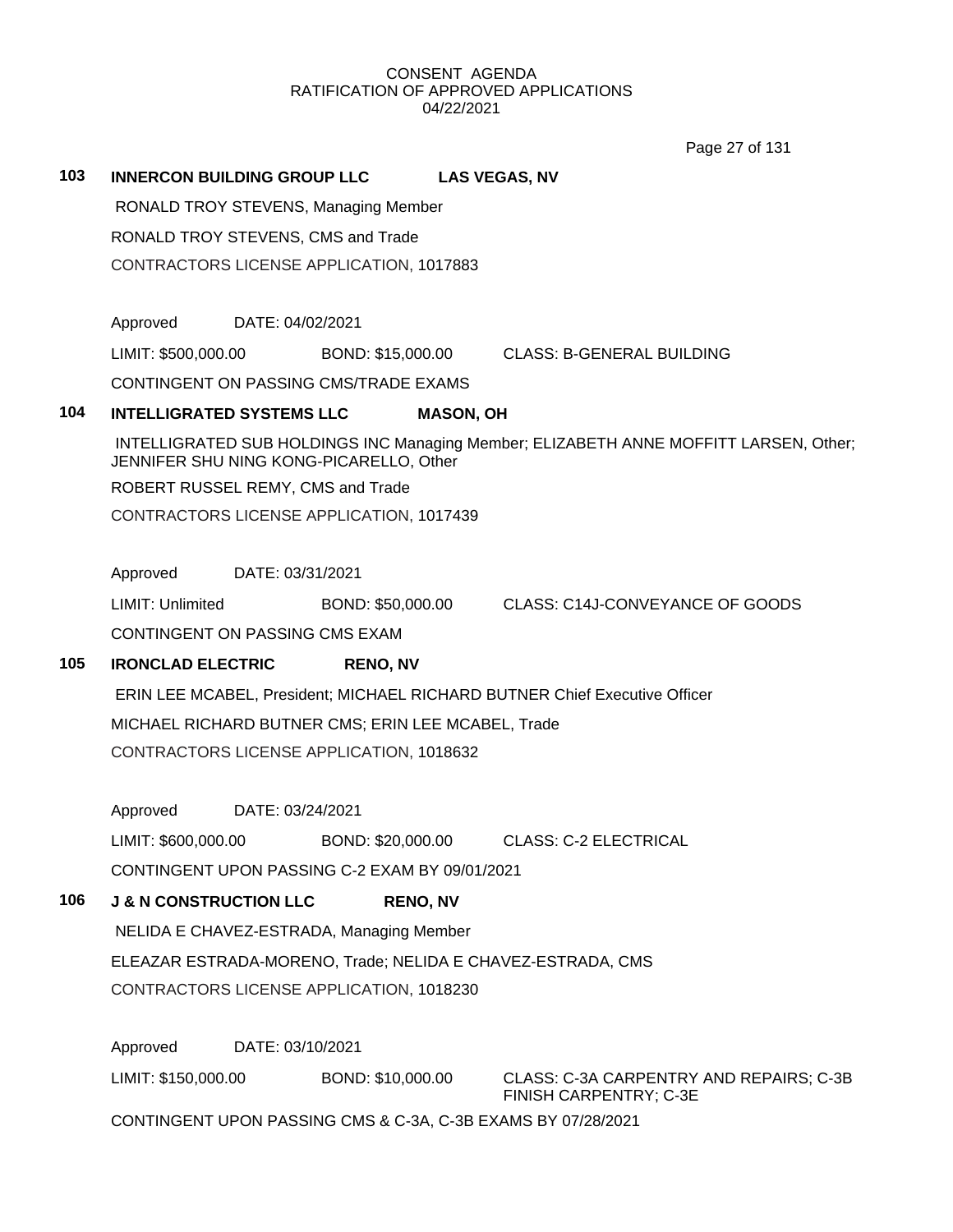Page 28 of 131

|     |                                                    |                  |                    |                      | Page 28 or 131                                                                     |  |
|-----|----------------------------------------------------|------------------|--------------------|----------------------|------------------------------------------------------------------------------------|--|
| 107 | <b>J S BUILDING SERVICES LLC</b>                   |                  |                    | <b>HENDERSON, NV</b> |                                                                                    |  |
|     | JOHNATHAN EDUARD STAFFORD Manager                  |                  |                    |                      |                                                                                    |  |
|     | JOHNATHAN EDUARD STAFFORD CMS and Trade            |                  |                    |                      |                                                                                    |  |
|     | CONTRACTORS LICENSE APPLICATION, 1017927           |                  |                    |                      |                                                                                    |  |
|     |                                                    |                  |                    |                      |                                                                                    |  |
|     | Approved                                           | DATE: 03/23/2021 |                    |                      |                                                                                    |  |
|     | LIMIT: \$200,000.00                                |                  | BOND: \$10,000.00  |                      | <b>CLASS: B-2 RESIDENTIAL AND SMALL</b><br><b>COMMERCIAL</b>                       |  |
|     | CONTINGENT ON PASSING THE REQUIRED CMS/TRADE EXAMS |                  |                    |                      |                                                                                    |  |
| 108 | <b>JACOBS GROUP INC</b>                            |                  | <b>BUCKNER, KY</b> |                      |                                                                                    |  |
|     |                                                    |                  |                    |                      | SCOTT RICHARD JACOBS, President; TONYA JO JACOBS, Secretary                        |  |
|     | SCOTT RICHARD JACOBS, CMS and Trade                |                  |                    |                      |                                                                                    |  |
|     | CONTRACTORS LICENSE APPLICATION, 1017978           |                  |                    |                      |                                                                                    |  |
|     | Approved                                           | DATE: 03/19/2021 |                    |                      |                                                                                    |  |
|     | <b>LIMIT: Unlimited</b>                            |                  | BOND: \$50,000.00  |                      | <b>CLASS: B-2 RESIDENTIAL &amp; SMALL</b><br><b>COMMERCIAL</b>                     |  |
| 109 | <b>JAX CONSTRUCTION AND CONSULTING LLC</b>         |                  |                    |                      | <b>SPARKS, NV</b>                                                                  |  |
|     | Manager                                            |                  |                    |                      | TAUNI DOMINA, Manager; HAILEY MELINA PEEK, Manager; RONALD ALBERTO FLORES-SANCHEZ, |  |
|     | TAUNI DOMINA, CMS and Trade                        |                  |                    |                      |                                                                                    |  |
|     | CONTRACTORS LICENSE APPLICATION, 1019048           |                  |                    |                      |                                                                                    |  |
|     | Approved                                           | DATE: 04/05/2021 |                    |                      |                                                                                    |  |
|     |                                                    |                  |                    |                      |                                                                                    |  |
|     | LIMIT: \$500,000.00                                |                  | BOND: \$15,000.00  |                      | CLASS: B2                                                                          |  |
|     | CONTINGENT UPON PASSING EXAMS BY 9/19/2021         |                  |                    |                      |                                                                                    |  |

# **110 JOHN BULL BUILDERS LLC PORTLAND, OR**

JOHN DAVID BULL, Managing Member JOHN DAVID BULL, CMS and Trade CONTRACTORS LICENSE APPLICATION, 1017544

Approved DATE: 03/17/2021

LIMIT: \$245,000.00 BOND: \$15,000.00 CLASS: C14G-PREFABRICATED STEEL

**STRUCTURES**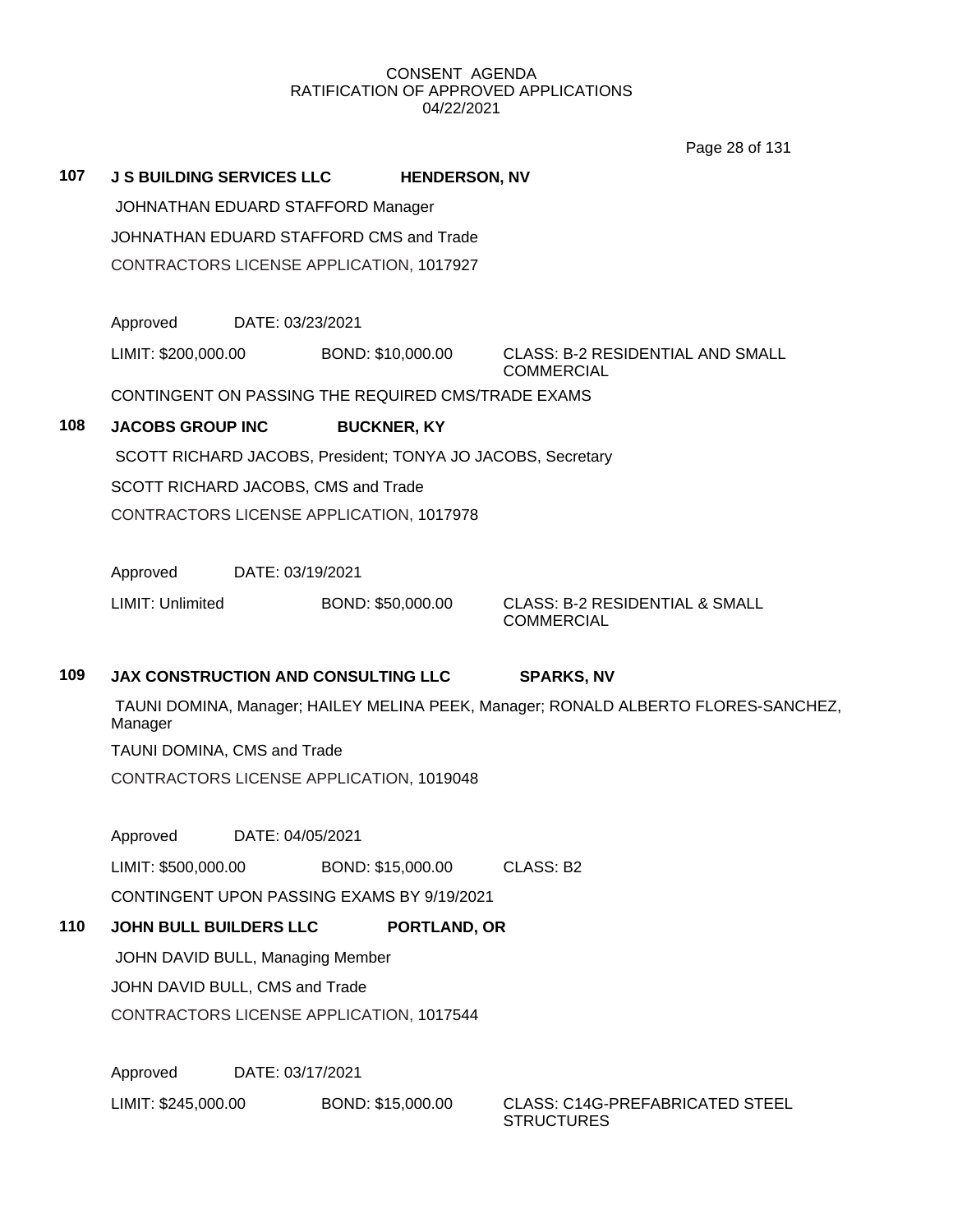Page 29 of 131

# **111 JOHN R DONALDSON CONSTRUCTION INC SHERMAN OAKS, CA** J D C GROUP; JOHN RICHARD DONALDSON, President JOHN RICHARD DONALDSON, CMS and Trade; JOHN RICHARD DONALDSON, CONTRACTORS LICENSE APPLICATION, 1017133 Approved DATE: 03/23/2021 LIMIT: \$2,500,000.00 BOND: \$30,000.00 CLASS: B GENERAL BUILDING CONTINGENT ON PASSING REQUIRED CMS EXAM **112 K D C CONSTRUCTION LLC LAS VEGAS, NV** KYLE DANIEL COLETTI, Manager KYLE DANIEL COLETTI, CMS and Trade CONTRACTORS LICENSE APPLICATION, 1018192 Approved DATE: 03/19/2021 LIMIT: \$245,000.00 BOND: \$15,000.00 CLASS: A-7 EXCAVATING AND GRADING CONTINGENT ON PASSING REQUIRED CMS EXAM **113 K S KITCHEN AND BATH STUDIO LLC LAS VEGAS, NV** HUGO EDMUNDO MUNOZ-HERRERA, Managing Member JORDAN G DAVIDSON CMS and Trade CONTRACTORS LICENSE APPLICATION, 1017618 Approved DATE: 03/23/2021 LIMIT: \$10,000.00 BOND: \$2,000.00 CLASS: C3-CARPENTRY MAINTENANCE & MINOR REPAIR **114 K Y A SERVICES LLC LAS VEGAS,**  ANTHONY JOHN LEYDS, Managing Member; EDWIN ANDREW JAY, Manager; THERESA HALL BELL, Manager TOR INGVALD HAMRE, JR CMS and Trade CONTRACTORS LICENSE APPLICATION, 1017354 Approved DATE: 04/07/2021

LIMIT: \$5,000,000.00 BOND: \$50,000.00 CLASS: C-10 LANDSCAPE CONTRACTING CONTINGENT ON PASSING REQUIRED CMS/TRADE EXAMS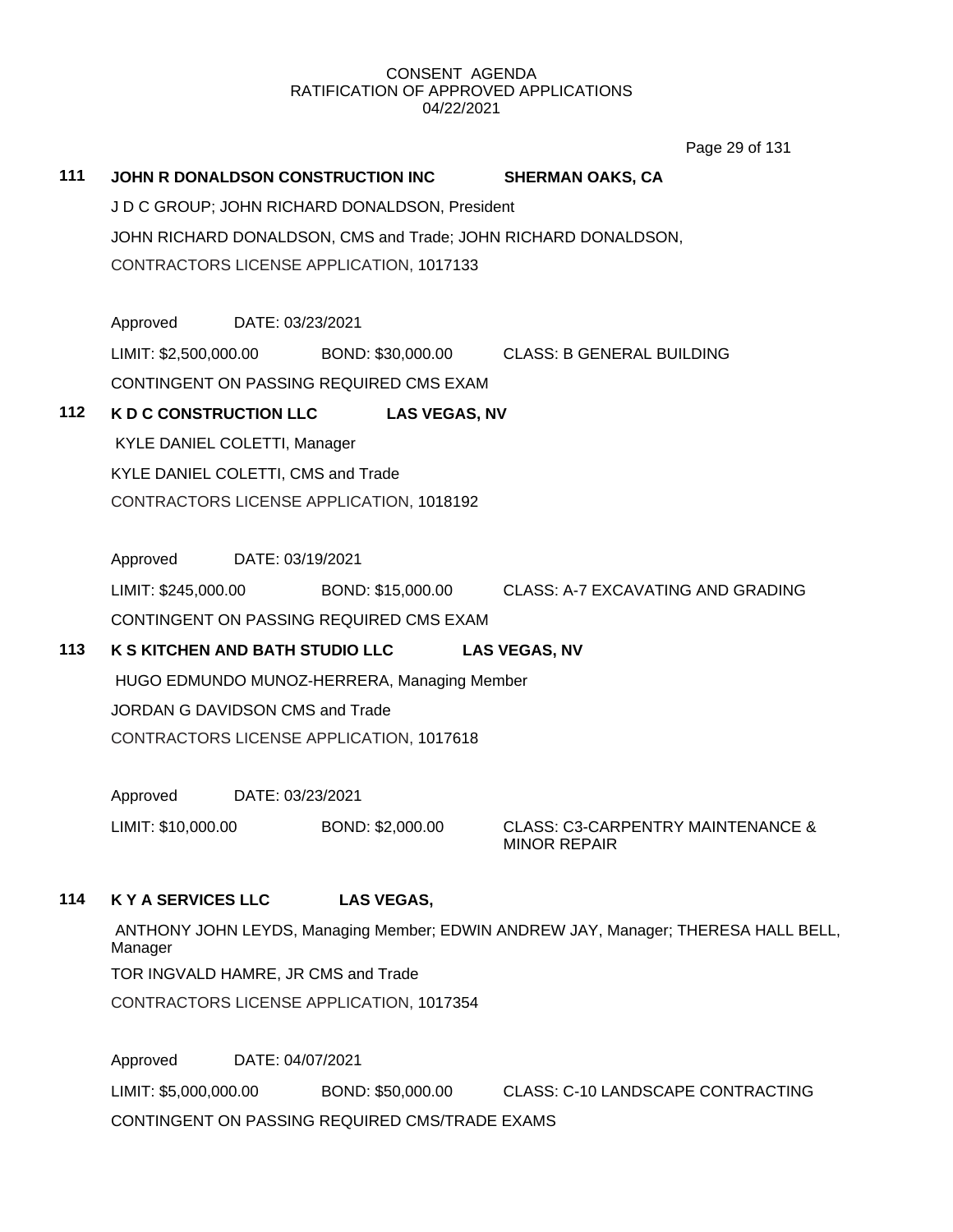Page 30 of 131

| 115 | KITCHEN MEDIC BY INDIGO LLC             |                                                                | <b>PAHRUMP, NV</b>                                                                    |  |  |  |  |
|-----|-----------------------------------------|----------------------------------------------------------------|---------------------------------------------------------------------------------------|--|--|--|--|
|     | <b>TRAVIS D JOHNSON Managing Member</b> |                                                                |                                                                                       |  |  |  |  |
|     | TRAVIS D JOHNSON CMS and Trade          |                                                                |                                                                                       |  |  |  |  |
|     |                                         | CONTRACTORS LICENSE APPLICATION, 1018168                       |                                                                                       |  |  |  |  |
|     |                                         |                                                                |                                                                                       |  |  |  |  |
|     | Approved                                | DATE: 04/07/2021                                               |                                                                                       |  |  |  |  |
|     | LIMIT: \$45,000.00                      | BOND: \$5,000.00                                               | <b>CLASS: C-3B FINISH CARPENTRY</b>                                                   |  |  |  |  |
|     |                                         |                                                                |                                                                                       |  |  |  |  |
| 116 | <b>KLINE BROTHERS POOLS LLC</b>         | <b>LAS VEGAS, NV</b>                                           |                                                                                       |  |  |  |  |
|     |                                         | JOHN E KLINE, Managing Member; JOSHUA J KLINE, Managing Member |                                                                                       |  |  |  |  |
|     | JOHN E KLINE, CMS and Trade             |                                                                |                                                                                       |  |  |  |  |
|     |                                         | CONTRACTORS LICENSE APPLICATION, 1018147                       |                                                                                       |  |  |  |  |
|     |                                         |                                                                |                                                                                       |  |  |  |  |
|     | Approved                                | DATE: 03/23/2021                                               |                                                                                       |  |  |  |  |
|     | LIMIT: \$50,000.00                      |                                                                | BOND: \$7,500.00 CLASS: A10A-RESIDENTIAL POOLS                                        |  |  |  |  |
|     |                                         | CONTINGENT ON PASSING TRADE EXAM CP BOND: \$50,000             |                                                                                       |  |  |  |  |
| 117 | <b>LV PAVERS STRONG LLC</b>             | <b>LAS VEGAS, NV</b>                                           |                                                                                       |  |  |  |  |
|     |                                         | <b>GERMAN SALAZAR FLORES, Managing Member</b>                  |                                                                                       |  |  |  |  |
|     |                                         | GERMAN SALAZAR FLORES, Trade; OLGA LIDIA HERNANDEZ, CMS        |                                                                                       |  |  |  |  |
|     |                                         | CONTRACTORS LICENSE APPLICATION, 1016978                       |                                                                                       |  |  |  |  |
|     |                                         |                                                                |                                                                                       |  |  |  |  |
|     | Approved                                | DATE: 03/10/2021                                               |                                                                                       |  |  |  |  |
|     | LIMIT: \$10,000.00                      | BOND: \$2,000.00                                               | CLASS: C-18 MASONRY LIMITED TO<br>INSTALLATION OF NON-VERTICVAL PAVERS<br><b>ONLY</b> |  |  |  |  |
|     |                                         | CONTINGENT ON PASSING REQUIRED CMS EXAM                        |                                                                                       |  |  |  |  |
| 118 | <b>LAS VEGAS FACILITY SERVICE LLC</b>   |                                                                | <b>LAS VEGAS, NV</b>                                                                  |  |  |  |  |
|     | MICHAEL BOTARDO MARISTELA, Manager      |                                                                |                                                                                       |  |  |  |  |
|     |                                         | MICHAEL BOTARDO MARISTELA, CMS and Trade                       |                                                                                       |  |  |  |  |
|     |                                         | CONTRACTORS LICENSE APPLICATION, 1018688                       |                                                                                       |  |  |  |  |
|     |                                         |                                                                |                                                                                       |  |  |  |  |
|     | Approved                                | DATE: 03/15/2021                                               |                                                                                       |  |  |  |  |
|     | LIMIT: \$100,000.00                     | BOND: \$10,000.00                                              | <b>CLASS: C-1D PLUMBING</b>                                                           |  |  |  |  |
|     |                                         | CONTINGENT UPON PASSING REQUIRED TRADE EXAM                    |                                                                                       |  |  |  |  |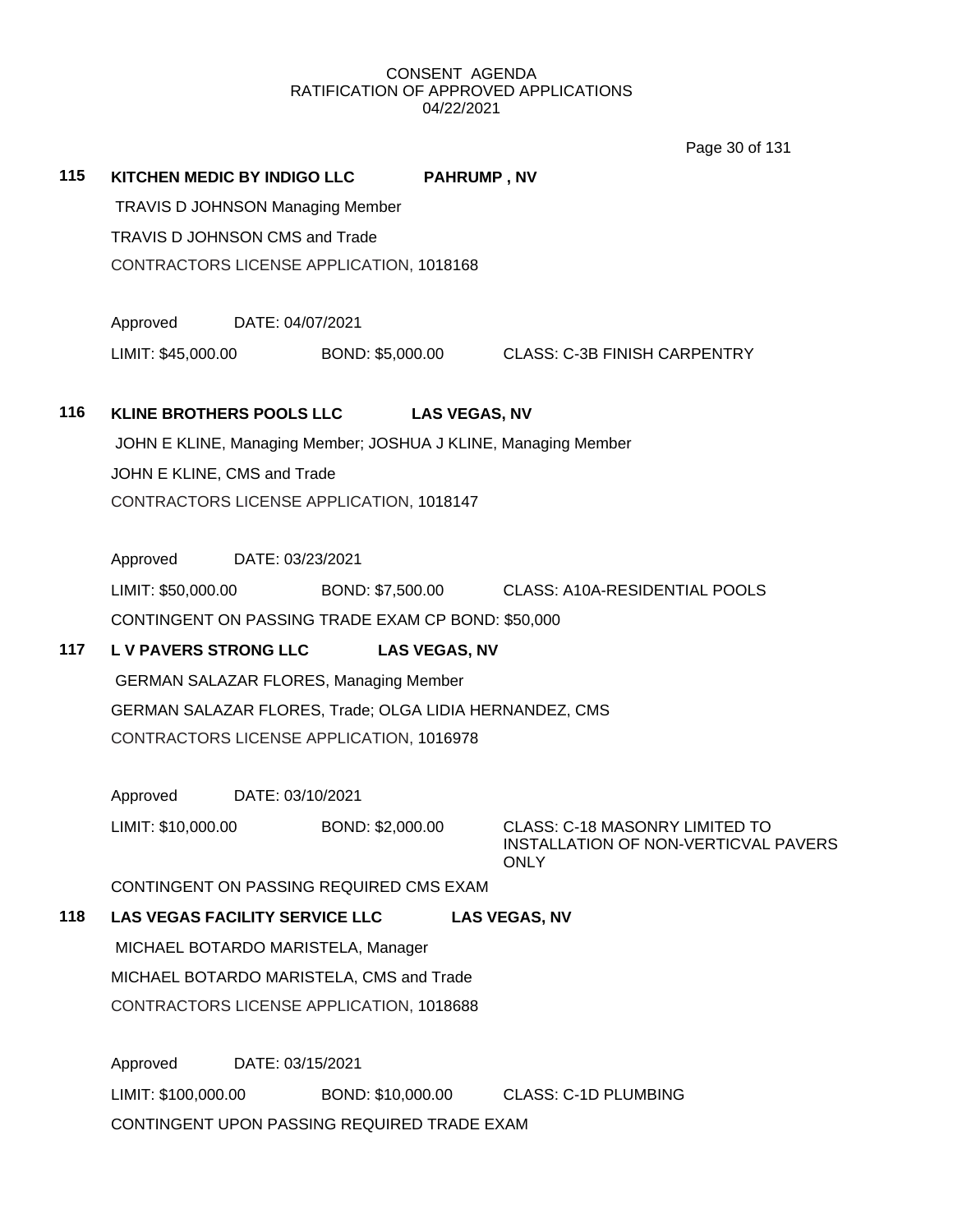Page 31 of 131

# **119 LIFETIME GARAGE DOOR LLC LAS VEGAS, NV**

OMER BEN-HAMU, Managing Member

OMER BEN-HAMU, CMS and Trade

CONTRACTORS LICENSE APPLICATION, 1018630

Approved DATE: 03/05/2021

LIMIT: \$10,000.00 BOND: \$2,000.00 CLASS: C-3D OVERHEAD DOORS

CONTINGENT UPON PASSING REQUIRED CMS EXAM

## **120 LOBO ROOFING LLC SPARKS, NV**

IMTIAZ AHMED Manager

IMTIAZ AHMED CMS and Trade

CONTRACTORS LICENSE APPLICATION, 1017802

Denied DATE: 04/08/2021

LIMIT: \$0.00 BOND: \$0.00 CLASS: C15A

FAILURE TO DEMONSTRATE GOOD CHARACTER AS SET FORTH IN NRS 624.265 BASED ON A PRIOR LICENSE REVOCATION OR SUSPENSION

# **121 LOUIS HOFFMANN CO MENOMONEE FALLS, WI**

BRYAN SCOTT HERMUS President

BRYAN SCOTT HERMUS CMS and Trade

CONTRACTORS LICENSE APPLICATION, 1017870

Approved DATE: 04/07/2021

LIMIT: \$850,000.00 BOND: \$20,000.00 CLASS: C-14C ORNAMENTAL METAL C-14F

STORE FRONTS

# **122 LOVEJOYS LAND & BUILDINGS RESOURCE CARSON CITY, NV**

ELIZABETH MARIE LOVEJOY, President; JESSE RYAN LOVEJOY, Secretary

JESSE RYAN LOVEJOY, CMS and Trade

CONTRACTORS LICENSE APPLICATION, 1018497

Approved DATE: 03/29/2021 LIMIT: \$10,000.00 BOND: \$2,000.00 CLASS: C3 CONTINGENT UPON PASSING EXAMS BY 8/19/2021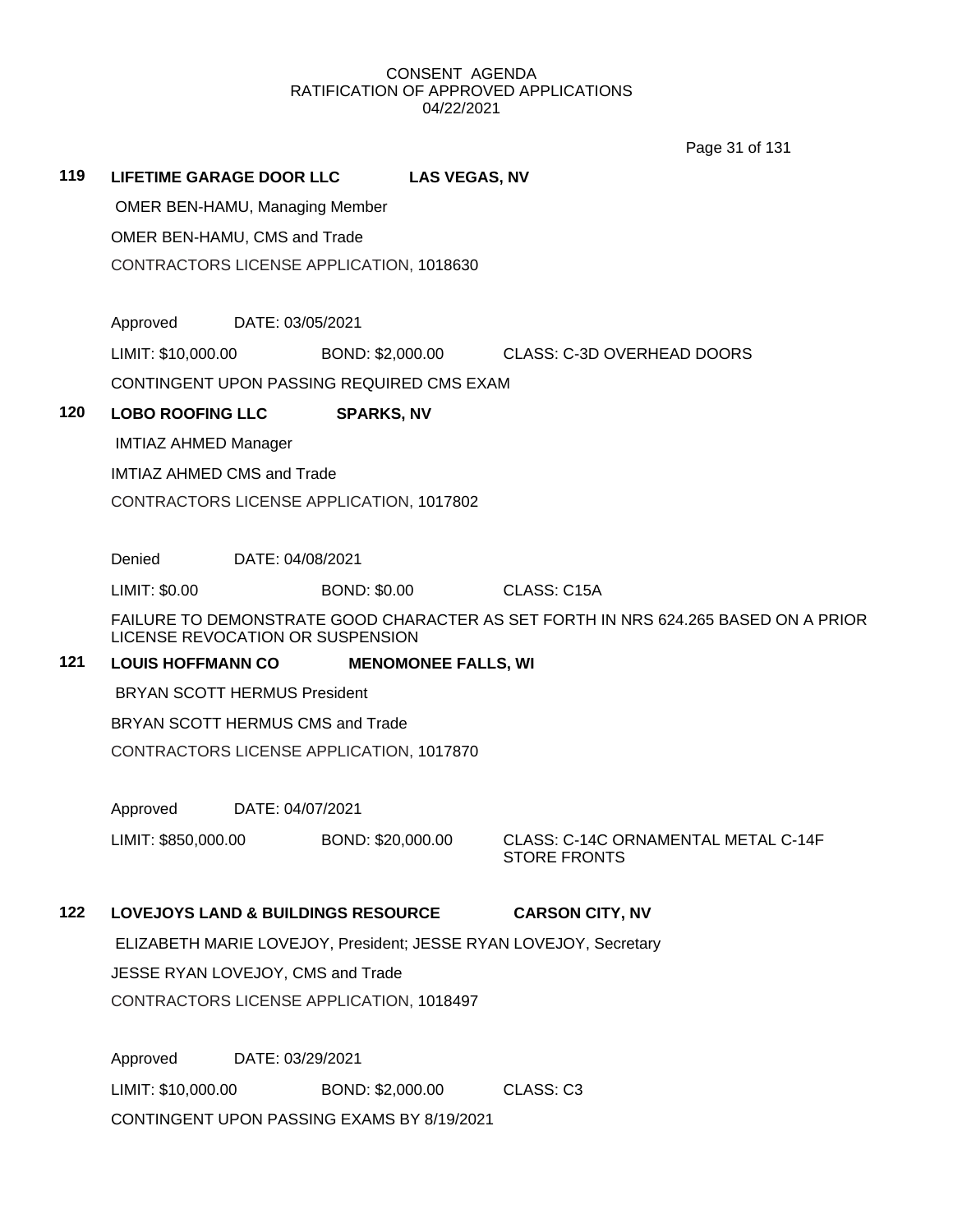Page 32 of 131

# **123 LV SUPREME PLUMBING SOLUTIONS LLC LAS VEGAS, NV**

ISRAEL JUAN-SANABRIA, Managing Member; CLAUDIA MUNOZ, Managing Member ISRAEL JUAN-SANABRIA, CMS and Trade CONTRACTORS LICENSE APPLICATION, 1018206

Approved DATE: 04/05/2021

LIMIT: \$10,000.00 BOND: \$2,000.00 CLASS: C-1 PLUMBING

CONTINGENT UPON PASSING CMS & C-1 EXAMS BY 08/03/2021

# **124 MAGNUS METALS LLC LAS VEGAS, NV**

B T J R INC Manager; WAYNE PATRICK HUBBS Manager; JARED CHRISTOPHER MCGEARY, Manager JUAN CARLOS OROZCO, Trade; BRYAN DANIEL COWART CMS CONTRACTORS LICENSE APPLICATION, 1018525

Approved DATE: 03/25/2021

LIMIT: Unlimited BOND: \$50,000.00 CLASS: C-8 GLASS AND GLAZING

# **125 MAGNUS METALS LLC LAS VEGAS, NV**

B T J R INC Manager; WAYNE PATRICK HUBBS Manager; JARED CHRISTOPHER MCGEARY, Manager JUAN CARLOS OROZCO, Trade; BRYAN DANIEL COWART CMS CONTRACTORS LICENSE APPLICATION, 1018526

Approved DATE: 04/01/2021 LIMIT: Unlimited BOND: \$50,000.00 CLASS: C-14C ORNAMENTAL METAL

# **126 MAICK COMPANIES LLC LAS VEGAS, NV**

THE PAVER PRO; ANRLEY RICK COSTA PENNA, Managing Member; MAINAN PAIXAO SILVA, Managing Member ANRLEY RICK COSTA PENNA, CMS and Trade

CONTRACTORS LICENSE APPLICATION, 1018296

Approved DATE: 03/05/2021 LIMIT: \$10,000.00 BOND: \$2,000.00 CLASS: C-18 MASONRY CONTINGENT UPON PASSING REQUIRED CMS AND TRADE EXAMS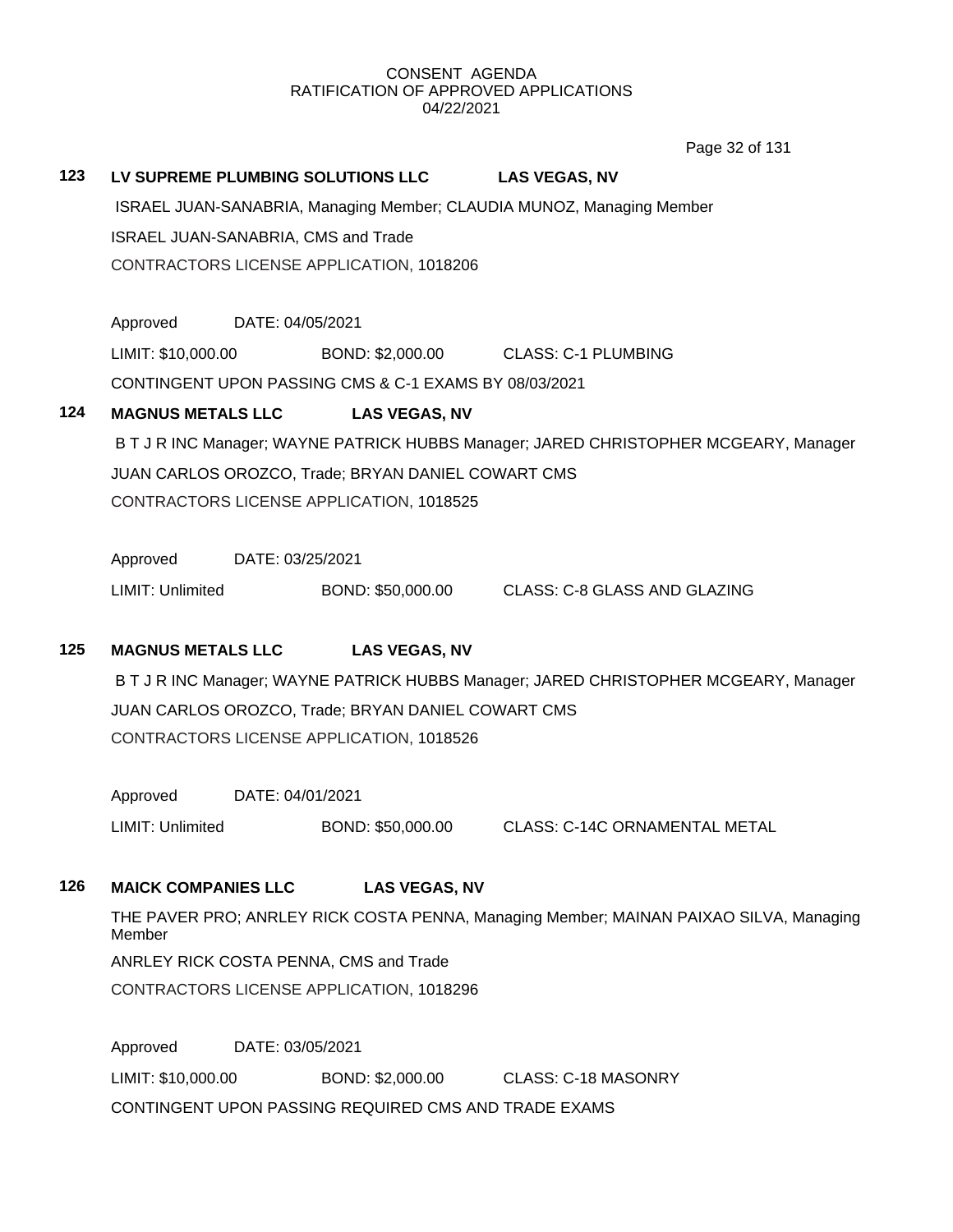Page 33 of 131

| 127 | <b>MAILE INC</b>                                               |                                 | <b>LAS VEGAS, NV</b>                        |                                                                 |  |  |  |  |
|-----|----------------------------------------------------------------|---------------------------------|---------------------------------------------|-----------------------------------------------------------------|--|--|--|--|
|     | MAILE COMPANIES; MARVIN MICHAEL MAILE President                |                                 |                                             |                                                                 |  |  |  |  |
|     | MARVIN MICHAEL MAILE CMS and Trade                             |                                 |                                             |                                                                 |  |  |  |  |
|     | CONTRACTORS LICENSE APPLICATION, 1018864                       |                                 |                                             |                                                                 |  |  |  |  |
|     | Approved                                                       | DATE: 03/23/2021                |                                             |                                                                 |  |  |  |  |
|     | LIMIT: \$10,000.00                                             |                                 |                                             | BOND: \$2,000.00 CLASS: C-10 LANDSCAPE CONTRACTING              |  |  |  |  |
|     |                                                                |                                 | CONTINGENT UPON PASSING REQUIRED TRADE EXAM |                                                                 |  |  |  |  |
| 128 | <b>MEEGHAN M FLAHERTY</b>                                      |                                 | <b>SLAKE TAHOE, CA</b>                      |                                                                 |  |  |  |  |
|     |                                                                |                                 |                                             | GO WILD LANDSCAPING; MEEGHAN MARGARET FLAHERTY, Owner           |  |  |  |  |
|     |                                                                |                                 | MEEGHAN MARGARET FLAHERTY, CMS and Trade    |                                                                 |  |  |  |  |
|     |                                                                |                                 | CONTRACTORS LICENSE APPLICATION, 1018590    |                                                                 |  |  |  |  |
|     | Approved DATE: 04/05/2021                                      |                                 |                                             |                                                                 |  |  |  |  |
|     | LIMIT: \$10,000.00                                             |                                 | BOND: \$2,000.00                            | CLASS: C10                                                      |  |  |  |  |
| 129 | <b>MOFFITT MECHANICAL LLC</b><br><b>JACKSONVILLE BEACH, FL</b> |                                 |                                             |                                                                 |  |  |  |  |
|     | JOHN DURBIN MOFFITT, Managing Member                           |                                 |                                             |                                                                 |  |  |  |  |
|     | JOHN DURBIN MOFFITT, CMS and Trade                             |                                 |                                             |                                                                 |  |  |  |  |
|     |                                                                |                                 | CONTRACTORS LICENSE APPLICATION, 1018040    |                                                                 |  |  |  |  |
|     | Approved                                                       | DATE: 03/19/2021                |                                             |                                                                 |  |  |  |  |
|     | LIMIT: \$3,000,000.00                                          |                                 | BOND: \$30,000.00                           | <b>CLASS: C-21 REFRIGERATION AND AIR</b><br><b>CONDITIONING</b> |  |  |  |  |
| 130 | <b>MOMENI CONSTRUCTION INC</b>                                 |                                 |                                             | <b>LAS VEGAS, NV</b>                                            |  |  |  |  |
|     | MOE MOMENI President; FATEMEH ROYA DEHBOZORGI Secretary        |                                 |                                             |                                                                 |  |  |  |  |
|     |                                                                | <b>MOE MOMENI CMS and Trade</b> |                                             |                                                                 |  |  |  |  |
|     |                                                                |                                 | CONTRACTORS LICENSE APPLICATION, 1018971    |                                                                 |  |  |  |  |
|     | Approved                                                       | DATE: 03/31/2021                |                                             |                                                                 |  |  |  |  |
|     | LIMIT: Unlimited                                               |                                 | BOND: \$50,000.00                           | <b>CLASS: A GENERAL ENGINEERING</b>                             |  |  |  |  |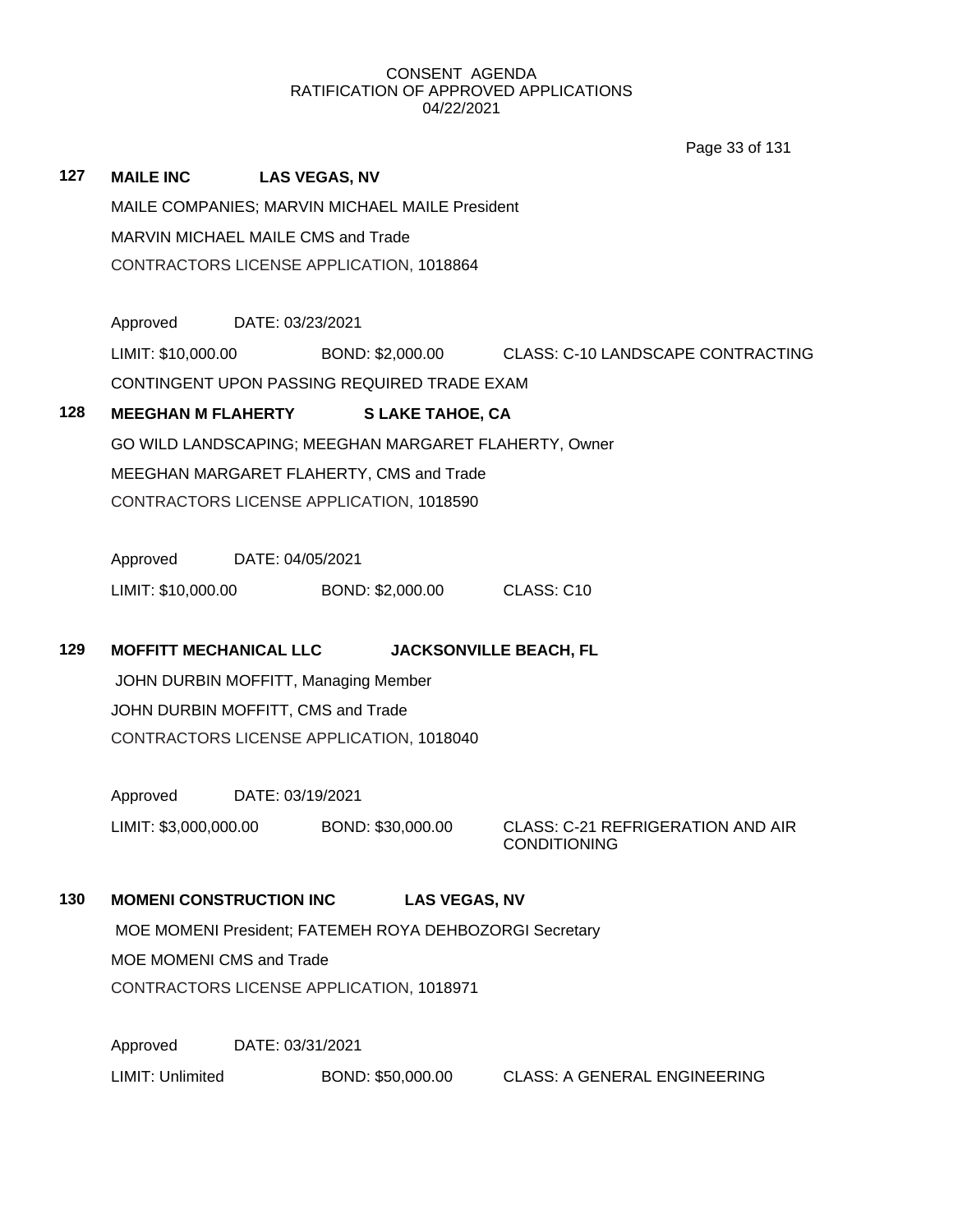Page 34 of 131

**131 MORENOS PAINTING LLC RENO, NV** DANIEL MORENO-GUTIERREZ, Member DANIEL MORENO-GUTIERREZ, CMS and Trade CONTRACTORS LICENSE APPLICATION, 1018523

Approved DATE: 03/23/2021

LIMIT: \$10,000.00 BOND: \$2,000.00 CLASS: C-3B FINISH CARPENTRY LIMITED TO HARDWOOD FLOORING ONLY

# **132 MOUNTAIN VIEW DOORS LLC LAS VEGAS, NV**

FRANCISCO TARIN GARCIA, JR Manager FRANCISCO TARIN GARCIA, JR CMS and Trade CONTRACTORS LICENSE APPLICATION, 1017876

Approved DATE: 03/16/2021

LIMIT: \$10,000.00 BOND: \$2,000.00 CLASS: C3D-OVERHEAD DOORS CONTINGENT ON PASSING CMS EXAM

# **133 MULE FENCE INC SPARKS, NV**

ADAM LEE WALTERS, President; SAMANTHA LORRAINE FREGOSO, Secretary ADAM LEE WALTERS, CMS and Trade CONTRACTORS LICENSE APPLICATION, 1018597

Approved DATE: 03/10/2021

LIMIT: \$10,000.00 BOND: \$2,000.00 CLASS: C-25 FENCING AND EQUIPPING PLAYGROUNDS

CONTINGENT UPON PASSING CMS EXAM BY 08/25/2021

# **134 MY ELECTRICIAN LLC LAS VEGAS, VA**

ARISTO GIL AGUILERA Manager; THERESA ROSE AGUILERA Manager

ARISTO GIL AGUILERA CMS and Trade

CONTRACTORS LICENSE APPLICATION, 1016558

Denied DATE: 03/08/2021

LIMIT: \$0.00 BOND: \$0.00 CLASS: C-2A ELECTRICAL WIRING C-2F RESIDENTIAL WIRING

DENIED NRS 624.265 FAILURE TO DEMONSTRATE GOOD CHARACTER BASED ON PRIOR REVOCATION NRS 624.263 FINANCIAL RESPONSIBILITY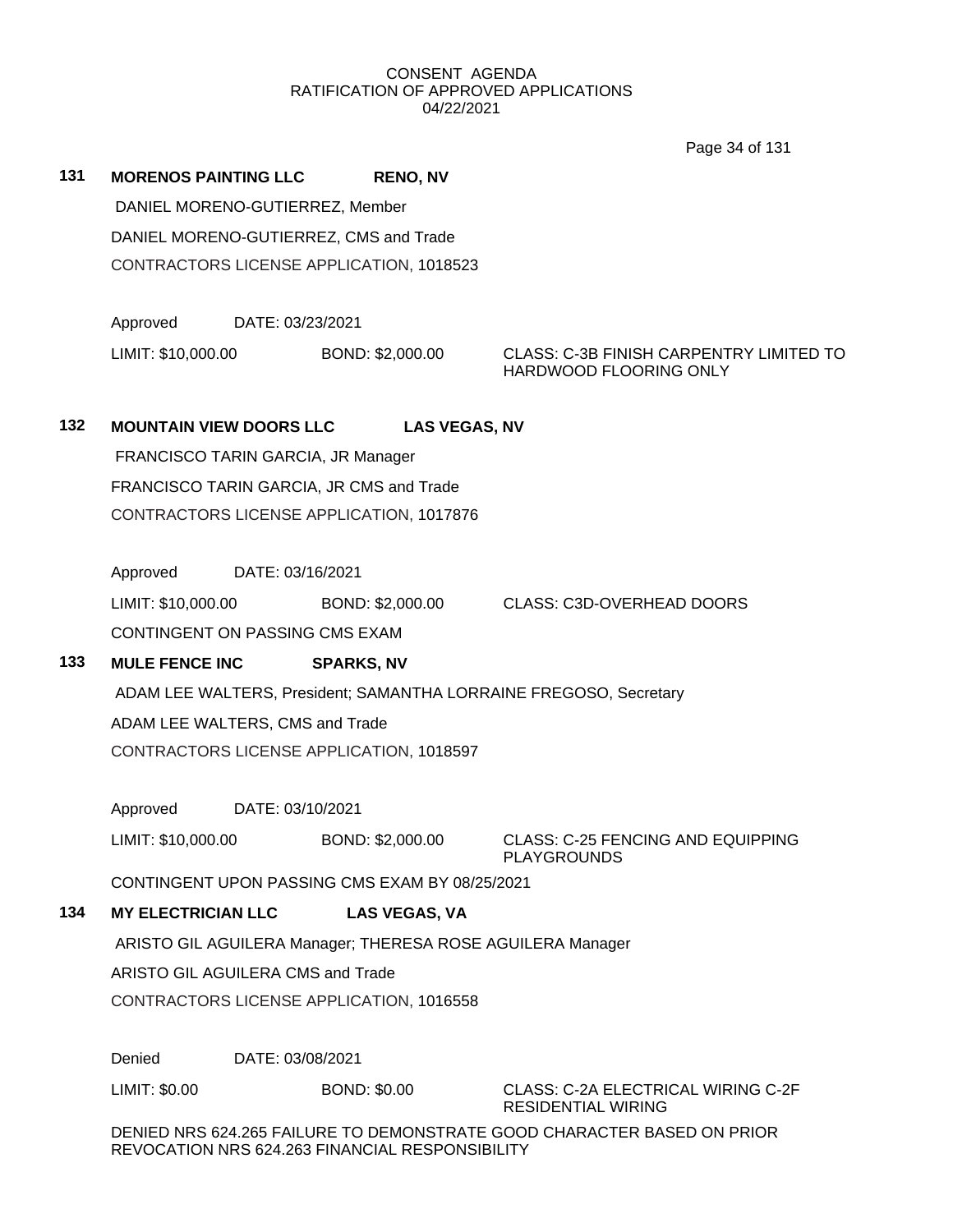Page 35 of 131

## **135 MYERS & SONS CONSTRUCTION LLC SACRAMENTO, CA**

CLINTON WALLACE MYERS Manager; CLINTON CHARLES MYERS Manager

CLINTON WALLACE MYERS CMS and Trade

CONTRACTORS LICENSE APPLICATION, 1017704

Approved DATE: 03/22/2021

LIMIT: \$5,000,000.00 BOND: \$50,000.00 CLASS: A GENERAL ENGINEERING

## **136 NEVADA SUN SERVICES LLC LAS VEGAS, NV**

JASON LYN VERGEYLE, Manager; MICHAEL LEE HAMILTON, Member; CALEB SCOTT JOHNSON, Member; JOHN RAY HAMILTON, Member; NATHAN T RUDLOFF, Member

MARCUS ALBERT MUMM, CMS and Trade

CONTRACTORS LICENSE APPLICATION, 1018370

Approved DATE: 03/23/2021

LIMIT: \$100,000.00 BOND: \$10,000.00 CLASS: C-2 ELECTRICAL

## **137 NEW WEST CONSTRUCTION LLC LAS VEGAS, NV**

EDWARD TERENCE MANLEY Managing Member; BENJAMIN JAMES GUIDA, Managing Member

BENJAMIN JAMES GUIDA, CMS and Trade

CONTRACTORS LICENSE APPLICATION, 1016379

Denied DATE: 03/08/2021

LIMIT: \$0.00 BOND: \$0.00 CLASS: B2-RESIDENTIAL AND SMALL

**COMMERCIAL** 

DENIAL BASED ON: NRS 624.263-FINANCIAL RESPONSIBILITY NRS 624.265-PRIOR REVOCATION NRS 624.265-MISREPRESENTATION

## **138 NEWON ELECTRIC LLC RENO, NV**

KIRK ROGER HANSON, Managing Member

KIRK ROGER HANSON, CMS and Trade

CONTRACTORS LICENSE APPLICATION, 1018887

Approved DATE: 04/05/2021

LIMIT: \$50,000.00 BOND: \$5,000.00 CLASS: C2

CONTINGENT UPON PASSING EXAMS BY 9/11/2021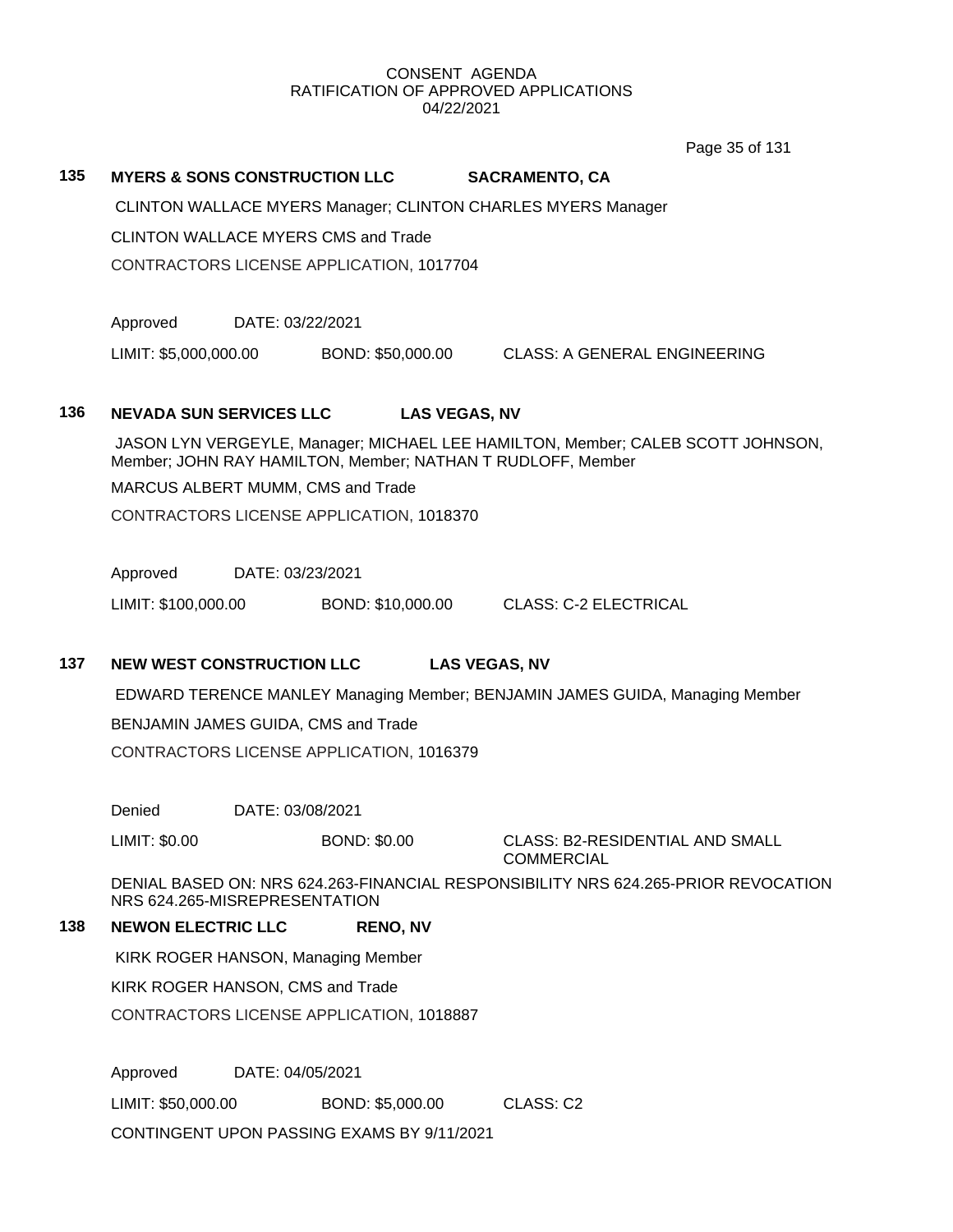|     |                                                                               |                                                      | Page 36 of 131                                                                |  |  |  |  |
|-----|-------------------------------------------------------------------------------|------------------------------------------------------|-------------------------------------------------------------------------------|--|--|--|--|
| 139 |                                                                               | <b>OASIS PATIO COVERS LLC LAS VEGAS, NV</b>          |                                                                               |  |  |  |  |
|     | OASIS PATIO COVERS; ANDREW FRANK NYULASSY, Manager                            |                                                      |                                                                               |  |  |  |  |
|     |                                                                               | LAURIANO FARIAS, Trade; ANDREW FRANK NYULASSY, CMS   |                                                                               |  |  |  |  |
|     |                                                                               | CONTRACTORS LICENSE APPLICATION, 1017592             |                                                                               |  |  |  |  |
|     |                                                                               |                                                      |                                                                               |  |  |  |  |
|     | Approved                                                                      | DATE: 03/10/2021                                     |                                                                               |  |  |  |  |
|     | LIMIT: \$25,000.00                                                            | BOND: \$5,000.00                                     | CLASS: C-14H AWNINGS AND LOUVRES                                              |  |  |  |  |
|     |                                                                               |                                                      |                                                                               |  |  |  |  |
| 140 | <b>OBREGON FLOORING DELIVERY LLC</b>                                          |                                                      | <b>LAS VEGAS, NV</b>                                                          |  |  |  |  |
|     |                                                                               |                                                      | ANTONIO ENCINAS RAMOS Managing Member; AMERICA CHAVERO LOPEZ, Managing Member |  |  |  |  |
|     |                                                                               | ANTONIO ENCINAS RAMOS CMS and Trade                  |                                                                               |  |  |  |  |
|     |                                                                               | CONTRACTORS LICENSE APPLICATION, 1016762             |                                                                               |  |  |  |  |
|     |                                                                               |                                                      |                                                                               |  |  |  |  |
|     | Approved                                                                      | DATE: 03/08/2021                                     |                                                                               |  |  |  |  |
|     | LIMIT: \$25,000.00                                                            | BOND: \$5,000.00                                     | <b>CLASS: C-3 CARPENTRY MAINTENANCE AND</b><br><b>MINOR REPAIR</b>            |  |  |  |  |
|     |                                                                               | CONTINGENT UPON PASSING REQUIRED CMS AND TRADE EXAMS |                                                                               |  |  |  |  |
| 141 |                                                                               | <b>OBREGON FLOORING DELIVERY LLC</b>                 | <b>LAS VEGAS, NV</b>                                                          |  |  |  |  |
|     |                                                                               |                                                      | ANTONIO ENCINAS RAMOS Managing Member; AMERICA CHAVERO LOPEZ, Managing Member |  |  |  |  |
|     |                                                                               | ANTONIO ENCINAS RAMOS CMS and Trade                  |                                                                               |  |  |  |  |
|     |                                                                               | CONTRACTORS LICENSE APPLICATION, 1016763             |                                                                               |  |  |  |  |
|     |                                                                               |                                                      |                                                                               |  |  |  |  |
|     | Approved                                                                      | DATE: 03/05/2021                                     |                                                                               |  |  |  |  |
|     | LIMIT: \$25,000.00                                                            | BOND: \$5,000.00                                     | <b>CLASS: C-16 FINISHING FLOORS</b>                                           |  |  |  |  |
|     |                                                                               | CONTINGENT UPON PASSING REQUIRED CMS EXAM            |                                                                               |  |  |  |  |
| 142 | <b>OBREGON FLOORING DELIVERY LLC</b>                                          |                                                      | <b>LAS VEGAS, NV</b>                                                          |  |  |  |  |
|     |                                                                               |                                                      | ANTONIO ENCINAS RAMOS Managing Member; AMERICA CHAVERO LOPEZ, Managing Member |  |  |  |  |
|     |                                                                               | ANTONIO ENCINAS RAMOS CMS and Trade                  |                                                                               |  |  |  |  |
|     |                                                                               | CONTRACTORS LICENSE APPLICATION, 1016764             |                                                                               |  |  |  |  |
|     | Approved                                                                      | DATE: 03/08/2021                                     |                                                                               |  |  |  |  |
|     |                                                                               |                                                      |                                                                               |  |  |  |  |
|     | LIMIT: \$25,000.00<br>BOND: \$5,000.00<br>CLASS: C-19 INSTALLING TERRAZZO AND |                                                      |                                                                               |  |  |  |  |
|     | <b>MARBLE</b>                                                                 |                                                      |                                                                               |  |  |  |  |
|     |                                                                               | CONTINGENT UPON PASSING REQUIRED CMS EXAM            |                                                                               |  |  |  |  |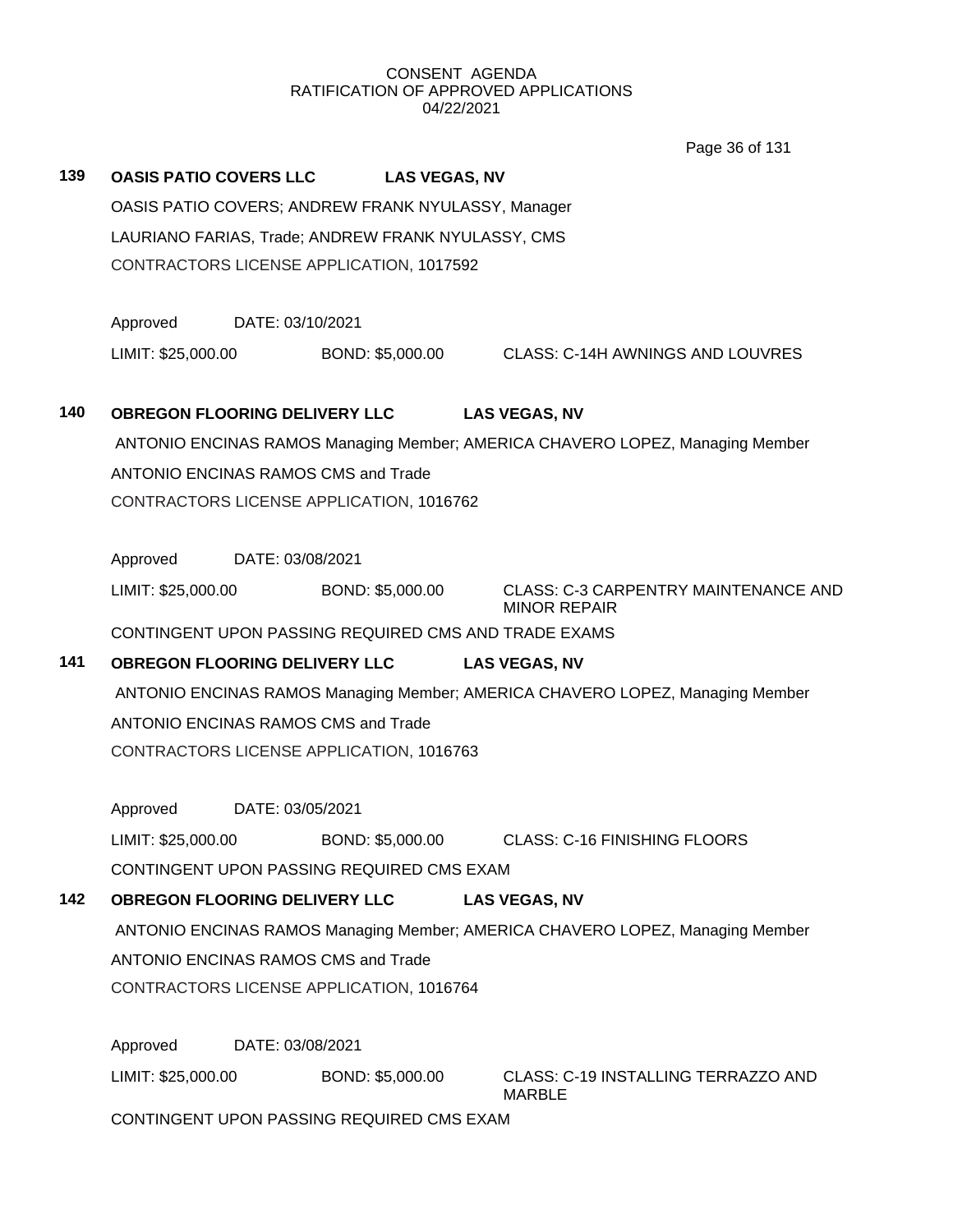Page 37 of 131

| 143 | <b>OBREGON FLOORING DELIVERY LLC</b>       |                                          |                                                      | <b>LAS VEGAS, NV</b> |                                                                               |  |  |
|-----|--------------------------------------------|------------------------------------------|------------------------------------------------------|----------------------|-------------------------------------------------------------------------------|--|--|
|     |                                            |                                          |                                                      |                      | ANTONIO ENCINAS RAMOS Managing Member; AMERICA CHAVERO LOPEZ, Managing Member |  |  |
|     | <b>ANTONIO ENCINAS RAMOS CMS and Trade</b> |                                          |                                                      |                      |                                                                               |  |  |
|     |                                            |                                          | CONTRACTORS LICENSE APPLICATION, 1016765             |                      |                                                                               |  |  |
|     | Approved DATE: 03/05/2021                  |                                          |                                                      |                      |                                                                               |  |  |
|     | LIMIT: \$25,000.00                         |                                          |                                                      |                      | BOND: \$5,000.00 CLASS: C-20 TILING                                           |  |  |
|     |                                            |                                          | CONTINGENT UPON PASSING REQUIRED CMS AND TRADE EXAMS |                      |                                                                               |  |  |
|     |                                            |                                          |                                                      |                      |                                                                               |  |  |
| 144 |                                            |                                          | <b>ODYSSEY ELECTRICAL SERVICES LLC</b>               |                      | <b>SEATTLE, WA</b>                                                            |  |  |
|     | JEFFREY DENNY SELLEN, Manager              |                                          |                                                      |                      |                                                                               |  |  |
|     | JEFFREY DENNY SELLEN, CMS and Trade        |                                          |                                                      |                      |                                                                               |  |  |
|     |                                            |                                          | CONTRACTORS LICENSE APPLICATION, 1018485             |                      |                                                                               |  |  |
|     |                                            |                                          |                                                      |                      |                                                                               |  |  |
|     | Approved                                   | DATE: 03/09/2021                         |                                                      |                      |                                                                               |  |  |
|     | LIMIT: \$10,000.00                         |                                          |                                                      |                      | BOND: \$2,000.00 CLASS: C-2 ELECTRICAL                                        |  |  |
|     |                                            |                                          | CONTINGENT UPON PASSING REQUIRED CMS AND TRADE EXAMS |                      |                                                                               |  |  |
| 145 | <b>OMNI DESIGN BUILDERS LLC</b>            |                                          | <b>HENDERSON, NV</b>                                 |                      |                                                                               |  |  |
|     |                                            |                                          |                                                      |                      | STEPHEN MICHAEL ROBB Managing Member; MILENA GOODWIN, Managing Member         |  |  |
|     | STEPHEN MICHAEL ROBB CMS and Trade         |                                          |                                                      |                      |                                                                               |  |  |
|     |                                            |                                          | CONTRACTORS LICENSE APPLICATION, 1017737             |                      |                                                                               |  |  |
|     |                                            |                                          |                                                      |                      |                                                                               |  |  |
|     | Approved                                   | DATE: 03/22/2021                         |                                                      |                      |                                                                               |  |  |
|     | LIMIT: \$5,000,000.00                      |                                          | BOND: \$50,000.00                                    |                      | <b>CLASS: B-2 RESIDENTIAL AND SMALL</b><br><b>COMMERCIAL</b>                  |  |  |
|     |                                            |                                          | CONTINGENT ON PASSING REQUIRED TRADE EXAM            |                      |                                                                               |  |  |
| 146 | OUT OF THE WOOD LLC                        |                                          | <b>HENDERSON, NV</b>                                 |                      |                                                                               |  |  |
|     | <b>ANDREW TIERNAN, Managing Member</b>     |                                          |                                                      |                      |                                                                               |  |  |
|     | ANDREW TIERNAN, CMS and Trade              |                                          |                                                      |                      |                                                                               |  |  |
|     |                                            | CONTRACTORS LICENSE APPLICATION, 1017188 |                                                      |                      |                                                                               |  |  |
|     | Approved                                   | DATE: 03/10/2021                         |                                                      |                      |                                                                               |  |  |
|     | LIMIT: \$10,000.00                         |                                          | BOND: \$2,000.00                                     |                      | <b>CLASS: C-3B FINISH CARPENTRY</b>                                           |  |  |
|     |                                            |                                          |                                                      |                      |                                                                               |  |  |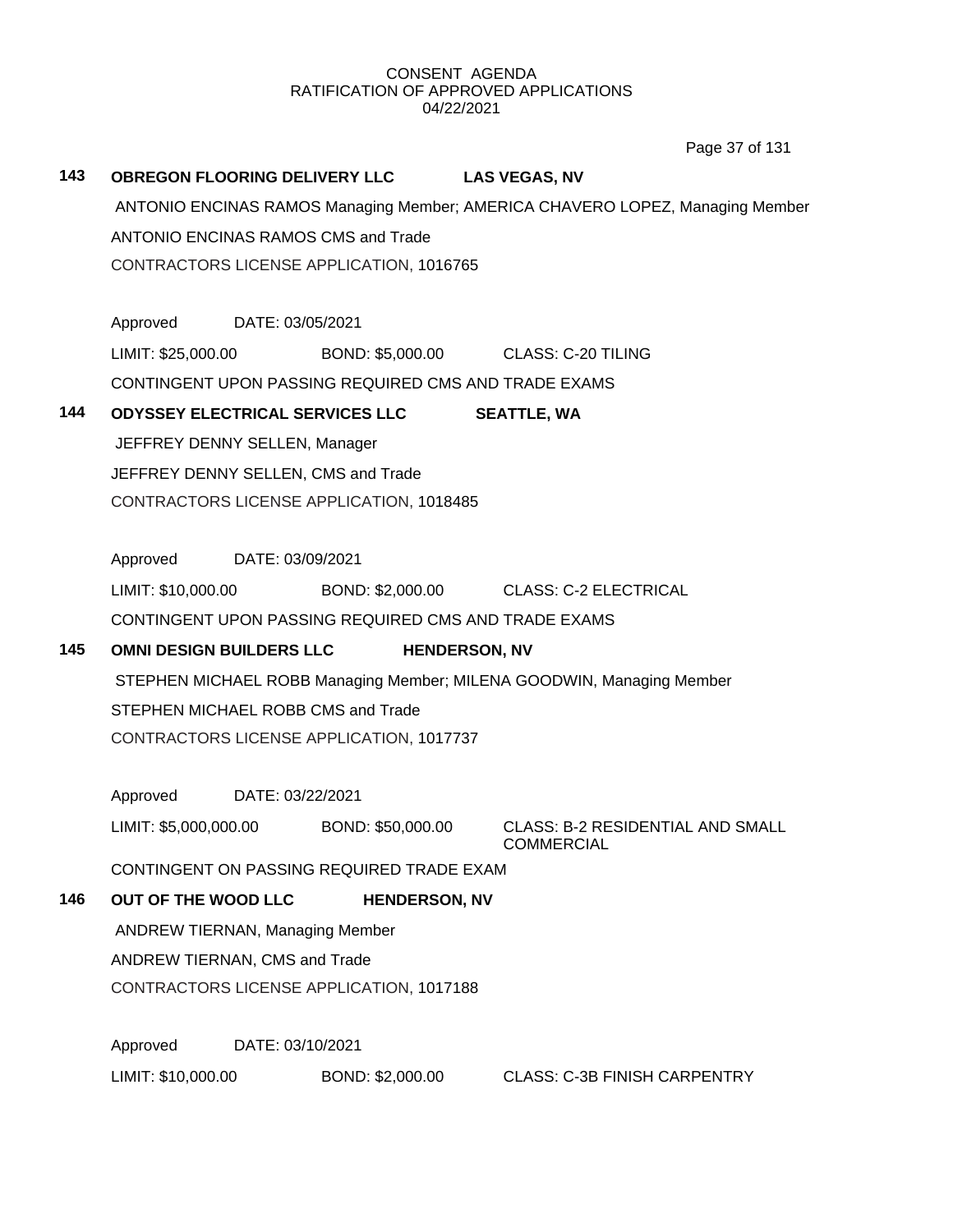Page 38 of 131

| 147 | <b>P T R MECHANICAL LLC</b>                     |                  | <b>EAGAN, MN</b>                                |                                                                                 |  |  |
|-----|-------------------------------------------------|------------------|-------------------------------------------------|---------------------------------------------------------------------------------|--|--|
|     |                                                 |                  |                                                 | JERROD SCOTT FABER Managing Member; PAUL CARL RASCHER Manager                   |  |  |
|     | JERROD SCOTT FABER CMS and Trade                |                  |                                                 |                                                                                 |  |  |
|     |                                                 |                  | CONTRACTORS LICENSE APPLICATION, 1017778        |                                                                                 |  |  |
|     |                                                 |                  |                                                 |                                                                                 |  |  |
|     | Approved DATE: 04/02/2021<br>LIMIT: \$45,000.00 |                  |                                                 |                                                                                 |  |  |
|     |                                                 |                  |                                                 | BOND: \$5,000.00 CLASS: C1D-PLUMBING                                            |  |  |
| 148 |                                                 |                  | <b>PALADINI JORDAN CONSTRUCTION LLC</b>         | <b>FALLON, NV</b>                                                               |  |  |
|     |                                                 |                  | STEVEN ALLEN PALADINI, Managing Member          |                                                                                 |  |  |
|     |                                                 |                  | STEVEN ALLEN PALADINI, CMS and Trade            |                                                                                 |  |  |
|     | CONTRACTORS LICENSE APPLICATION, 1017253        |                  |                                                 |                                                                                 |  |  |
|     |                                                 |                  |                                                 |                                                                                 |  |  |
|     | Approved<br>DATE: 03/23/2021                    |                  |                                                 |                                                                                 |  |  |
|     | LIMIT: \$45,000.00                              |                  | BOND: \$5,000.00                                | CLASS: C4                                                                       |  |  |
|     |                                                 |                  | CONTINGENT UPON PASSING TRADE EXAM BY 5/20/2021 |                                                                                 |  |  |
| 149 | <b>PETER MCCUE</b>                              |                  | <b>MISSOULA, MT</b>                             |                                                                                 |  |  |
|     |                                                 |                  | P T M WALL SYSTEMS; PETER TIMOTHY MCCUE, Owner  |                                                                                 |  |  |
|     |                                                 |                  | PETER TIMOTHY MCCUE, CMS and Trade              |                                                                                 |  |  |
|     |                                                 |                  | CONTRACTORS LICENSE APPLICATION, 1018522        |                                                                                 |  |  |
|     | Approved DATE: 03/29/2021                       |                  |                                                 |                                                                                 |  |  |
|     | LIMIT: \$10,000.00                              |                  | BOND: \$2,000.00 CLASS: C17                     |                                                                                 |  |  |
|     |                                                 |                  | CONTINGENT UPON PASSING EXAMS BY 8/22/2021      |                                                                                 |  |  |
| 150 | <b>POWELL CONCRETE LLC</b>                      |                  | <b>LAS VEGAS, NV</b>                            |                                                                                 |  |  |
|     |                                                 |                  |                                                 | SAM THE CONCRETE MAN; DUSTIN LEE POWELL, Managing Member; DANNYRIS LIDW POWELL, |  |  |
|     | <b>Managing Member</b>                          |                  |                                                 |                                                                                 |  |  |
|     |                                                 |                  | RUDY PHILLIP PECKMAN, CMS and Trade             |                                                                                 |  |  |
|     |                                                 |                  | CONTRACTORS LICENSE APPLICATION, 1018182        |                                                                                 |  |  |
|     | Approved                                        | DATE: 03/29/2021 |                                                 |                                                                                 |  |  |
|     | LIMIT: \$10,000.00                              |                  | BOND: \$2,000.00                                | <b>CLASS: C5</b>                                                                |  |  |
|     |                                                 |                  | CONTINGENT UPON PASSING EXAMS BY 8/2/2021       |                                                                                 |  |  |
|     |                                                 |                  |                                                 |                                                                                 |  |  |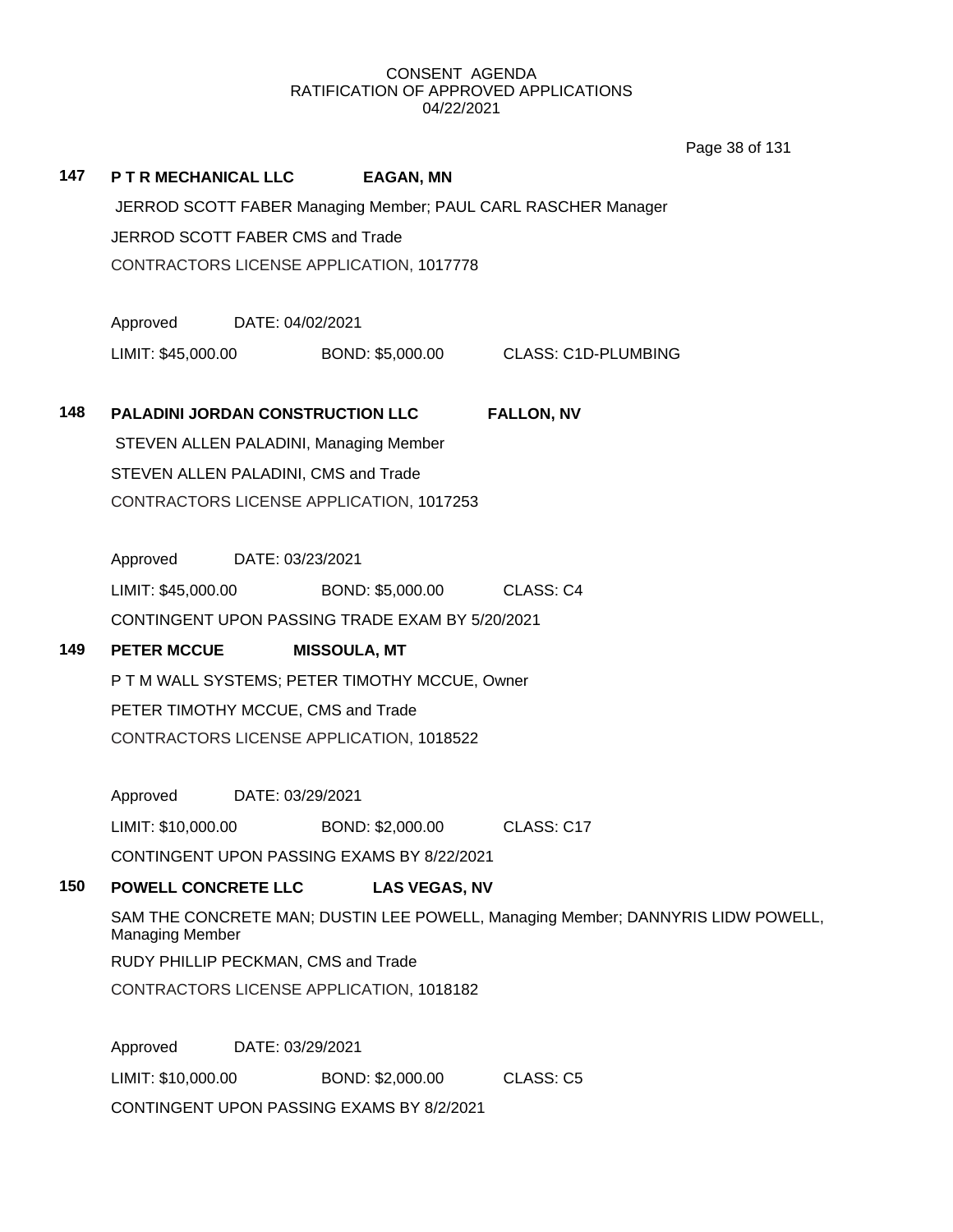Page 39 of 131

| 151 |                       | <b>PRECISION CARPENTRY LLC</b>                       | <b>LAS VEGAS, NV</b> |                                                                      |
|-----|-----------------------|------------------------------------------------------|----------------------|----------------------------------------------------------------------|
|     |                       | CONRAD JOHN PESCADO, Managing Member                 |                      |                                                                      |
|     |                       | CONRAD JOHN PESCADO, CMS and Trade                   |                      |                                                                      |
|     |                       | CONTRACTORS LICENSE APPLICATION, 1019110             |                      |                                                                      |
|     |                       |                                                      |                      |                                                                      |
|     | Approved              | DATE: 04/02/2021                                     |                      |                                                                      |
|     | LIMIT: \$10,000.00    |                                                      | BOND: \$2,000.00     | <b>CLASS: C-3 CARPENTRY MAINTENANCE MINOR</b><br><b>REPAIR</b>       |
|     |                       | CONTINGENT UPON PASSING REQUIRED CMS AND TRADE EXAMS |                      |                                                                      |
| 152 |                       | PRECISION INDUSTRIAL CONTRACTORS INC                 |                      | <b>WOODLAND, CA</b>                                                  |
|     |                       | RODNEY ERWIN SCHULTZ President                       |                      |                                                                      |
|     |                       | RODNEY ERWIN SCHULTZ CMS and Trade                   |                      |                                                                      |
|     |                       | CONTRACTORS LICENSE APPLICATION, 1017705             |                      |                                                                      |
|     |                       |                                                      |                      |                                                                      |
|     |                       | Approved DATE: 03/16/2021                            |                      |                                                                      |
|     |                       |                                                      |                      | LIMIT: \$6,600,000.00 BOND: \$50,000.00 CLASS: A-GENERAL ENGINEERING |
|     |                       | CONTINGENT ON PASSING CMS EXAM                       |                      |                                                                      |
| 153 |                       | PREFERRED CONTRACTING LLC                            |                      | <b>LAS VEAGAS, NV</b>                                                |
|     |                       | PREFERRED CIVIL; BRADLEY JOHN ANDERSON Manager       |                      |                                                                      |
|     |                       | BRADLEY JOHN ANDERSON CMS and Trade                  |                      |                                                                      |
|     |                       | CONTRACTORS LICENSE APPLICATION, 1017216             |                      |                                                                      |
|     |                       |                                                      |                      |                                                                      |
|     | Denied                | DATE: 03/08/2021                                     |                      |                                                                      |
|     | LIMIT: \$0.00         |                                                      | <b>BOND: \$0.00</b>  | <b>CLASS: A GENERAL ENGINEERING</b>                                  |
|     |                       | DENIAL BASED ON NRS 624.265 PRIOR REVOCATION         |                      |                                                                      |
| 154 |                       | PRO FOAM SPECIALISTS LLC                             | <b>RENO, NV</b>      |                                                                      |
|     |                       |                                                      |                      | GUY MICHAEL ACKERMAN, Manager; DERRICK DAVID PERKINS, Member         |
|     |                       |                                                      |                      | DERRICK DAVID PERKINS, Trade; GUY MICHAEL ACKERMAN, CMS and Trade    |
|     |                       | CONTRACTORS LICENSE APPLICATION, 1017169             |                      |                                                                      |
|     |                       |                                                      |                      |                                                                      |
|     | Denied                | DATE: 04/08/2021                                     |                      |                                                                      |
|     | LIMIT: \$0.00         |                                                      | <b>BOND: \$0.00</b>  | <b>CLASS: C-36 INSTALLING UREHTANE</b>                               |
|     | NRS 624.265 CHARACTER |                                                      |                      |                                                                      |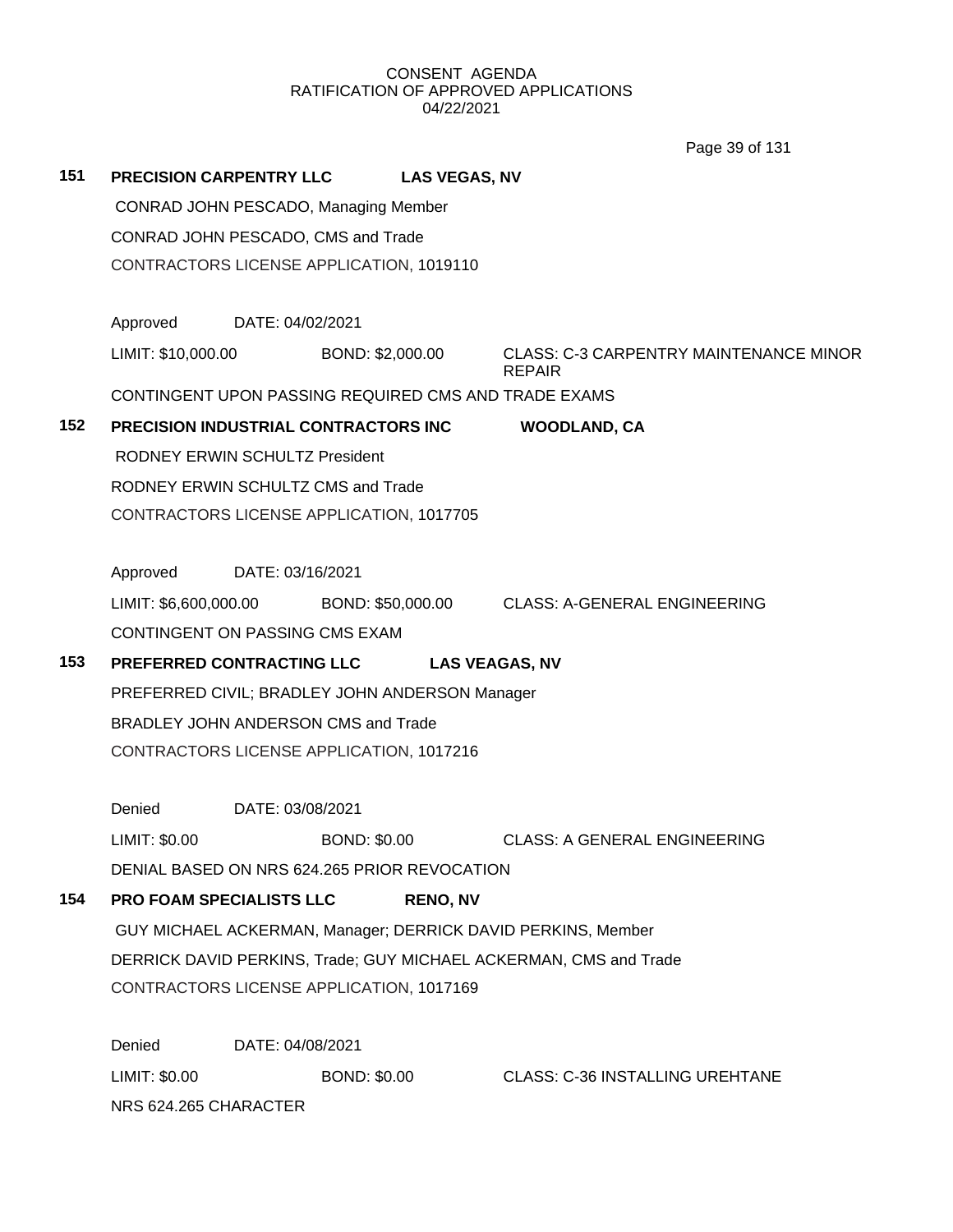Page 40 of 131

| 155 | <b>PRO FOAM SPECIALISTS LLC</b>                           |                  |                      | <b>RENO, NV</b> |                                                                                                                                 |  |
|-----|-----------------------------------------------------------|------------------|----------------------|-----------------|---------------------------------------------------------------------------------------------------------------------------------|--|
|     |                                                           |                  |                      |                 | GUY MICHAEL ACKERMAN, Manager; DERRICK DAVID PERKINS, Member                                                                    |  |
|     |                                                           |                  |                      |                 | GUY MICHAEL ACKERMAN, CMS and Trade; DERRICK DAVID PERKINS, CMS                                                                 |  |
|     | CONTRACTORS LICENSE APPLICATION, 1017170                  |                  |                      |                 |                                                                                                                                 |  |
|     |                                                           |                  |                      |                 |                                                                                                                                 |  |
|     | Denied                                                    | DATE: 04/08/2021 |                      |                 |                                                                                                                                 |  |
|     | LIMIT: \$0.00                                             |                  | <b>BOND: \$0.00</b>  |                 | <b>CLASS: C-15C INSULATION</b>                                                                                                  |  |
|     | NRS 624.265 CHARACTER                                     |                  |                      |                 |                                                                                                                                 |  |
| 156 | <b>PROUD ELECTRICAL SERVICES LLC</b>                      |                  |                      |                 | <b>PAHRUMP, NV</b>                                                                                                              |  |
|     | CRAIG ANDREW LUSK Manager; SHAUNNA LYNN CRAWFORD, Manager |                  |                      |                 |                                                                                                                                 |  |
|     | <b>CRAIG ANDREW LUSK CMS and Trade</b>                    |                  |                      |                 |                                                                                                                                 |  |
|     | CONTRACTORS LICENSE APPLICATION, 1018148                  |                  |                      |                 |                                                                                                                                 |  |
|     |                                                           |                  |                      |                 |                                                                                                                                 |  |
|     | Approved                                                  | DATE: 04/06/2021 |                      |                 |                                                                                                                                 |  |
|     | LIMIT: \$245,000.00                                       |                  | BOND: \$15,000.00    |                 | CLASS: A-12 EXCAVATING, GRADING,<br>TENCHING AND SURFACING, A-19c ELECTRICAL<br>CONDUITS FOR UNDERGROUND<br><b>TRANSMISSION</b> |  |
|     | CONTINGENT UPON PASSING A-12 EXAM BY 08/01/2021           |                  |                      |                 |                                                                                                                                 |  |
| 157 | <b>PROZONE LLC</b>                                        |                  | <b>LAS VEGAS, NV</b> |                 |                                                                                                                                 |  |
|     |                                                           |                  |                      |                 | PROZONE AIR CONDITIONING AND HEATING; VARDAN HOVHANNISYAN, Manager                                                              |  |
|     | VARDAN HOVHANNISYAN, CMS and Trade                        |                  |                      |                 |                                                                                                                                 |  |
|     | CONTRACTORS LICENSE APPLICATION, 1018899                  |                  |                      |                 |                                                                                                                                 |  |
|     |                                                           |                  |                      |                 |                                                                                                                                 |  |
|     | Approved                                                  | DATE: 03/22/2021 |                      |                 |                                                                                                                                 |  |
|     | LIMIT: \$10,000.00                                        |                  | BOND: \$2,000.00     |                 | <b>CLASS: C-1 PLUMBING AND HEATING</b>                                                                                          |  |

CONTINGENT UPON PASSING REQUIRED TRADE EXAM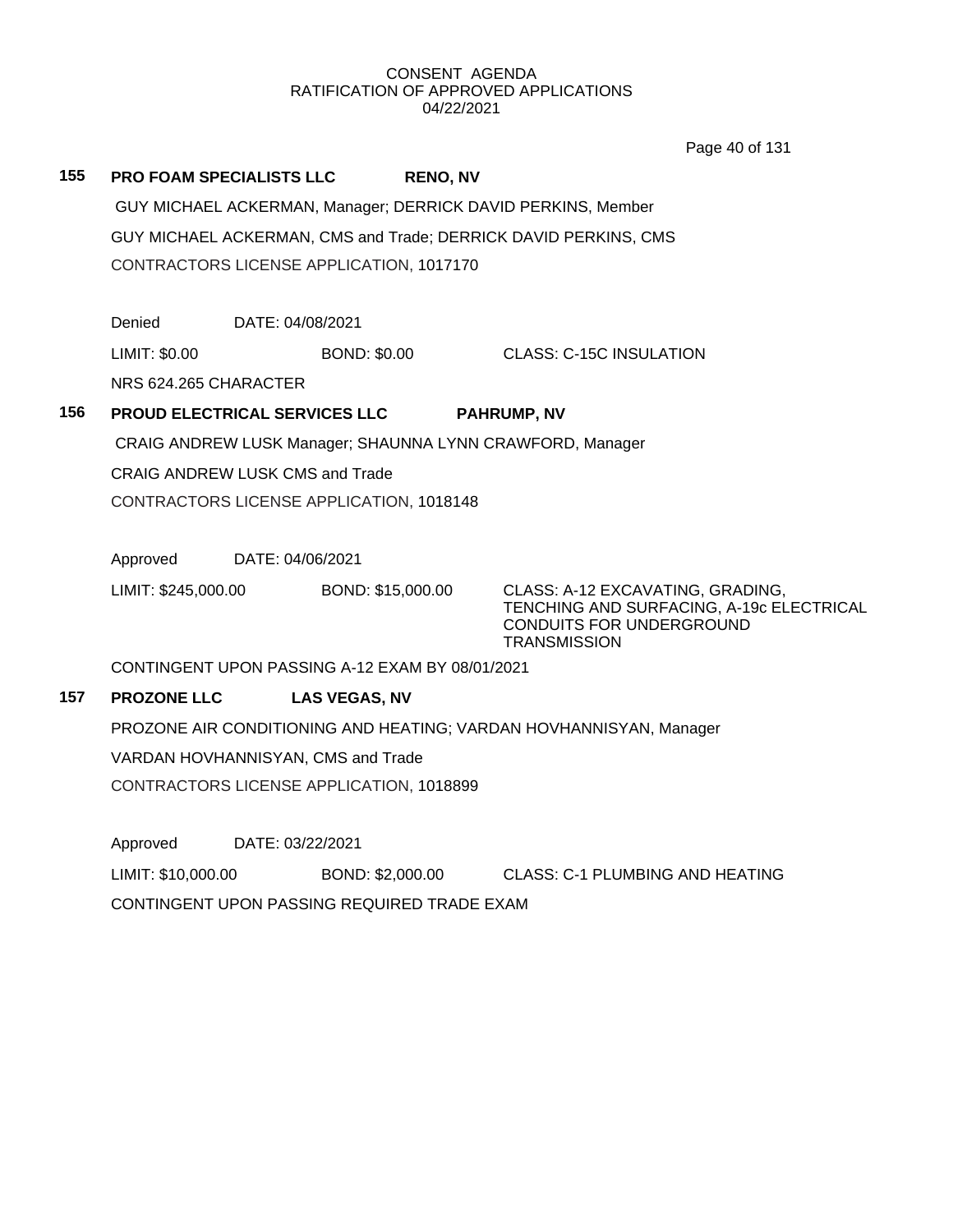Page 41 of 131

# **158 QUANTUM CONSTRUCTION & DEVELOPMENT LLC MESQUITE, NV** THOMAS ALLEN PUGH, Managing Member; DANE OKERLUND LEAVITT, Managing Member; SHALAINE COLEMAN, Manager THOMAS ALLEN PUGH, CMS and Trade CONTRACTORS LICENSE APPLICATION, 1018350 Approved DATE: 03/31/2021 LIMIT: \$245,000.00 BOND: \$15,000.00 CLASS: B-2 RESIDENTIAL AND SMALL **COMMERCIAL** CONTINGENT UPON PASSING REQUIRED CMS AND TRADE EXAMS **159 R DOUGLAS CONSTRUCTION INC RAMONA, CA** DOUGLAS RANDOLF SMITH, President; LISA MARLETTE SMITH, Director DOUGLAS RANDOLF SMITH, CMS and Trade CONTRACTORS LICENSE APPLICATION, 1018057 Approved DATE: 03/22/2021 LIMIT: \$4,250,000.00 BOND: \$30,000.00 CLASS: B GENERAL BUILDING **160 RENOVO REMODELING LLC LAS VEGAS, NV** BARAK BEN HARAZ, Manager BARAK BEN HARAZ, CMS and Trade CONTRACTORS LICENSE APPLICATION, 1017121 Approved DATE: 03/22/2021 LIMIT: \$200,000.00 BOND: \$10,000.00 CLASS: B-2 RESIDENTIAL & SMALL **COMMERCIAL** CONTINGENT UPON PASSING CMS & B-2 BY 05/13/2021 **161 REX CONSTRUCTION HENDERSON , NV** REX HYMAN, President RICARDO GUADALUPE RODRIGUEZ-GONZALEZ, Trade; RYAN REID HYMAN, CMS CONTRACTORS LICENSE APPLICATION, 1017935 Approved DATE: 03/19/2021 LIMIT: \$200,000.00 BOND: \$10,000.00 CLASS: B2-RESIDENTIAL AND SMALL COMMERCIAL

CONTINGENT ON PASSING CMS/TRADE EXAMS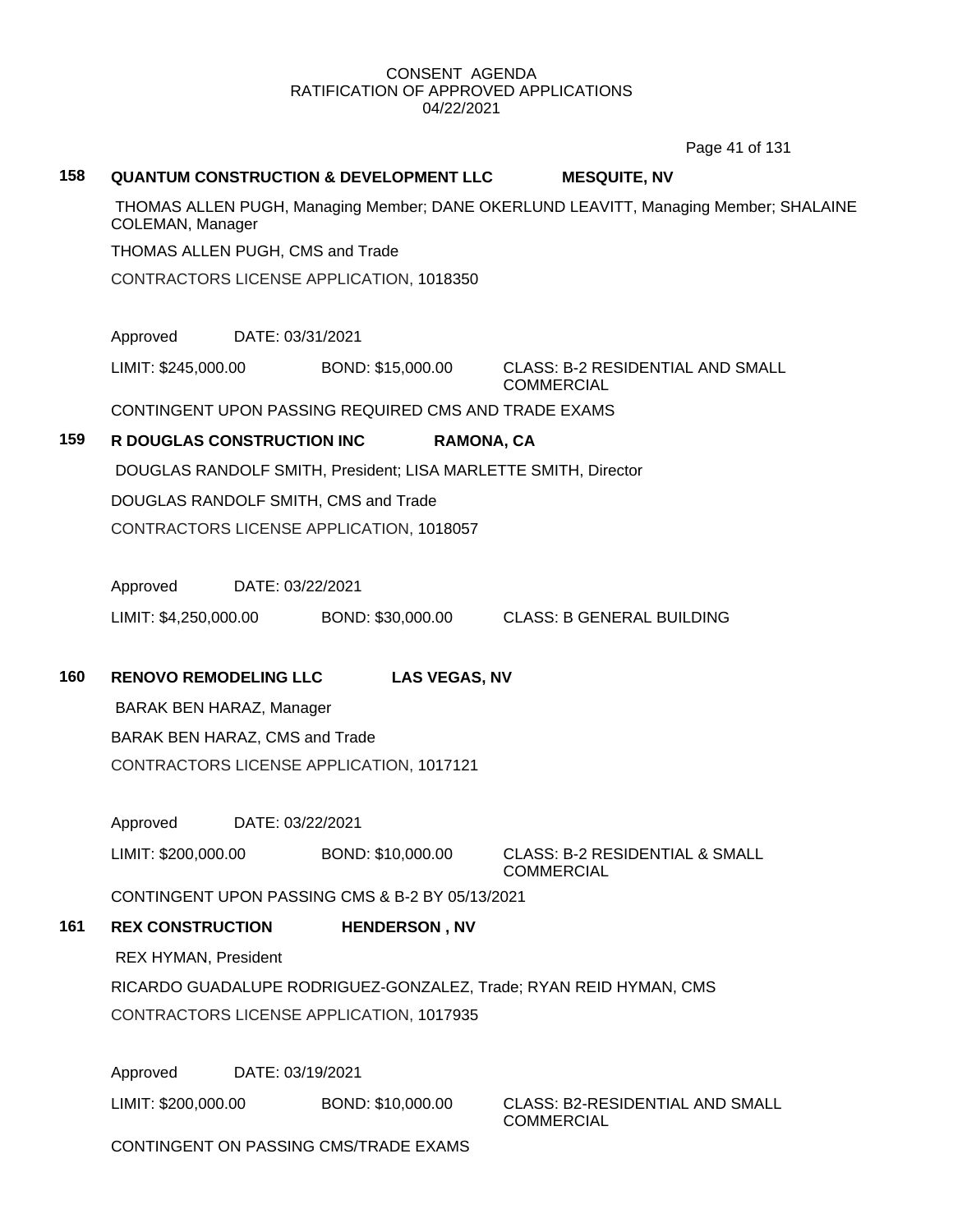Page 42 of 131

| 162 | RHINO PAINTING INC              | <b>HENDERSON, NV</b>                                             |                                                                            |
|-----|---------------------------------|------------------------------------------------------------------|----------------------------------------------------------------------------|
|     |                                 | JASON TIMOTHY LEWIS President; SAMUEL MICELI, JR Treasurer       |                                                                            |
|     |                                 | SAMUEL MICELI, JR Trade; JASON TIMOTHY LEWIS CMS                 |                                                                            |
|     |                                 | CONTRACTORS LICENSE APPLICATION, 1018631                         |                                                                            |
|     |                                 |                                                                  |                                                                            |
|     | Approved DATE: 03/23/2021       |                                                                  |                                                                            |
|     | LIMIT: \$245,000.00             | BOND: \$15,000.00 CLASS: C-4A PAINTING                           |                                                                            |
|     |                                 | CONTINGENT ON PASSING REQUIRED CMS EXAM                          |                                                                            |
| 163 |                                 | RICARDO ESQUIVEL GUADARRAMA LAS VEGAS, NV                        |                                                                            |
|     |                                 | L V G IRONWORKS; RICARDO ESQUIVEL-GUADARRAMA Owner               |                                                                            |
|     |                                 | RICARDO ESQUIVEL-GUADARRAMA CMS and Trade                        |                                                                            |
|     |                                 | CONTRACTORS LICENSE APPLICATION, 1015299                         |                                                                            |
|     |                                 |                                                                  |                                                                            |
|     | Approved DATE: 03/16/2021       |                                                                  |                                                                            |
|     |                                 |                                                                  | LIMIT: \$100,000.00 BOND: \$10,000.00 CLASS: C-14C ORNAMENTAL METAL        |
| 164 | <b>RICHARD WILLIAM JONES II</b> | <b>HENDERSON, NV</b>                                             |                                                                            |
|     |                                 |                                                                  | DESERT COMFORT AIR CONDITIONING & HEATING; RICHARD WILLIAM JONES, II Owner |
|     |                                 | RICHARD WILLIAM JONES, II CMS and Trade                          |                                                                            |
|     |                                 | CONTRACTORS LICENSE APPLICATION, 1018334                         |                                                                            |
|     |                                 |                                                                  |                                                                            |
|     | Approved DATE: 04/02/2021       |                                                                  |                                                                            |
|     | LIMIT: \$10,000.00              | BOND: \$2,000.00                                                 | <b>CLASS: C1D-PLUMBING</b>                                                 |
|     |                                 | CONTINGENT ON PASSING TRADE EXAM                                 |                                                                            |
| 165 | RICK THOMPSON CONSTRUCTION INC  |                                                                  | <b>DANA POINT, CA</b>                                                      |
|     |                                 | RICK DURAND THOMPSON, President; LAUNA MARIE THOMPSON, Secretary |                                                                            |
|     |                                 | RICK DURAND THOMPSON, CMS and Trade                              |                                                                            |
|     |                                 | CONTRACTORS LICENSE APPLICATION, 1017510                         |                                                                            |
|     | Approved                        | DATE: 03/31/2021                                                 |                                                                            |
|     | LIMIT: \$245,000.00             | BOND: \$15,000.00                                                | CLASS: B-2 RESIDENTIAL AND SMALL                                           |
|     |                                 | CONTINGENT ON PASSING REQUIRED TRADE EXAM                        | <b>COMMERCIAL</b>                                                          |
|     |                                 |                                                                  |                                                                            |
|     |                                 |                                                                  |                                                                            |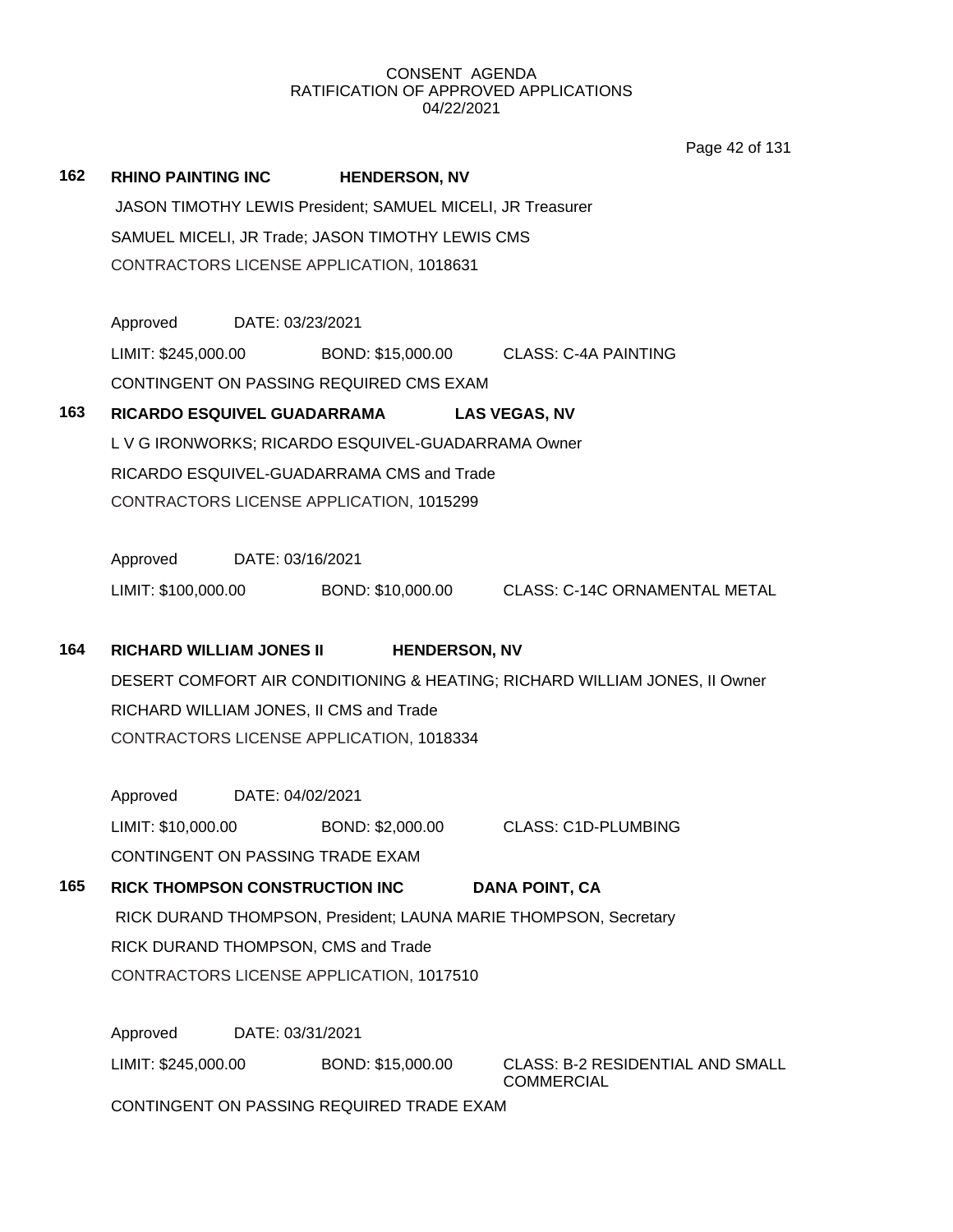Page 43 of 131

**166 RIDGELINE FRAMING LLC CARSON CITY, NV** SAMUEL ROYCE LANDIS Manager SAMUEL ROYCE LANDIS CMS and Trade CONTRACTORS LICENSE APPLICATION, 1018610 Approved DATE: 04/05/2021 LIMIT: \$500,000.00 BOND: \$15,000.00 CLASS: C-3 CARPENTRY, MAINTENANCE AND MINOR REPAIRS **167 ROBERT CHARLES DIXON CARSON CITY, NV** DIXON TILE AND STONE; ROBERT CHARLES DIXON, Owner ROBERT CHARLES DIXON, CMS and Trade CONTRACTORS LICENSE APPLICATION, 1018186 Approved DATE: 03/10/2021 LIMIT: \$10,000.00 BOND: \$2,000.00 CLASS: C-19 INSTALLING TERRAZZO AND MARBLE **168 RODNEY STODTMEISTER RENO, NV** RODNEY LESTER STODTMEISTER Owner RODNEY LESTER STODTMEISTER CMS and Trade CONTRACTORS LICENSE APPLICATION, 1018543 Approved DATE: 03/10/2021 LIMIT: \$100,000.00 BOND: \$10,000.00 CLASS: C-14 STEEL REINFORCING AND ERECTION

**169 ROFLOORING LLC HENDERSON, NV** FOOTPRINTS FLOORS OF LAS VEGAS; WILLIAM T EVANS, Manager; RANDOLPH S ROXX, Manager BRYAN T PARK, CMS and Trade CONTRACTORS LICENSE APPLICATION, 1018389

Approved DATE: 03/31/2021 LIMIT: \$100,000.00 BOND: \$10,000.00 CLASS: C-20 TILING CONTINGENT UPON PASSING REQUIRED CMS AND TRADE EXAMS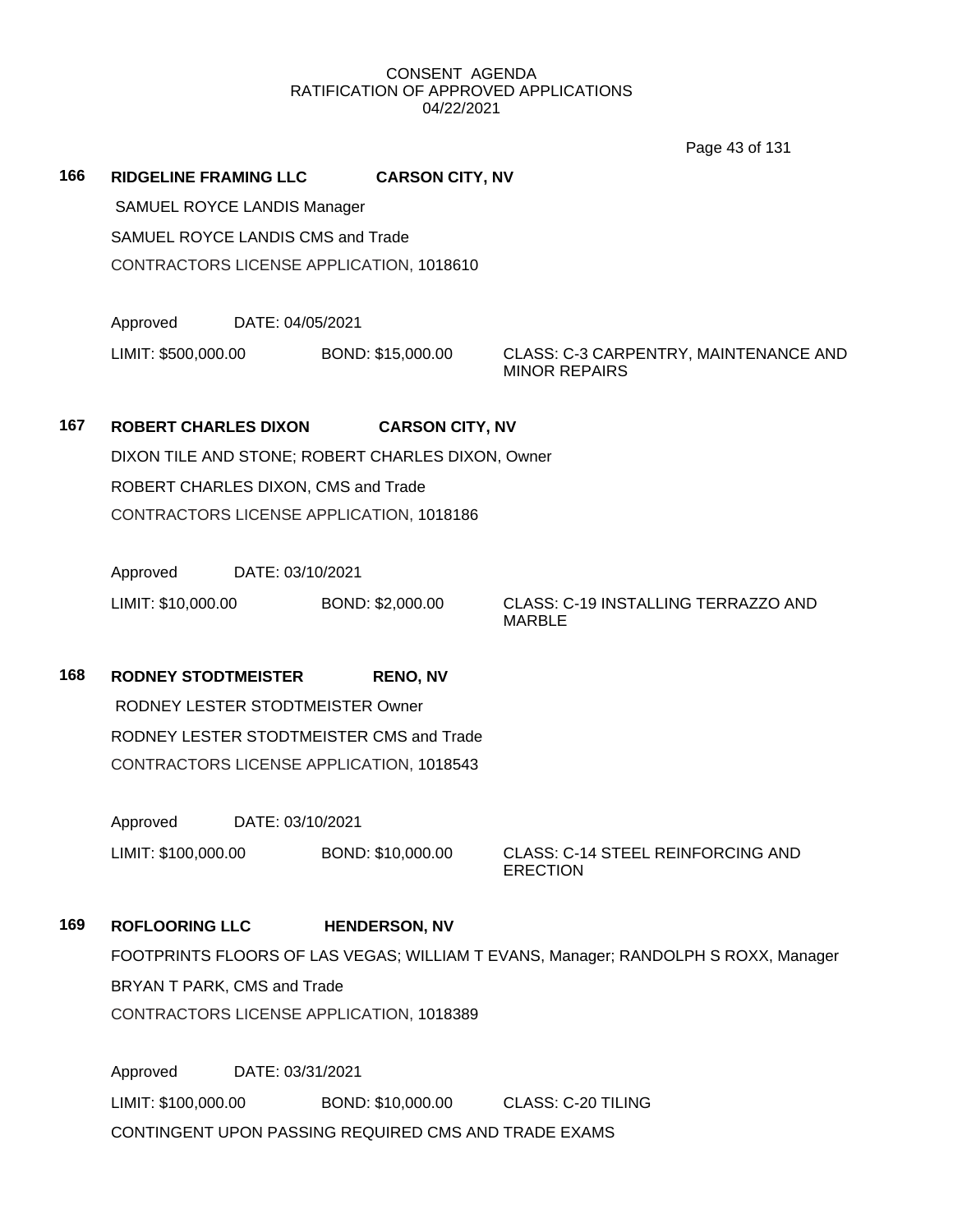Page 44 of 131

- **170 RYAN SMITH SODA SPRINGS, CA** RYAN STEPHEN SMITH, Owner RYAN STEPHEN SMITH, CMS and Trade CONTRACTORS LICENSE APPLICATION, 1016162
	- Approved DATE: 04/08/2021 LIMIT: \$600,000.00 BOND: \$20,000.00 CLASS: B-2 RESIDENTIAL & SMALL

COMMERCIAL; B-3 SPECULATIVE BUILDING

## **171 S & S PLUMBING LLC AMARGOSA VALLEY, NV**

SERGIO SAUCEDO IBANEZ, Managing Member SERGIO SAUCEDO IBANEZ, CMS and Trade CONTRACTORS LICENSE APPLICATION, 1019071

Approved DATE: 04/05/2021 LIMIT: \$10,000.00 BOND: \$2,000.00 CLASS: C1D CONTINGENT UPON PASSING EXAMS BY 9/22/2021

# **172 SANTI CONTRACTING LLC RENO, NV** EMANUEL MOLINA-NUNEZ, Managing Member EMANUEL MOLINA-NUNEZ, CMS and Trade CONTRACTORS LICENSE APPLICATION, 1018238

Approved DATE: 03/08/2021

LIMIT: \$10,000.00 BOND: \$2,000.00 CLASS: C-17 LATHING AND PLASTERING CONTINGENT UPON PASSING CMS & C-17 EXAMS BY 08/04/2021

**173 SIERRA INTERIORS LLC SPARKS, NV** LUIS FERNANDO ROSALES, Managing Member LUIS FERNANDO ROSALES, CMS and Trade CONTRACTORS LICENSE APPLICATION, 1019313

> Approved DATE: 04/08/2021 LIMIT: \$10,000.00 BOND: \$2,000.00 CLASS: C20 CONTINGENT UPON PASSING EXAMS BY 10/1/2021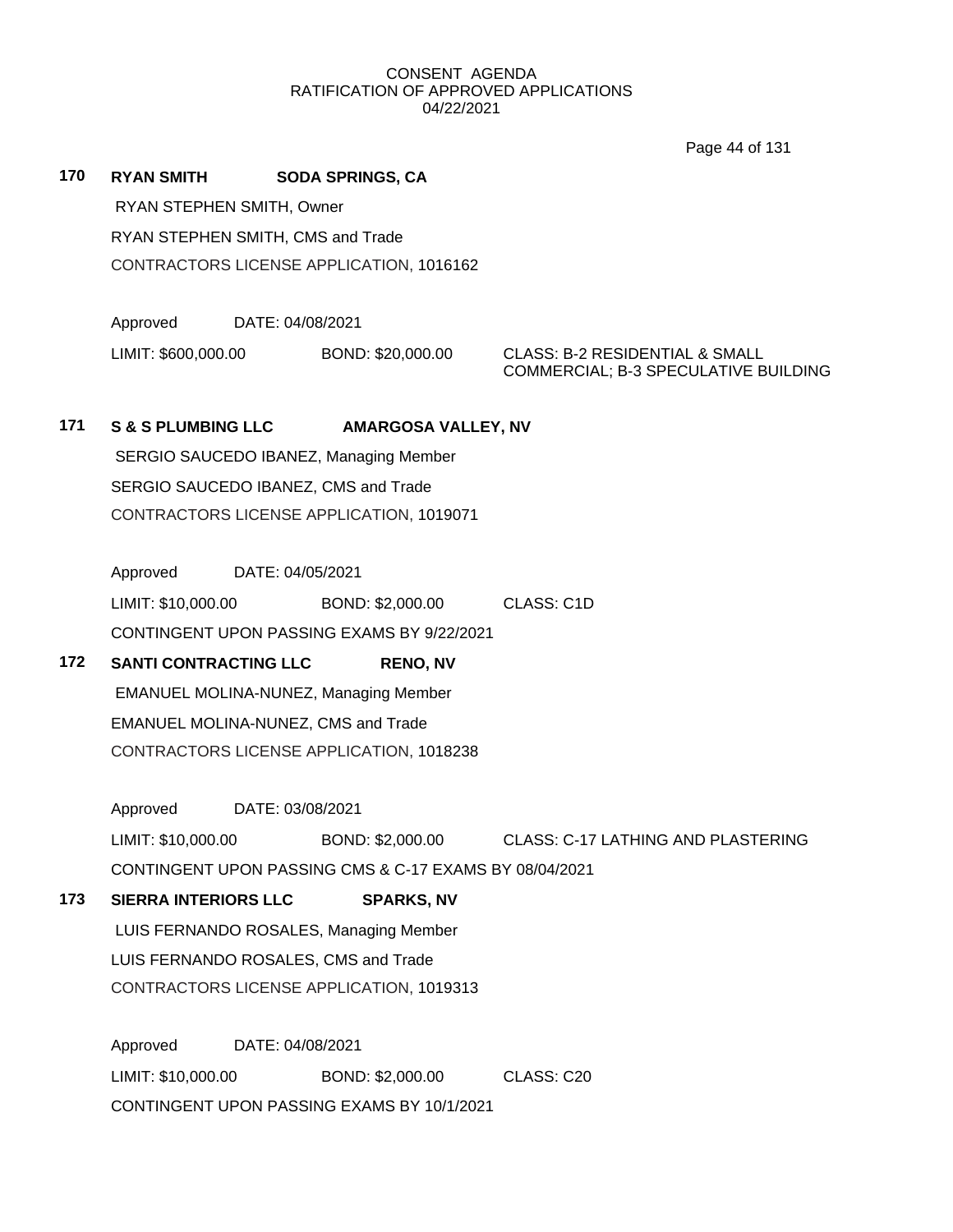Page 45 of 131

| 174 | <b>SIGHT AND SOUND TELEVISION LLC</b><br><b>STAFFORD, TX</b><br><b>EWING JAMES NEWTON, Manager</b><br>THOMAS PAUL COOPER, JR CMS and Trade<br>CONTRACTORS LICENSE APPLICATION, 1017296 |                  |                                                                              |                                                             |  |  |
|-----|----------------------------------------------------------------------------------------------------------------------------------------------------------------------------------------|------------------|------------------------------------------------------------------------------|-------------------------------------------------------------|--|--|
|     | Approved DATE: 04/05/2021<br>LIMIT: \$45,000.00                                                                                                                                        |                  | BOND: \$5,000.00 CLASS: C2D<br>CONTINGENT UPON PASSING CMS EXAM BY 5/24/2021 |                                                             |  |  |
| 175 | SILVER STATE FILTRATION LLC                                                                                                                                                            |                  |                                                                              | <b>LAS VEGAS, NV</b>                                        |  |  |
|     |                                                                                                                                                                                        |                  |                                                                              | RED ROCK WATER COMPANY; JULIE MARIE PERIDA, Managing Member |  |  |
|     | MICAH JACOB PERIDA, CMS and Trade                                                                                                                                                      |                  |                                                                              |                                                             |  |  |
|     | CONTRACTORS LICENSE APPLICATION, 1017973                                                                                                                                               |                  |                                                                              |                                                             |  |  |
|     | Approved<br>DATE: 03/22/2021                                                                                                                                                           |                  |                                                                              |                                                             |  |  |
|     | LIMIT: \$10,000.00                                                                                                                                                                     |                  | BOND: \$2,000.00                                                             | CLASS: C-30 INSTALL EQUIPMENT TO TREAT<br><b>WATER</b>      |  |  |
| 176 | SILVER STATE FILTRATION LLC                                                                                                                                                            |                  |                                                                              | <b>LAS VEGAS, NV</b>                                        |  |  |
|     |                                                                                                                                                                                        |                  |                                                                              | RED ROCK WATER COMPANY; JULIE MARIE PERIDA, Managing Member |  |  |
|     | MICAH JACOB PERIDA, CMS and Trade                                                                                                                                                      |                  |                                                                              |                                                             |  |  |
|     |                                                                                                                                                                                        |                  | CONTRACTORS LICENSE APPLICATION, 1017974                                     |                                                             |  |  |
|     | Approved                                                                                                                                                                               | DATE: 03/22/2021 |                                                                              |                                                             |  |  |
|     | LIMIT: \$10,000.00                                                                                                                                                                     |                  |                                                                              | BOND: \$2,000.00 CLASS: C-1H WATER HEATERS                  |  |  |
|     |                                                                                                                                                                                        |                  | CONTINGENT ON PASSING REQUIRED TRADE EXAM                                    |                                                             |  |  |
| 177 | <b>SIMERSON CONSTRUCTION LLC</b>                                                                                                                                                       |                  |                                                                              | <b>Carson City, NV</b>                                      |  |  |
|     |                                                                                                                                                                                        |                  | DRU DAVID SIMERSON Managing Member                                           |                                                             |  |  |
|     | DRU DAVID SIMERSON CMS and Trade                                                                                                                                                       |                  |                                                                              |                                                             |  |  |
|     |                                                                                                                                                                                        |                  | CONTRACTORS LICENSE APPLICATION, 1018843                                     |                                                             |  |  |
|     | Approved                                                                                                                                                                               | DATE: 04/05/2021 |                                                                              |                                                             |  |  |
|     | LIMIT: \$100,000.00                                                                                                                                                                    |                  | BOND: \$10,000.00                                                            | <b>CLASS: C-4 PAINTING AND DECORATING</b>                   |  |  |
|     |                                                                                                                                                                                        |                  |                                                                              |                                                             |  |  |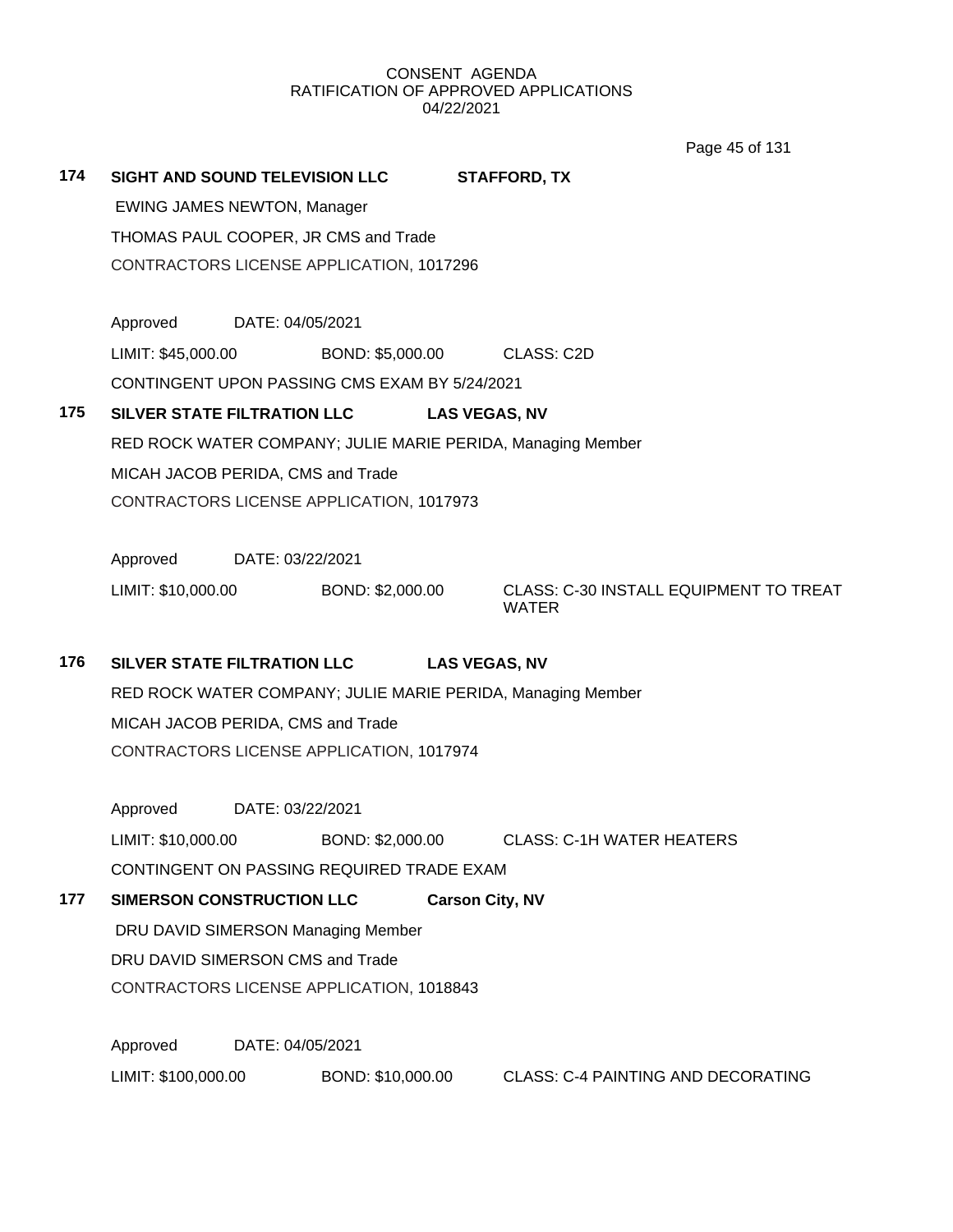**178 SIN CITY CONCRETE LLC LAS VEGAS, NV** JOSE ANGEL RIVERA-RODRIGUEZ Manager; JOSE ANGEL RIVERA, Manager JOSE ANGEL RIVERA, CMS; JOSE ANGEL RIVERA-RODRIGUEZ Trade CONTRACTORS LICENSE APPLICATION, 1017899 Approved DATE: 03/31/2021 LIMIT: \$10,000.00 BOND: \$2,000.00 CLASS: C-5 CONCRETE CONTRACTING CONTINGENT ON PASSING THE REQUIRED TRADE EXAM **179 SMITH STORAGE SYSTEMS LLC RENO, NV** RUSSELL SMITH, JR Manager; RUSSELL SMITH, SR Manager RUSSELL SMITH, JR CMS and Trade CONTRACTORS LICENSE APPLICATION, 1019262 Approved DATE: 04/06/2021 LIMIT: \$500,000.00 BOND: \$15,000.00 CLASS: C14J CONTINGENT UPON SURRENDER OF NV LICENSE #79904 **180 SPANISH SPRINGS PLUMBING LLC SPARKS, NV** JOSE RAULMENDOZA INURRIAGA, Manager JOSE RAULMENDOZA INURRIAGA, CMS and Trade CONTRACTORS LICENSE APPLICATION, 1018157 Page 46 of 131

Approved DATE: 04/05/2021 LIMIT: \$200,000.00 BOND: \$10,000.00 CLASS: C1D CONTINGENT UPON PASSING TRADE EXAM BY 8/1/2021

# **181 SPRIGGS EXCAVATION INC DURANGO, CO** STEVEN ROBERT SPRIGGS, President TAYLOR RAY SUTHERLIN, CMS and Trade CONTRACTORS LICENSE APPLICATION, 1017739

Approved DATE: 03/19/2021 LIMIT: \$1,000,000.00 BOND: \$30,000.00 CLASS: A-7 EXCAVATING AND GRADING CONTINGENT ON PASSING REQUIRED CMS/TRADE EXAMS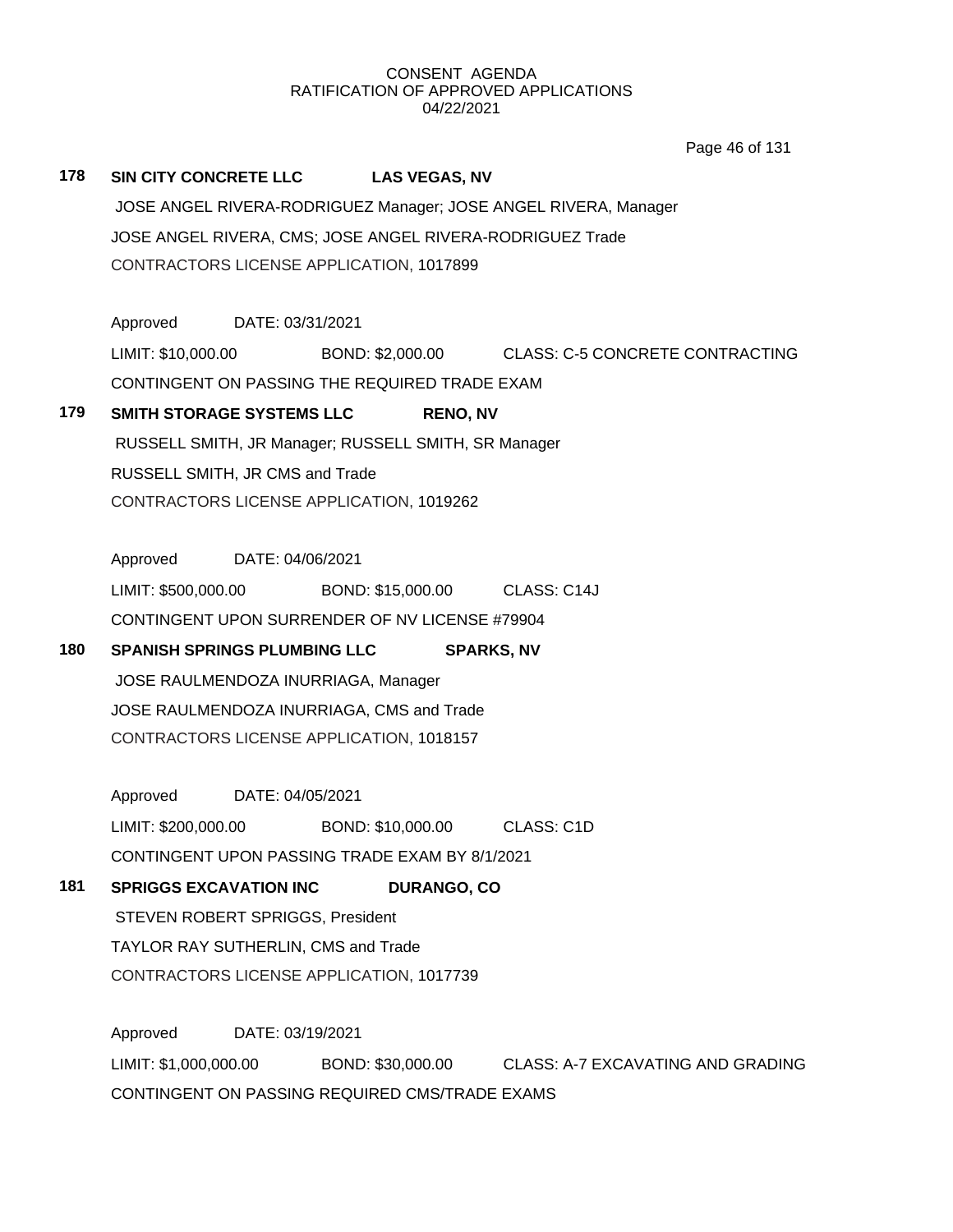Page 47 of 131

|     |                                    |                  |                                                        | $0.90 - 101 - 101$                                                                                            |
|-----|------------------------------------|------------------|--------------------------------------------------------|---------------------------------------------------------------------------------------------------------------|
| 182 | <b>STARKE ENTERPRISE LLC</b>       |                  | <b>LAS VEGAS, NV</b>                                   |                                                                                                               |
|     |                                    |                  | STARKE CONTRACTORS; LISA ANN EGGLESTON Managing Member |                                                                                                               |
|     | LISA ANN EGGLESTON CMS and Trade   |                  |                                                        |                                                                                                               |
|     |                                    |                  | CONTRACTORS LICENSE APPLICATION, 1018454               |                                                                                                               |
|     |                                    |                  |                                                        |                                                                                                               |
|     | Approved                           | DATE: 03/31/2021 |                                                        |                                                                                                               |
|     | LIMIT: \$3,000,000.00              |                  | BOND: \$30,000.00                                      | <b>CLASS: C-4 PAINTING AND DECORATING</b>                                                                     |
|     |                                    |                  |                                                        |                                                                                                               |
| 183 | <b>STARKO INC</b>                  |                  | <b>WILMAR, AR</b>                                      |                                                                                                               |
|     | RANDALL WAYNE HAWKINS President    |                  |                                                        |                                                                                                               |
|     | JOEL DUANE DENNIE CMS and Trade    |                  |                                                        |                                                                                                               |
|     |                                    |                  | CONTRACTORS LICENSE APPLICATION, 1017396               |                                                                                                               |
|     |                                    |                  |                                                        |                                                                                                               |
|     | Approved                           | DATE: 03/19/2021 |                                                        |                                                                                                               |
|     | LIMIT: \$1,000,000.00              |                  | BOND: \$30,000.00                                      | CLASS: C2                                                                                                     |
|     |                                    |                  |                                                        |                                                                                                               |
| 184 | <b>STEEL COATED FLOORS</b>         |                  | <b>OGDEN, UT</b>                                       |                                                                                                               |
|     |                                    |                  |                                                        | MANUEL MARK CYPERS President; MITCHELL MERRILL CYPERS, Treasurer                                              |
|     | MANUEL MARK CYPERS CMS and Trade   |                  |                                                        |                                                                                                               |
|     |                                    |                  | CONTRACTORS LICENSE APPLICATION, 1017384               |                                                                                                               |
|     |                                    |                  |                                                        |                                                                                                               |
|     | Approved                           | DATE: 03/08/2021 |                                                        |                                                                                                               |
|     | LIMIT: \$10,000.00                 |                  | BOND: \$2,000.00                                       | <b>CLASS: C-5 CONCRETE CONTRACTING LIMITED</b><br>TO EPOXY COATINGS ON CONCRETE FLOOR<br><b>SURFACES ONLY</b> |
|     |                                    |                  | CONTINGENT ON PASSING REQUIRED CMS EXAM                |                                                                                                               |
| 185 | <b>STEPHEN ALAN MAUPIN</b>         |                  | <b>LAS VEGAS, NV</b>                                   |                                                                                                               |
|     |                                    |                  | DIVINE DEVELOPMENTS; STEPHEN ALAN MAUPIN, Owner        |                                                                                                               |
|     | STEPHEN ALAN MAUPIN, CMS and Trade |                  |                                                        |                                                                                                               |
|     |                                    |                  | CONTRACTORS LICENSE APPLICATION, 1018775               |                                                                                                               |
|     |                                    |                  |                                                        |                                                                                                               |
|     | Approved                           | DATE: 04/05/2021 |                                                        |                                                                                                               |

LIMIT: \$200,000.00 BOND: \$10,000.00 CLASS: B2-RESIDENTIAL AND SMALL

COMMERCIAL

CONTINGENT ON PASSING TRADE EXAM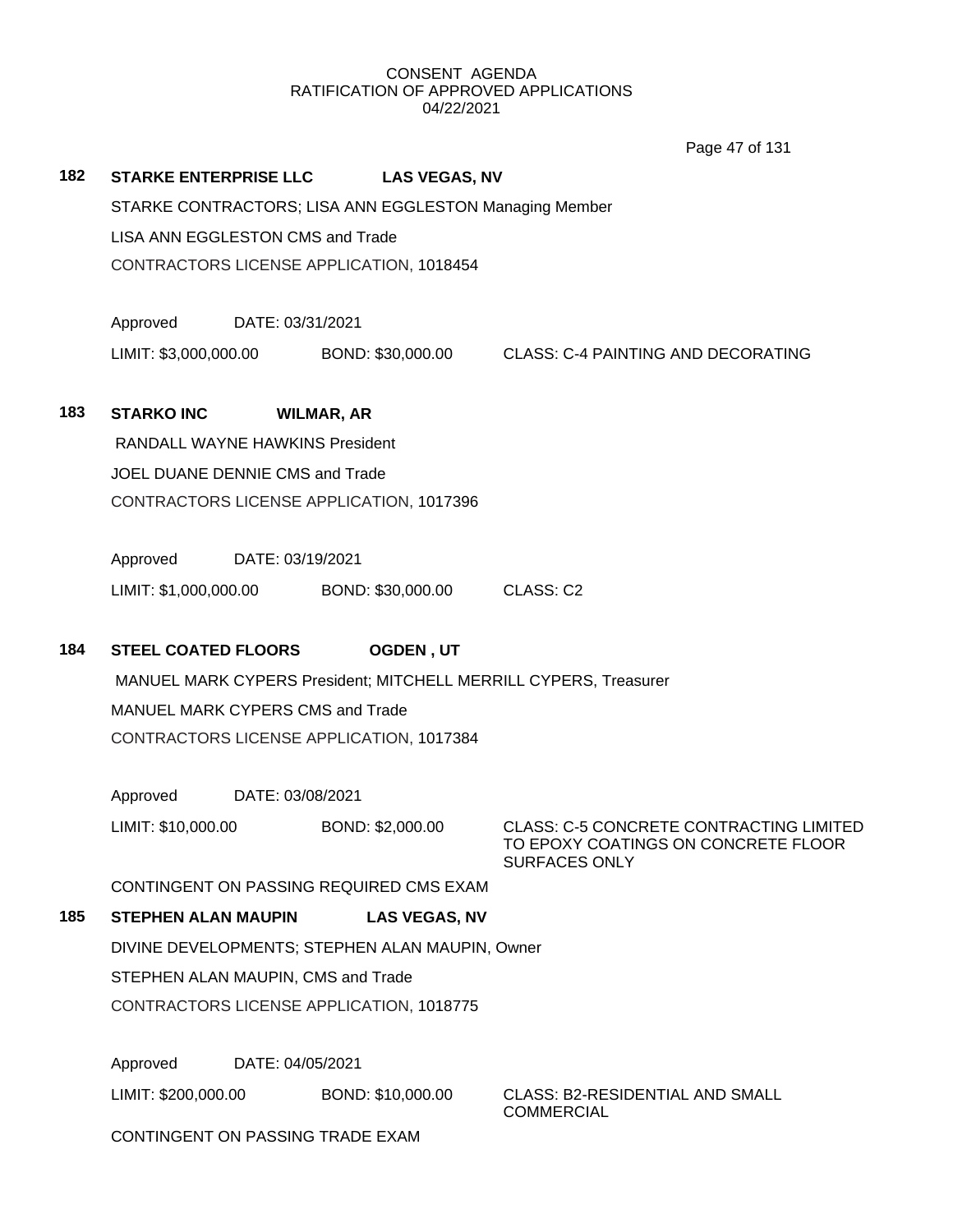Page 48 of 131

| 186                                           | <b>SUNPOWER CORPORATION SYSTEMS</b>                    |                  |                                               | <b>RICHMOND, CA</b>                                                        |  |  |
|-----------------------------------------------|--------------------------------------------------------|------------------|-----------------------------------------------|----------------------------------------------------------------------------|--|--|
|                                               |                                                        |                  | <b>BRIAN CHRISTOPHER RISI, Vice President</b> |                                                                            |  |  |
|                                               | BRIAN CHRISTOPHER RISI, CMS and Trade                  |                  |                                               |                                                                            |  |  |
|                                               |                                                        |                  | CONTRACTORS LICENSE APPLICATION, 1017697      |                                                                            |  |  |
|                                               | Approved                                               | DATE: 03/11/2021 |                                               |                                                                            |  |  |
|                                               | LIMIT: Unlimited                                       |                  | BOND: \$50,000.00                             | CLASS: C2                                                                  |  |  |
| 187                                           | <b>SUNPOWER CORPORATION SYSTEMS</b>                    |                  |                                               | <b>RICHMOND, CA</b>                                                        |  |  |
| <b>BRIAN CHRISTOPHER RISI, Vice President</b> |                                                        |                  |                                               |                                                                            |  |  |
|                                               | <b>ERIC RYAN TURNER CMS and Trade</b>                  |                  |                                               |                                                                            |  |  |
|                                               |                                                        |                  | CONTRACTORS LICENSE APPLICATION, 1018119      |                                                                            |  |  |
|                                               | Approved                                               | DATE: 03/19/2021 |                                               |                                                                            |  |  |
|                                               | LIMIT: \$250,000.00                                    |                  | BOND: \$15,000.00                             | CLASS: B2                                                                  |  |  |
|                                               | <b>STATEMENT</b>                                       |                  |                                               | CONTINGENT UPON FINANCIAL REVIEW AT FIRST YEAR BASED ON OUTDATED FINANCIAL |  |  |
| 188                                           | <b>SUPER ELECTRIC LLC</b>                              |                  | <b>SUN VALLEY, NV</b>                         |                                                                            |  |  |
|                                               | <b>TERRY JAY THOM, Managing Member</b>                 |                  |                                               |                                                                            |  |  |
|                                               | TERRY JAY THOM, CMS and Trade                          |                  |                                               |                                                                            |  |  |
|                                               | CONTRACTORS LICENSE APPLICATION, 1018959               |                  |                                               |                                                                            |  |  |
|                                               | Approved                                               | DATE: 04/05/2021 |                                               |                                                                            |  |  |
|                                               | LIMIT: \$10,000.00                                     |                  |                                               | BOND: \$2,000.00 CLASS: C-2F RESIDENTIAL WIRING                            |  |  |
|                                               | CONTINGENT UPON PASSING CMS & C-2F EXAMS BY 09/15/2021 |                  |                                               |                                                                            |  |  |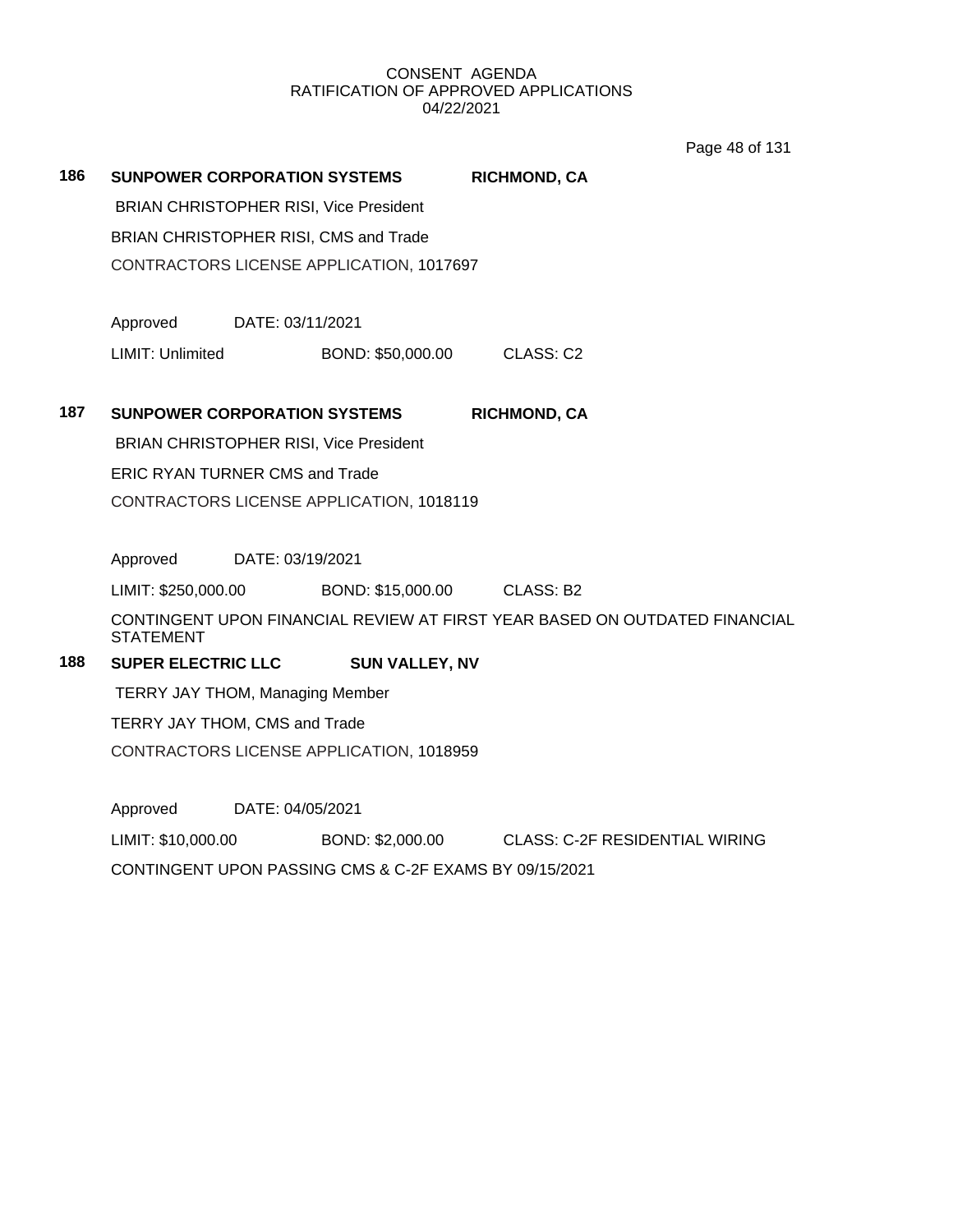|     |                                                     |                                          |                                                       | Page 49 of 131                                                                                                                                                                       |  |  |  |  |
|-----|-----------------------------------------------------|------------------------------------------|-------------------------------------------------------|--------------------------------------------------------------------------------------------------------------------------------------------------------------------------------------|--|--|--|--|
| 189 | <b>SWEDE EQUIPMENT</b>                              |                                          | <b>GARDNERVILLE, NV</b>                               |                                                                                                                                                                                      |  |  |  |  |
|     | ALEX ERIC CARLSON, President                        |                                          |                                                       |                                                                                                                                                                                      |  |  |  |  |
|     | ALEX ERIC CARLSON, CMS and Trade                    |                                          |                                                       |                                                                                                                                                                                      |  |  |  |  |
|     |                                                     |                                          | CONTRACTORS LICENSE APPLICATION, 1018657              |                                                                                                                                                                                      |  |  |  |  |
|     | Approved                                            |                                          | DATE: 04/05/2021                                      |                                                                                                                                                                                      |  |  |  |  |
|     | LIMIT: \$500,000.00                                 |                                          | BOND: \$15,000.00                                     | CLASS: A-12 EXCAVATING, GRADING,<br>TRENCHING AND SURFACING; A-15 SEWERS,<br>DRAINS AND PIPIES; A-16 PAVING OF STREETS,<br>DRIVEWAYS AND PARKING LOTS; A-19<br>PIPELINE AND CONDUITS |  |  |  |  |
|     |                                                     |                                          | CONTINGENT UPON SURRENDER OF LICENSE #0085573         |                                                                                                                                                                                      |  |  |  |  |
| 190 |                                                     |                                          | <b>SWIFT AIR HEATING &amp; REFRIGERATION LLC</b>      | <b>LAS VEGAS, NV</b>                                                                                                                                                                 |  |  |  |  |
|     |                                                     |                                          | HOVIK KHACHEKIAN, Manager; EMMANUEL M TRILLO, Manager |                                                                                                                                                                                      |  |  |  |  |
|     | HOVIK KHACHEKIAN, CMS and Trade                     |                                          |                                                       |                                                                                                                                                                                      |  |  |  |  |
|     |                                                     |                                          | CONTRACTORS LICENSE APPLICATION, 1019065              |                                                                                                                                                                                      |  |  |  |  |
|     | Approved                                            |                                          | DATE: 04/08/2021                                      |                                                                                                                                                                                      |  |  |  |  |
|     | LIMIT: \$50,000.00                                  |                                          | BOND: \$5,000.00                                      | CLASS: C1                                                                                                                                                                            |  |  |  |  |
|     |                                                     |                                          | CONTINGENT UPON PASSING TRADE EXAM BY 9/22/2021       |                                                                                                                                                                                      |  |  |  |  |
| 191 | <b>T &amp; V PLASTER INC</b>                        |                                          | <b>LAS VEGAS, NV</b>                                  |                                                                                                                                                                                      |  |  |  |  |
|     | <b>JUAN CARLOS TAMAYO President</b>                 |                                          |                                                       |                                                                                                                                                                                      |  |  |  |  |
|     | JORGE ANTONIO LOMELI, Trade; JUAN CARLOS TAMAYO CMS |                                          |                                                       |                                                                                                                                                                                      |  |  |  |  |
|     |                                                     |                                          | CONTRACTORS LICENSE APPLICATION, 1018652              |                                                                                                                                                                                      |  |  |  |  |
|     | Approved                                            |                                          | DATE: 03/12/2021                                      |                                                                                                                                                                                      |  |  |  |  |
|     | LIMIT: \$3,550,000.00                               |                                          | BOND: \$30,000.00                                     | <b>CLASS: C-5 CONCRETE</b>                                                                                                                                                           |  |  |  |  |
|     |                                                     |                                          | CONTINGENT UPON PASSING REQUIRED TRADE EXAM           |                                                                                                                                                                                      |  |  |  |  |
| 192 | <b>T &amp; V PLASTER INC</b>                        |                                          | <b>LAS VEGAS, NV</b>                                  |                                                                                                                                                                                      |  |  |  |  |
|     | <b>JUAN CARLOS TAMAYO President</b>                 |                                          |                                                       |                                                                                                                                                                                      |  |  |  |  |
|     |                                                     |                                          | JUAN CARLOS TAMAYO CMS and Trade                      |                                                                                                                                                                                      |  |  |  |  |
|     |                                                     | CONTRACTORS LICENSE APPLICATION, 1018665 |                                                       |                                                                                                                                                                                      |  |  |  |  |

Approved DATE: 03/15/2021 LIMIT: \$3,550,000.00 BOND: \$30,000.00 CLASS: C-18 MASONRY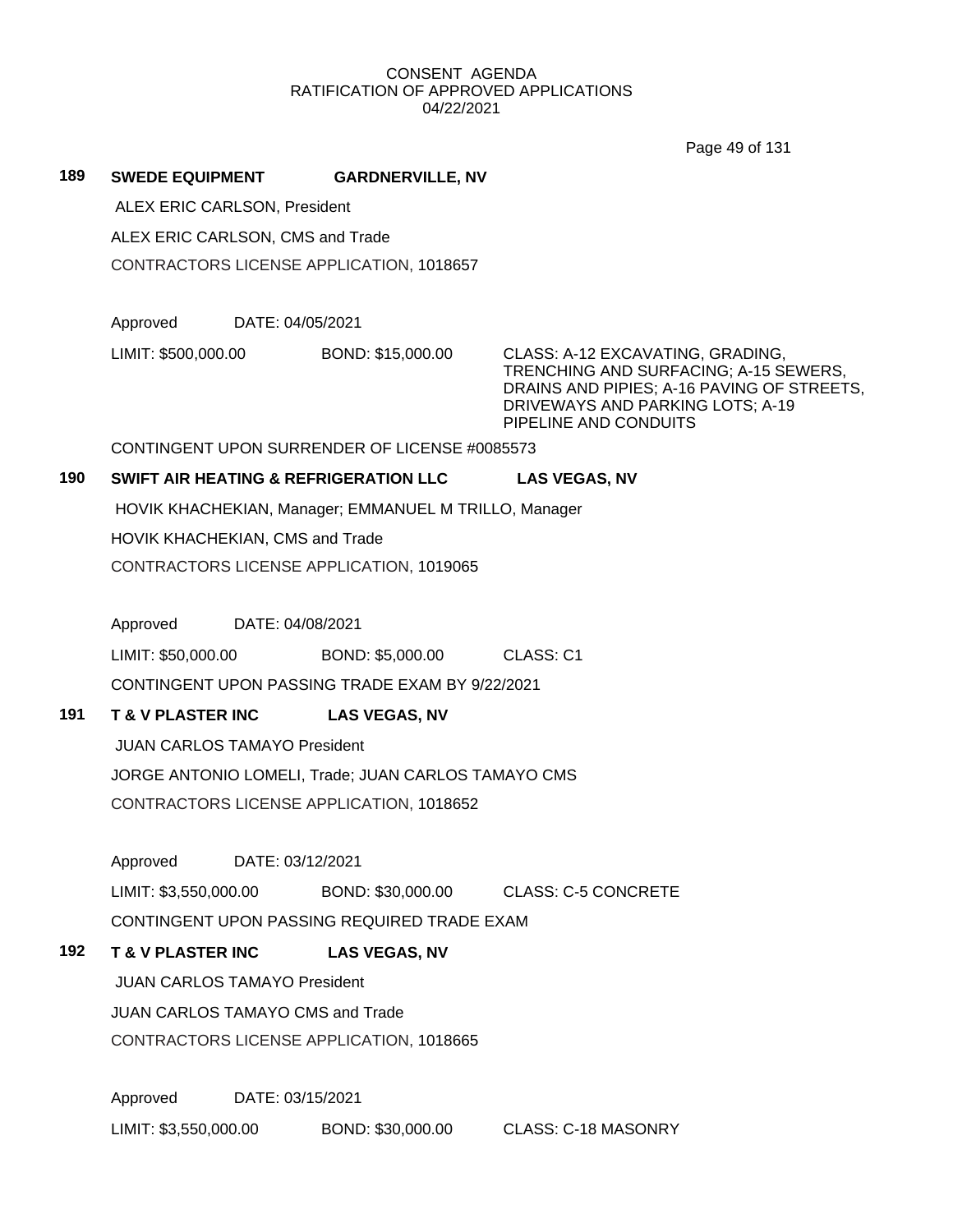Page 50 of 131

| 193                                                                 | <b>T &amp; V PLASTER INC</b>        |                                              | <b>LAS VEGAS, NV</b>                            |                                                                         |  |  |  |  |
|---------------------------------------------------------------------|-------------------------------------|----------------------------------------------|-------------------------------------------------|-------------------------------------------------------------------------|--|--|--|--|
|                                                                     | <b>JUAN CARLOS TAMAYO President</b> |                                              |                                                 |                                                                         |  |  |  |  |
|                                                                     |                                     | JUAN CARLOS TAMAYO CMS; ARMANDO CUEVAS Trade |                                                 |                                                                         |  |  |  |  |
|                                                                     |                                     | CONTRACTORS LICENSE APPLICATION, 1018786     |                                                 |                                                                         |  |  |  |  |
|                                                                     |                                     |                                              |                                                 |                                                                         |  |  |  |  |
|                                                                     | Approved DATE: 03/12/2021           |                                              |                                                 |                                                                         |  |  |  |  |
|                                                                     |                                     |                                              |                                                 | LIMIT: \$3,550,000.00 BOND: \$30,000.00 CLASS: C-1 PLUMBING AND HEATING |  |  |  |  |
|                                                                     |                                     |                                              | CONTINGENT UPON PASSING REQUIRED TRADE EXAM     |                                                                         |  |  |  |  |
| 194                                                                 | <b>TKR CONSTRUCTION LLC</b>         |                                              | <b>RENO, NV</b>                                 |                                                                         |  |  |  |  |
| MICHAELLA TUCKER Managing Member; RODNEY LEE TUCKER Managing Member |                                     |                                              |                                                 |                                                                         |  |  |  |  |
| RODNEY LEE TUCKER CMS and Trade                                     |                                     |                                              |                                                 |                                                                         |  |  |  |  |
|                                                                     |                                     |                                              | CONTRACTORS LICENSE APPLICATION, 1018698        |                                                                         |  |  |  |  |
|                                                                     |                                     |                                              |                                                 |                                                                         |  |  |  |  |
|                                                                     | Approved DATE: 03/22/2021           |                                              |                                                 |                                                                         |  |  |  |  |
|                                                                     | LIMIT: \$280,000.00                 |                                              | BOND: \$15,000.00                               | <b>CLASS: C-14 STEEL REINFORCING AND</b><br><b>ERECTION</b>             |  |  |  |  |
|                                                                     |                                     |                                              | CONTINGENT UPON PASSING C-14 EXAM BY 09/02/2021 |                                                                         |  |  |  |  |
| 195                                                                 | <b>TAHOE BASIN BUILDERS LLC</b>     |                                              |                                                 | <b>GARDNERVILLE, NV</b>                                                 |  |  |  |  |
|                                                                     |                                     |                                              | <b>WILLIAM THOMAS LIGGETT Managing Member</b>   |                                                                         |  |  |  |  |
|                                                                     |                                     |                                              | <b>WILLIAM THOMAS LIGGETT CMS and Trade</b>     |                                                                         |  |  |  |  |
|                                                                     |                                     |                                              | CONTRACTORS LICENSE APPLICATION, 1018841        |                                                                         |  |  |  |  |
|                                                                     |                                     |                                              |                                                 |                                                                         |  |  |  |  |
|                                                                     | Approved DATE: 03/22/2021           |                                              |                                                 |                                                                         |  |  |  |  |
|                                                                     | LIMIT: \$245,000.00                 |                                              | BOND: \$15,000.00                               | CLASS: B2                                                               |  |  |  |  |
|                                                                     | <b>MUST CHANGE NAME</b>             |                                              |                                                 |                                                                         |  |  |  |  |
| 196                                                                 | THE SEGY CORPORATION                |                                              | <b>LAS VEGAS, NV</b>                            |                                                                         |  |  |  |  |
|                                                                     |                                     |                                              | E F A; SOFIA JIMENEZ MAFFIOLI President         |                                                                         |  |  |  |  |
|                                                                     |                                     |                                              | SOFIA JIMENEZ MAFFIOLI CMS and Trade            |                                                                         |  |  |  |  |
|                                                                     |                                     |                                              | CONTRACTORS LICENSE APPLICATION, 1018453        |                                                                         |  |  |  |  |
|                                                                     | Approved                            | DATE: 03/31/2021                             |                                                 |                                                                         |  |  |  |  |
|                                                                     | LIMIT: \$45,000.00                  |                                              | BOND: \$5,000.00                                | <b>CLASS: C-21B AIR CONDITIONING</b>                                    |  |  |  |  |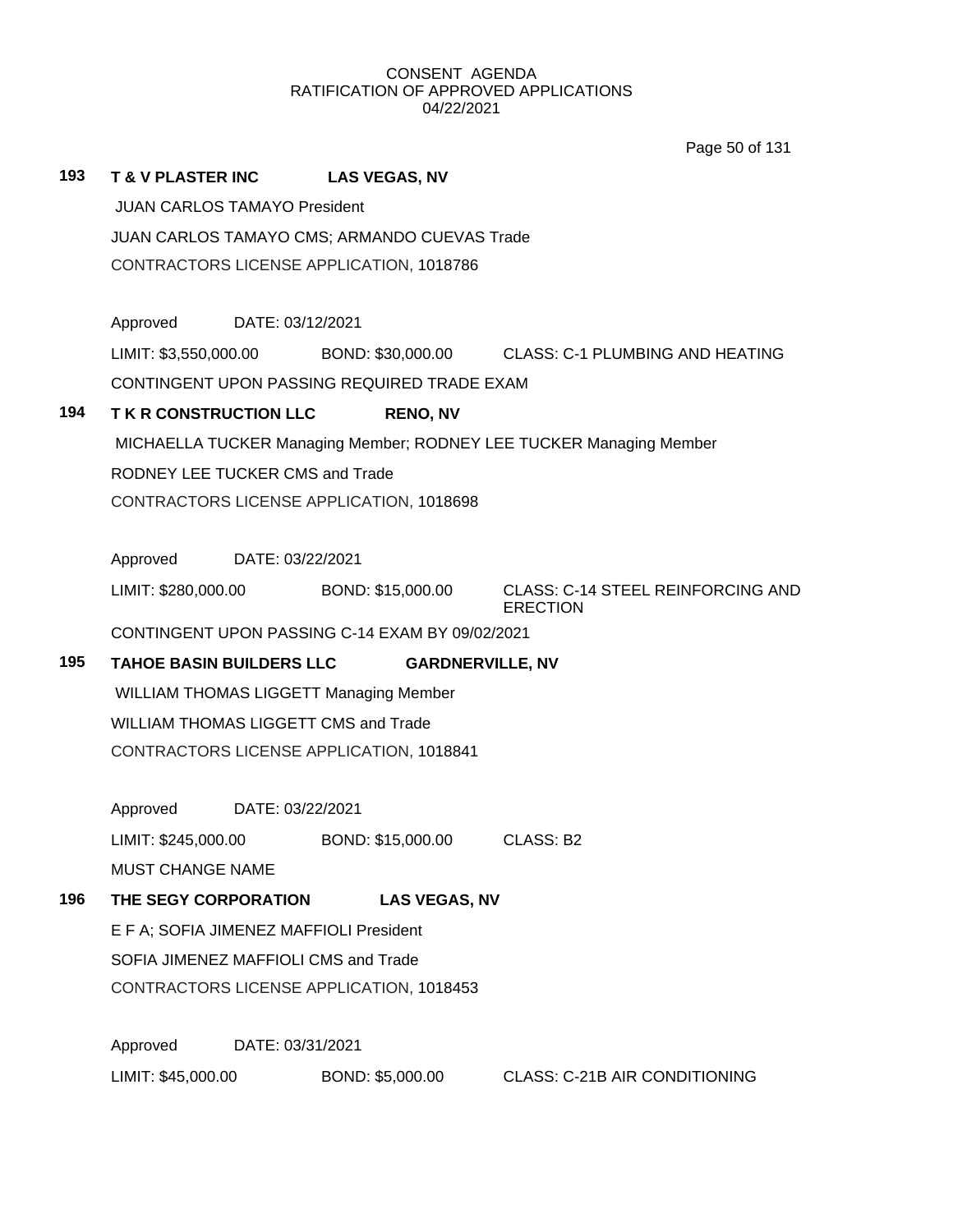Page 51 of 131

## **197 THIRD COAST HOMES LLC HENDERSON, NV**

S P K TRUST Manager; ERIC WILLIAM TAN Member; MATTHEW IAN HAUGHEY, Manager

ERIC WILLIAM TAN CMS and Trade

CONTRACTORS LICENSE APPLICATION, 1018479

Approved DATE: 03/23/2021

LIMIT: \$5,000,000.00 BOND: \$50,000.00 CLASS: B2-RESIDENTIAL AND SMALL

**COMMERCIAL** 

# **198 TONEMAN DEVELOPMENT CORPORATION LANCASTER, CA**

JOHN P TONEMAN, President; YVONNE M TONEMAN, Secretary; TIFFANY A WELCH, Treasurer; JOHN P TONEMAN, II Vice President; KENNETH A TONEMAN, Chief Executive Officer

JOHN P TONEMAN, Trade; JOHN P TONEMAN, II CMS

CONTRACTORS LICENSE APPLICATION, 1017757

Approved DATE: 03/10/2021

LIMIT: Unlimited BOND: \$50,000.00 CLASS: B GENERAL BUILDING

CONTINGENT UPON PASSING REQUIRED CMS EXAM

**199 TOP REMODELING CONSTRUCTION LLC LAS VEGAS, NV**

REUVEN KRISPIL, Managing Member

ERIK DAVID POOR, CMS; REUVEN KRISPIL, Trade

CONTRACTORS LICENSE APPLICATION, 1018349

Approved DATE: 04/02/2021

LIMIT: \$300,000.00 BOND: \$15,000.00 CLASS: B2-RESIDENTIAL AND SMALL

COMMERCIAL

CONTINGENT ON PASSING CMS/TRADE EXAMS

## **200 TRACY RYDER LANDSCAPE MANAGEMENT INC LAS VEGAS, NV**

BART GILBERT RYDER President; DUSTIN STEWART KEMMERER President; JAMES PERRIN TRACY Secretary; MICHAEL EDWARD ANIBAL Vice President

JAMES PERRIN TRACY CMS and Trade

CONTRACTORS LICENSE APPLICATION, 1017836

Approved DATE: 04/02/2021

LIMIT: \$45,000.00 BOND: \$5,000.00 CLASS: C10-LANDSCAPE CONTRACTING

CONTINGENT ON PASSING CMS/TRADE EXAMS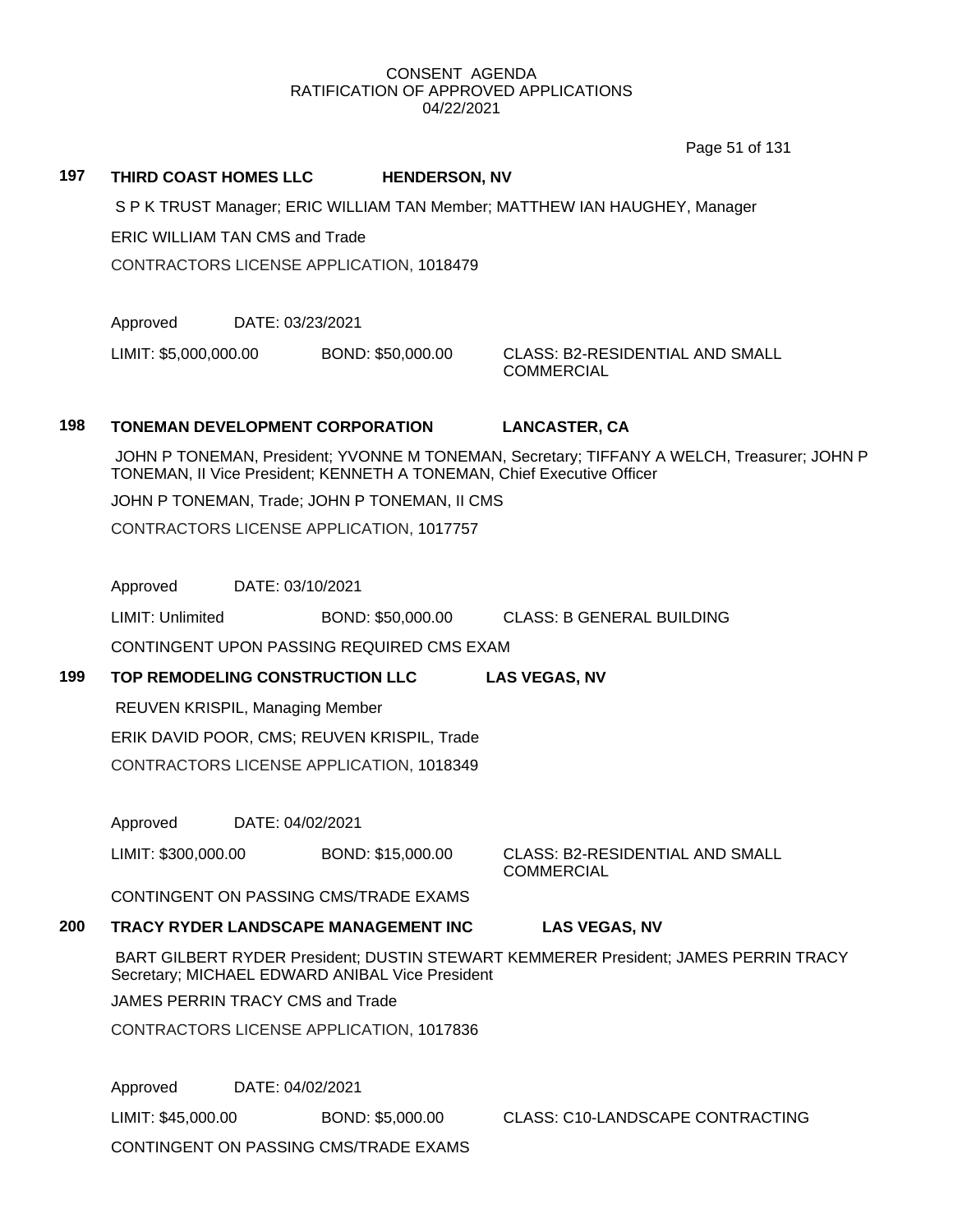Page 52 of 131

| 201 | <b>TRENCORE PLASTERING INC</b>                 |                  |                     | <b>ANAHEIM, CA</b>         |                                                                            |
|-----|------------------------------------------------|------------------|---------------------|----------------------------|----------------------------------------------------------------------------|
|     | JUSTIN ANTHONY LELITO ERDTSIECK, President     |                  |                     |                            |                                                                            |
|     | JUSTIN ANTHONY LELITO ERDTSIECK, CMS and Trade |                  |                     |                            |                                                                            |
|     | CONTRACTORS LICENSE APPLICATION, 1018477       |                  |                     |                            |                                                                            |
|     | Approved                                       | DATE: 03/16/2021 |                     |                            |                                                                            |
|     |                                                |                  |                     |                            | LIMIT: \$1,000,000.00 BOND: \$30,000.00 CLASS: C-17 LATHING AND PLASTERING |
|     | CONTINGENT UPON PASSING REQUIRED CMS EXAM      |                  |                     |                            |                                                                            |
|     |                                                |                  |                     |                            |                                                                            |
| 202 | UNIQUE HOME LLC                                |                  |                     | <b>NORTH LAS VEGAS, NV</b> |                                                                            |
|     | JESUS ALBERTO MEZA-MONTES, Manager             |                  |                     |                            |                                                                            |
|     | JESUS ALBERTO MEZA-MONTES, CMS and Trade       |                  |                     |                            |                                                                            |
|     | CONTRACTORS LICENSE APPLICATION, 1017858       |                  |                     |                            |                                                                            |
|     | <b>Tabled</b>                                  | DATE: 03/31/2021 |                     |                            |                                                                            |
|     | LIMIT: \$0.00                                  |                  | <b>BOND: \$0.00</b> |                            | <b>CLASS: B-2 RESIDENTIAL AND SMALL</b><br><b>COMMERCIAL</b>               |
|     | OUTCOME OF LAS VEGAS JUSTICE COURT HEARING     |                  |                     |                            |                                                                            |
| 203 | UPRITE CONSTRUCTION CORPORATION                |                  |                     |                            | <b>IRVINE, CA</b>                                                          |
|     | ROBERT CHRIS DELL ARINGA, President            |                  |                     |                            |                                                                            |
|     | PHILIP FRANCIS TANGHAL, CMS and Trade          |                  |                     |                            |                                                                            |
|     | CONTRACTORS LICENSE APPLICATION, 1017657       |                  |                     |                            |                                                                            |
|     | Approved                                       | DATE: 03/09/2021 |                     |                            |                                                                            |
|     | LIMIT: Unlimited                               |                  | BOND: \$50,000.00   |                            | <b>CLASS: B-2 RESIDENTIAL AND SMALL</b><br><b>COMMERCIAL</b>               |
|     |                                                |                  |                     |                            | CONTINGENT UPON PASSING REQUIRED CMS AND TRADE EXAMS                       |
| 204 | <b>UPSET CONCRETE INC.</b>                     |                  |                     | PHOENIX, AZ                |                                                                            |
|     | <b>GLENDA LYNN DOWN, President</b>             |                  |                     |                            |                                                                            |
|     | GLENDA LYNN DOWN, CMS and Trade                |                  |                     |                            |                                                                            |
|     | CONTRACTORS LICENSE APPLICATION, 1018897       |                  |                     |                            |                                                                            |
|     | Approved                                       | DATE: 03/31/2021 |                     |                            |                                                                            |
|     | LIMIT: \$1,000,000.00                          |                  | BOND: \$30,000.00   |                            | <b>CLASS: C-5 CONCRETE CONTRACTING</b>                                     |
|     |                                                |                  |                     |                            | CONTINGENT UPON PASSING REQUIRED CMS AND TRADE EXAMS                       |
|     |                                                |                  |                     |                            |                                                                            |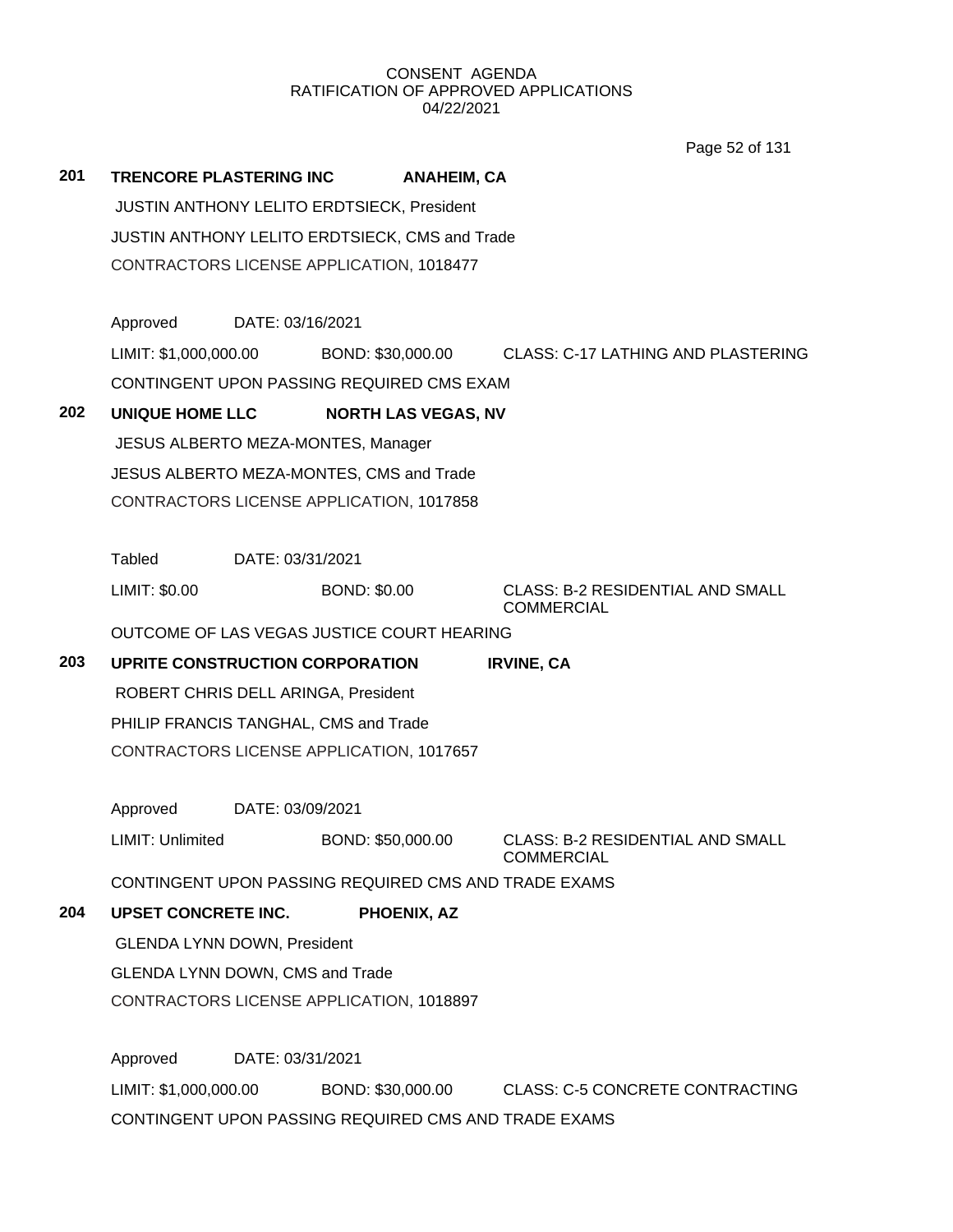Page 53 of 131

**205 VALLEY SELECT LLC LAS VEGAS, NV** WILLIAM JOSEPH ORCUTT Manager WILLIAM JOSEPH ORCUTT CMS and Trade CONTRACTORS LICENSE APPLICATION, 1018424

Approved DATE: 03/19/2021

LIMIT: \$10,000.00 BOND: \$2,000.00 CLASS: A-5 DIAMOND AND CORE DRILLING A-12

EXCAVATING GRADING TRENCHING **SURFACING** 

## **206 VANCE'S ELECTRIC, LLC LOGANDALE, NV**

MELISSA ANN VANCE Managing Member; MICHAEL ADAM VANCE, Managing Member MICHAEL ADAM VANCE, CMS and Trade CONTRACTORS LICENSE APPLICATION, 1019055

Approved DATE: 03/31/2021

LIMIT: \$100,000.00 BOND: \$10,000.00 CLASS: C2

CONTINGENT UPON PASSING EXAMS BY 9/25/2021

# **207 VICTORY AIR INC BENNETT, CO**

VICTOR EMIL VILLARREAL, President VICTOR EMIL VILLARREAL, CMS and Trade CONTRACTORS LICENSE APPLICATION, 1017939

Approved DATE: 03/05/2021

LIMIT: \$10,000.00 BOND: \$2,000.00 CLASS: C21A-REFRIGERATION

CONTINGENT ON PASSING CMS/TRADE EXAMS

# **208 Y L A INC ELKO, NV**

ANDREW CLAIR KNUDSEN President; SHANNON DEE KNUDSEN Secretary ANDREW CLAIR KNUDSEN CMS and Trade CONTRACTORS LICENSE APPLICATION, 1018658

Approved DATE: 03/19/2021

LIMIT: \$45,000.00 BOND: \$5,000.00 CLASS: C-5 CONCRETE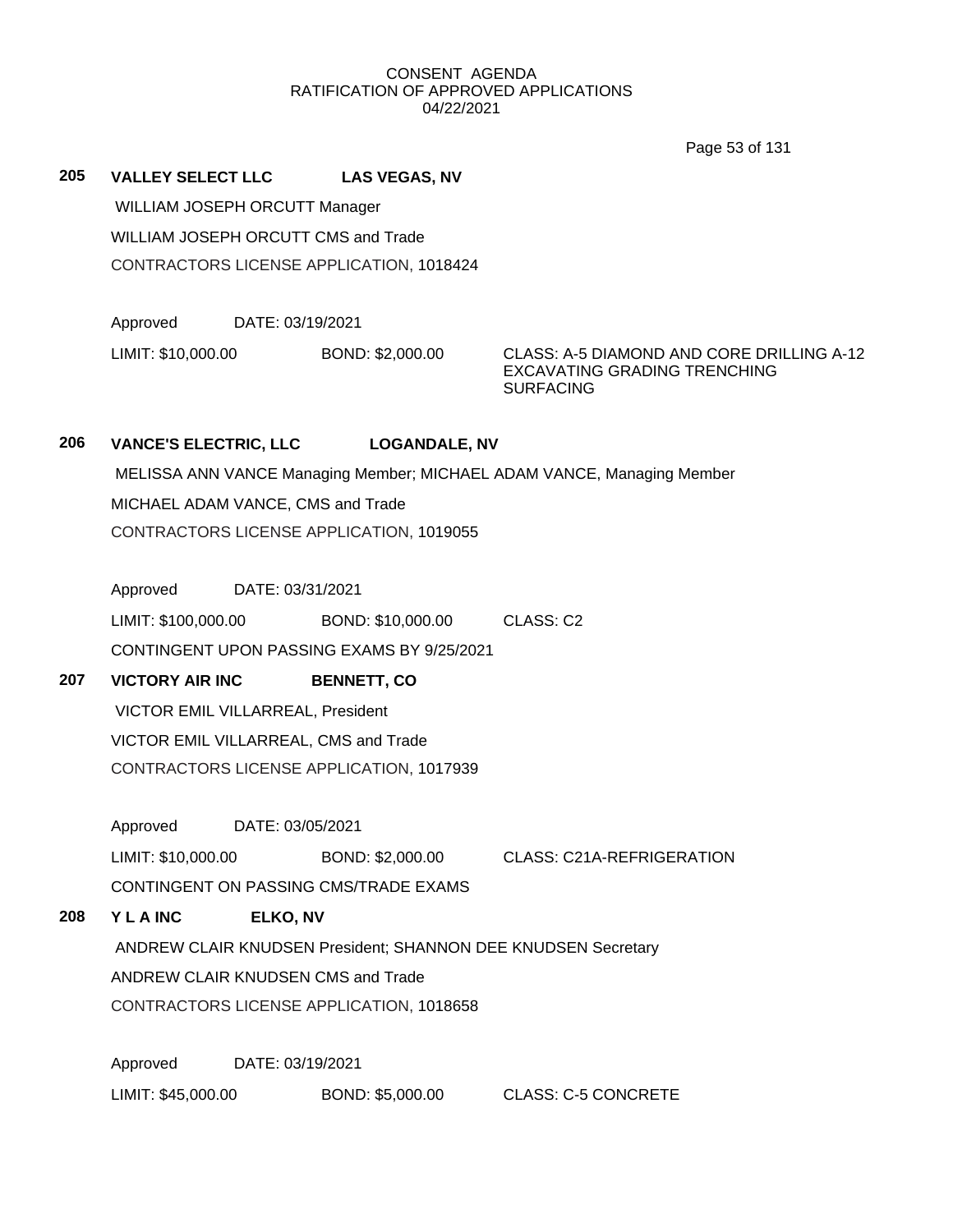Page 54 of 131

**209 ZITTING WINDOW & DOOR LLC HURRICAN , UT**

ALLEN C ZITTING, Manager

ALLEN C ZITTING, CMS and Trade

CONTRACTORS LICENSE APPLICATION, 1018495

Approved DATE: 03/05/2021

LIMIT: \$4,000,000.00 BOND: \$30,000.00 CLASS: C-8 GLASS AND GLAZING

CONTINGENT UPON PASSING REQUIRED CMS EXAM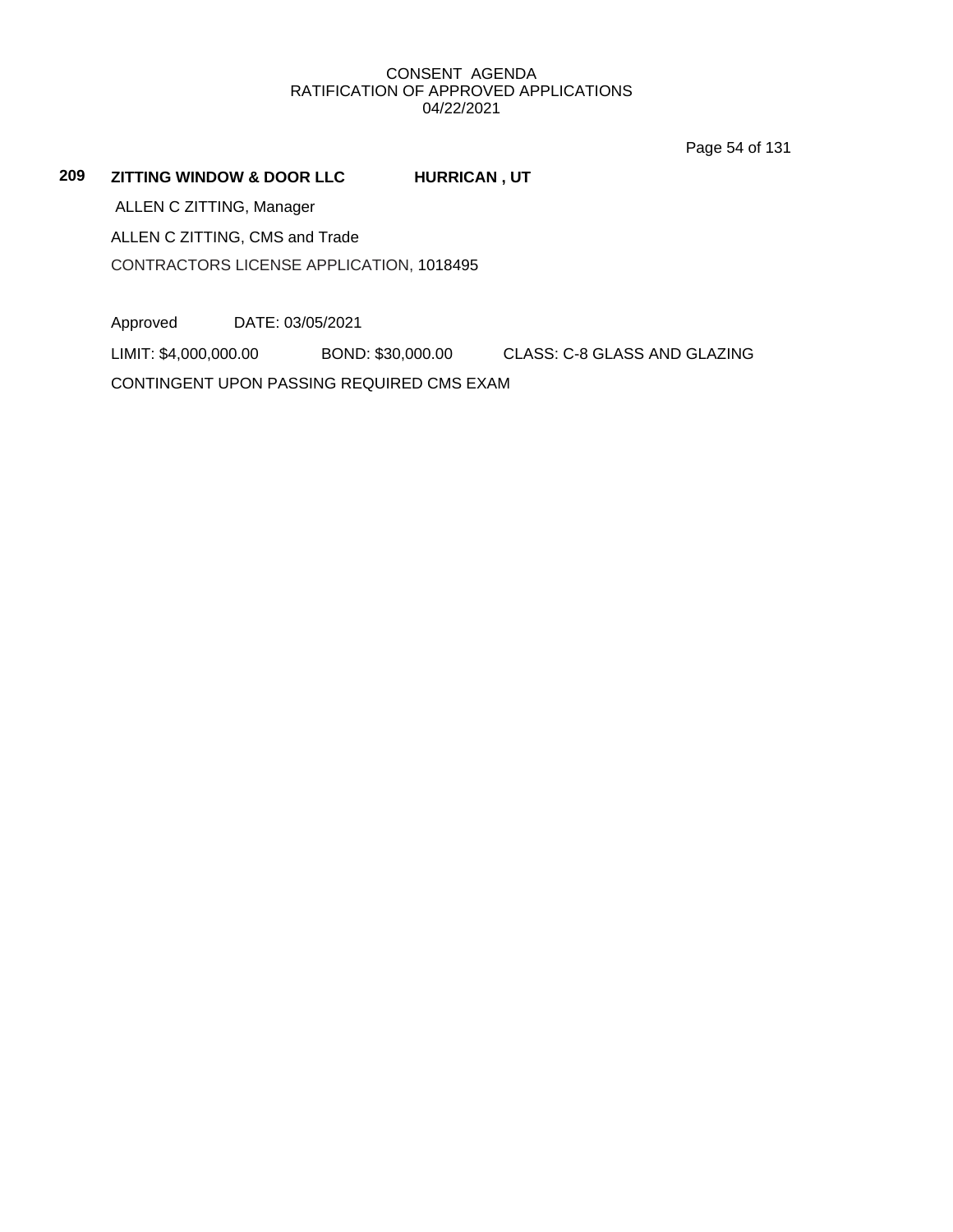Page 55 of 131

## **BROADENING OF CLASSIFICATION APPLICATION**

## **210 ADVANTAGE CONSTRUCTION LLC LAS VEGAS, NV**

0087364; KENNETH JAMES KESICK, Manager JOHN MIKE PETERSON, Trade; KENNETH JAMES KESICK, CMS(B General Building) BROADENING OF CLASSIFICATION, 1018577

Approved DATE: 03/09/2021 CLASS: B, GENERAL BUILDING

JOHN MIKE PETERSON, QI/TRADE

## **211 AUTHENTIC DRILLING INC Kiowa, CO**

0082133; SHERRI NADENE MEIKLEJOHN, President; JEFFREY WADE MEIKLEJOHN, Secretary

MARC ST JOHN HAES, CMS and Trade(A-22 Unclassified A-22 DESIGNATED FOR MONITORING WELLS; A-5 Diamond and Core Drilling A-22 DESIGNATED FOR MONITORING WELLS) BROADENING OF CLASSIFICATION, 1019087

Approved DATE: 04/05/2021 CLASS: (A-22) UNCLASSIFIED DESIGNATED FOR MONITORING WELLS

MARC ST JOHN HAES, QI/CMS/TRADE

## **212 BETA ENGINEERING LLC PINEVILLE, LA**

0053683; ROSS ALAN TWIDWELL, , President; JOHN P DOGGETT, Secretary; ROBERT LYNN BRINKERHOFF, Treasurer; KENNETH LOFTON ROBISON, CEO; GEORGE ALLEN BRASHEAR, Vice President

PATRICK SCOTT ROBISON, CMS and Trade(A-17 Lines to Transmit Electricity)

BROADENING OF CLASSIFICATION, 1018687

Approved **DATE: 03/10/2021** CLASS: A, GENERAL ENGINEERING

ROSS ALAN TWIDWELL, PRESIDENT, QI/CMS/TRADE CONTINGENT UPON PASSING THE CMS AND (A) TRADE EXAMS BY 07/15/2021.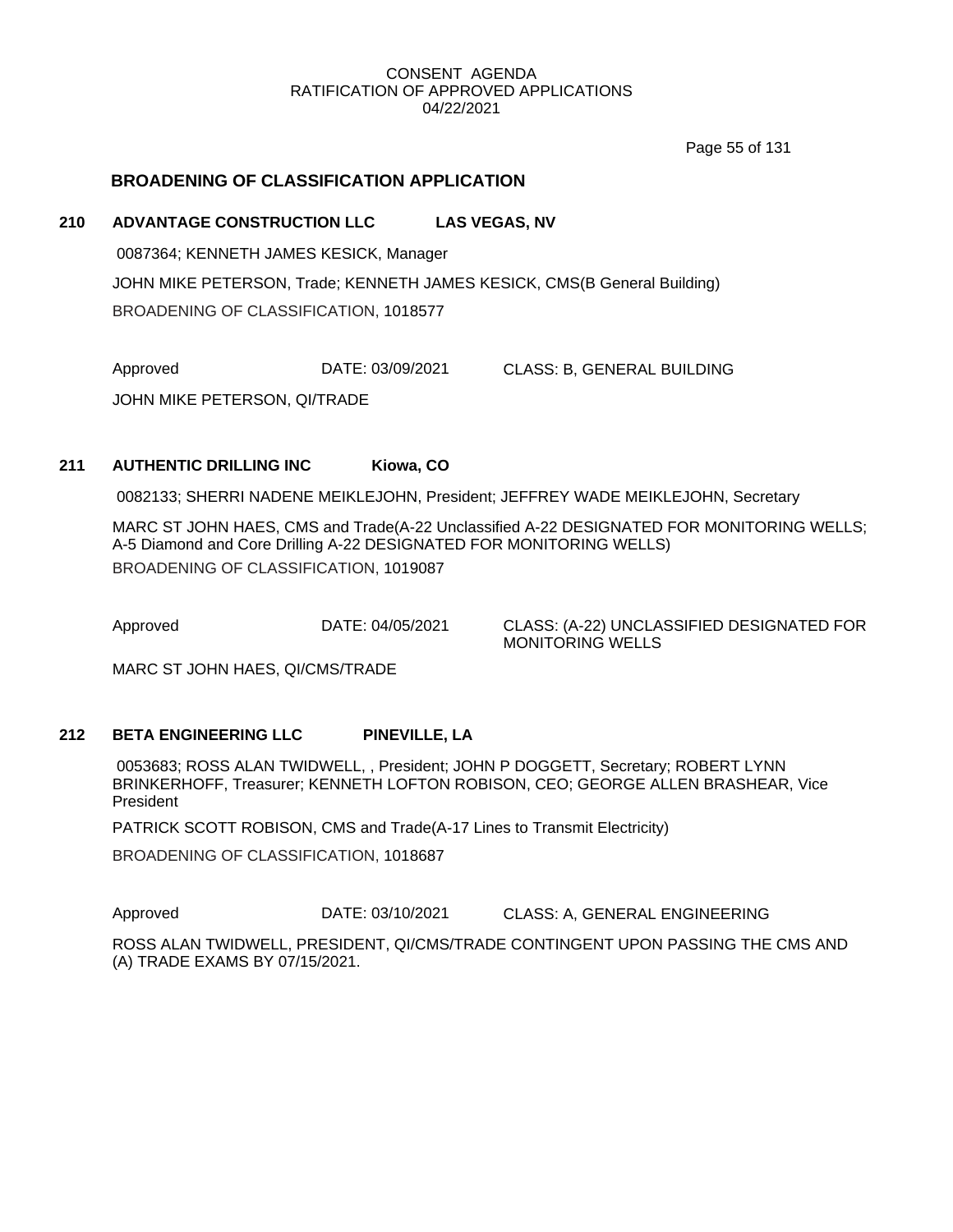Page 56 of 131

## **213 CLASSIC DRYWALL SYSTEMS INC LEHI, UT**

0034370; DUANE PHILLIP ANDERTON, President; THOMAS DEAN ANDERTON, Vice President; SHERI HARLOW, Vice President; MAUREEN PAULSEN ANDERTON, Secretary/Treasurer

MAUREEN PAULSEN ANDERTON, CMS; THOMAS DEAN ANDERTON, Trade(C-3E Drywall)

BROADENING OF CLASSIFICATION, 1019091

Approved DATE: 03/23/2021 CLASS: C-3E, DRYWALL

SHERI HARLOW, VICE PRESIDENT, QI/CMS/TRADE CONTINGENT UPON PASSING THE CMS AND (C-3A) TRADE EXAMS BY 09/23/2021

## **214 CRANE CONSTRUCTION GENERAL LLC NORTHBROOK, IL**

0071102; CRANE CONSTRUCTION COMPANY INC , Member; JEFFREY DAVID CRANE, Manager; RALPH ANTHONY GRANDE, Member

TIFFANY NICOLE RICH, CMS and Trade(B-2 Residential and Small Commercial)

BROADENING OF CLASSIFICATION, 1018467

Approved DATE: 03/08/2021 CLASS: B-6, COMMERCIAL REMODELING

TIFFANY NICOLE RICH, QI/CMS/TRADE CONTINGENT UPON PASSING THE (B-6) TRADE EXAM BY 8/18/2021.

## **215 GAIL WILLEY LANDSCAPING INC RENO, NV**

0061520; JOHN LAWRENCE WILLEY, President

JOHN LAWRENCE WILLEY, CMS and Trade(A-12 Excavating, Grading, Trenching and Surfacing A22 IS DESIGNATED FOR ROCKERY WALLS & ENGINEERED WATER FEATURES ONLY; A-15 Sewers, Drains and Pipes A22 IS DESIGNATED FOR ROCKERY WALLS & ENGINEERED WATER FEATURES ONLY; A-19 Pipeline and Conduits A22 IS DESIGNATED FOR ROCKERY WALLS & ENGINEERED WATER FEATURES ONLY; A-21 Fencing and Guardrails A22 IS DESIGNATED FOR ROCKERY WALLS & ENGINEERED WATER FEATURES ONLY; A-22 Unclassified A22 IS DESIGNATED FOR ROCKERY WALLS & ENGINEERED WATER FEATURES ONLY)

BROADENING OF CLASSIFICATION, 1019018

Approved DATE: 04/05/2021 CLASS: A-12, A-15 AND A-19

JOHN LAWRENCE WILLEY, PRESIDENT, QI/CMS/TRADE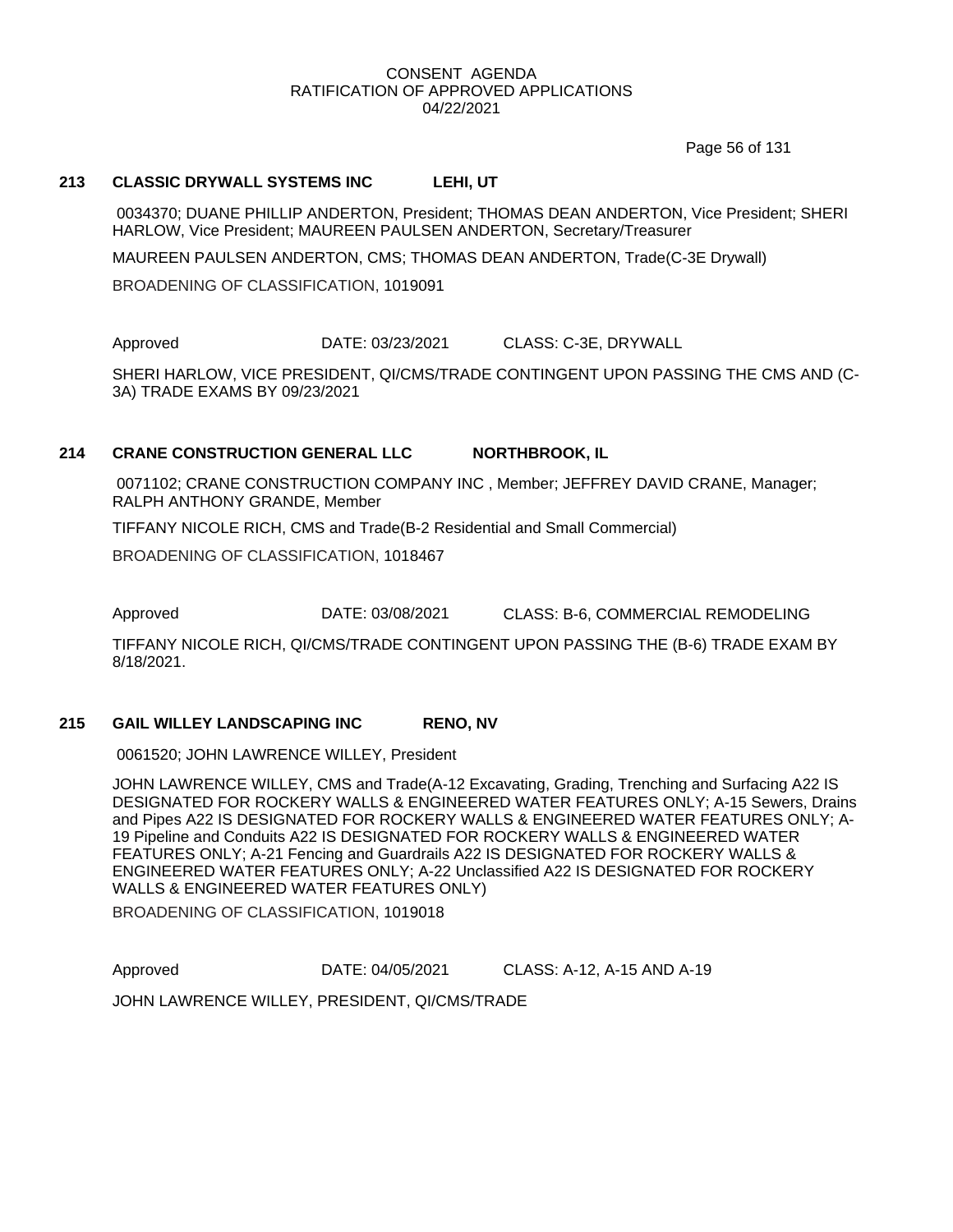Page 57 of 131

## **216 GENERAL FENCE INC ELKO, NV**

0067507; MICHAEL EUGENE JENKINS, President; ERIN DRAUGHON JENKINS, Secretary MICHAEL EUGENE JENKINS, CMS and Trade(A-21 Fencing and Guardrails) BROADENING OF CLASSIFICATION, 1018796

Approved **DATE: 03/22/2021** CLASS: A, GENERAL ENGINEERING MICHAEL EUGENE JENKINS, PRESIDENT, QI/CMS ANTHONY GEORGE CARROLL, QI/TRADE CONTINGENT UPON PASSING THE (A) TRADE EXAM BY 09/08/2021

## **217 M C S CONTRACTING LLC PHOENIX, AZ**

0085860; DENNIS JAMES MAES, , Managing Member; TOBIAS DAVID KLIPP, , Managing Member TOBIAS DAVID KLIPP, , CMS; DENNIS JAMES MAES, , Trade(A-23 Removal of Asbestos) BROADENING OF CLASSIFICATION, 1018799

Approved DATE: 03/22/2021 CLASS: A-12, EXCAVATING, GRADING, TRENCHING AND SURFACING

DENNIS JAMES MAES, Trade TOBIAS DAVID KLIPP, CMS CONTINGENT UPON PASSING THE (A-12) TRADE EXAM BY 09/08/2021

## **218 PREMIERTEK SOLUTIONS LLC HENDERSON, NV**

0084446; MYNOR JONATHAN CHAVEZ, , Manager; NELIDA ESPINOZA, , Manager NELIDA ESPINOZA, , CMS; MYNOR JONATHAN CHAVEZ, , Trade(C-2D Low Voltage) BROADENING OF CLASSIFICATION, 1018663

Approved **DATE: 03/29/2021** CLASS: C-2C, FIRE DETECTION

MYNOR JONATHAN CHAVEZ, QI/TRADE CONTINGENT UPON PASSING THE (C-2C) TRADE EXAM BY 09/01/2021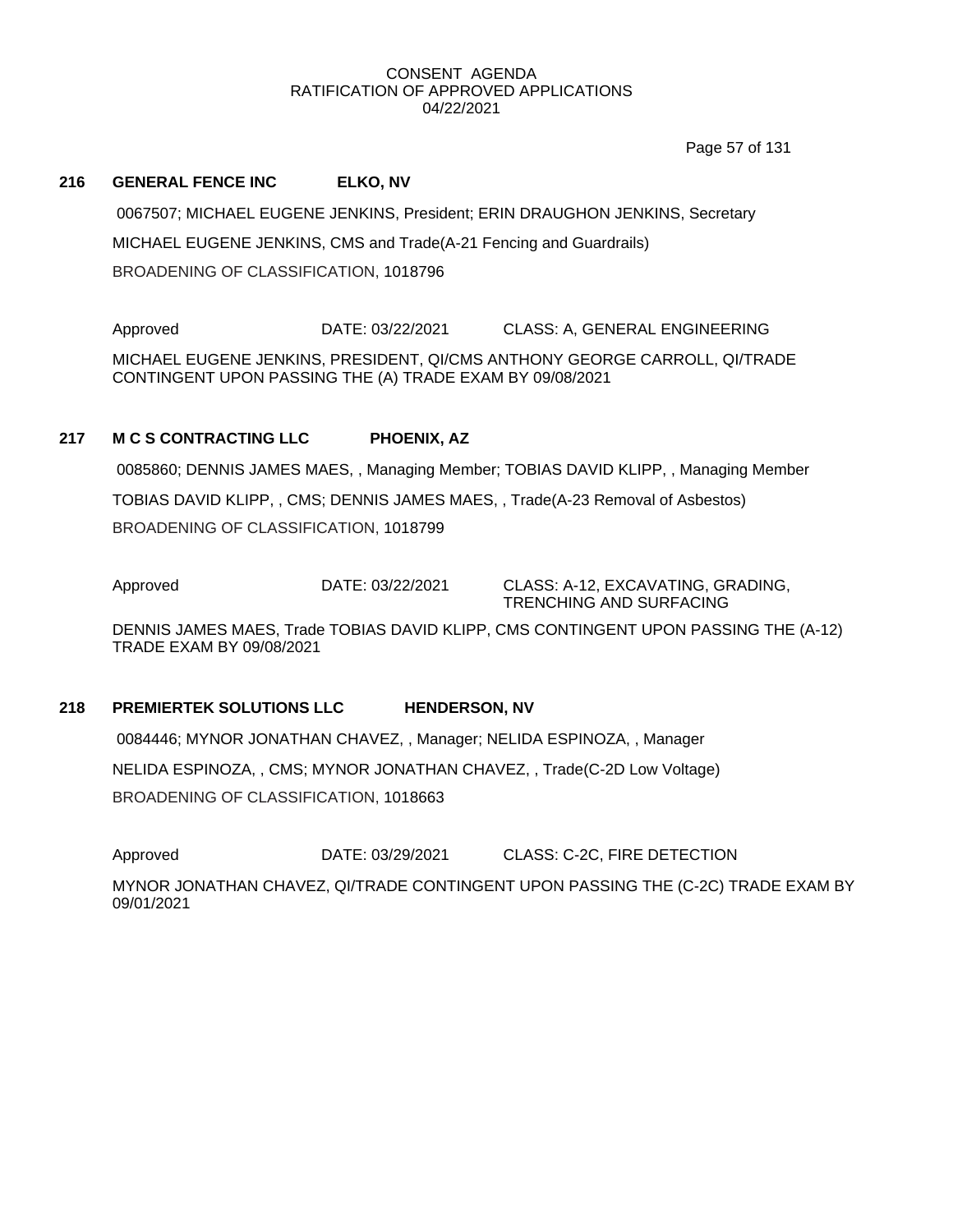Page 58 of 131

## **219 R & D WELDING LLC SUN VALLEY, NV**

0087307; MATTHEW JOSEPH DOUGHERTY, Manager

MATTHEW JOSEPH DOUGHERTY, CMS and Trade(C-14B Structural Steel; C-14C Ornamental Metal; C-14E Metal Doors and Windows; C-14G Prefabricated Steel Structures; C-14H Awnings and Louvres) BROADENING OF CLASSIFICATION, 1018458

Approved DATE: 03/22/2021 CLASS: C-14D, C-14E, C-14F, C-14G AND C-14H MATTHEW JOSEPH DOUGHERTY, MANAGER, QI/CMS/TRADE

#### **220 S Q ENTERPRISES LLC INCLINE VILLAGE, NV**

0087602; GLENDA ROMINA SANCHEZ MARTINEZ, , Manager; ANDREINA CONSTANTINO QUIROZ, , Manager; HUGO QUIROZ RIVERA, , Manager

HUGO QUIROZ RIVERA, , Trade; ANDREINA CONSTANTINO QUIROZ, , CMS(C-18 Masonry LIMITED TO NON VERTICAL PAVERS ONLY)

BROADENING OF CLASSIFICATION, 1018231

Approved DATE: 03/31/2021 CLASS: C-18, MASONRY

HUGO QUIROZ RIVERA, MANAGER, QI/TRADE CONTINGENT UPON PASSING THE (C-18) TRADE EXAM BY 08/04/2021.

## **221 SILVER STATE PLUMBING LLC LAS VEGAS, NV**

0076736; BRIAN DALE PETERSON, Managing Member; SHANE ADAM THOMPSON, Managing Member; DANIEL JAMES HARRISON, Managing Member

BRIAN DALE PETERSON, CMS; WILLIAM BENJAMIN MORRIS, Trade(C-1D Plumbing)

BROADENING OF CLASSIFICATION, 1018890

Approved DATE: 04/08/2021 CLASS: (C-1A) BOILERS

WILLIAM BENJAMIN MORRIS, QI/TRADE CONTINGENT UPON PASSING THE (C-1A) TRADE EXAM BY 09/11/2021.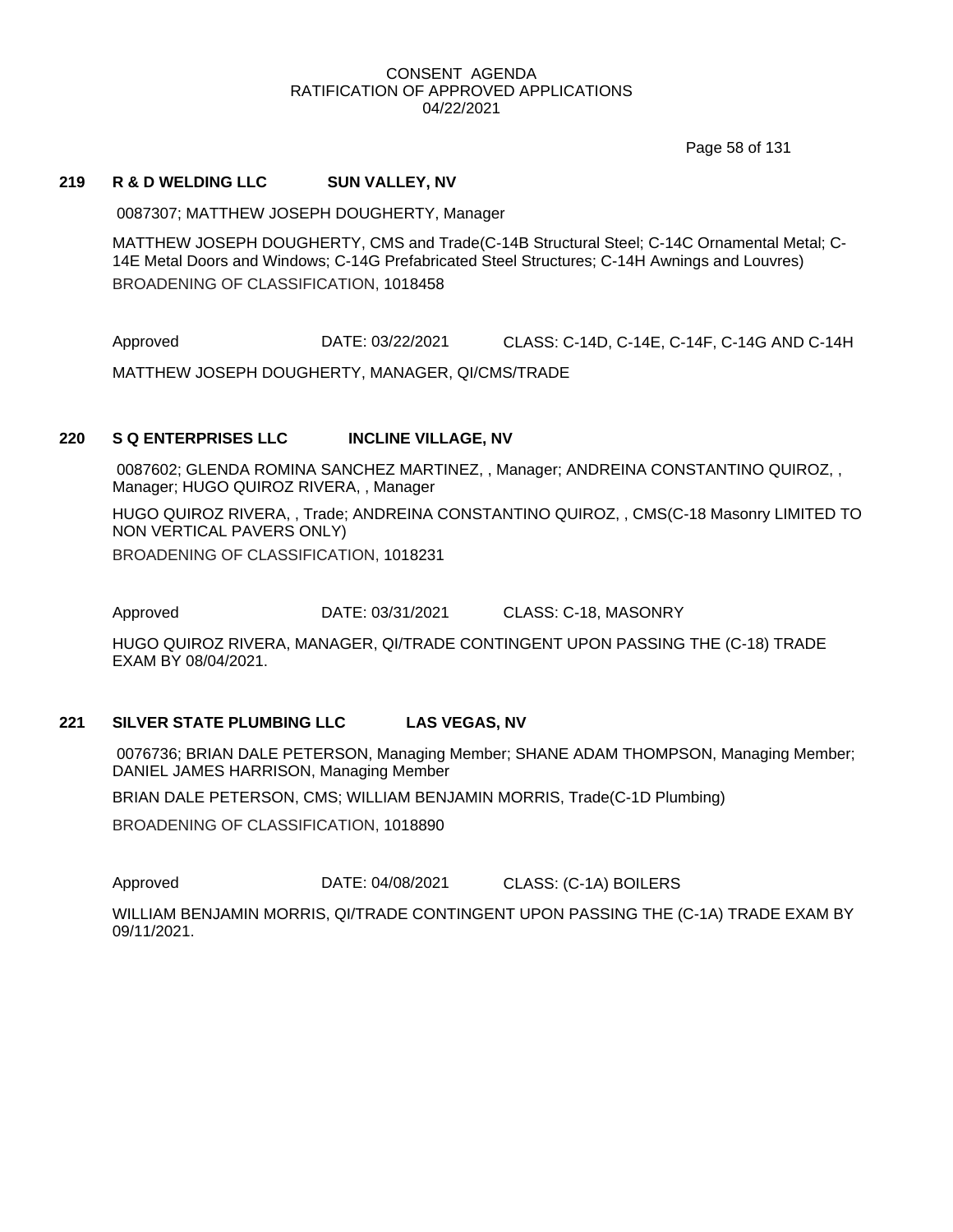Page 59 of 131

## **222 UNIVERSAL CONSULTING CORPORATION LAS VEGAS, NV**

0026880; JOSEPH PETER MONTEIRO, President; CHRISTINA MONTEIRO BRANDT, Secretary; BETTY COHICK MONTEIRO, Treasurer

CHRISTINA MONTEIRO BRANDT, CMS and Trade; BETTY COHICK MONTEIRO, CMS; JOSEPH PETER MONTEIRO, Trade(A-13 Wrecking Buildings; A-15 Sewers, Drains and Pipes; A-16 Paving of Streets, Driveways and Parking Lots; A-19 Pipeline and Conduits; A-20 Industrial Piping; A-7 Excavating and Grading; A-8 Sealing and Striping of Impermeable Paving Surfaces)

BROADENING OF CLASSIFICATION, 1018176

Approved DATE: 03/18/2021 CLASS: A, GENERAL ENGINEERING

CHRISTINA MONTEIRO BRANDT, SECRETARY, QI/CMS/TRADE CONTINGENT UPON PASSING THE (A) TRADE EXAM BY 08/02/2021.

## **223 V C I CONSTRUCTION LLC UPLAND, CA**

0074442; JOHN ANTHONY XANTHOS, President; HARRY ANDREW DE FERRARI, Treasurer; JAMES MICHAEL STAAB, Vice President; EDGAR LUIS ESCOBAR, Vice President; STEVEN ERIC NIELSEN, Manager

JOHN ANTHONY XANTHOS, CMS and Trade(A-19A Water IS DESIGNATED FOR COMMUNICATION TOWERS ONLY; A-22 Unclassified IS DESIGNATED FOR COMMUNICATION TOWERS ONLY) BROADENING OF CLASSIFICATION, 1018354

Approved DATE: 03/19/2021 CLASS: A - GENERAL ENGINEERING

JOHN ANTHONY XANTHOS, PRESIDENT, QI/CMS/TRADE CONTINGENT UPON PASSING THE (A) TRADE EXAM BY 08/10/2021

## **224 X3 MANAGEMENT SERVICES INC LAS VEGAS, NV**

0074704; ARLETTE ZUNIGA, President/CEO

ERIC JOSEPH WAGGENER, CMS and Trade(A-22 Unclassified LIMITED TO CELL TOWER SITES)

BROADENING OF CLASSIFICATION, 1016766

Approved DATE: 11/04/2020 CLASS: A-12 & A-19C

ERIC JOSEPH WAGGENER, QI/CMS/TRADE CONTINGENT UPON PASSING (A-12) TRADE EXAM BY 04/19/2021.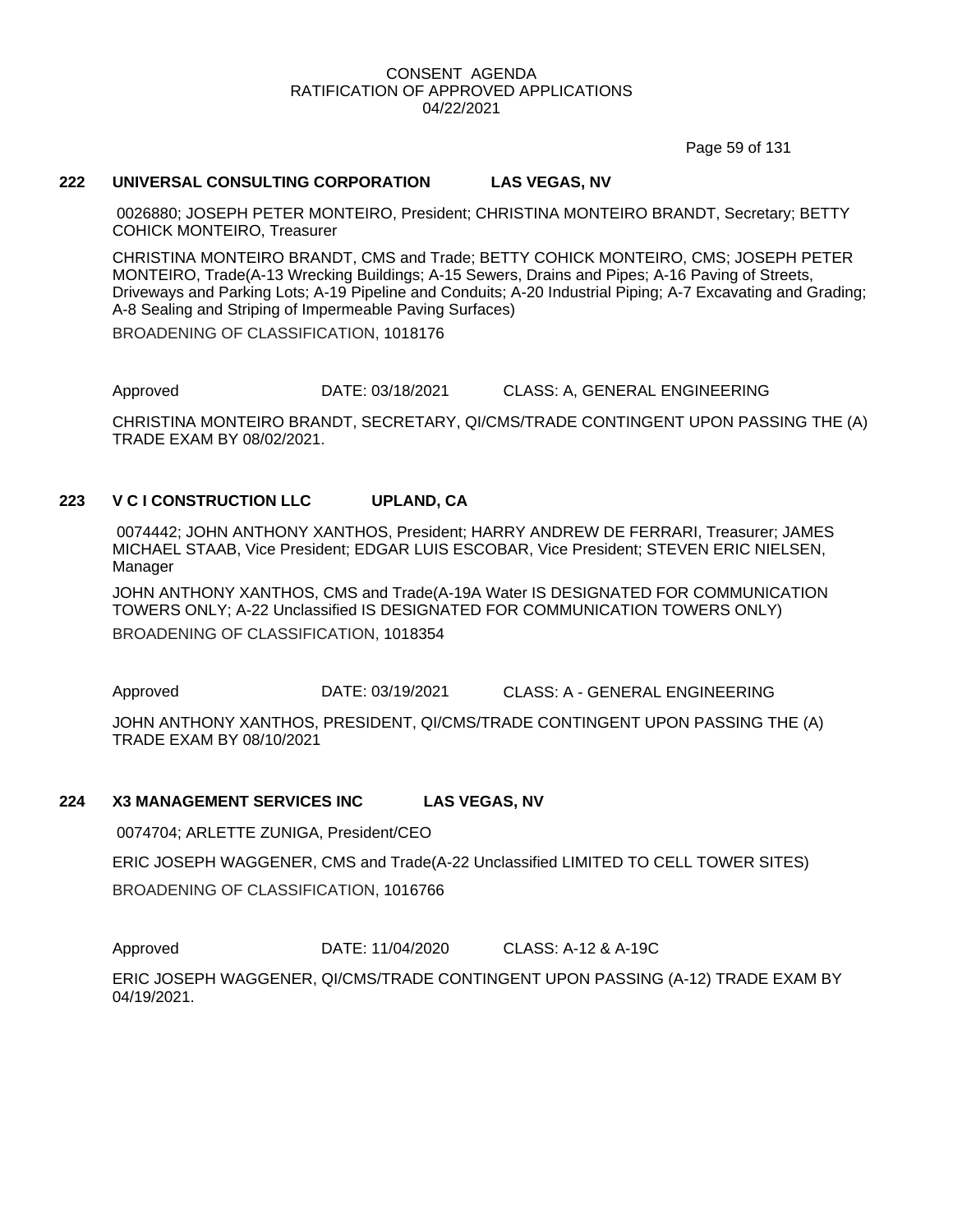Page 60 of 131

## **CHANGE OF OFFICER/MEMBER/MANAGER**

## **225 A & K EARTH MOVERS INC FALLON, NV**

0024548; 0077821; KELLY BART HIATT, President; KEVIN CHASE ATKINS, , Secretary; MISTY MICHELLE THIBODAUX, , Treasurer; SCOTT RAY HIATT, VP/Secretary

TANNER KELLY HIATT, , CMS and Trade; JERRY JAY GIOVANETTI, CMS and Trade; KELLY BART HIATT, CMS and Trade

CHANGE OF OFFICER/MEMBER/MANAGER, 1018730

Approved DATE: 03/23/2021

APPROVED ON LICENSE # 0024548 AND 0077821

# **226 AERO BRIDGEWORKS INC MARIETTA, GA**

0056668; JOSEPH MICHAEL GRANTHAM, III, President; ALVIN NEWTON ALLISON, , Secretary; TIMMY DEWAYNE CARRUBA, , Vice President

BEN DERRYL WOOD, CMS and Trade

CHANGE OF OFFICER/MEMBER/MANAGER, 1018078

Approved DATE: 03/09/2021

## **227 ALCAL SPECIALTY CONTRACTING INC SACRAMENTO, CA**

0075616; ALCAL SPECIALTY CONTRACTING INC 0055201; ALCAL SPECIALTY CONTRACTING INC 0071451; DARREN CARL MORRIS, President; PREMINDER SINGH KOONER, Secretary

DARREN CARL MORRIS, CMS; DARREN CARL MORRIS, CMS; EDWARD JOSEPH ANDERSON, CMS and Trade; DANIEL SCOTT BRENSON, Trade; DARREN CARL MORRIS, CMS; EDWARD JOSEPH ANDERSON, CMS and Trade; SCOTT HIRST LOVE, Trade; DARREN CARL MORRIS, CMS; EDWARD JOSEPH ANDERSON, CMS; DARREN CARL MORRIS, CMS

CHANGE OF OFFICER/MEMBER/MANAGER, 1018538

Approved DATE: 03/19/2021

## **228 ANTELOPE IRON INC ANTELOPE, CA**

0082096; JAMES HENRY DALE, President; JOHN LEE JOHNSON, Secretary

JAMES HENRY DALE, CMS and Trade

CHANGE OF OFFICER/MEMBER/MANAGER, 1018943

Approved DATE: 03/23/2021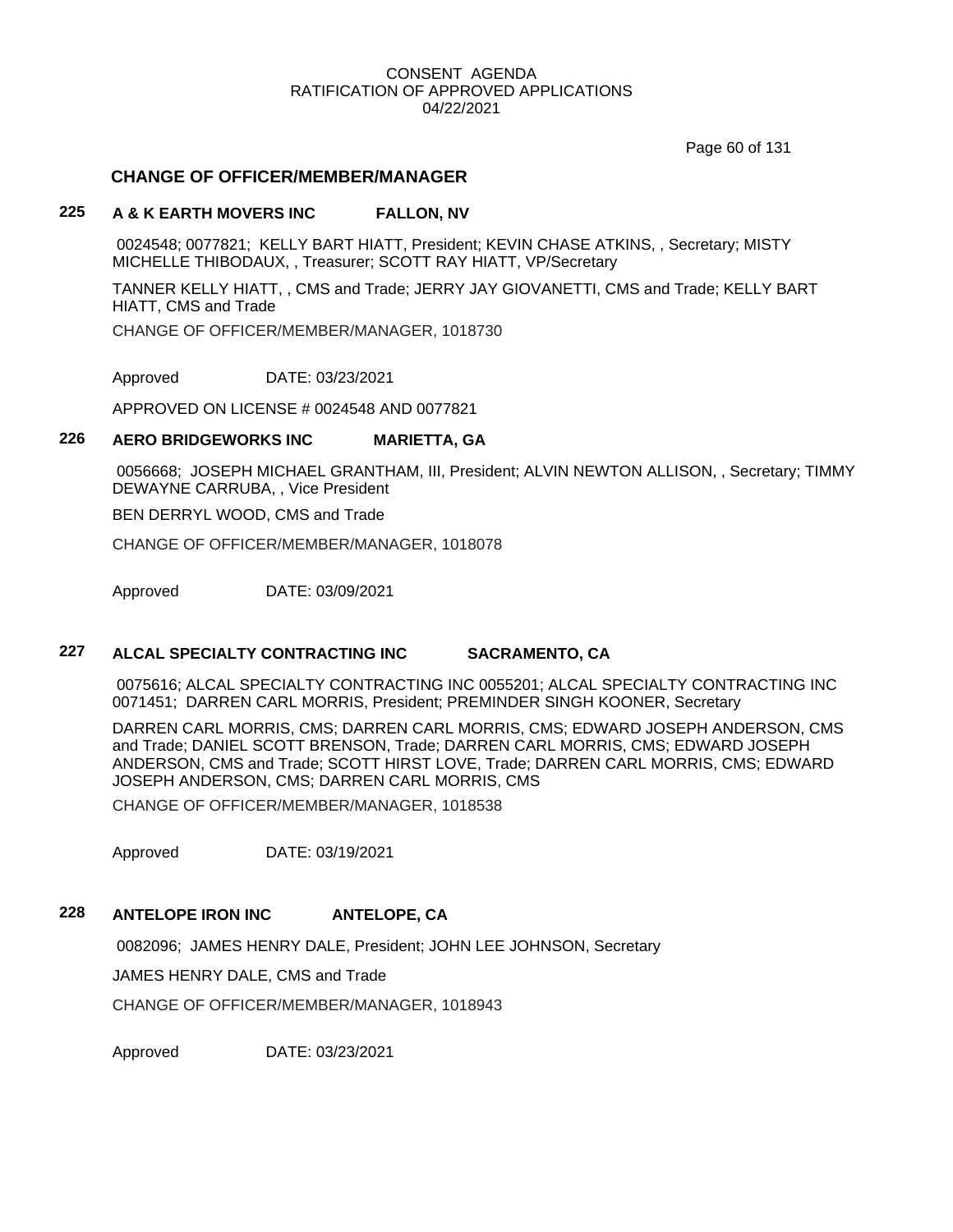Page 61 of 131

## **229 ARTEAGAS CONCRETE INC LAS VEGAS, NV**

0062481A; EFRAIN ARTEAGA, President

EFRAIN ARTEAGA, CMS and Trade

CHANGE OF OFFICER/MEMBER/MANAGER, 1018892

Approved DATE: 04/05/2021

## **230 BELL ELECTRICAL SYSTEMS LLC Las Vegas, NV**

BELL SOLAR & ELECTRICAL SYSTEMS 0058771A; ALEXIA NICOLE COOPER, , Manager ALEXIA NICOLE COOPER, , CMS and Trade CHANGE OF OFFICER/MEMBER/MANAGER, 1017920

Approved DATE: 03/19/2021

## **231 BINTZ INC SALT LAKE CITY, UT**

0079853; TROY EDWARD HANSON, President; JENNIFER BROWN BURRASTON, , Secretary; BRADY JON BROWN, , Vice President TROY EDWARD HANSON, CMS; MICHAEL TROY HANSON, , Trade CHANGE OF OFFICER/MEMBER/MANAGER, 1018487

Approved DATE: 03/23/2021

## **232 BURNHAM CONSTRUCTION SERVICES LLC HENDERSON, NV**

0079888; LYLE THOMAS BURNHAM, Manager

LYLE THOMAS BURNHAM, CMS and Trade

CHANGE OF OFFICER/MEMBER/MANAGER, 1018455

Approved DATE: 03/09/2021

# **233 CABINETWORKS GROUP MICHIGAN LLC ANN ARBOR, MI**

0076207; A C PRODUCTS INC , Managing Member; LARRY WILLIAM DENBROCK, , Other JAMES FRANKLIN ZEH, II, CMS and Trade; STEVEN CAREY INGERSOLL, CMS and Trade CHANGE OF OFFICER/MEMBER/MANAGER, 1017559

Approved DATE: 03/05/2021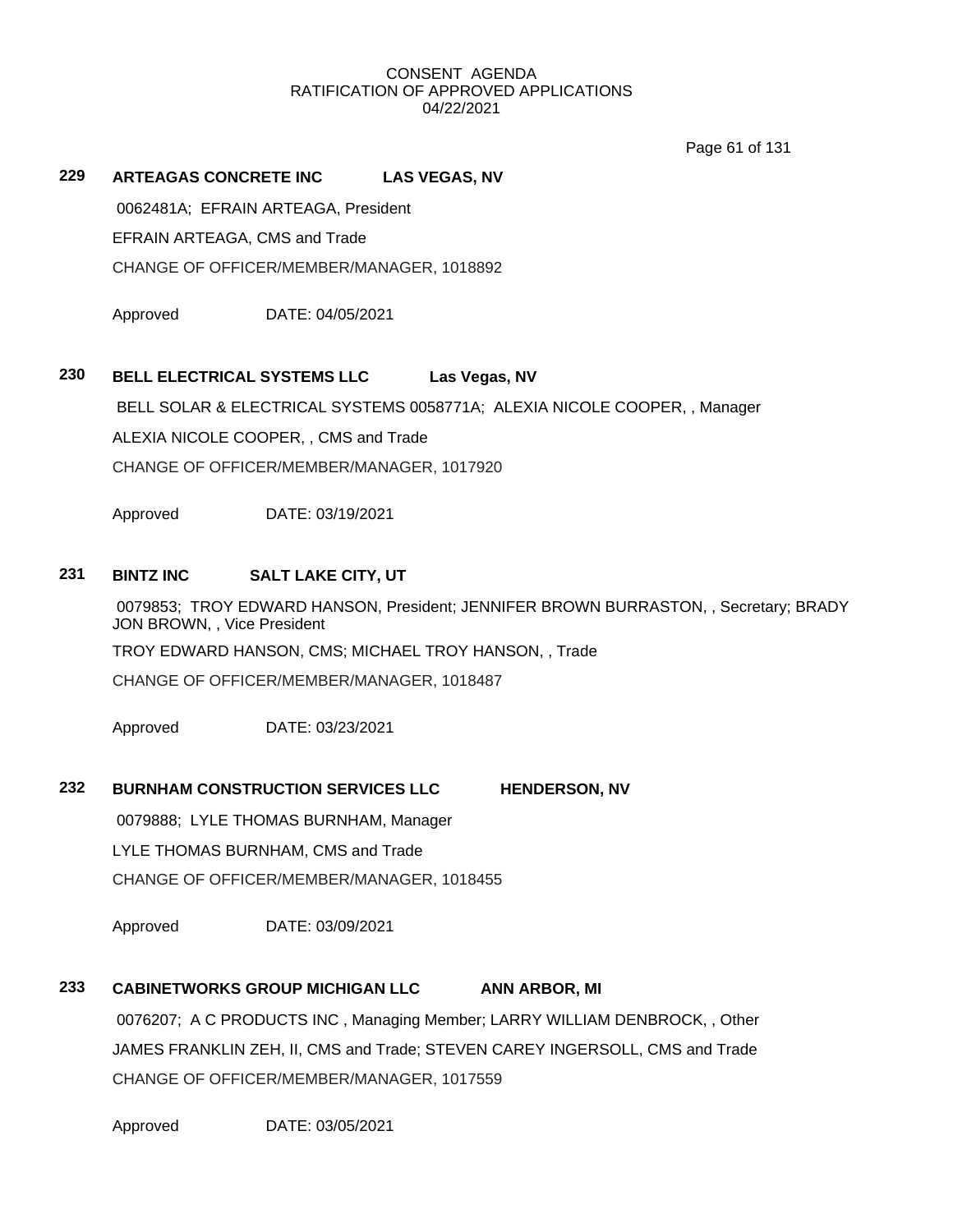Page 62 of 131

## **234 CAESARS ENTERPRISE SERVICES LLC LAS VEGAS, NV**

0084944; CAESARS RESORT COLLECTION LLC , Managing Member; C E O C LLC , Managing Member; ANTHONY LOUIS CARANO, , President; THOMAS ROBERT REEG, , Chief Executive Officer

GARY JAMES BOGAN, CMS and Trade

CHANGE OF OFFICER/MEMBER/MANAGER, 1018557

Approved DATE: 03/15/2021

## **235 CLARK COUNTY POOL AND LAWN SERVICE INC LAS VEGAS, NV**

0058873; CYNTHIA L AUTRY, President; BYRON L AUTRY, SR, Secretary JEANETTE EILEEN SANCHEZ, CMS; FRANCIS JOSEPH REISS, Trade CHANGE OF OFFICER/MEMBER/MANAGER, 1018661

Approved DATE: 03/31/2021

## **236 COMMERCIAL ROOFERS INC LAS VEGAS, NV**

0044534; 0050095; JANET SUE HOWARD, , President; JOHN ANDREW MCGEARY, , Vice President; DENNIS BERNARD CONWAY, Director

SCOTT HOWARD, CMS; DENNIS BERNARD CONWAY, CMS and Trade; DENNIS BERNARD CONWAY, CMS and Trade

CHANGE OF OFFICER/MEMBER/MANAGER, 1018126

Approved DATE: 03/05/2021

## **237 CORTEZ INDUSTRIAL PIPING INC OCOEE, FL**

0069456; PATRICIA JANE ROBERTSON, President; DONNA ELLESE CORTEZ, Vice President

PAUL NORMAN ROBERTSON, III, CMS and Trade

CHANGE OF OFFICER/MEMBER/MANAGER, 1018789

Approved DATE: 03/18/2021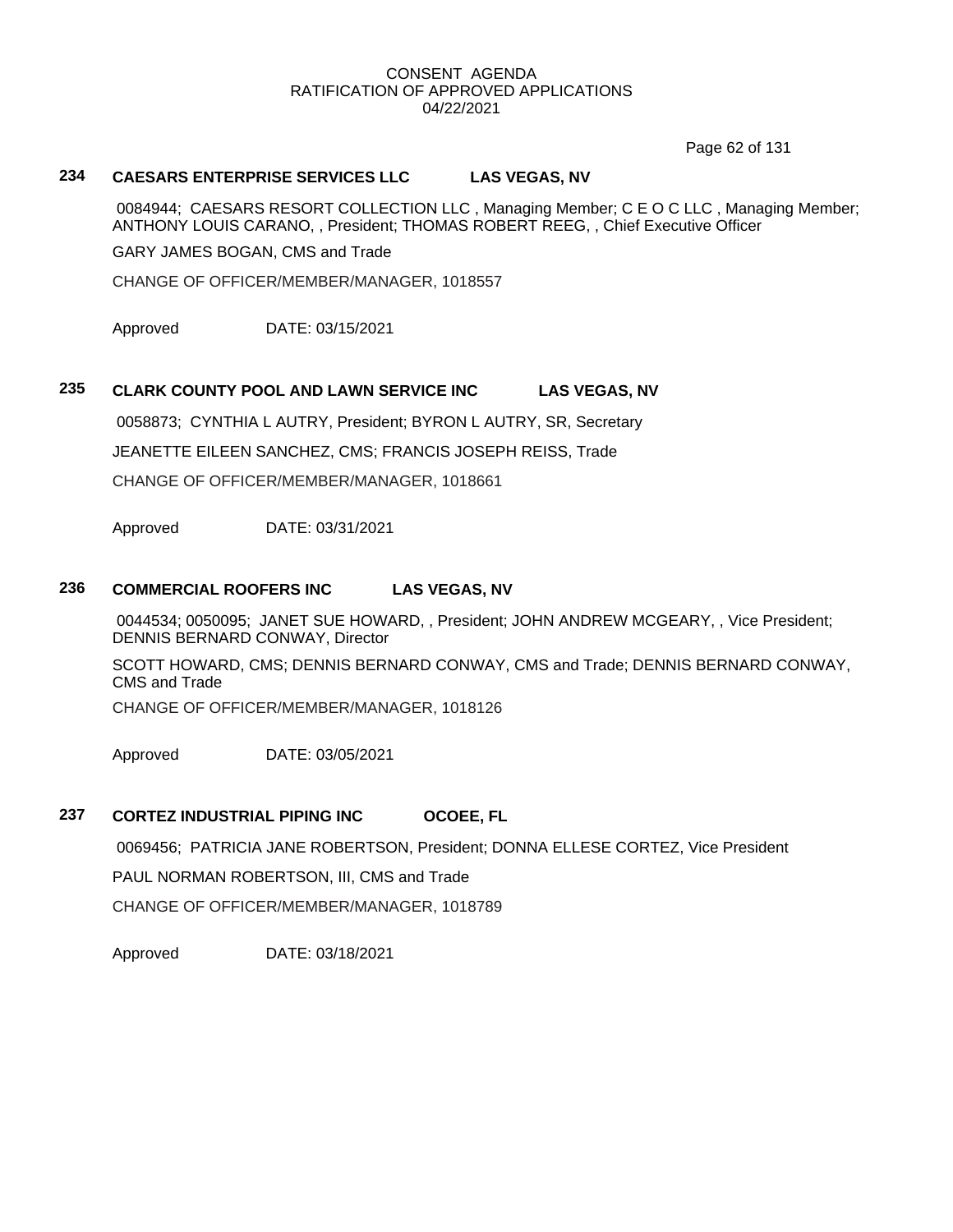Page 63 of 131

## **238 CUT RATE GLASS INC LAS VEGAS, NV**

0067219; BRIAN WILLIAM ARMSTRONG, President

CHANGE OF OFFICER/MEMBER/MANAGER, 1019171

Approved DATE: 04/05/2021

## **239 D L C CARPET & FLOORING LLC LAS VEGAS, NV**

0082927; FRANCISCO JAV DELACRUZ - VAZQUEZ, , Manager

FRANCISCO JAV DELACRUZ - VAZQUEZ, , CMS and Trade

CHANGE OF OFFICER/MEMBER/MANAGER, 1018348

Approved DATE: 03/09/2021

#### **240 DESERT PALACE LLC LAS VEGAS, NV**

CAESARS PALACE 0070490; CAESARS PALACE 0072566; CAESARS PALACE 0073646; CAESARS PALACE LLC , Managing Member; ANTHONY LOUIS CARANO, , President; THOMAS ROBERT REEG, , Chief Executive Officer

GARY JAMES BOGAN, CMS and Trade; ROBERT JOHN BRUNA, CMS and Trade; ROBERT JOHN BRUNA, CMS and Trade

CHANGE OF OFFICER/MEMBER/MANAGER, 1018558

Approved DATE: 03/15/2021

APPROVED ON LICENSE NUMBERS 70690, 72566, 73646

## **241 DIRECT FORCE MAINTENANCE LLC EUREKA, NV**

0076890; CASEY WADE BARTON, Member

CASEY WADE BARTON, CMS and Trade

CHANGE OF OFFICER/MEMBER/MANAGER, 1019036

Approved DATE: 03/31/2021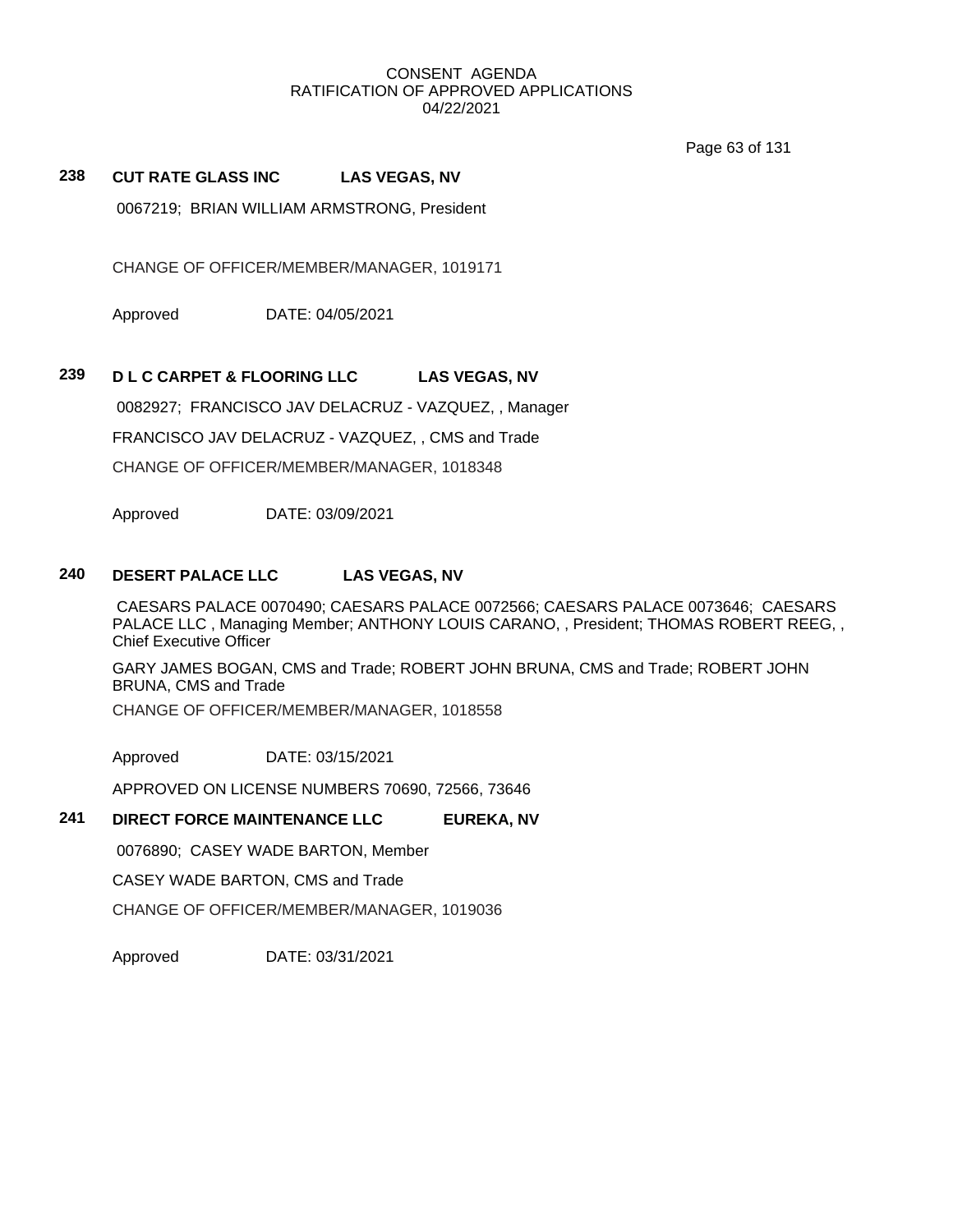Page 64 of 131

## **242 E T TECHNOLOGIES INC SALT LAKE CITY, UT**

0056524; CLELLAN EUDENE PEARCE, President; CHRISTOPHER JOSEPH STRAUCH, Treasurer; TED HENRY SONNENBURG, Vice President; CYNTHIA LYNN CASON, Assistant Secretary; GREG C NEVILLE, Other; MICHAEL DAVOLT, , Vice President; DON MATTHEW JONES, , Chief Executive Officer

GREG C NEVILLE, CMS and Trade

CHANGE OF OFFICER/MEMBER/MANAGER, 1018166

Approved DATE: 03/12/2021

#### **243 ENVISE LAS VEGAS, NV**

0080319; 0080320; 0080321; 0080322; 0080323; THEODORE DOCHARTY LYNCH, President; REBECCA JEANNE ANDERSON REYES, Secretary; TONY WANG, Treasurer

PHILLIP CHARLES PHILLIPS, CMS and Trade; PHILLIP CHARLES PHILLIPS, CMS and Trade; KEITH LEON STANGL, CMS and Trade; PHILLIP CHARLES PHILLIPS, CMS and Trade; DANIEL KENNETH VANDIVER, , CMS and Trade

CHANGE OF OFFICER/MEMBER/MANAGER, 1017866

Approved DATE: 03/12/2021

## **244 FIRE ENGINEERING COMPANY INC SALT LAKE CITY, UT**

0006276A; 0057084; 0082209; TOMMY EDWARD BRANCHEAU, President; DOUGLAS LARRY JOHNSON, , Vice President; KENT ALFRED MANN, Chairman of the Board

TOMMY EDWARD BRANCHEAU, Trade; KENT ALFRED MANN, CMS and Trade; TORY RYAN MANN, CMS and Trade; KENT ALFRED MANN, CMS; KENT ALFRED MANN, CMS; NICHOLAS ALLAN DAHLMAN, CMS

CHANGE OF OFFICER/MEMBER/MANAGER, 1018315

Approved DATE: 03/09/2021

## **245 FLY RIGHT LLC RENO, NV**

0083212; 0083373; DANNY RICHARD ENCINIAS, , Manager; LORI LYNN ENCINIAS, , Manager DANNY RICHARD ENCINIAS, , CMS and Trade; DANNY RICHARD ENCINIAS, , CMS and Trade CHANGE OF OFFICER/MEMBER/MANAGER, 1018490

Approved DATE: 03/24/2021

APPROVED ON LICENSE #0083373 AND 0083212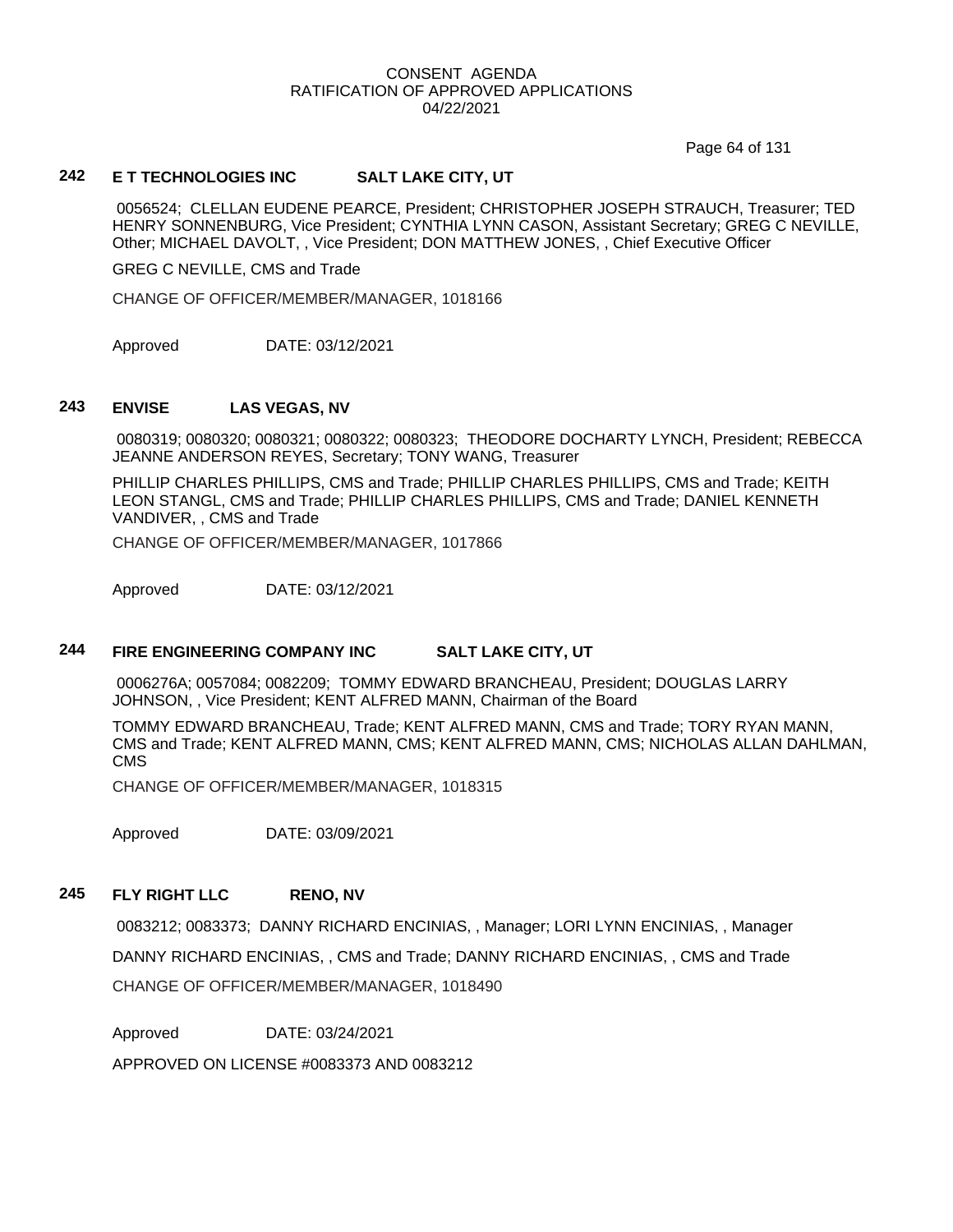Page 65 of 131

## **246 FRESHWIND AIR CONDITIONING LIMITED LIABILITY CO LAS VEGAS, NV**

0080078; DAVID REBOLLAR-REBOLLAR, Managing Member

DAVID REBOLLAR-REBOLLAR, CMS and Trade

CHANGE OF OFFICER/MEMBER/MANAGER, 1018579

Approved DATE: 03/23/2021

## **247 GAIL WILLEY LANDSCAPING INC RENO, NV**

0051845B; 0061520; 0063876; JOHN LAWRENCE WILLEY, President

JOHN LAWRENCE WILLEY, CMS and Trade; JOHN LAWRENCE WILLEY, CMS and Trade; JOHN LAWRENCE WILLEY, CMS and Trade CHANGE OF OFFICER/MEMBER/MANAGER, 1018419

Approved DATE: 03/23/2021

APPROVED ON LICENSE #0051845B 0061520 AND 0063876

## **248 GALDARISI HEATING AND AIR CONDITIONING LLC FALLON, NV**

0087807; DUSTIN LAWRENCE GALDARISI, , Managing Member

DUSTIN LAWRENCE GALDARISI, , CMS and Trade

CHANGE OF OFFICER/MEMBER/MANAGER, 1018836

Approved DATE: 03/23/2021

# **249 GARDEN SHOP NURSERY LANDSCAPING DIVISION INC SPARKS, NV**

0027921A; 0054065; 0072022; TONI ALLISON WARDEN, President

CHANGE OF OFFICER/MEMBER/MANAGER, 1018604

Approved DATE: 03/11/2021

APPROVED ON LICENSE #0027921A 0072022 AND 0054065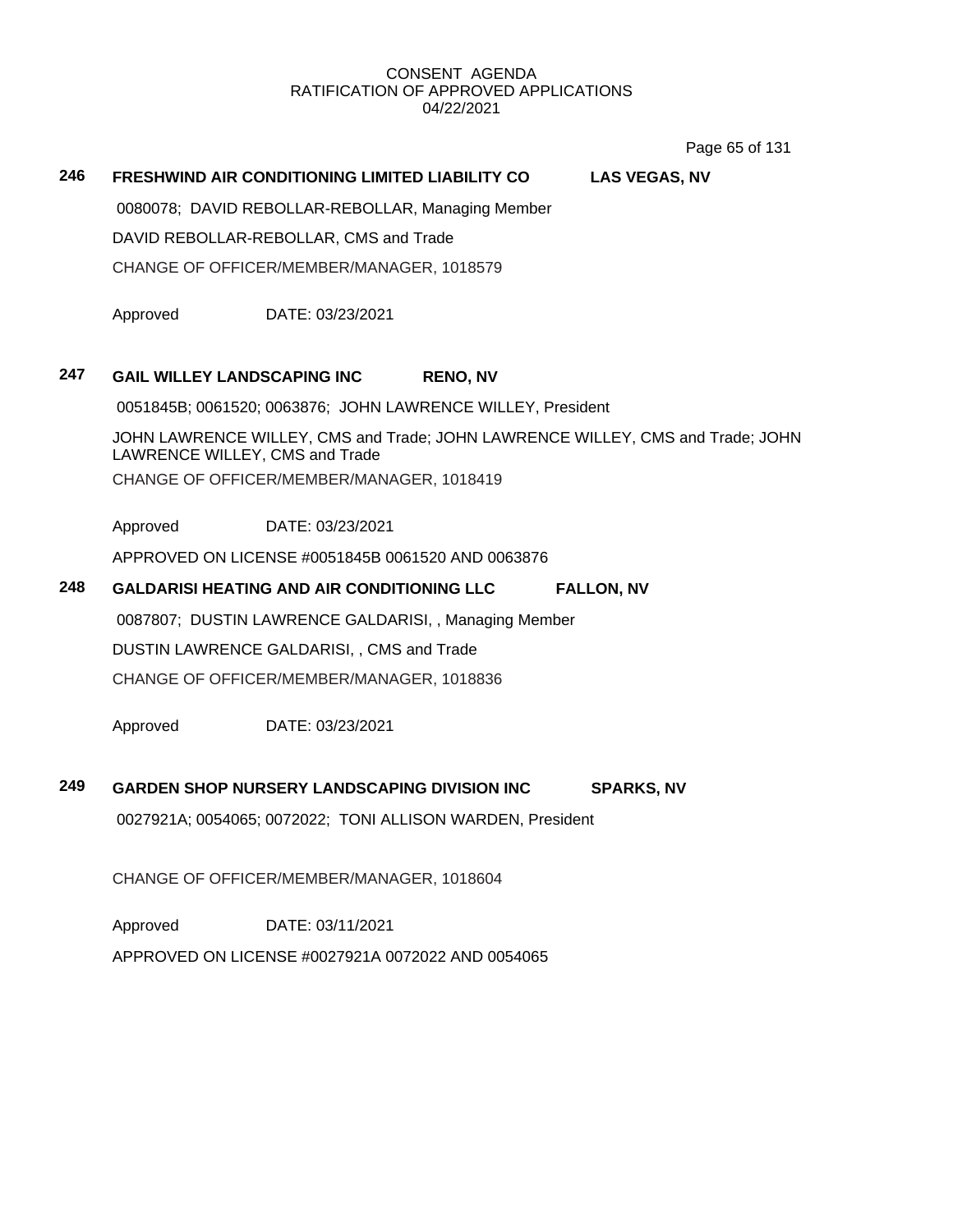Page 66 of 131

## **250 GIROUX GLASS INC LOS ANGELES, CA**

0044805; ROBERT JOE BURKHAMMER, President; NATALINE A LOMEDICO, , President; HAIK KHATCHATRIAN, , Treasurer; ANNE-MERELIE MURRELL, CEO; GREGORY SCOTT WRIGHT, , Director; STEPHANIE LEE LAMB, Vice President

ANNE-MERELIE MURRELL, CMS and Trade

CHANGE OF OFFICER/MEMBER/MANAGER, 1018594

Approved DATE: 03/11/2021

#### **251 GRANITE CONSTRUCTION COMPANY WATSONVILLE, CA**

0008079; 0079118; KYLE TORIN LARKIN, President; MASON CRAIG HALL, , Secretary; KENNETH BRYAN OLSON, , Treasurer

BRIAN ROBERT DOWD, CMS and Trade; BRIAN ROBERT DOWD, CMS and Trade

CHANGE OF OFFICER/MEMBER/MANAGER, 1017230

Approved DATE: 03/09/2021

APPROVED ON LICENSE #0079118 AND 0008079

## **252 H B I CONSTRUCTION INCORPORATED NEWPORT BEACH, CA**

0051398; PETER JAMES LAST, President

CHANGE OF OFFICER/MEMBER/MANAGER, 1018900

Approved DATE: 03/31/2021

## **253 HOME DEPOT USA INC ATLANTA, GA**

0038686; 0082439; 0082440; 0082441; 0082442; 0084011; 0084052; SCOTT COLLINS BOMAR, , Vice President; COURTNEY ALLISON HOWE, , Vice President; THOMAS MICHAEL SWEENEY, , Vice President

JEFFREY DONALD MASTERSON, , CMS and Trade; TYE DERRICK POLING, , CMS and Trade; ROBERT VINCENT ROSS, CMS and Trade; EDWARD ARNOLD BARRINGTON, CMS and Trade; EDWARD ARNOLD BARRINGTON, CMS and Trade; ROBERT VINCENT ROSS, CMS and Trade; EDWARD ARNOLD BARRINGTON, CMS and Trade; EDWARD ARNOLD BARRINGTON, CMS and Trade; ROBERT VINCENT ROSS, CMS and Trade; EDWARD ARNOLD BARRINGTON, CMS and Trade

CHANGE OF OFFICER/MEMBER/MANAGER, 1018750

Approved DATE: 03/30/2021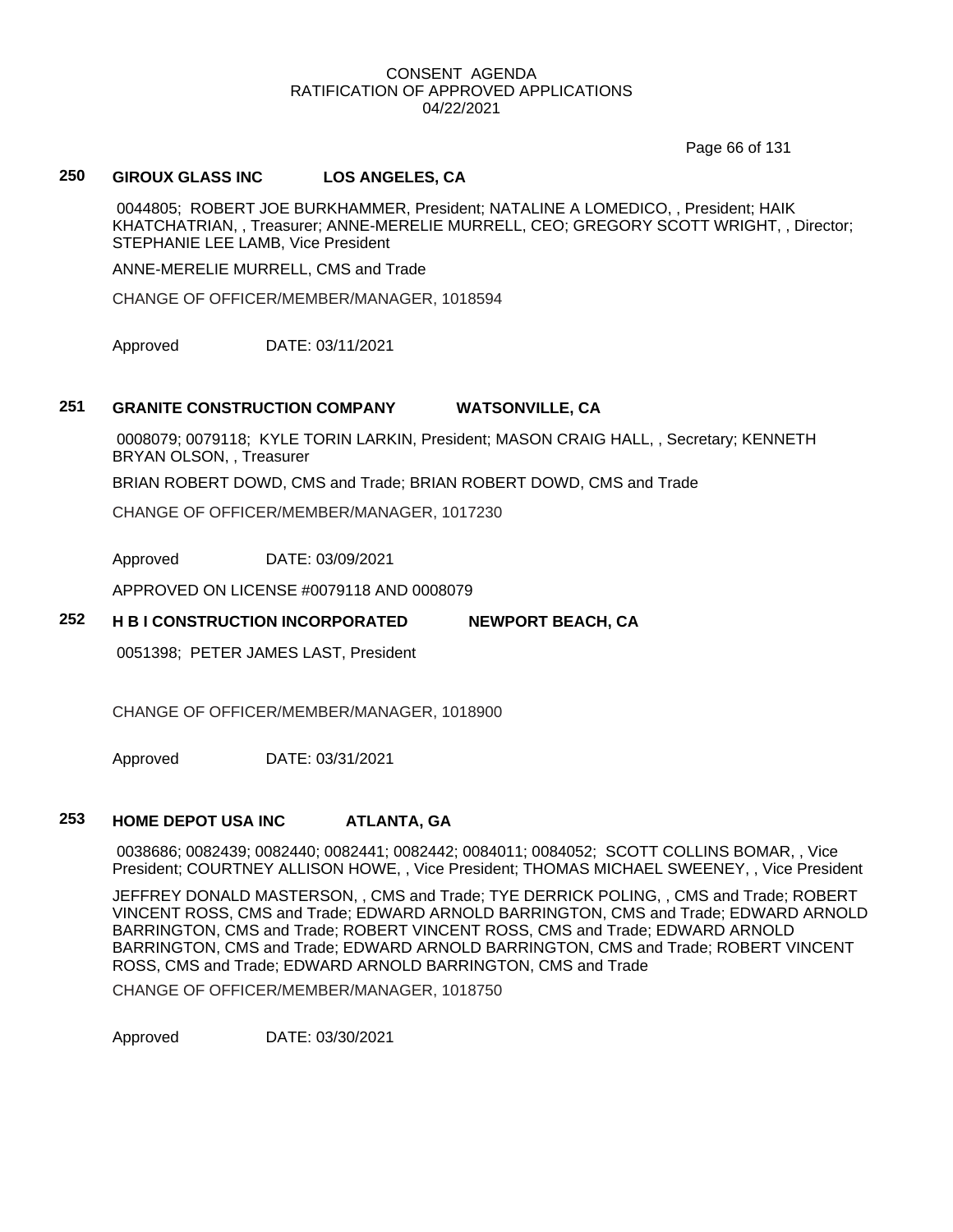Page 67 of 131

# **254 I E S COMMERCIAL INC HOUSTON, TX**

0070301; MARY ELIZABETH NEWMAN, , Secretary; TRACY ANNE MCLAUCHLIN, , Treasurer; SARAH VIOLET KERRIGAN, , Vice President

ROGER STEPHEN PASSMORE, CMS and Trade

CHANGE OF OFFICER/MEMBER/MANAGER, 1019062

Approved DATE: 04/05/2021

# **255 INNOVATIVE ACCESS LLC LAS VEGAS, NV**

0074785; DONNA EILEEN JONES, Manager

CHANGE OF OFFICER/MEMBER/MANAGER, 1018831

Approved DATE: 03/31/2021

# **256 INTEGRITY STEEL AND STONE LLC BOULDER CITY, NV**

0085251; JACQUELINE GAIL IMMEL, , Manager KEITH ALAN GAST, Trade; JACQUELINE GAIL IMMEL, , CMS CHANGE OF OFFICER/MEMBER/MANAGER, 1019021

Approved DATE: 04/05/2021

**257 J & E REMODEL AND REPAIR LLC MESQUITE, NV** 0085214; JASON MICHAEL YODER, , Managing Member JASON MICHAEL YODER, , CMS and Trade CHANGE OF OFFICER/MEMBER/MANAGER, 1018653

Approved DATE: 03/31/2021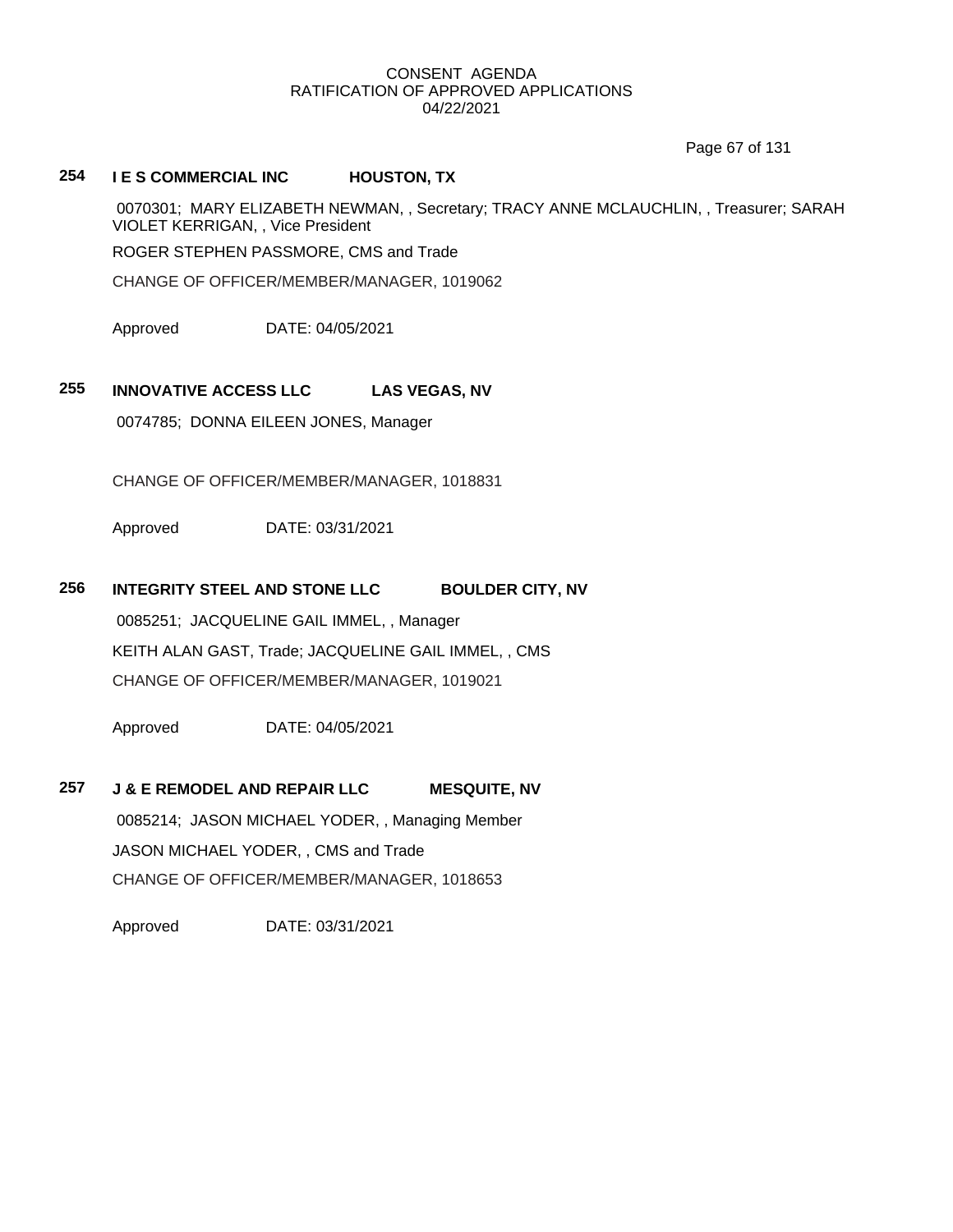Page 68 of 131

## **258 J & Y CONSTRUCTION COMPANY LAS VEGAS, NV**

0081302; 0081384; 0081385; YVETTE MARIE SANCHEZ, President; ANGEL PADILLA, Secretary; MARCUS HOUSE, Vice President; ADAN ADA BRIENO-HINOJOSA, , Director

MARCUS HOUSE, CMS and Trade; MARCUS HOUSE, CMS and Trade; MARCUS HOUSE, CMS and Trade CHANGE OF OFFICER/MEMBER/MANAGER, 1018240

Approved DATE: 03/05/2021

## **259 J A D CONSTRUCTION INC ROCKLIN, CA**

0083351; JAMES MICHAEL MOORE, , President; MARK TIMOTHY EDWARDS, , Secretary DEAN EDWARD RUMBERGER, , CMS and Trade CHANGE OF OFFICER/MEMBER/MANAGER, 1018377

Approved DATE: 03/18/2021

## **260 JENSEN ELECTRIC COMPANY SPARKS, NV**

0010105A; JAMES ARTHUR ANDREWS, President; SCOTT JOSEPH HODGES, Vice President GARY A JENSEN, CMS and Trade; JAMES ARTHUR ANDREWS, CMS and Trade CHANGE OF OFFICER/MEMBER/MANAGER, 1018950

Approved DATE: 03/24/2021

## **261 K & M PAINTING AND DRYWALL LAS VEGAS, NV**

0031343A; MICHAEL CHARLES TABEEK, President; KYLE MATTHEW TABEEK, , Secretary MICHAEL CHARLES TABEEK, CMS and Trade CHANGE OF OFFICER/MEMBER/MANAGER, 1018757

Approved DATE: 04/02/2021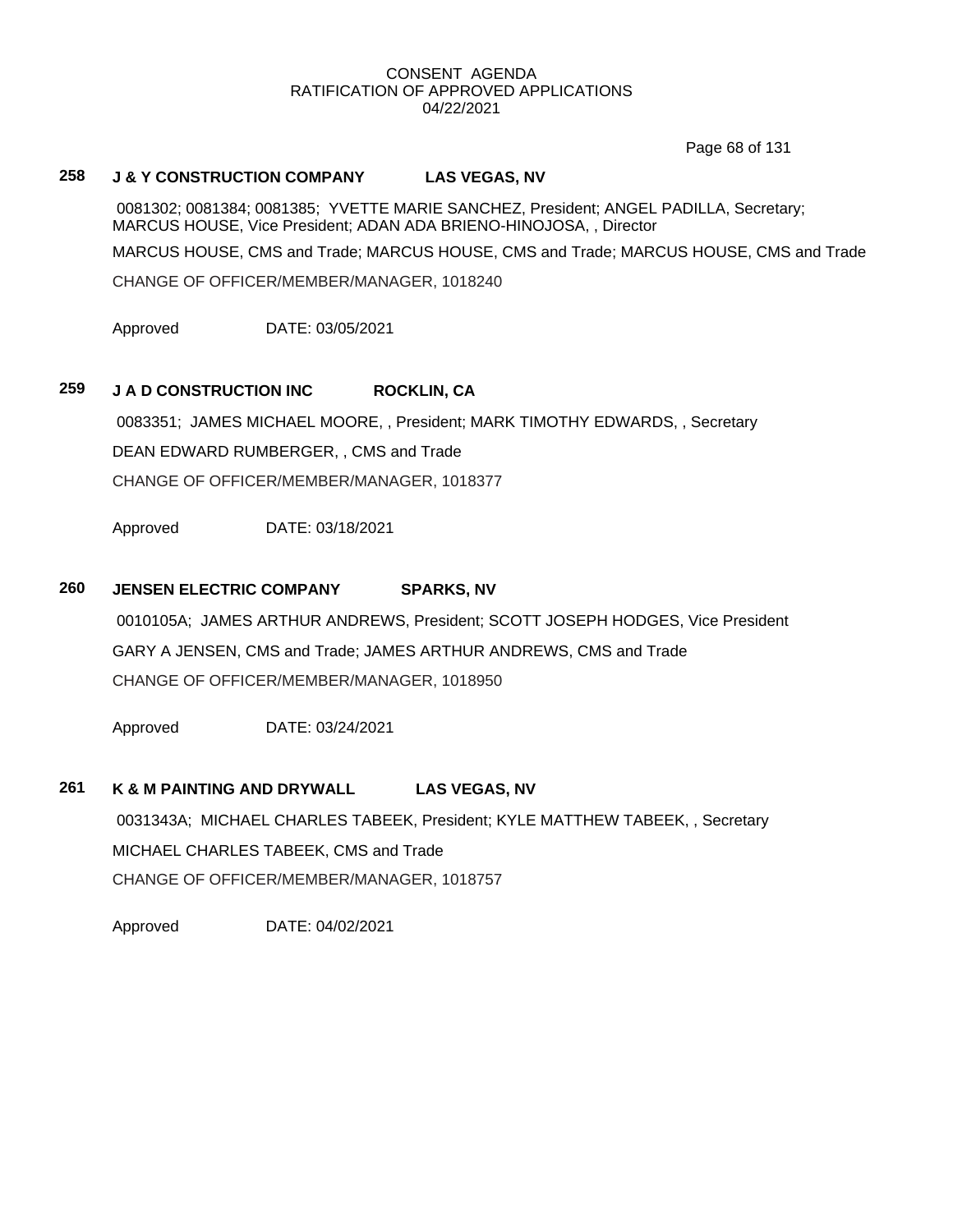Page 69 of 131

## **262 K G WALTERS CONSTRUCTION CO INC SANTA ROSA, CA**

0017382; 0017383; WALTER ALLEN JOHNSON, President; PEGGY ANN REYNOSO, , Secretary; DAVID BACKMAN, Vice President

WALTER ALLEN JOHNSON, CMS and Trade; WALTER ALLEN JOHNSON, CMS and Trade

CHANGE OF OFFICER/MEMBER/MANAGER, 1018586

Approved DATE: 03/24/2021

APPROVED ON LICENSE #0017382 AND 0017383

## **263 LOW TEMP INSULATIONS INC PHOENIX, AZ**

0014536; ROBERT J FOSTER, President; THOMAS P CAMPBELL, Secretary

ROBERT J FOSTER, CMS and Trade

CHANGE OF OFFICER/MEMBER/MANAGER, 1018473

Approved DATE: 03/12/2021

## **264 MADSEN KNEPPERS & ASSOCIATES INC LAS VEGAS, NV**

0054156; JOZEF H KNEPPERS, President; CRAIG IAN COOKE, , Treasurer; KEVIN MICHAEL MCMAHON, , Vice President; MICHAEL BISCHOF, , Vice President; CHRIS J KNEPPERS, Vice President

ASHLEY SKYLAR ALLARD, , CMS; JESSICA LOUISE DENORIO, CMS; MICHELLE JAN ROBBINS, CMS and Trade; JESSICA LOUISE DENORIO, Trade

CHANGE OF OFFICER/MEMBER/MANAGER, 1018205

Approved DATE: 03/31/2021

## **265 MCCARTHY BUILDING COMPANIES INC HENDERSON, NV**

0011780; 0066125; 0069889; 0074842; 0083558; SCOTT THOMAS WITTKOP, President; DANEL JAY DILLON, Treasurer; JUSTIN CARL KELTON, Vice President; JOHN DOUGLAS AUDIFFRED, Vice President; JAN PIERRE PALLARES, Secretary Assistant; KRISTINE MARIE NEWMAN, Vice President; MICHAEL DAVID BOLEN, Chairman of the Board; RAYMOND JOHN SEDEY, JR, Chief Executive Officer

PAUL MICHAEL DUDZINSKI, CMS; PAUL MICHAEL DUDZINSKI, CMS; PAUL MICHAEL DUDZINSKI, CMS; PAUL MICHAEL DUDZINSKI, CMS; BRIEN MICHAEL MCSALLEY, , Trade; RAYMOND JOHN SEDEY, JR, Trade; RAYMOND JOHN SEDEY, JR, Trade; PAUL MICHAEL DUDZINSKI, CMS; DAVID JAMES REINHARDT, Trade; RAYMOND JOHN SEDEY, JR, Trade

CHANGE OF OFFICER/MEMBER/MANAGER, 1018907

Approved DATE: 03/18/2021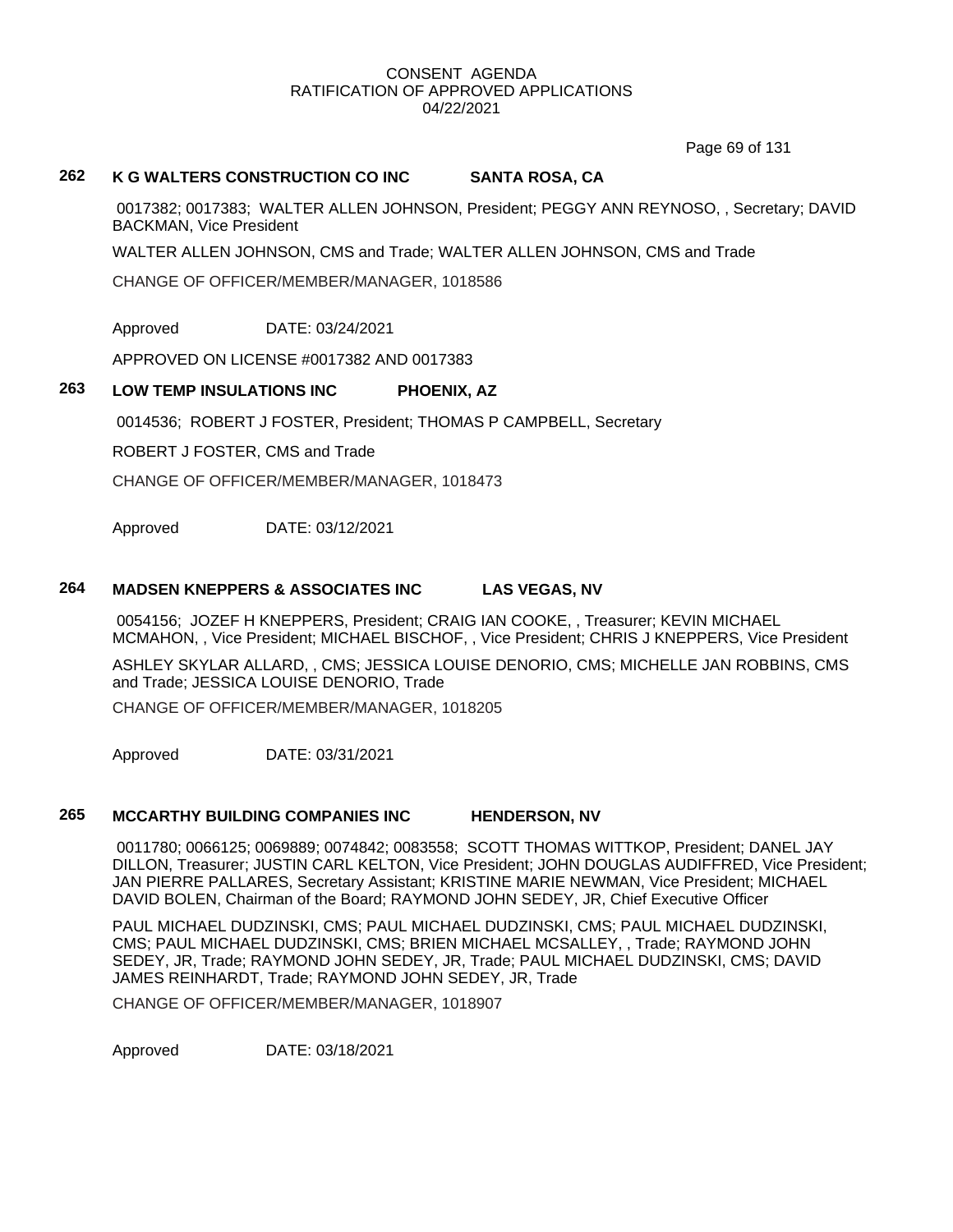Page 70 of 131

# **266 MESA MECHANICAL INC LAS VEGAS, NV**

0010339A; 0056814; 0077845; BLYTHE TAYLOR VAN HOOVE, President; CHAD CHRISTIAN DAVIS, Secretary/Treasurer; DAVID CHARLES FATA, Vice President

DAVID CHARLES FATA, Trade; DAVID CHARLES FATA, Trade; DAVID CHARLES FATA, Trade; BLYTHE TAYLOR VAN HOOVE, CMS and Trade; BLYTHE TAYLOR VAN HOOVE, CMS and Trade; BLYTHE TAYLOR VAN HOOVE, CMS and Trade

CHANGE OF OFFICER/MEMBER/MANAGER, 1019129

Approved DATE: 04/05/2021

# **267 MICHAEL HOPE CONSULTING INC LAS VEGAS, NV**

M & K HEATING AND COOLING SERVICES 0068651; KEVIN ASHLEY HOPE, , President; KATHY VOIGT HOPE, , Secretary

MICHAEL DUANE HOPE, CMS and Trade

CHANGE OF OFFICER/MEMBER/MANAGER, 1017528

Approved DATE: 04/02/2021

## **268 NON STOP AIR LLC NORTH LAS VEGAS, NV**

0087499; DANNY CHARLES ROBERTS, , Managing Member; JENNIFER ANNE ROBERTS, , Managing Member; DYLAN CODY PAVAO, , Managing Member

DANNY CHARLES ROBERTS, , CMS and Trade

CHANGE OF OFFICER/MEMBER/MANAGER, 1018325

Approved DATE: 03/16/2021

## **269 PATRICKS SIGNS INC LAS VEGAS, NV**

0062560; PATRICK HENRY DEAN, President; TIFFANI MECHAM DEAN, , Chief Financial Officer TIFFANI MECHAM DEAN, , CMS; ANTHONEY JOSEPH APALATEGUI, , Trade CHANGE OF OFFICER/MEMBER/MANAGER, 1018865

Approved DATE: 04/02/2021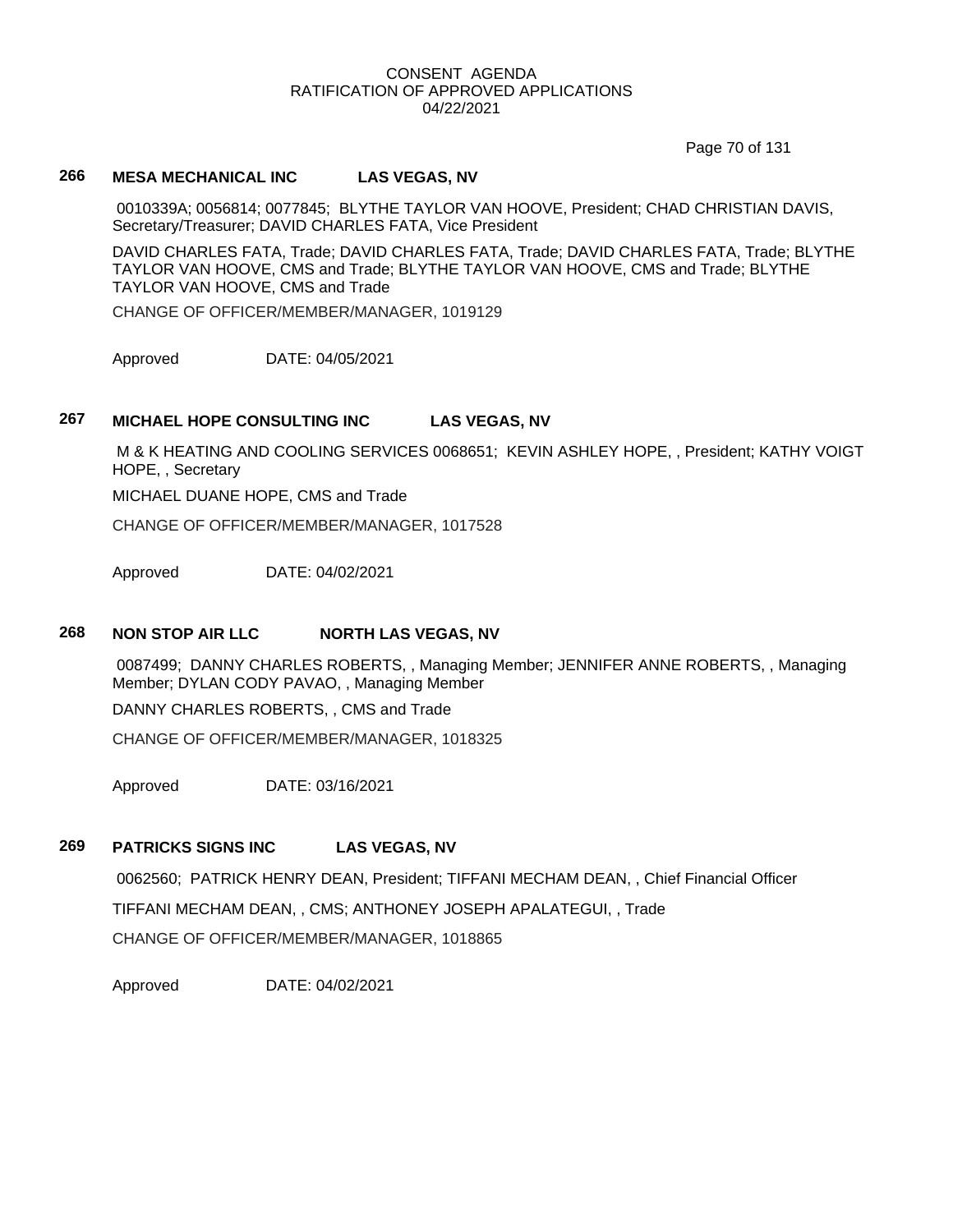Page 71 of 131

# **270 PELLETT CONSTRUCTION LLC SPARKS, NV**

0057121; 0057121A; KYLE ROBERT PELLETT, , Manager; SUMMER NICOLE PELLETT, , Member

KYLE ROBERT PELLETT, , CMS and Trade; THOMAS BRADLEY PELLETT, CMS and Trade; KYLE ROBERT PELLETT, , CMS and Trade

CHANGE OF OFFICER/MEMBER/MANAGER, 1018633

Approved DATE: 03/22/2021

APPROVED ON LICENSE #0057121 AND 0057121A

# **271 PENTA BUILDING GROUP LLC (THE) LAS VEGAS, NV**

0071941; 0071942; 0071943; 0071944; 0074357; HTW HOLDINGS LLC , Manager; JOHN BATTISTA CANNITO, Other

TREVOR JAMES DISHON, CMS and Trade; JOHN BATTISTA CANNITO, CMS; JOHN BATTISTA CANNITO, CMS; TREVOR JAMES DISHON, CMS; TREVOR JAMES DISHON, CMS; JOHN BATTISTA CANNITO, CMS; JOHN BATTISTA CANNITO, CMS; TREVOR JAMES DISHON, CMS; JOEL TOWER WALLIS, Trade; BLAKE MERLE ANDERSON, CMS and Trade; JOHN BATTISTA CANNITO, CMS; JOEL TOWER WALLIS, Trade; KENNETH LLOYD ALBER, CMS and Trade; JOEL TOWER WALLIS, Trade

CHANGE OF OFFICER/MEMBER/MANAGER, 1018957

Approved DATE: 04/01/2021

## **272 PERFORMANCE GLASS INC BONNER SPRINGS, KS**

0083173; JEFFREY DEAN BROADBENT, , President; PAULETTE SUSANNE BROADBENT, , Vice President; ZACHARY RYAN ATCHISON, , Manager

CHANGE OF OFFICER/MEMBER/MANAGER, 1018411

Approved DATE: 04/01/2021

# **273 PULICE CONSTRUCTION INC SCOTTSDALE, AZ**

0032262; VICTOR MANUAL JIMENEZ-AGUADERO, President; JOSEPH GERARD PORTELA, Secretary; FERNANDO GONZALEZ-ALCANIZ, Treasurer

MAX GORDON FRAZIER, CMS and Trade

CHANGE OF OFFICER/MEMBER/MANAGER, 1018426

Approved DATE: 04/02/2021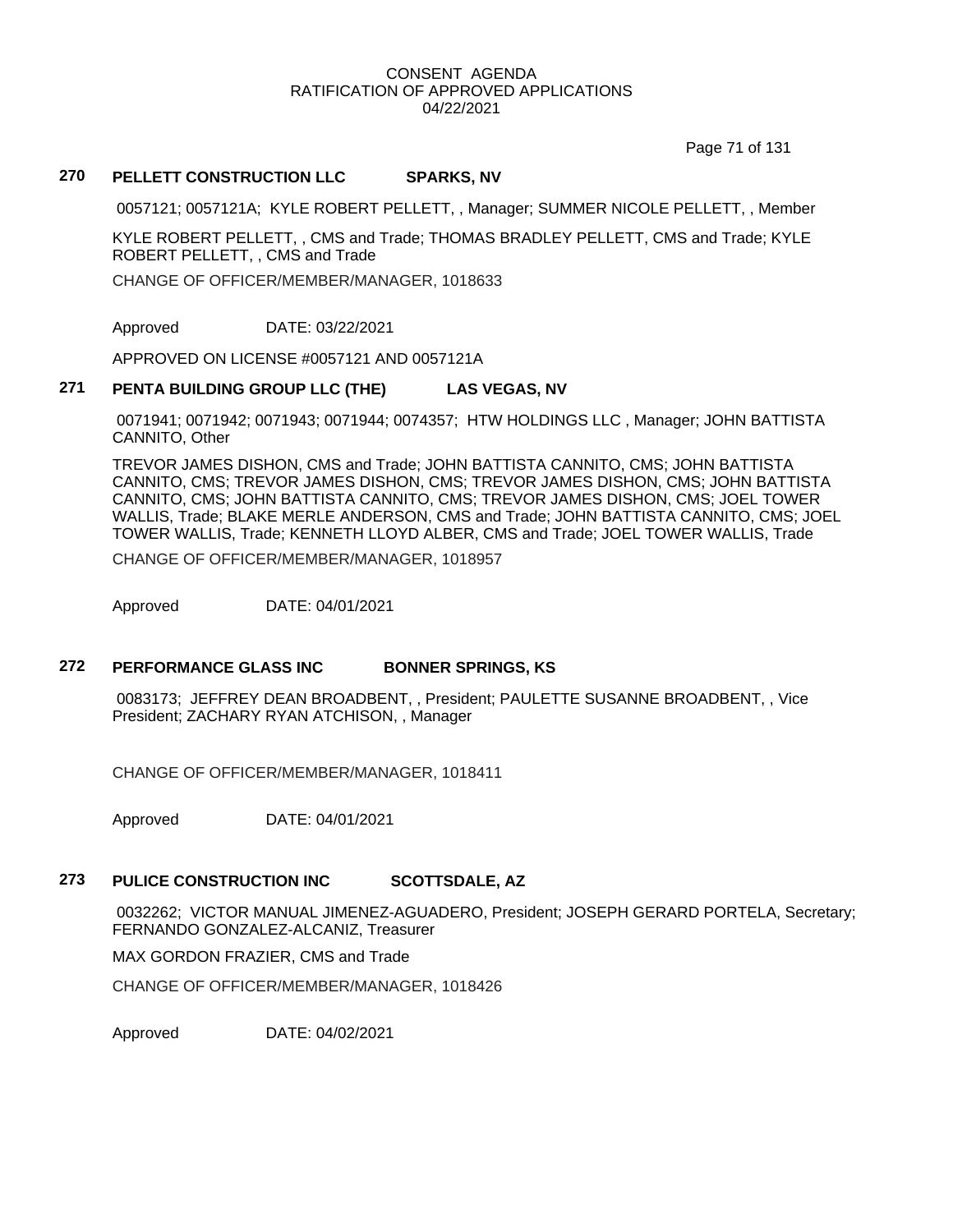Page 72 of 131

# **274 R A C ADVANCED CONTROL INC TAHOE CITY, CA**

0079950; MARCIN PRZYBYLSKI, Director

MARCIN PRZYBYLSKI, CMS and Trade

CHANGE OF OFFICER/MEMBER/MANAGER, 1018798

Approved DATE: 03/18/2021

# **275 R E LEWIS REFRIGERATION INC CRESTON, IA**

0082049; WAYNE ALDEN HANSON, President; HOLLY ANNETTE DE HAMER, , Treasurer LYN CARL MANGRICH, CMS and Trade CHANGE OF OFFICER/MEMBER/MANAGER, 1018328

Approved DATE: 03/31/2021

# **276 RADON BE GONE LC CLEARFIELD, UT**

0084971; SALLY ANN PALMER, , Manager; SHANE ARLO MOSS, , Chief Financial Officer

JOHN JEFFERY SEIDEL, CMS and Trade

CHANGE OF OFFICER/MEMBER/MANAGER, 1018138

Approved DATE: 03/10/2021

# **277 RAFT RIVER RURAL ELECTRIC COOPERATIVE INC MALTA, ID**

0044549; JOHN OLIVER CAMPBELL, , President; JASON EARL HARPER, , Secretary; GARY RICHARD JONES, Vice President; JOHN CHAD BLACK, , Manager

SHANE OSTERHOUT, CMS and Trade

CHANGE OF OFFICER/MEMBER/MANAGER, 1018521

Approved DATE: 03/29/2021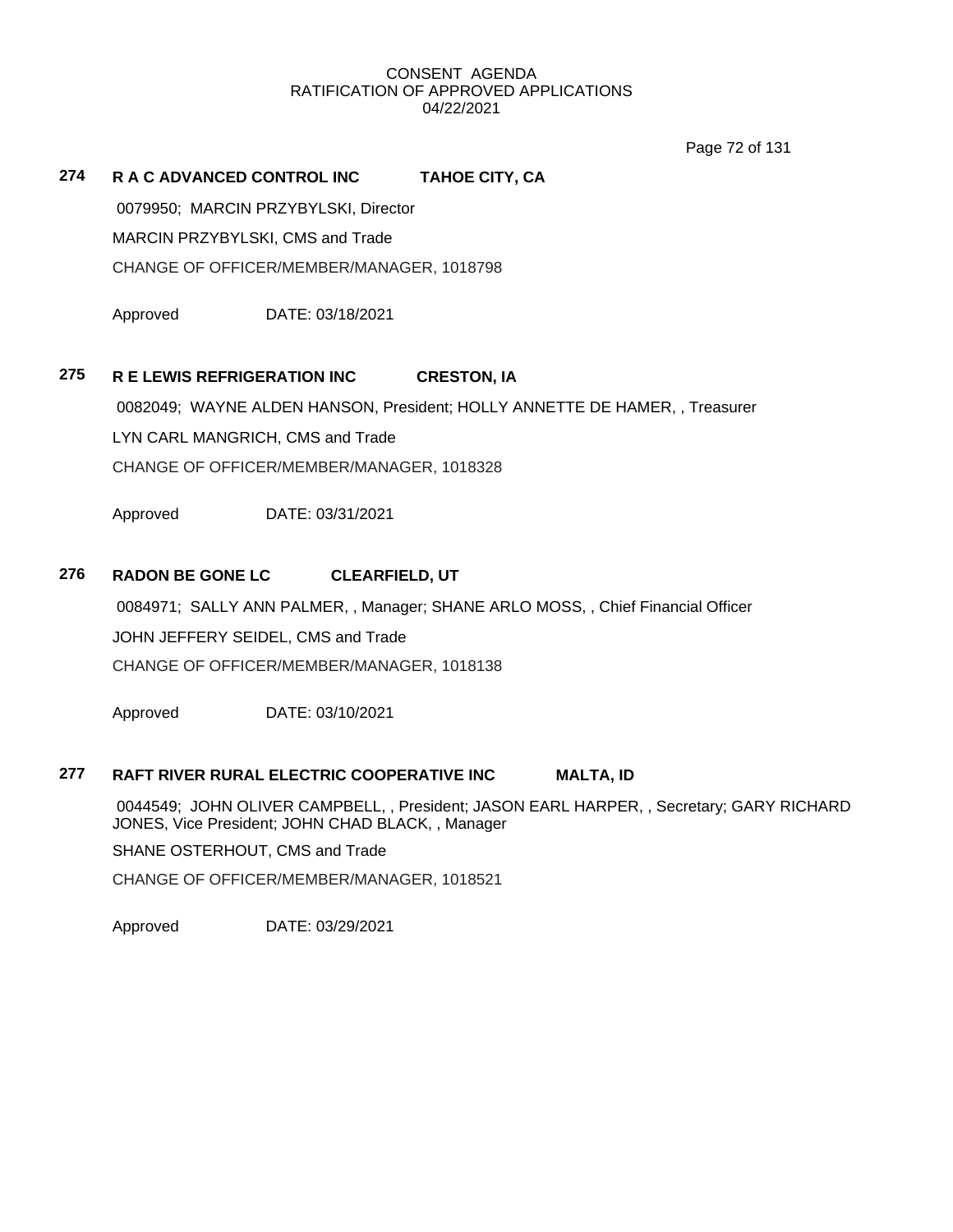Page 73 of 131

## **278 REP PLUMBING LLC MINDEN, NV**

BEARD INTEGRATED OF NEVADA 0082274; JAMES VINCENT LEITO, III, Manager; BERTRAM BLODGETT WELLS III, , Member

CHANGE OF OFFICER/MEMBER/MANAGER, 1018877

Approved DATE: 03/23/2021

# **279 RESIDENTIAL DESIGN SERVICES ANAHEIM, CA**

0077742; 0077743; JAMES LEE GUNCKEL, President

KELLI ANNE FINALE, CMS and Trade; KELLI ANNE FINALE, CMS and Trade

CHANGE OF OFFICER/MEMBER/MANAGER, 1018413

Approved DATE: 03/09/2021

## **280 ROMANOFF FLOOR COVERING INC SPARKS, NV**

ROMANOFF RENOVATIONS 0079105; ROMANOFF RENOVATIONS 0079173; AARON BILLIARD RIBNER, President/CEO

ALAN CHARLES REYES, , CMS and Trade; FRANK JAMES MATHIS, CMS and Trade; DONALD TROY DECKER, CMS

CHANGE OF OFFICER/MEMBER/MANAGER, 1018431

Approved DATE: 03/29/2021

# **281 SEQUOIA PACIFIC BUILDERS INC ROSEVILLE, CA**

0080122; CHRIS WENDELL EATOUGH, President; NYLE ALVIN KELLER, Secretary/Treasurer

CHRIS WENDELL EATOUGH, CMS and Trade

CHANGE OF OFFICER/MEMBER/MANAGER, 1017464

Approved DATE: 03/09/2021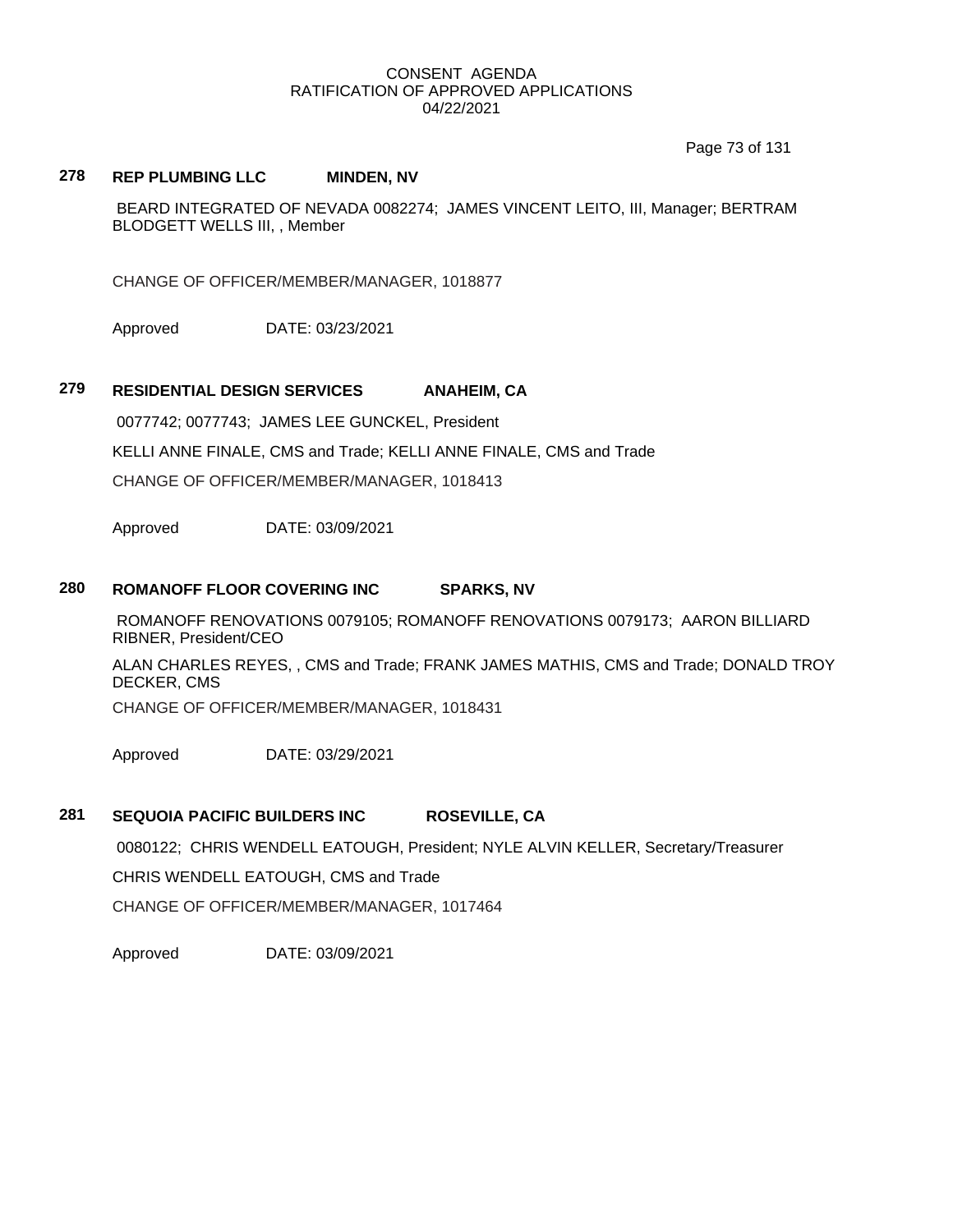Page 74 of 131

# **282 SILVER STATE FENCE & STAIN LLC RENO, NV**

0070764A; ALLEN LEE SIMPSON, SR, Managing Member

ALLEN LEE SIMPSON, SR, Trade; ALLEN LEE SIMPSON, JR, CMS

CHANGE OF OFFICER/MEMBER/MANAGER, 1019076

Approved DATE: 03/31/2021

## **283 SLIDE MTN CONSTRUCTION LLC WASHOE VALLEY, NV**

0087546; 0087788; JACK HUNT HEALY, , Managing Member; CODY LYNN ENGEBRETSON, , Managing Member; JOSHUA DAVID DILL, , Member

JACK HUNT HEALY, , CMS and Trade; JACK HUNT HEALY, , CMS and Trade

CHANGE OF OFFICER/MEMBER/MANAGER, 1019143

Approved DATE: 04/08/2021

# **284 SPANOS CORPORATION (THE) LAS VEGAS, NV**

0041374; DEAN A SPANOS, President; DEA S BERBERIAN, Secretary; MICHAEL A SPANOS, Vice President; BARRY LEE RUHL, , Vice President

DEAN A SPANOS, CMS and Trade

CHANGE OF OFFICER/MEMBER/MANAGER, 1017806

Approved DATE: 03/05/2021

## **285 STANLEY SECURITY SOLUTIONS INC FISHERS, IN**

0049346; 0049706; MICHAEL ARTHUR BARTONE, Vice President; ROBERT HINES RAFF, JR, Chief Executive Officer; KAREN RAINS MAPLES, , Director

SCOTT PETER WULFORST, CMS and Trade; JOHN BISSELL, CMS and Trade

CHANGE OF OFFICER/MEMBER/MANAGER, 1018641

Approved DATE: 03/18/2021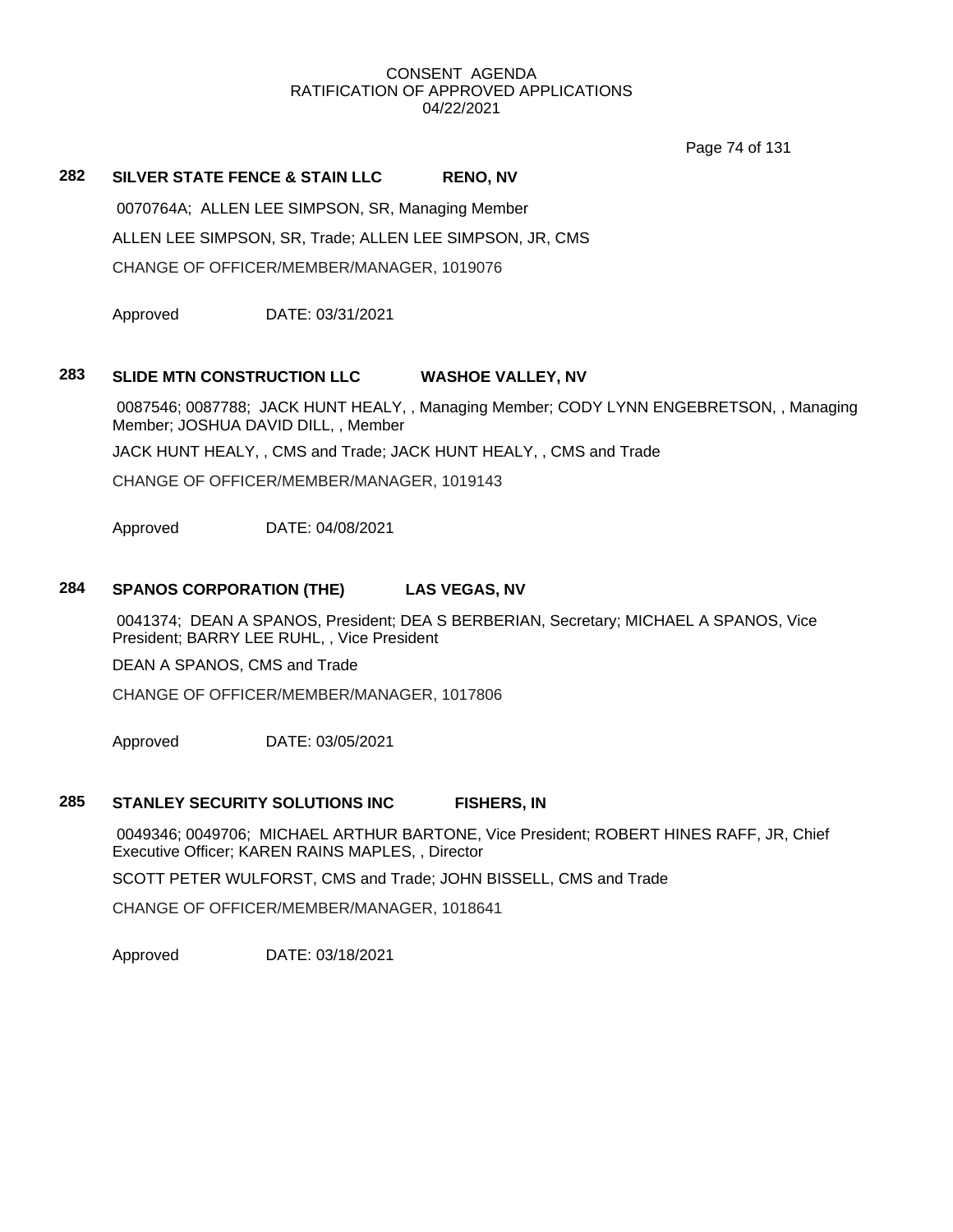Page 75 of 131

# **286 SUNLAND CONSTRUCTION OF EUNICE INC EUNICE, LA**

0045614; WALTER FRANK WARD, JR, President; DANIEL HARTMANN SCHWARZENBACH, Secretary; ALVA LEON WEST, Treasurer; FRAN MARCANTEL FONTENOT, Assistant Secretary; RICHARD SEAN RENFRO, Chief Executive Officer; BENJAMIN FLOYD ATON, , Vice President

JACQUES ANDRE SOILEAU, CMS and Trade

CHANGE OF OFFICER/MEMBER/MANAGER, 1018588

Approved DATE: 03/11/2021

### **287 SUNPOWER CORPORATION SYSTEMS RICHMOND, CA**

0078516; 0087892; 0087955; BRIAN CHRISTOPHER RISI, , Vice President BRIAN CHRISTOPHER RISI, , CMS and Trade; ERIC RYAN TURNER, CMS and Trade CHANGE OF OFFICER/MEMBER/MANAGER, 1018115

Approved DATE: 03/10/2021

## **288 SUPERTEK X AUTOMATION INC ELKO, NV**

S T X AUTOMATION 0087071; AARON SCOTT HEINBAUGH, , Director; BRIAN KEITH CLARK, , Director; EVARISTO GONZALEZ MIRAMONTES, , Director

AARON SCOTT HEINBAUGH, , CMS and Trade

CHANGE OF OFFICER/MEMBER/MANAGER, 1018874

Approved DATE: 03/29/2021

### **289 SURFACE SPECIALISTS OF NEVADA INC LAS VEGAS, NV**

0068801; 0085295; THOMAS GERARD DITTER, President THOMAS GERARD DITTER, CMS and Trade; THOMAS GERARD DITTER, CMS and Trade CHANGE OF OFFICER/MEMBER/MANAGER, 1018977

Approved DATE: 03/26/2021

APPROVED ON LICENSE #0068801 AND 0085295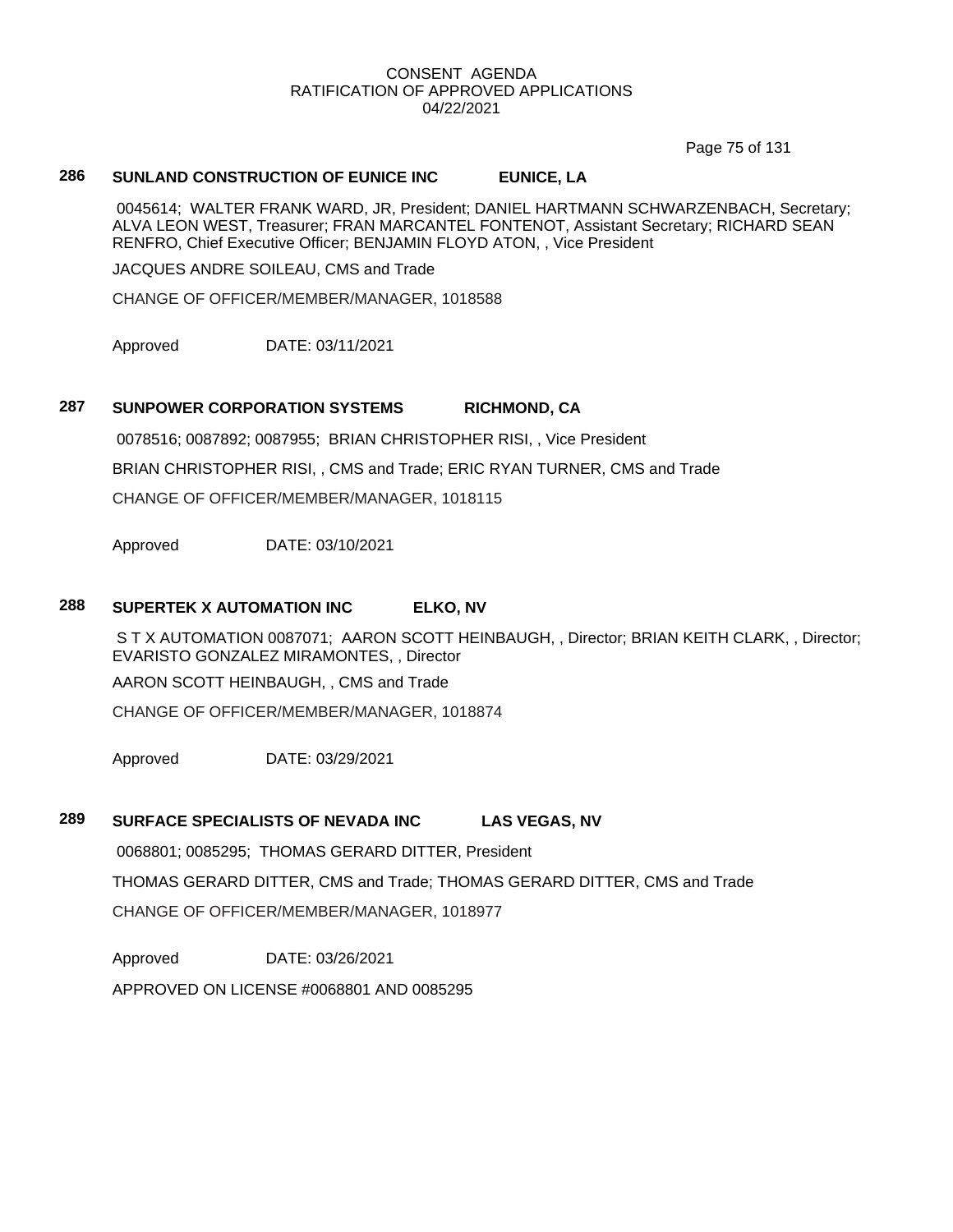Page 76 of 131

## **290 T AND D COMMUNICATIONS INC RIVERSIDE, CA**

0079889; THOMAS PATRICK CROAN, President; JAMES FRANCIS VOLLMER, Other

CHANGE OF OFFICER/MEMBER/MANAGER, 1018548

Approved DATE: 03/23/2021

## **291 THE CRAIG BROWN COMPANY INC HAYWARD, CA**

THE BROWN COMPANY 0085145; SAMUEL CARSON MCGIVERN, , President; DANIELLA MARIE FARMER, , Secretary; TODD ALLAN STEPHENS, , Vice President; JOHN MARK FARMER, , Vice President

JOHN MARK FARMER, , Trade; TODD ALLAN STEPHENS, , CMS

CHANGE OF OFFICER/MEMBER/MANAGER, 1018229

Approved DATE: 03/09/2021

## **292 THE ORIGINAL ROOFING COMPANY LLC LAS VEGAS, NV**

0056078; 0060234; 0085680; THE WINDOW COMPANY 0075578; THE WINDOW COMPANY 0075579; THE ROOFING CO BUYER LLC , Managing Member; GUY RICHARD BENNALLACK, Chief Executive Officer; MICHAEL WILLIAM CODDINGTON, , Other

MICHAEL WILLIAM CODDINGTON, , CMS; GUY RICHARD BENNALLACK, CMS and Trade; GUY RICHARD BENNALLACK, CMS and Trade; GUY RICHARD BENNALLACK, CMS and Trade; GUY RICHARD BENNALLACK, CMS and Trade; GUY RICHARD BENNALLACK, CMS and Trade

CHANGE OF OFFICER/MEMBER/MANAGER, 1018302

Approved DATE: 03/09/2021

# **293 THYSSENKRUPP ELEVATOR CORPORATION LAS VEGAS, NV**

0005184A; KEVIN ALLAN LAVALLEE, , President; SCOTT JASON SILITSKY, , Secretary; DAVID W TURNAGE, Vice President; STEVEN PATRICK WEDGE, CFO

GREGORY ALAN NYGREN, , CMS and Trade

CHANGE OF OFFICER/MEMBER/MANAGER, 1018234

Approved DATE: 04/08/2021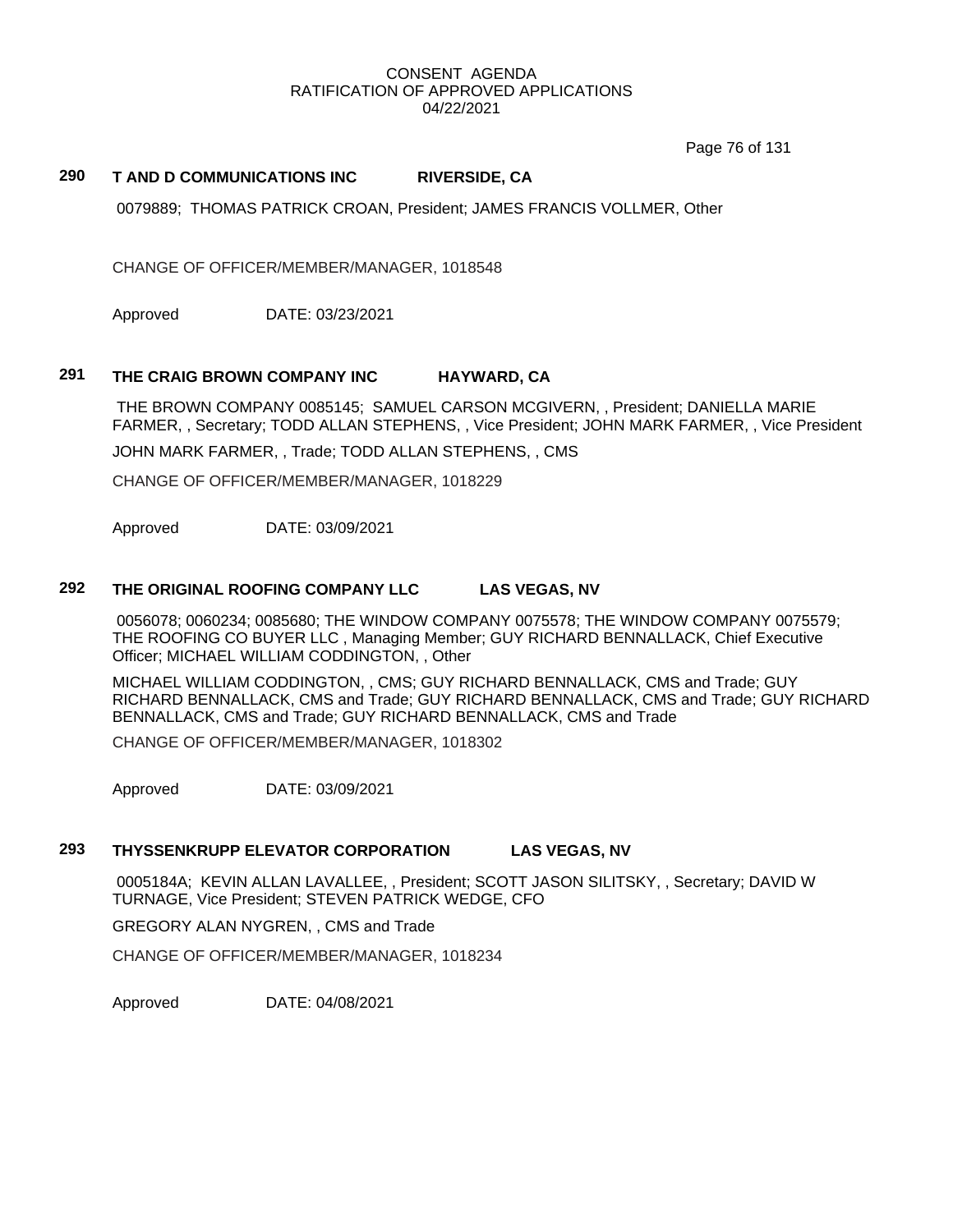Page 77 of 131

# **294 WALKER CELLULAR INC LINCOLN, CA**

0075732; DONALD CHARLES WALKER, President/CEO; JOSHUA CHARLES WALKER, Vice President DONALD CHARLES WALKER, CMS and Trade CHANGE OF OFFICER/MEMBER/MANAGER, 1018547

Approved DATE: 03/22/2021

# **295 WESTWOODS INC SPARKS, NV**

0068425; MICHAEL EVAN WEST, President MICHAEL EVAN WEST, CMS and Trade CHANGE OF OFFICER/MEMBER/MANAGER, 1019333

Approved DATE: 04/08/2021

# **296 WILSON ELECTRIC SERVICES CORP TEMPE, AZ**

0056786; DAVID TODD KLIMAS, President; WESLEY BLAINE MCCLURE, Chief Executive Officer WESLEY BLAINE MCCLURE, CMS and Trade CHANGE OF OFFICER/MEMBER/MANAGER, 1018932

Approved DATE: 04/02/2021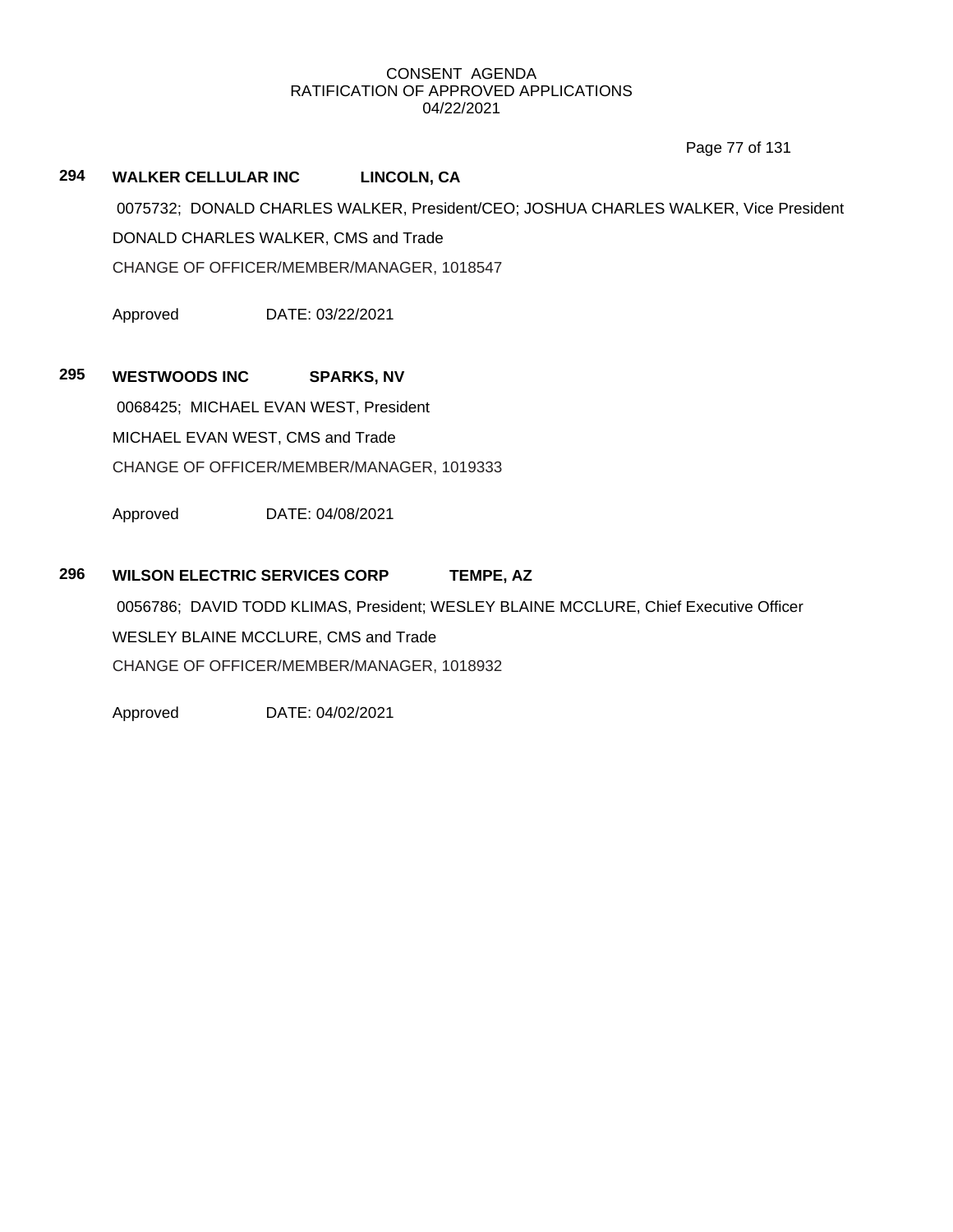Page 78 of 131

# **CHANGE OF QUALIFIED INDIVIDUAL**

# **297 A A A FIRE SPRINKLER INC SPARKS, NV**

0044220; OLIVER FINTAN KENNY, President; IRMGARD KENNY, Secretary OLIVER FINTAN KENNY, CMS and Trade; (C-41A Automatic Fire Sprinklers) CHANGE OF QUALIFIED INDIVIDUAL, 1018689

Approved DATE: 04/06/2021

ERIC M KENNY, QI/CMS/TRADE CONTINGENT UPON PASSING THE CMS AND (C-41A) TRADE EXAMS BY 09/02/2021

# **298 ADVANTAGE CONSTRUCTION LLC LAS VEGAS, NV**

0087368; KENNETH JAMES KESICK, Manager KENNETH JAMES KESICK, CMS; JOHN MIKE PETERSON, Trade; (C-18 Masonry) CHANGE OF QUALIFIED INDIVIDUAL, 1018247

Approved DATE: 03/08/2021

JOHN PETERSON, QE/TRADE

# **299 ADVANTAGE CONSTRUCTION LLC LAS VEGAS, NV**

0087369; KENNETH JAMES KESICK, Manager JOHN MIKE PETERSON, Trade; KENNETH JAMES KESICK, CMS; (C-20 Tiling) CHANGE OF QUALIFIED INDIVIDUAL, 1018248

Approved DATE: 03/08/2021

JOHN PETERSON, QE/TRADE

# **300 ADVANTAGE CONSTRUCTION LLC LAS VEGAS, NV**

0087367; KENNETH JAMES KESICK, Manager KENNETH JAMES KESICK, CMS; JOHN MIKE PETERSON, Trade; (C-5 Concrete Contracting) CHANGE OF QUALIFIED INDIVIDUAL, 1018249

Approved DATE: 03/08/2021

JOHN PETERSON, QE/TRADE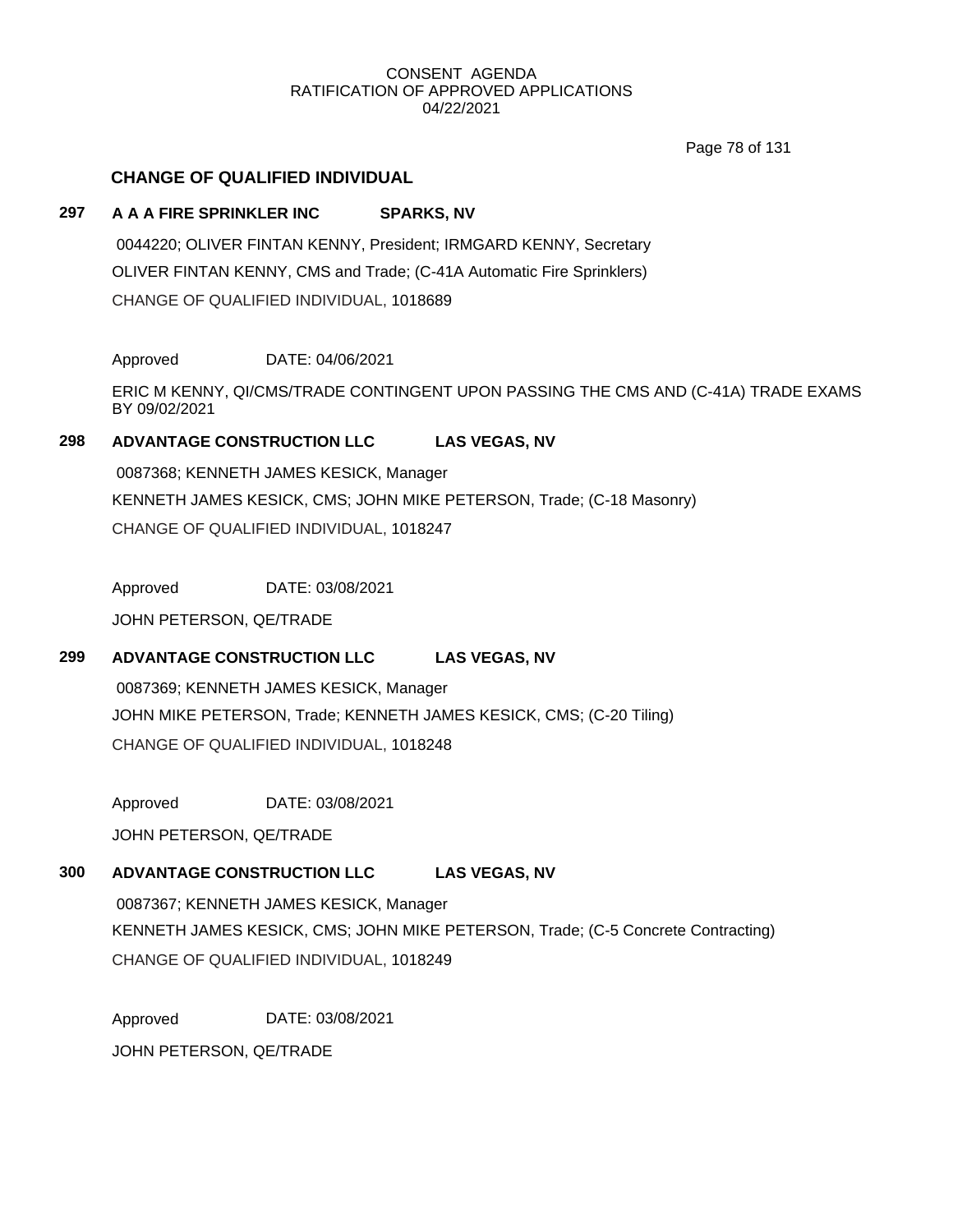Page 79 of 131

# **301 ADVANTAGE CONSTRUCTION LLC LAS VEGAS, NV**

0087366; KENNETH JAMES KESICK, Manager JOHN MIKE PETERSON, Trade; KENNETH JAMES KESICK, CMS; (C-4 Painting and Decorating) CHANGE OF QUALIFIED INDIVIDUAL, 1018250

Approved DATE: 03/08/2021

JOHN PETERSON, QE/TRADE

# **302 AERO AUTOMATIC SPRINKLER COMPANY PHOENIX, AZ**

0069370; JON C SALMEN, President; MICHAEL FRANCIS NORTON, Secretary; CHARLES M PHELPS, Vice President; JONATHAN VANN, Vice President

JONATHAN VANN, CMS and Trade; (C-41A Automatic Fire Sprinklers)

CHANGE OF QUALIFIED INDIVIDUAL, 1018228

Approved DATE: 03/09/2021

KYLE CURTIS MONTGOMERY, QI/CMS/TRADE CONTINGENT UPON PASSING THE CMS AND (C-41A) TRADE EXAMS BY 08/04/2021.

# **303 ALEJANDRO ESPINOSA-PARRA LAS VEGAS, NV**

ONE ROOFING COMPANY; 0077754; ALEJANDRO ESPINOZA-PARRA, Owner

KARLA LOURDES HINE, CMS and Trade; (C-15A Roofing)

CHANGE OF QUALIFIED INDIVIDUAL, 1018556

Approved DATE: 03/23/2021

ALEJANDRO ESPINOZA-PARRA, OWNER, QI/CMS/TRADE CONTINGENT UPON PASSING THE CMS AND (C-15A) TRADE EXAMS BY 08/24/2021.

# **304 AUDIO ENHANCEMENT INC West Jordan, UT**

0076126; JEFFREY DAVID ANDERSON, President; JUSTIN DAVID ANDERSON, Secretary; JEREMY DAVID ANDERSON, Treasurer; JENNIFER LEE CRUM, CFO

; (C-2D Low Voltage)

CHANGE OF QUALIFIED INDIVIDUAL, 1018576

Approved DATE: 03/18/2021

RYAN KEITH TAYLOR, QI/CMS/TRADE CONTINGENT UPON PASSING THE CMS AND (C-2D) TRADE EXAMS BY 8/25/2021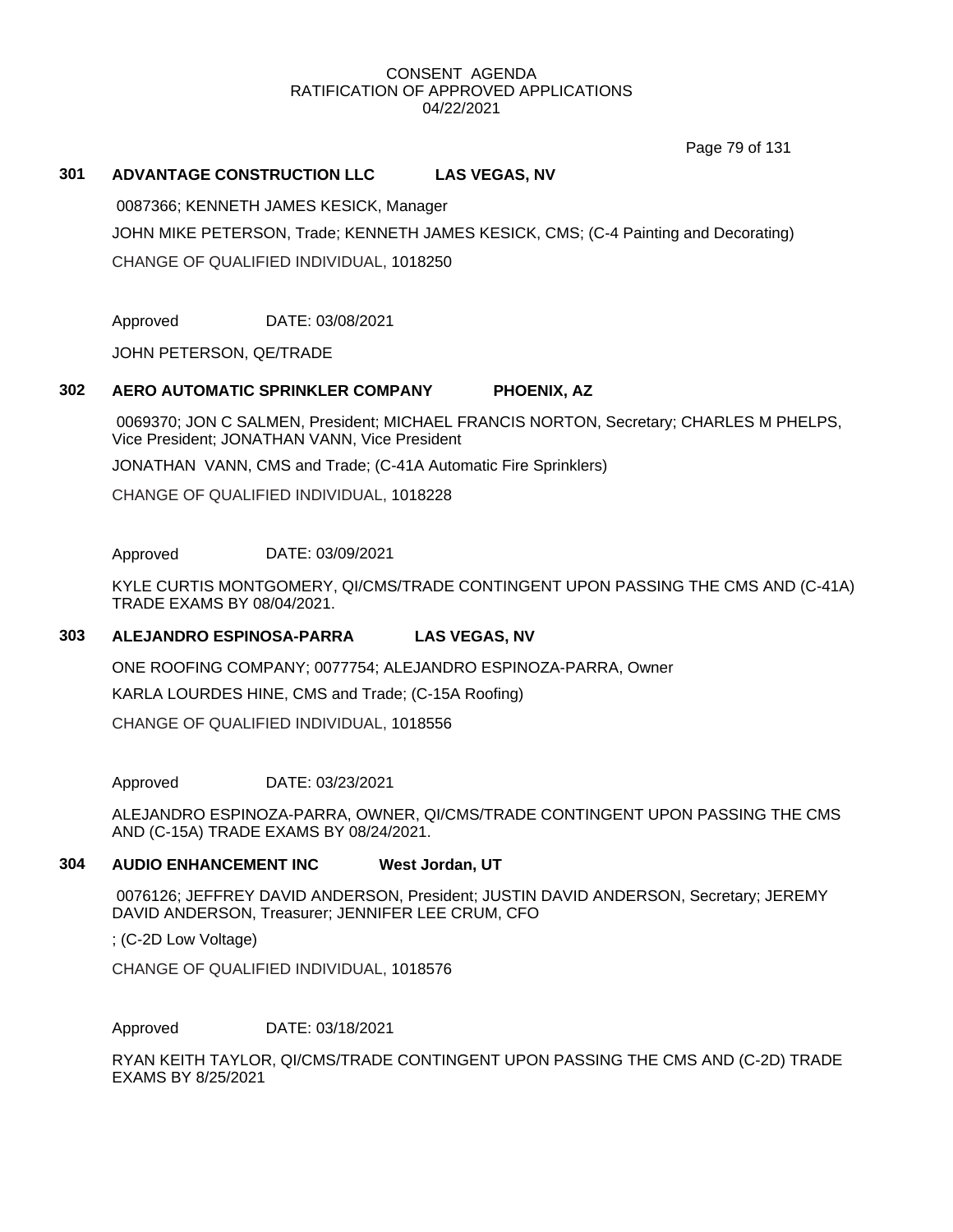Page 80 of 131

## **305 B & B HEATING AND AIR LLC RENO, NV**

0075283; NEIL EDWARD DEMENT, Managing Member; CONNIE LYNNE BYRNES, , Managing Member; SUSAN MARGARET MURPHEY, , Managing Member

AARON MATTHEW PETTY, , CMS and Trade; (C-21 Refrigeration and Air Conditioning)

CHANGE OF QUALIFIED INDIVIDUAL, 1018460

Approved DATE: 03/09/2021

AARON MATTHEW PETTY, QI/CMS/TRADE CONTINGENT UPON PASSING THE (C-21) TRADE EXAM BY 08/17/2021

# **306 BETA ENGINEERING LLC PINEVILLE, LA**

0053683; ROSS ALAN TWIDWELL, , President; JOHN P DOGGETT, Secretary; ROBERT LYNN BRINKERHOFF, Treasurer; KENNETH LOFTON ROBISON, CEO; GEORGE ALLEN BRASHEAR, Vice President

PATRICK SCOTT ROBISON, CMS and Trade; (A-17 Lines to Transmit Electricity)

CHANGE OF QUALIFIED INDIVIDUAL, 1017943

Approved DATE: 03/10/2021

ROSS ALAN TWIDWELL, PRESIDENT, QI/CMS/TRADE CONTINGENT UPON PASSING THE CMS AND (A) TRADE EXAMS BY 07/15/2021.

# **307 BRAEMAR CONSTRUCTION LLC ELKO, NV**

0085439; DUSTY DREW SHIPP, Manager

DUSTY DREW SHIPP, CMS; (C-21 Refrigeration and Air Conditioning)

CHANGE OF QUALIFIED INDIVIDUAL, 1018616

Approved DATE: 03/10/2021

ROBERT M. HENNING, QI/TRADE CONTINGENT UPON PASSING THE (C-21) TRADE EXAM BY 08/26/2021.

#### **308 BRASFIELD & GORRIE LLC BIRMINGHAM, AL**

0051276; CHARLES LOUIE GRIZZLE, Secretary; MAGNUS JAMES GORRIE, Chief Executive Officer; JOHN PALMER DARNALL, Member; RANDALL JEFF FREEMAN, , Chief Financial Officer

JOHN PALMER DARNALL, CMS and Trade; (B General Building)

CHANGE OF QUALIFIED INDIVIDUAL, 1018727

## Approved DATE: 03/31/2021

JASON FREDERICK HARD, QI/CMS/TRADE CONTINGENT UPON PASSING THE CMS EXAM BY 09/04/2021.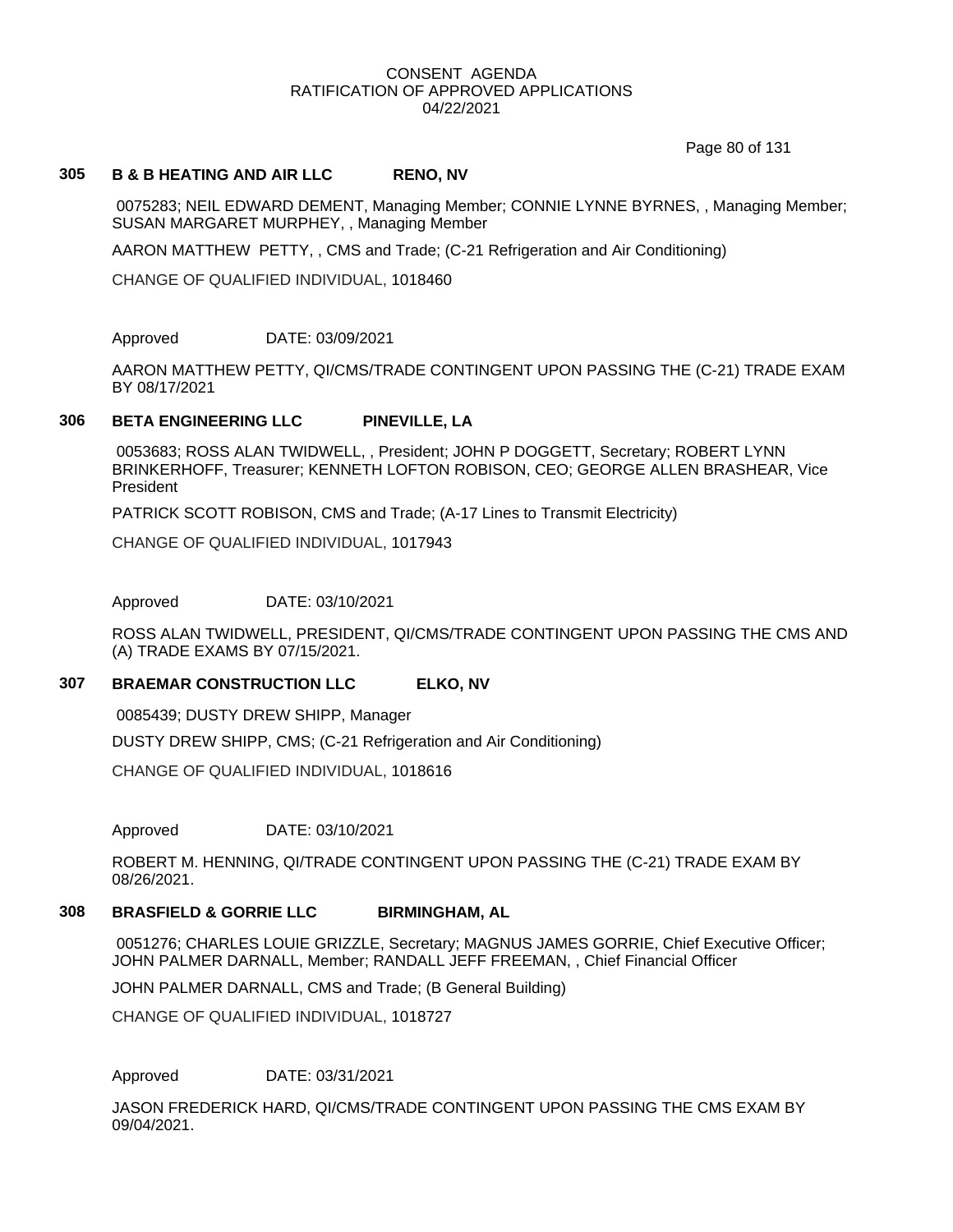Page 81 of 131

## **309 BRUNSWICK BOWLING PRODUCTS LLC MUSKEGON, MI**

0082536; B B P INVESTMENT HOLDINGS LLC , Manager; COREY JAMES DYKSTRA, CFO

; (C-40 Specialties Not Authorized by Other Classifications C40 IS DESIGNATED FOR BOWLING ALLEY EQUIPMENT INSTALLATION ONLY INCLUDING LANES AND APPROACHES,BALL MACHINES & RETURNS, SCORING MACHINES, MONITORS, PINSETTERS, FLOORING, FURNITURE, VIDEO MASKING UNITS)

CHANGE OF QUALIFIED INDIVIDUAL, 1018062

Approved DATE: 03/10/2021

PHILLIP CANTRELL, QI/CMS CONTINGENT UPON PASSING THE CMS EXAM BY 07/26/2021

# **310 C M A C DEMOLITION LLC LAS VEGAS, NV**

0078582; CURT STEVEN MCCLINCY, Managing Member

CURT STEVEN MCCLINCY, CMS; MARK DAVID HALEY, CMS and Trade; MARC WILLIAM MCCLINCY, , Trade; (A-13 Wrecking Buildings) CHANGE OF QUALIFIED INDIVIDUAL, 1017687

Approved DATE: 03/10/2021

MARC WILLIAM MCCLINICY, QI/TRADE

# **311 CALIBER BUILDERS INC LAS VEGAS, NV**

0085455; VANNARA AMHAZ, President; ALI HUSSEIN AMHAZ, , Treasurer ALI HUSSEIN AMHAZ, , Trade; VANNARA AMHAZ, CMS; (C-20 Tiling) CHANGE OF QUALIFIED INDIVIDUAL, 1018937

Approved DATE: 03/31/2021

ALI HUSSEIN AMHAZ, TREASURER, QI/TRADE

# **312 CALIBER BUILDERS INC LAS VEGAS, NV**

0085454; VANNARA AMHAZ, President; ALI HUSSEIN AMHAZ, , Treasurer ALI HUSSEIN AMHAZ, , Trade; VANNARA AMHAZ, CMS; (C-3B Finish Carpentry) CHANGE OF QUALIFIED INDIVIDUAL, 1018938

Approved DATE: 03/31/2021 ALI HUSSEIN AMHAZ, TREASURER, QI/TRADE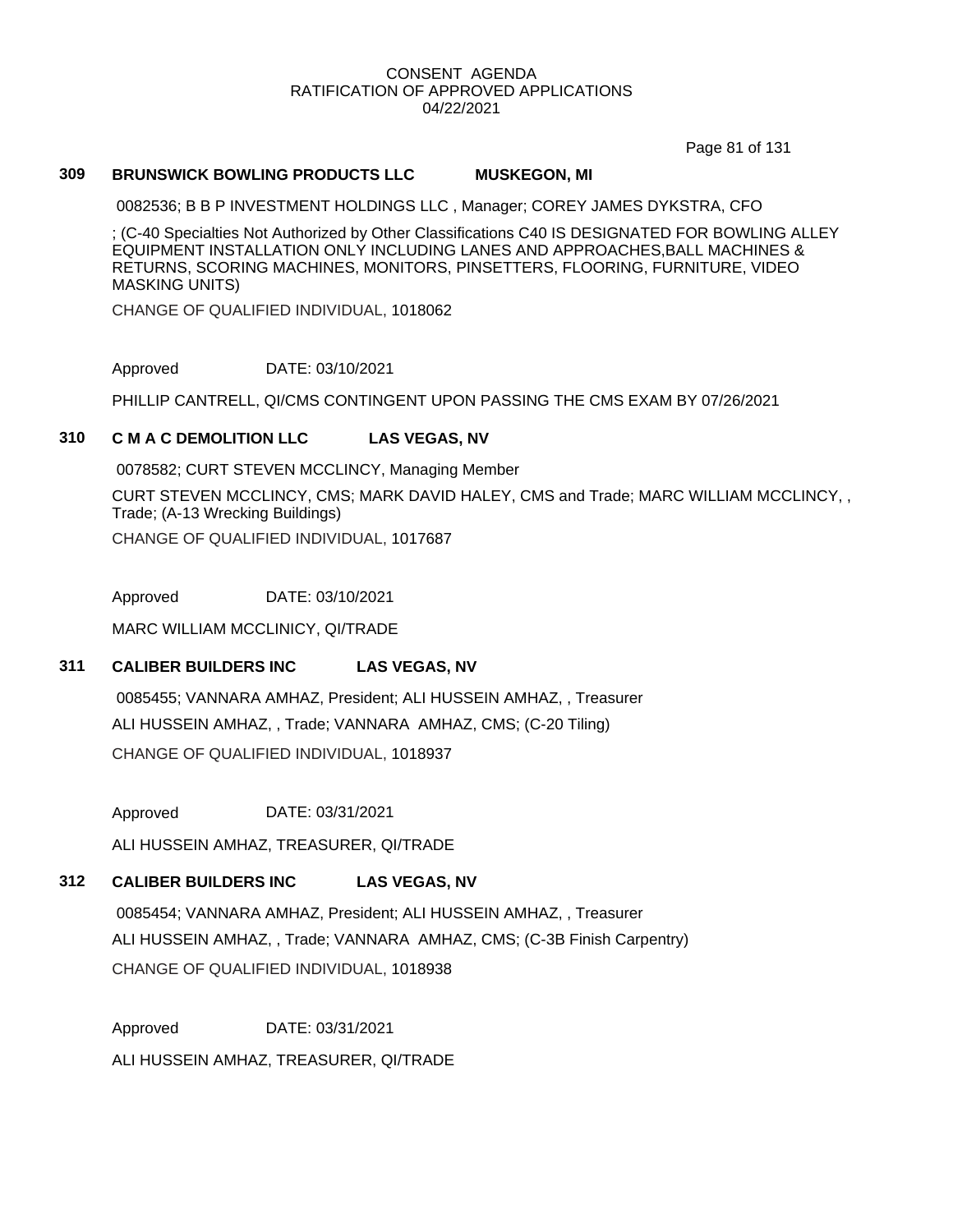Page 82 of 131

# **313 CLASSIC DRYWALL SYSTEMS INC LEHI, UT**

0034370; DUANE PHILLIP ANDERTON, President; THOMAS DEAN ANDERTON, Vice President; SHERI HARLOW, Vice President; MAUREEN PAULSEN ANDERTON, Secretary/Treasurer

MAUREEN PAULSEN ANDERTON, CMS; THOMAS DEAN ANDERTON, Trade; (C-3E Drywall)

CHANGE OF QUALIFIED INDIVIDUAL, 1019092

### Approved DATE: 03/23/2021

SHERI HARLOW, VICE PRESIDENT, QI/CMS/TRADE CONTINGENT UPON PASSING THE CMS AND (C-3A) TRADE EXAMS BY 09/23/2021

## **314 ELITE BROTHERS CONSTRUCTION LLC LAS VEGAS, NV**

0086291; ERICK RONALD TYLER, Manager; RONALD MYRON POWELL, Manager; DENNIS CALVIN POWELL, Manager

ERICK RONALD TYLER, CMS and Trade; (B-2 Residential and Small Commercial)

CHANGE OF QUALIFIED INDIVIDUAL, 1018035

Approved DATE: 03/08/2021

RONALD MYRON POWELL, MANAGER, QI/CMS/TRADE CONTINGENT UPON PASSING THE CMS AND (B-2) TRADE EXAMS BY 7/22/2021.

# **315 EMPIRE CONSTRUCTION INC CARSON CITY, NV**

0081962; VERNON CHARLES BROOKS, President; JODEE LYNN BROOKS, , Treasurer

VERNON CHARLES BROOKS, CMS and Trade; (C-4 Painting and Decorating)

CHANGE OF QUALIFIED INDIVIDUAL, 1018954

Approved DATE: 03/31/2021

JODEE LYNN BROOKS, TREASURER/SECRETARY, QI/CMS CONTINGENT UPON PASSING THE CMS EXAM BY 09/15/2021

## **316 EMPIRE CONSTRUCTION INC CARSON CITY, NV**

0081963; VERNON CHARLES BROOKS, President; JODEE LYNN BROOKS, , Treasurer

VERNON CHARLES BROOKS, CMS and Trade; (B-2 Residential and Small Commercial)

CHANGE OF QUALIFIED INDIVIDUAL, 1018955

Approved DATE: 03/31/2021

JODEE LYNN BROOKS, TREASURER/SECRETARY, QI/CMS CONTINGENT UPON PASSING THE CMS EXAM BY 09/15/2021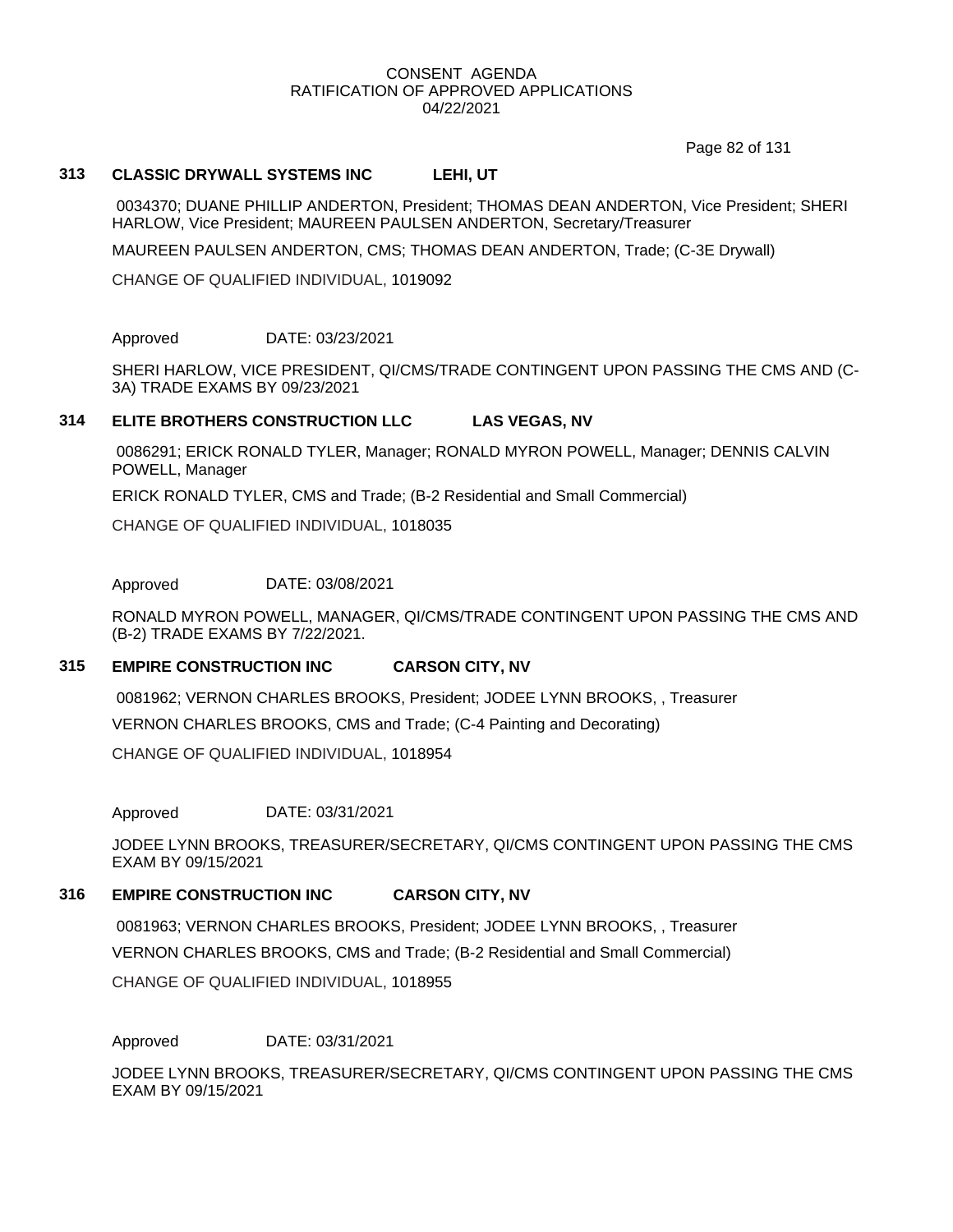Page 83 of 131

# **317 ENVISE LAS VEGAS, NV**

0080321; THEODORE DOCHARTY LYNCH, President; REBECCA JEANNE ANDERSON REYES, Secretary; TONY WANG, Treasurer

DANIEL KENNETH VANDIVER, , CMS and Trade; (C-2 Electrical)

CHANGE OF QUALIFIED INDIVIDUAL, 1017985

Approved DATE: 03/08/2021

DANIEL VANDIVER, QE/CMS/TRADE CONTINGENT ON PASSING TRADE EXAM

# **318 FASTRAC ENERGY SERVICES LLC HOUSTON, TX**

0086646; JORDAN EARL FRUGE, , Manager; STEPHANIE RENEE REINHART FRUGE, , Manager DAVID BRIAN FERRIER, CMS and Trade; (C-2 Electrical)

CHANGE OF QUALIFIED INDIVIDUAL, 1018122

Approved DATE: 03/09/2021

TIMOTHY CHARLES COATS, QI/CMS/TRADE CONTINGENT UPON PASSING THE CMS AND (C-2) TRADE EXAMS BY 07/28/2021.

## **319 GAIL WILLEY LANDSCAPING INC RENO, NV**

0063876; JOHN LAWRENCE WILLEY, President

JOHN LAWRENCE WILLEY, CMS and Trade; (C-18 Masonry C18 IS LIMITED TO INSTALLATION OF INTERLOCKING PAVERS ONLY) CHANGE OF QUALIFIED INDIVIDUAL, 1019015

Approved DATE: 04/05/2021

JOHN LAWRENCE WILLEY, PRESIDENT, QI/CMS/TRADE

## **320 GAIL WILLEY LANDSCAPING INC RENO, NV**

0061520; JOHN LAWRENCE WILLEY, President

JOHN LAWRENCE WILLEY, CMS and Trade; (A-12 Excavating, Grading, Trenching and Surfacing A22 IS DESIGNATED FOR ROCKERY WALLS & ENGINEERED WATER FEATURES ONLY; A-15 Sewers, Drains and Pipes A22 IS DESIGNATED FOR ROCKERY WALLS & ENGINEERED WATER FEATURES ONLY; A-19 Pipeline and Conduits A22 IS DESIGNATED FOR ROCKERY WALLS & ENGINEERED WATER FEATURES ONLY; A-21 Fencing and Guardrails A22 IS DESIGNATED FOR ROCKERY WALLS & ENGINEERED WATER FEATURES ONLY; A-22 Unclassified A22 IS DESIGNATED FOR ROCKERY WALLS & ENGINEERED WATER FEATURES ONLY)

CHANGE OF QUALIFIED INDIVIDUAL, 1019016

Approved DATE: 04/05/2021

JOHN LAWRENCE WILLEY, PRESIDENT, QI/CMS/TRADE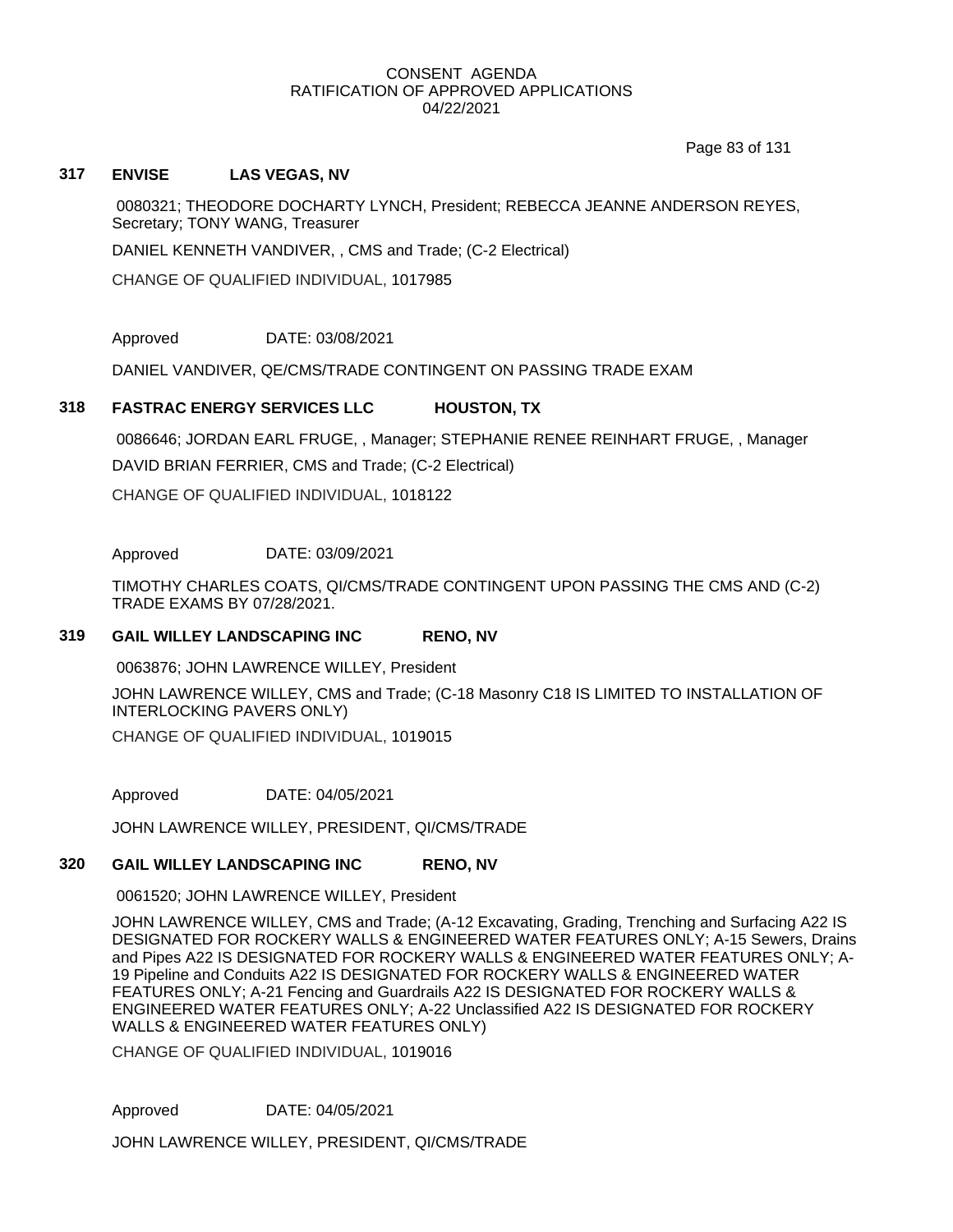Page 84 of 131

# **321 GAIL WILLEY LANDSCAPING INC RENO, NV**

0051845B; JOHN LAWRENCE WILLEY, President JOHN LAWRENCE WILLEY, CMS and Trade; (C-10 Landscape Contracting) CHANGE OF QUALIFIED INDIVIDUAL, 1019017

Approved DATE: 04/05/2021

JOHN LAWRENCE WILLEY, PRESIDENT, QI/CMS/TRADE

# **322 GARDEN SHOP NURSERY LANDSCAPING DIVISION INC SPARKS, NV**

0072022; TONI ALLISON WARDEN, President

; (C-18 Masonry LIMITED TO PAVERS ONLY)

CHANGE OF QUALIFIED INDIVIDUAL, 1018601

Approved DATE: 03/17/2021

TONI ALLISON WARDEN, SECRETARY, QI/CMS ERIC BLANTON, QI/TRADE CONTINGENT UPON PASSING THE CMS EXAM BY 7/26/2021

## **323 GARDEN SHOP NURSERY LANDSCAPING DIVISION INC SPARKS, NV**

0054065; TONI ALLISON WARDEN, President

; (C-25 Fencing and Equipping Playgrounds)

CHANGE OF QUALIFIED INDIVIDUAL, 1018602

Approved DATE: 03/18/2021

TONI ALLISON WARDEN, SECRETARY, QI/CMS ERIC BLANTON, QI/TRADE CONTINGENT UPON PASSING THE CMS EXAM BY 08/26/2021

# **324 GARDEN SHOP NURSERY LANDSCAPING DIVISION INC SPARKS, NV**

0027921A; TONI ALLISON WARDEN, President

; (C-10 Landscape Contracting)

CHANGE OF QUALIFIED INDIVIDUAL, 1018603

Approved DATE: 03/17/2021

TONI ALLISON WARDEN, SECRETARY, QI/CMS/ ERIC BLANTON, QI/TRADE CONTINGENT UPON PASSING THE CMS AND (C-10) TRADE EXAMS BY 08/26/2021.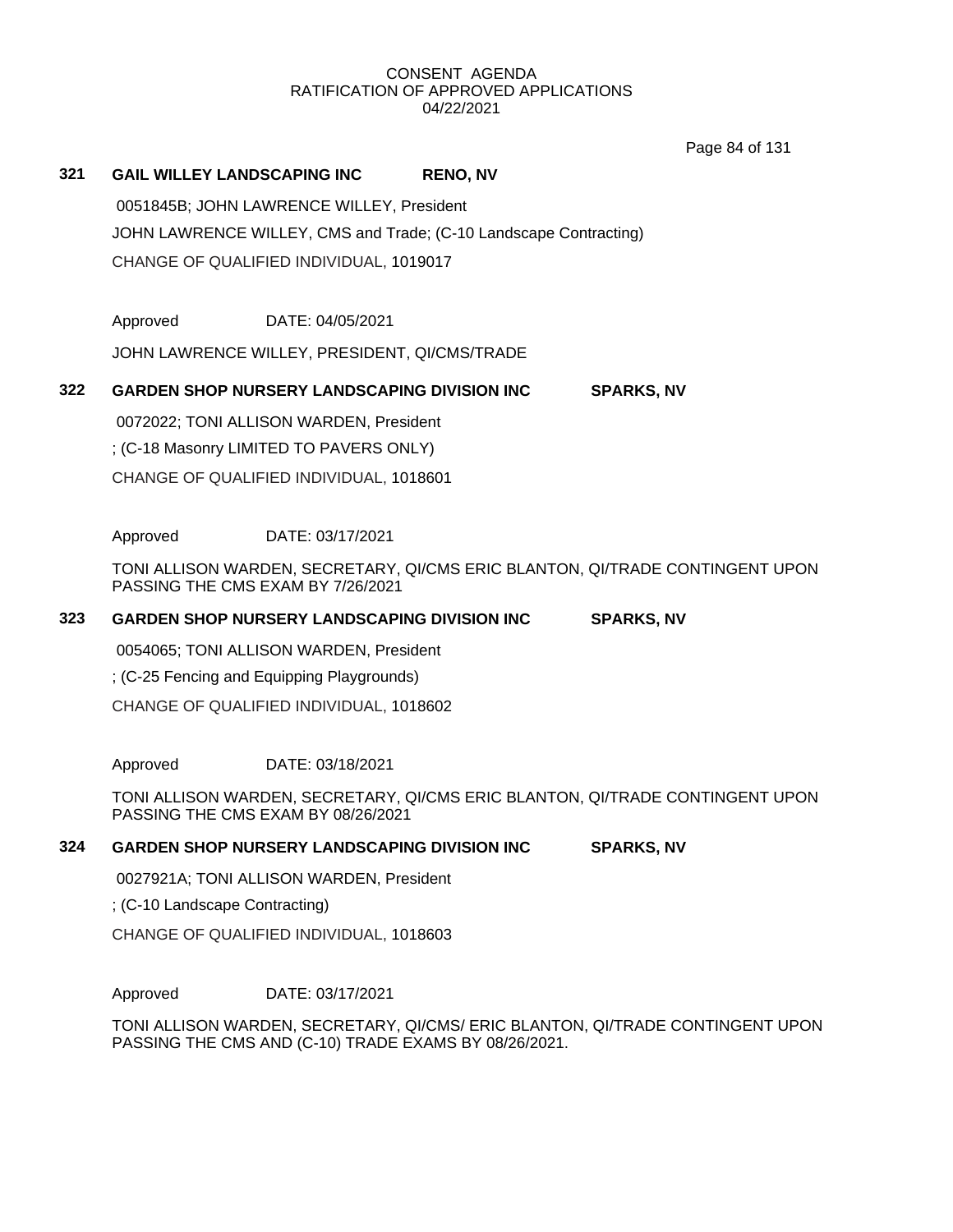Page 85 of 131

# **325 GENERAL FENCE INC ELKO, NV**

0067507; MICHAEL EUGENE JENKINS, President; ERIN DRAUGHON JENKINS, Secretary MICHAEL EUGENE JENKINS, CMS and Trade; (A-21 Fencing and Guardrails) CHANGE OF QUALIFIED INDIVIDUAL, 1018795

Approved DATE: 03/22/2021

MICHAEL EUGENE JENKINS, PRESIDENT, QI/CMS ANTHONY GEORGE CARROLL, QI/TRADE CONTINGENT UPON PASSING THE (A) TRADE EXAM BY 09/08/2021

# **326 H & D CONSTRUCTION LLC RENO, NV**

0082881; XIN QIANG HUANG, Managing Member; LEONEL DELATRINIDAD, Managing Member XIN QIANG HUANG, CMS and Trade; (C-3C Insulation & Weather Stripping)

CHANGE OF QUALIFIED INDIVIDUAL, 1018608

# Approved DATE: 03/11/2021

LEONEL DELATRINIDAD, MANANGING MEMBER, QI/CMS/TRADE CONTINGENT UPON PASSING THE CMS EXAM BY 08/26/2021.

## **327 H & D CONSTRUCTION LLC RENO, NV**

0082882; XIN QIANG HUANG, Managing Member; LEONEL DELATRINIDAD, Managing Member XIN QIANG HUANG, CMS and Trade; (C-17C Drywall; C-17D Acoustical Tile; C-17F Studs of Sheet Metal) CHANGE OF QUALIFIED INDIVIDUAL, 1018609

Approved DATE: 03/11/2021

LEONEL DELATRINIDAD, MANANGING MEMBER, QI/CMS/TRADE CONTINGENT UPON PASSING THE CMS EXAM BY 08/26/2021.

# **328 HIGH VOLTAGE ELECTRIC LLC SPARKS, NV**

0076573; CHAD MICHAEL KAY, Manager CHAD MICHAEL KAY, CMS and Trade; (C-2 Electrical) CHANGE OF QUALIFIED INDIVIDUAL, 1017196

Approved DATE: 03/18/2021

JAMES PAUL PECORINO, QI/CMS/TRADE SAM REED PEASLEE, QI/CMS/TRADE CONTINGENT UPON PASSING THE CMS AND (C-2) TRADE EXAMS BY 5/17/2021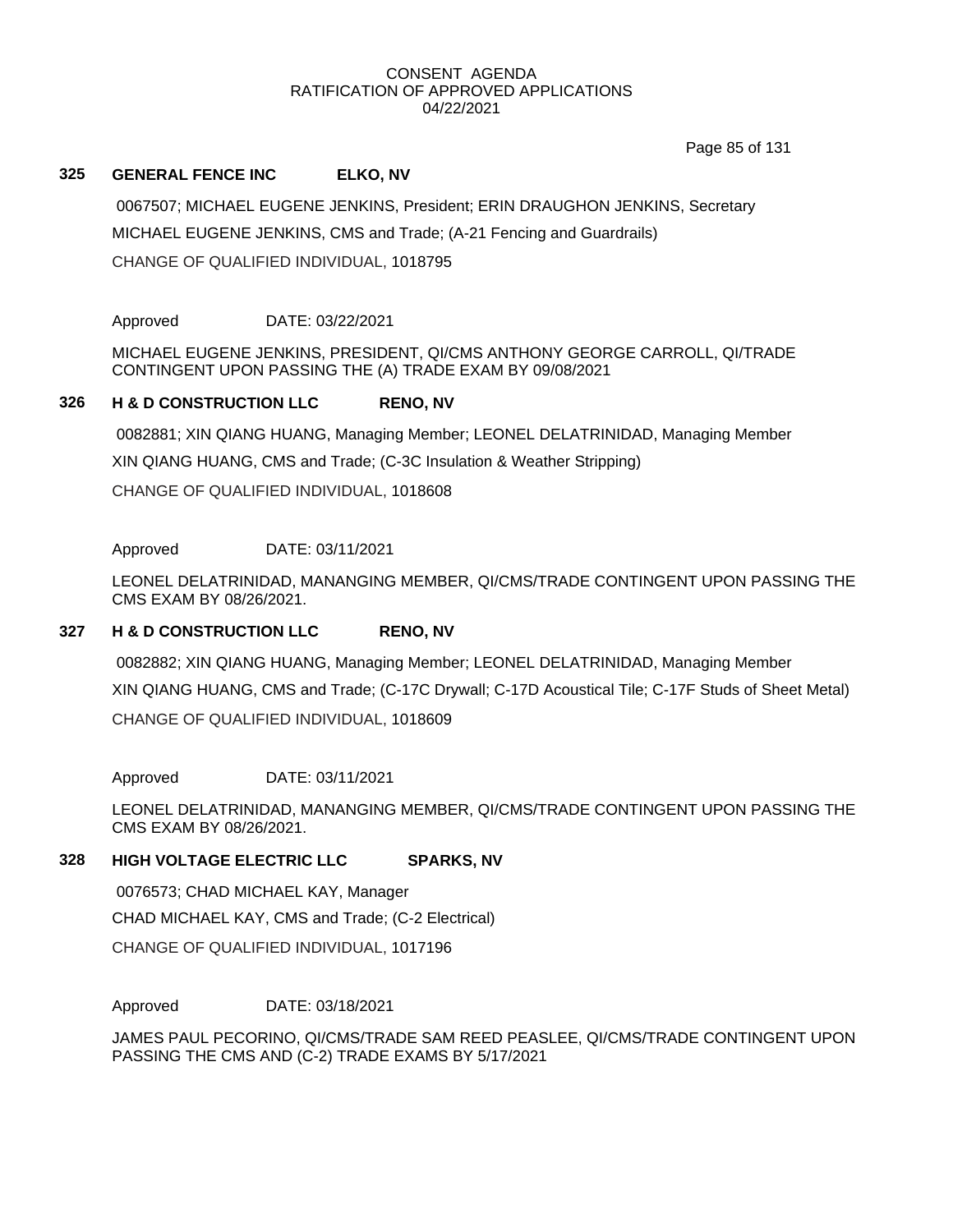Page 86 of 131

## **329 I & E ELECTRIC INC ELKO, NV**

0033551; KEVIN DEAN DOERR, President; STEVEN LAMAR EHRMANN, Vice President; KENNETH CRAIG EHRMANN, Other

KENNETH CRAIG EHRMANN, CMS and Trade; JAIME ROBLES QUINTERO, , Trade; TARA DENISE ROBERTS, CMS; DARIAN ALEX GETTY, Trade; (C-2 Electrical)

CHANGE OF QUALIFIED INDIVIDUAL, 1018030

Approved DATE: 04/08/2021

JAIME ROBLES QUINTERO, QI/TRADE

# **330 INNOVATIONS LV LLC LAS VEGAS, NV**

PLUMBING INNOVATIONS; 0081002; RORY BRYAN GRIFFITH, Managing Member RORY BRYAN GRIFFITH, CMS and Trade; (C-1 Plumbing and Heating) CHANGE OF QUALIFIED INDIVIDUAL, 1018739

Approved DATE: 03/16/2021

RORY GRIFFITH, QE/CMS/TRADE CONTINGENT ON PASSING EXAMS

# **331 J M A C PLUMBING & AIR CONDITIONING LLC LAS VEGAS, NV**

0078723; JAMES PATRICK MANNING, Manager; ALAN LEE CARDUCCI, Manager JAMES DARRELL GARNER, Trade; JAMES PATRICK MANNING, CMS; (C-21 Refrigeration and Air Conditioning)

CHANGE OF QUALIFIED INDIVIDUAL, 1018722

Approved DATE: 03/26/2021

JASON RICHARD CHINERY, QI/TRADE CONTINGENT UPON PASSING THE (C-21) TRADE EXAM BY 09/04/2021.

# **332 K P S GLOBAL WALKINS LP FORT WORTH, TX**

0071597; WESTRAN CORP , General Partner; JAMES MARTIN COSTANZA, Vice President

JAMES MARTIN COSTANZA, CMS and Trade; MICHAEL JOSEPH ODLE, Trade; (B-2 Residential and Small Commercial)

CHANGE OF QUALIFIED INDIVIDUAL, 1018649

Approved DATE: 03/31/2021

MICHAEL JOSEPH ODLE, QI/TRADE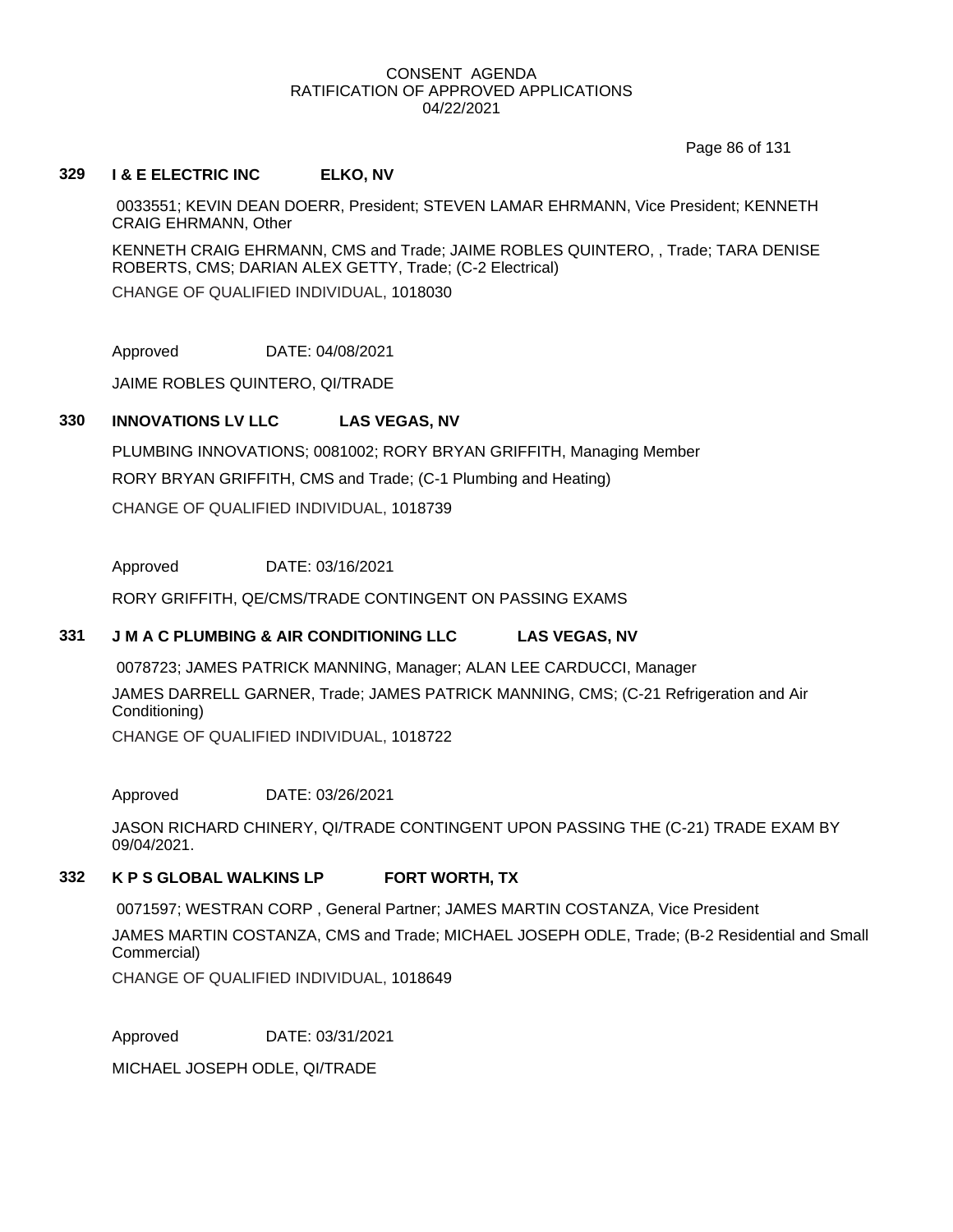Page 87 of 131

# **333 KAP CONSTRUCTION INC SPARKS, NV**

0048127; PAUL A KAPLAN, President PAUL A KAPLAN, CMS and Trade; (B-2 Residential and Small Commercial) CHANGE OF QUALIFIED INDIVIDUAL, 1018834

Approved DATE: 04/08/2021

MICHAEL MARION SCHREINER, QI,TRADE CONTINGENT UPON PASSING THE (B-2) TRADE EXAM BY 09/10/2021.

# **334 KUUBIX ENERGY INC VISALIA, CA**

0086930; JOSHUA JAMES BUTT, , President RICHARD ALLEN FRY, , CMS and Trade; (C-2 Electrical) CHANGE OF QUALIFIED INDIVIDUAL, 1018466

# Approved DATE: 03/31/2021

RICHARD ALLEN FRY, QI/CMS/TRADE CONTINGENT UPON PASSING THE CMS EXAM BY 08/18/2021.

## **335 LOWES HOME CENTERS LLC Mooresville, NC**

0079079; ROBERT FREDERICK HULL, JR, Manager; RICKY DARRELL DAMRON, Manager; TIFFANY LAUREN MASON, Manager; GARY EUGENE GROSS, Manager; DAVID RAY GREEN, Manager

JAMES ANDREW MCGARRY, CMS and Trade; CHARLES GERALD MESSIG, , CMS and Trade; (B-2 Residential and Small Commercial)

CHANGE OF QUALIFIED INDIVIDUAL, 1017990

Approved DATE: 03/18/2021

CHARLES GERALD MESSIG, QI/CMS/TRADE CONTINGENT UPON PASSING THE CMS EXAM BY 07/20/2021

# **336 MATCH POINT CONSTRUCTION LLC HENDERSON, NV**

0071800; KEVIN JAMES FABER, Manager KEVIN JAMES FABER, CMS and Trade; (B-2 Residential and Small Commercial) CHANGE OF QUALIFIED INDIVIDUAL, 1018068

Approved DATE: 04/07/2021

MICHAEL ALLAN SUTTON, QI/CMS/TRADE CONTINGENT UPON PASSING THE CMS AND (B-2) TRADE EXAMS BY 07/26/2021.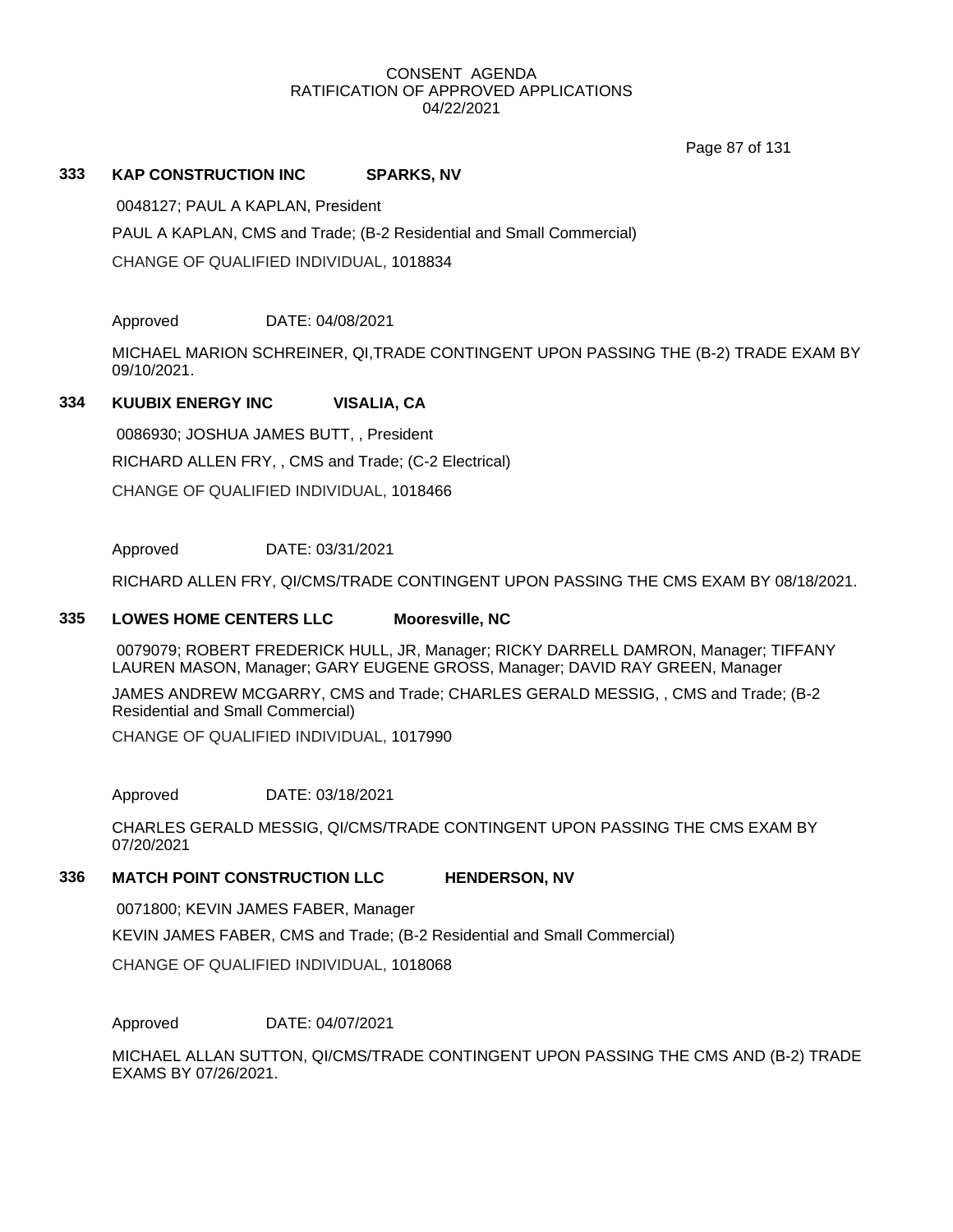Page 88 of 131

# **337 MCCOOK BOILER & PUMP COMPANY TUCSON, AZ**

0048428; THOMAS DEAN MCCOOK, President; JOLINDA MCCOOK, Secretary/Treasurer

THOMAS DEAN MCCOOK, CMS and Trade; (C-1A Boilers)

CHANGE OF QUALIFIED INDIVIDUAL, 1018372

Approved DATE: 03/22/2021

QUINTON JUDD LAMOREAUX, QI/CMS/TRADE CONTINGENT UPON PASSING THE CMS AND (C-1A) TRADE EXAMS BY 08/11/2021.

# **338 MESA MECHANICAL INC LAS VEGAS, NV**

0010339A; BLYTHE TAYLOR VAN HOOVE, President; CHAD CHRISTIAN DAVIS, Secretary/Treasurer; DAVID CHARLES FATA, Vice President

DAVID CHARLES FATA, Trade; BLYTHE TAYLOR VAN HOOVE, CMS and Trade; (C-1 Plumbing and Heating)

CHANGE OF QUALIFIED INDIVIDUAL, 1018101

Approved DATE: 03/09/2021

BLYTHE TAYLOR VAN HOOVE, PRESIDENT, QI/CMS/TRADE

## **339 MESA MECHANICAL INC LAS VEGAS, NV**

0077845; BLYTHE TAYLOR VAN HOOVE, President; CHAD CHRISTIAN DAVIS, Secretary/Treasurer; DAVID CHARLES FATA, Vice President

DAVID CHARLES FATA, Trade; BLYTHE TAYLOR VAN HOOVE, CMS and Trade; (A-10 Commercial and Residential Pools)

CHANGE OF QUALIFIED INDIVIDUAL, 1018102

Approved DATE: 03/09/2021

BLYTHE TAYLOR VAN HOOVE, PRESIDENT, QI/CMS/TRADE

# **340 MESA MECHANICAL INC LAS VEGAS, NV**

0056814; BLYTHE TAYLOR VAN HOOVE, President; CHAD CHRISTIAN DAVIS, Secretary/Treasurer; DAVID CHARLES FATA, Vice President

DAVID CHARLES FATA, Trade; BLYTHE TAYLOR VAN HOOVE, CMS and Trade; (C-21 Refrigeration and Air Conditioning)

CHANGE OF QUALIFIED INDIVIDUAL, 1018103

Approved DATE: 03/09/2021

BLYTHE TAYLOR VAN HOOVE, PRESIDENT, QI/CMS/TRADE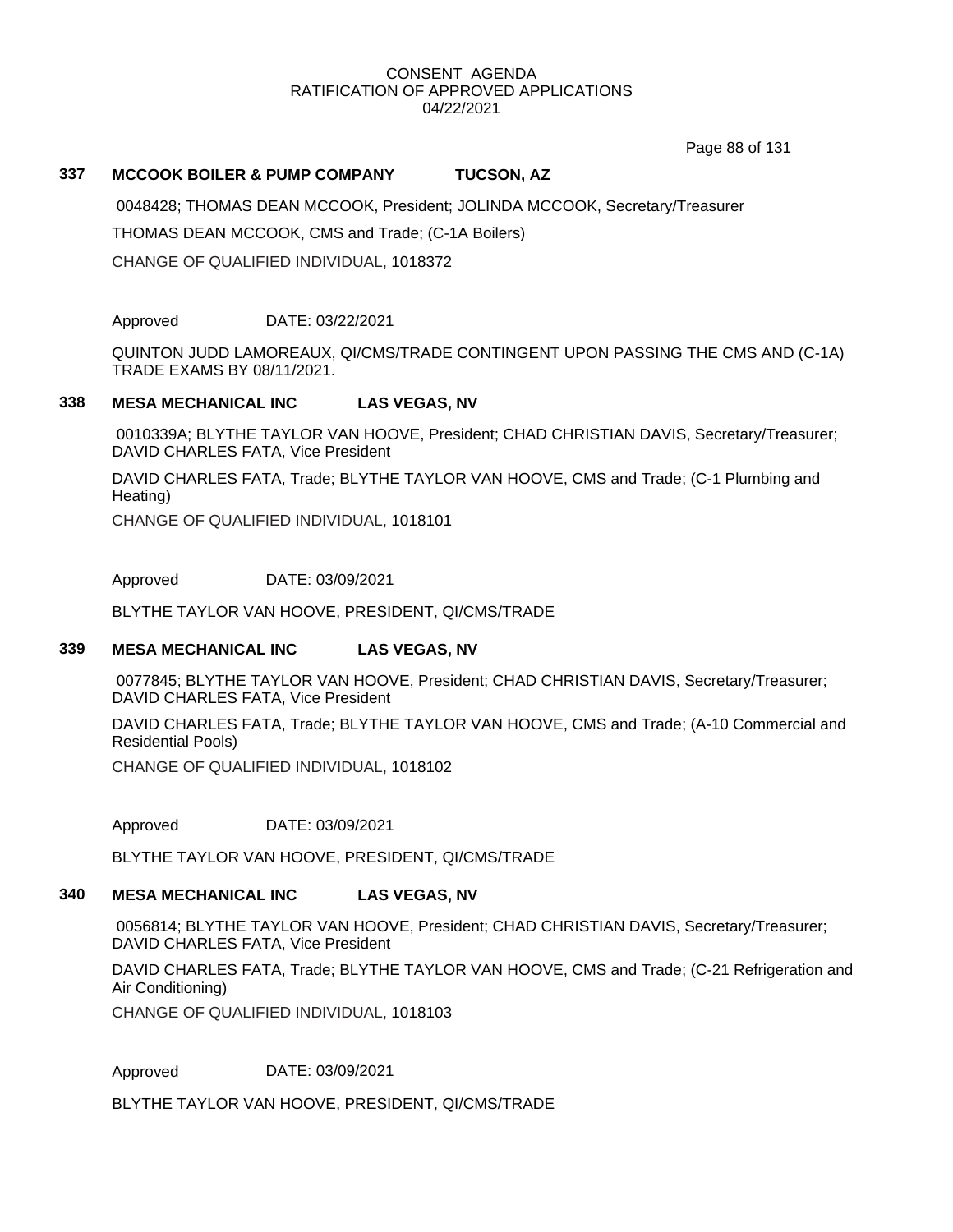Page 89 of 131

# **341 MODIFIED NAME OF MARSHALL INDUSTRIES INC SALT LAKE CITY, UT**

MARSHALL AUDIO/VIDEO SYSTEMS INC; 0054640; DENNIS JAMES SAVAGE, President; JOYCE MARSHALL SAVAGE, Secretary; KEVIN C MARSHALL, Treasurer; RODNEY VON MARSHALL, Vice President

RANDALL DUANE MCCLEVE, CMS and Trade; RUSSELL D GRAMSE, Trade; (C-2D Low Voltage)

CHANGE OF QUALIFIED INDIVIDUAL, 1018045

Approved DATE: 03/08/2021

RUSSELL D. GRAMSE, QI/CMS/TRADE

## **342 O G C INC RENO, NV**

RIVER CITY PLUMBING; 0060829; ADRIAN CHRISTOPHER TESTA, , President; AUDRA LYNN TESTA, , **Treasurer** 

MICHAEL AARON BASS, Trade; ADRIAN CHRISTOPHER TESTA, , CMS; (C-1D Plumbing)

CHANGE OF QUALIFIED INDIVIDUAL, 1018716

Approved DATE: 03/18/2021

ADRIAN CHRISTOPHER TESTA, PRESIDENT/SECRETARY, QI/CMS

# **343 O G C INC RENO, NV**

HARRIS LANDSCAPE CONSTRUCTION; 0081191; ADRIAN CHRISTOPHER TESTA, , President; AUDRA LYNN TESTA, , Treasurer

ADRIAN CHRISTOPHER TESTA, , CMS and Trade; (C-18 Masonry LIMITED TO NON-VERTICAL INTERLOCKING PAVERS ONLY) CHANGE OF QUALIFIED INDIVIDUAL, 1018717

Approved DATE: 03/18/2021

ADRIAN CHRISTOPHER TESTA, PRESIDENT/SECRETARY, QI/CMS/TRADE

# **344 PAR 123 CONSTRUCTION SERVICES LLC LAS VEGAS, NV**

AGILE BUILDERS; 0086112; RUSSELL LEE LAMBRECHT, , Manager; APRIL CM LAWSON, , Manager

; (B-2 Residential and Small Commercial)

CHANGE OF QUALIFIED INDIVIDUAL, 1018232

Approved DATE: 04/08/2021

DIRK THEO NELSON, QI/CMS/TRADE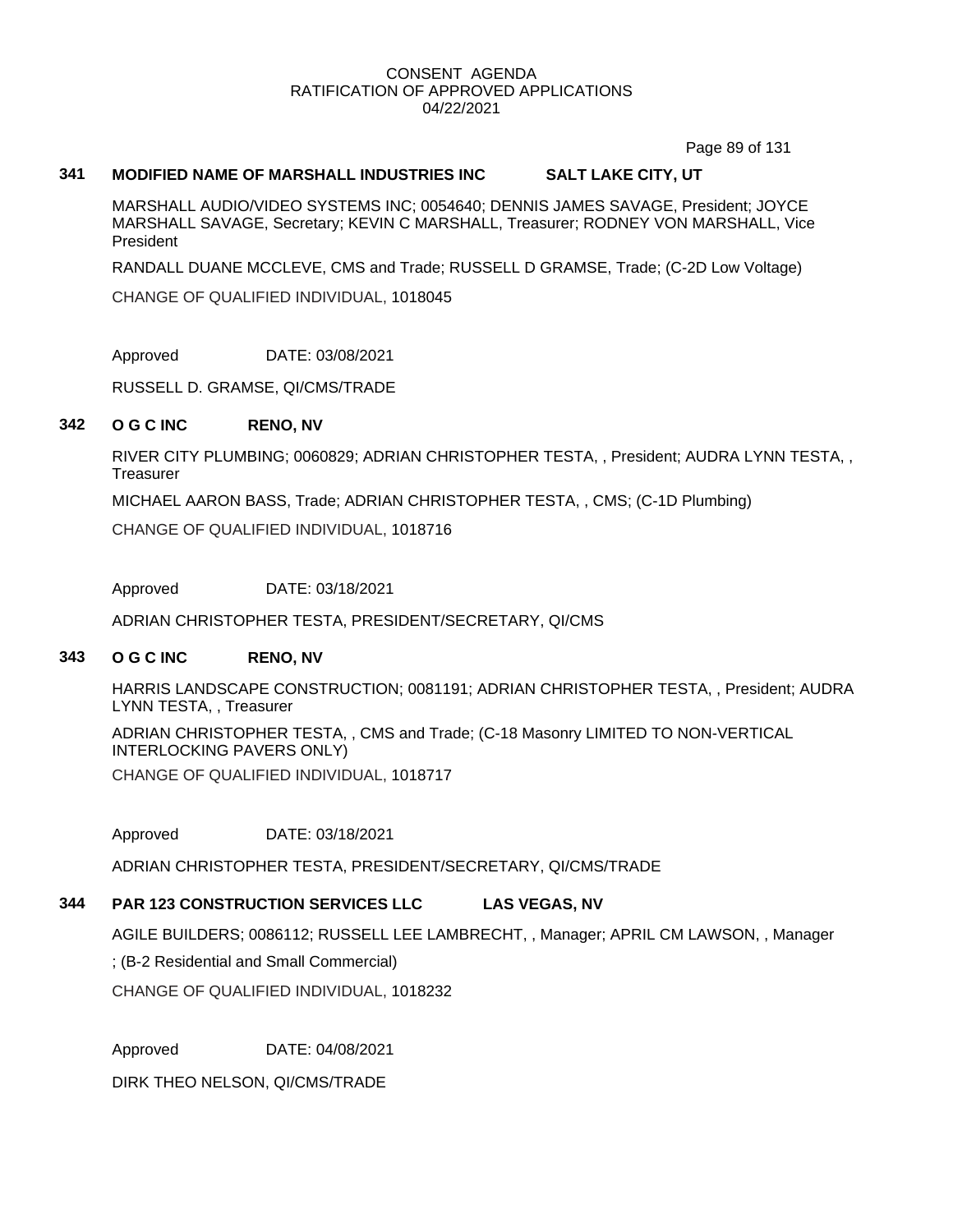Page 90 of 131

# **345 PELLETT CONSTRUCTION LLC SPARKS, NV**

0057121A; KYLE ROBERT PELLETT, , Manager; SUMMER NICOLE PELLETT, , Member KYLE ROBERT PELLETT, , CMS and Trade; (C-3 Carpentry Maintenance and Minor Repairs) CHANGE OF QUALIFIED INDIVIDUAL, 1018668

Approved DATE: 03/22/2021

KYLE ROBERT PELLETT, MANAGER, QI/CMS/TRADE

## **346 POOLMAN 2000 LLC Henderson, NV**

POOLMAN; 0082196; FRED ALLEN WAGNER, Manager; MITCHELL BRAD FRIEDLANDER, Manager; RICHARD CRAIG NADEN, Manager

JOSEPH CALARCO, CMS and Trade; (A-10 Commercial and Residential Pools)

CHANGE OF QUALIFIED INDIVIDUAL, 1018046

Approved DATE: 03/10/2021

MITCHELL BRAD FRIEDLANDER, MANAGER, QI/CMS/TRADE CONTINGENT UPON PASSING CMS AND (A-10) TRADE EXAMS BY 08/25/2021

## **347 R D LAWNS INC LAS VEGAS, NV**

R D COMPANIES; 0081195; RICHARD NORMAN DUNCAN, JR, President

ROBERT EDMUND MACCACHREN, JR, CMS and Trade; RICHARD NORMAN DUNCAN, JR, CMS and Trade; (B-2 Residential and Small Commercial) CHANGE OF QUALIFIED INDIVIDUAL, 1019308

Approved DATE: 04/01/2021

RICHARD NORMAN DUNCAN JR., PRESIDENT/QI/CMS/TRADE

# **348 REC SOLAR COMMERCIAL CORPORATION SAN LUIS OBISPO, CA**

0080860; DONALD LAWRENCE DENNEY, JR, President; NANCY MARIE WRIGHT, , Secretary; THOMAS COOPER MONROE, III, Treasurer

PAUL MARKUS RICHARDSON, , CMS and Trade; (C-2 Electrical)

CHANGE OF QUALIFIED INDIVIDUAL, 1018749

Approved DATE: 04/08/2021

PAUL MARKUS RICHARDSON, QI/CMS/TRADE CONTINGENT UPON PASSING THE CMS AND (C-2) TRADE EXAMS BY 09/05/2021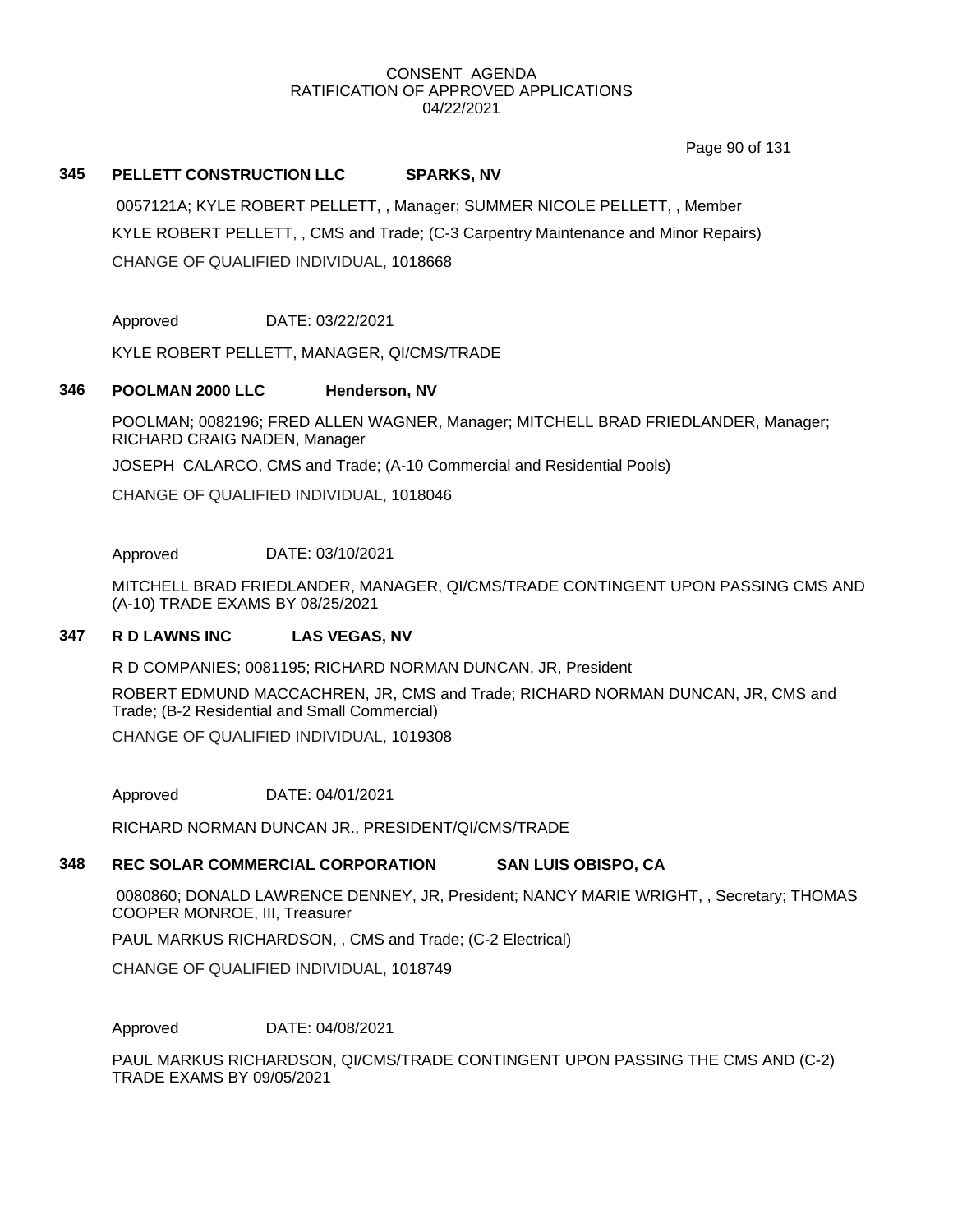Page 91 of 131

# **349 SIERRA MASONRY LLC LAS VEGAS, NV**

SIERRA STUCCO ; 0083409; JAVIER AVILA-PENA, Managing Member JAVIER AVILA-PENA, CMS; MARIA DEL SOL NEGRETE-HERRERA, , Trade; (C-17 Lathing and Plastering) CHANGE OF QUALIFIED INDIVIDUAL, 1018621

Approved DATE: 03/18/2021

JAVIER AVILA-PENA, MANAGING MEMBER, QI/CMS MARIA DEL SOL NEGRETE-HERRERA, QI/TRADE

# **350 SIERRA MASONRY LLC LAS VEGAS, NV**

0072773; JAVIER AVILA-PENA, Managing Member RANDALL RAY RUNKLE, Trade; (C-18 Masonry) CHANGE OF QUALIFIED INDIVIDUAL, 1018636

## Approved DATE: 03/19/2021

JAVIER AVILA - PENA, MANAGING MEMBER, QI/CMS/TRADE CONTINGENT UPON PASSING THE (C-18) TRADE EXAM BY 09/01/2021.

# **351 SOUTHEAST DIRECTIONAL DRILLING LLC CASA GRANDE, AZ**

0063671; CHARLES H PATTERSON, Manager

; (A-19 Pipeline and Conduits A22 IS DESIGNATED FOR HORIZONTAL DIRECTIONAL DRILLING ONLY; A-22 Unclassified A22 IS DESIGNATED FOR HORIZONTAL DIRECTIONAL DRILLING ONLY) CHANGE OF QUALIFIED INDIVIDUAL, 1018507

Approved DATE: 03/31/2021

PAUL NEAL OLMSTEAD, QI/CMS/TRADE CONTINGENT UPON PASSING THE CMS AND (A-19) TRADE EXAMS BY 08/22/2021.

# **352 SUB PART R INC Layton, UT**

0076389; ROBERT C GREEN, , President

; (C-14 Steel Reinforcing and Erection)

CHANGE OF QUALIFIED INDIVIDUAL, 1019078

Approved DATE: 04/08/2021

ROBERT CHRISTOPHER GREEN, PRESIDENT, QI/CMS/TRADE CONTINGENT UPON PASSING THE (C-14) TRADE EXAM BY 09/22/2021.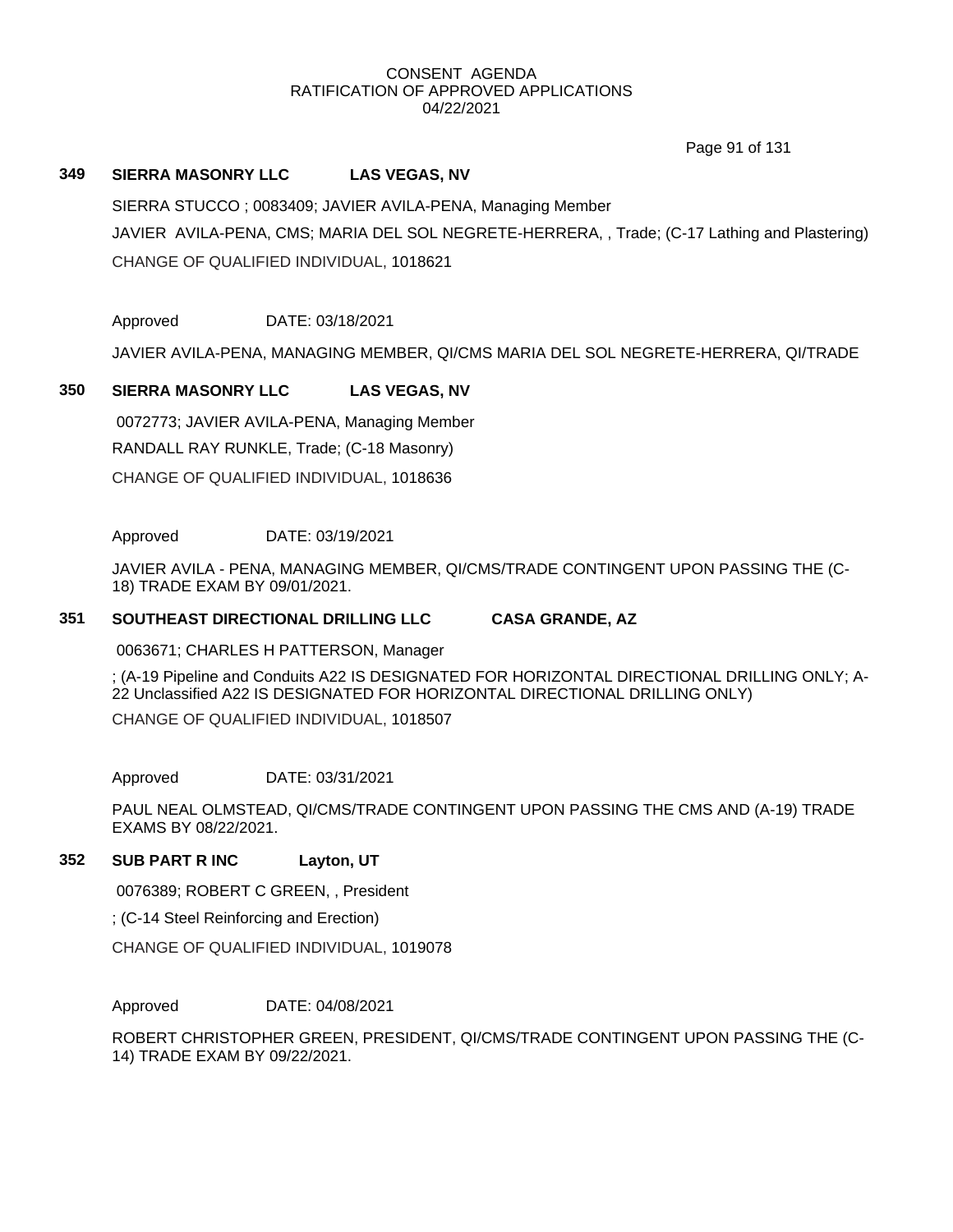Page 92 of 131

## **353 T AND D COMMUNICATIONS INC RIVERSIDE, CA**

0079889; THOMAS PATRICK CROAN, President; JAMES FRANCIS VOLLMER, Other

; (C-2D Low Voltage)

CHANGE OF QUALIFIED INDIVIDUAL, 1018549

Approved DATE: 03/22/2021

THOMAS PATRICK CROAN, SECRETARY/TREASURER, QI/CMS/TRADE CONTINGENT UPON PASSING THE CMS AND (C-2D) TRADE EXAMS BY 08/24/2021.

# **354 T S I SALES & INSTALLATION LLC LAS VEGAS, NV**

T S I; 0050757A; MICHAEL ARTHUR BARTONE, Manager; JACK DARIN SNODGRASS, Manager

SCOTT PETER WULFORST, CMS and Trade; (C-2C Fire Detection; C-2D Low Voltage)

CHANGE OF QUALIFIED INDIVIDUAL, 1018648

Approved DATE: 03/29/2021

SCOTT P WULFORST, QI/CMS/TRADE

## **355 TUTOR PERINI BUILDING CORP HENDERSON, NV**

0018335; ROBERT BAND, Vice President; CHRISTOPHER PATRICK ANDERSON, Vice President; BRIAN RANDELL THOMAS, , Vice President; JEFFREY ADAM FRANK, , Vice President

; (A General Engineering)

CHANGE OF QUALIFIED INDIVIDUAL, 1018787

Approved DATE: 04/08/2021

CHRISTOPHER PATRICK ANDERSON, QI/CMS/TRADE CONTINGENT UPON PASSING THE (A) TRADE EXAM BY 09/08/2021.

# **356 U S POOLS LLC LAS VEGAS, NV**

0085825; DARREN WAYNE SHELLEDY, , Managing Member

; (A-10 Commercial and Residential Pools)

CHANGE OF QUALIFIED INDIVIDUAL, 1018319

Approved DATE: 03/10/2021

DARREN WAYNE SHELLEDY, MANAGING MEMBER/QI/CMS/TRADE CONTINGENT UPON PASSING THE CMS AND (A-10) TRADE EXAMS BY 08/08/2021.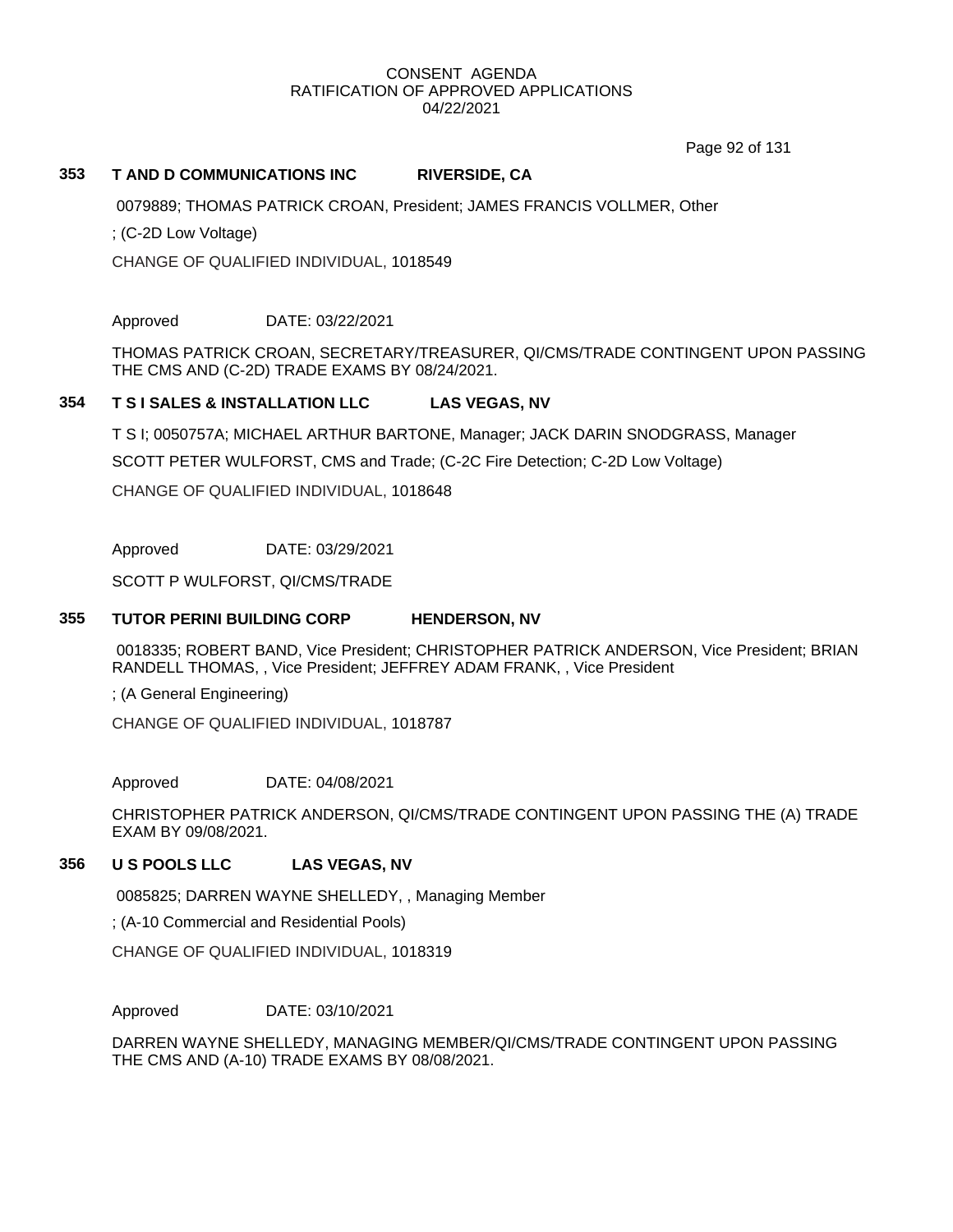Page 93 of 131

# **357 WESTECH ENGINEERING INC SALT LAKE, UT**

0082454; RALPH ASHTON CUTLER, , President; RUSSELL C WRIGHT, Secretary; GREGORY K HOWELL, Treasurer

; (B-2 Residential and Small Commercial)

CHANGE OF QUALIFIED INDIVIDUAL, 1018212

Approved DATE: 03/19/2021

MATTHEW BLACK, QE/CMS/TRADE CONTINGENT ON PASSING EXAMS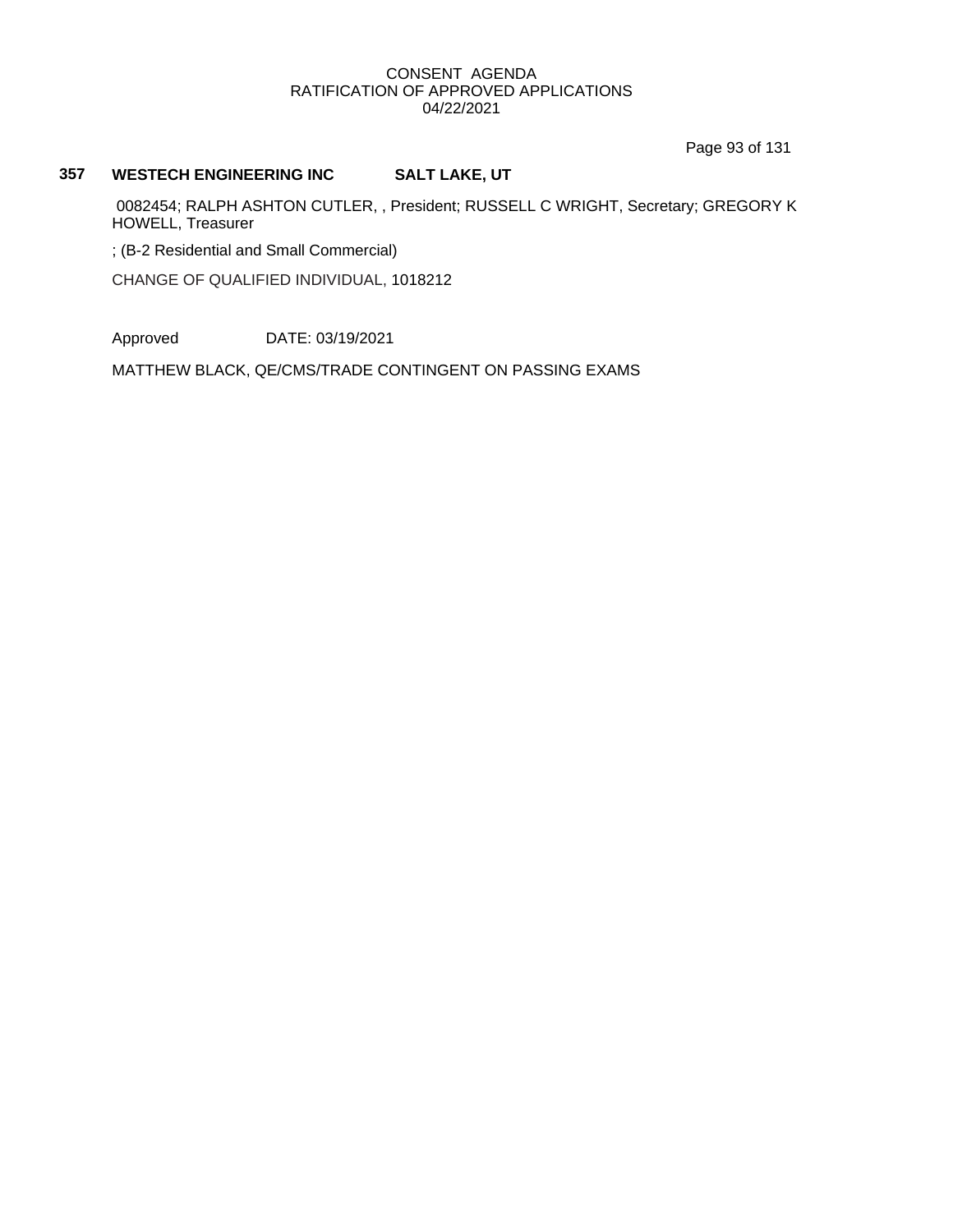Page 94 of 131

# **CONVERSION OF ENTITY**

## **358 KELLER ELECTRICAL INDUSTRIES LLC PHOENIX, AZ**

0053743, OHIO TRANSMISSION LLC , Member; DAVID LORING SCHEER, , Secretary; ADAM JAMES MCMAHON, , Chief Financial Officer

CODY RICHARD ESLICK, CMS and Trade

CONVERSION OF ENTITY, 1018295

Approved DATE: 03/10/2021

## **359 PARK MGM LLC LAS VEGAS, NV**

0074874, 0074875, 0074876, 0074877, M G M RESORTS INTERNATIONAL , Managing Member; MANDALAY RESORT GROUP , Managing Member; ANN CONKLIN HOFF, , President; JOHN MILTON MCMANUS, Secretary; JONATHAN SCOTT HALKYARD, Treasurer

WILLIAM THOMAS HAM, CMS and Trade; WILLIAM THOMAS HAM, CMS and Trade; WILLIAM THOMAS HAM, CMS and Trade; WILLIAM THOMAS HAM, CMS and Trade

CONVERSION OF ENTITY, 1019141

Approved DATE: 04/08/2021

CONVERSION OF VICTORIA PARTNERS DBA PARK MGM LAS VEGAS TO PARK MGM LLC DBA PARK MGM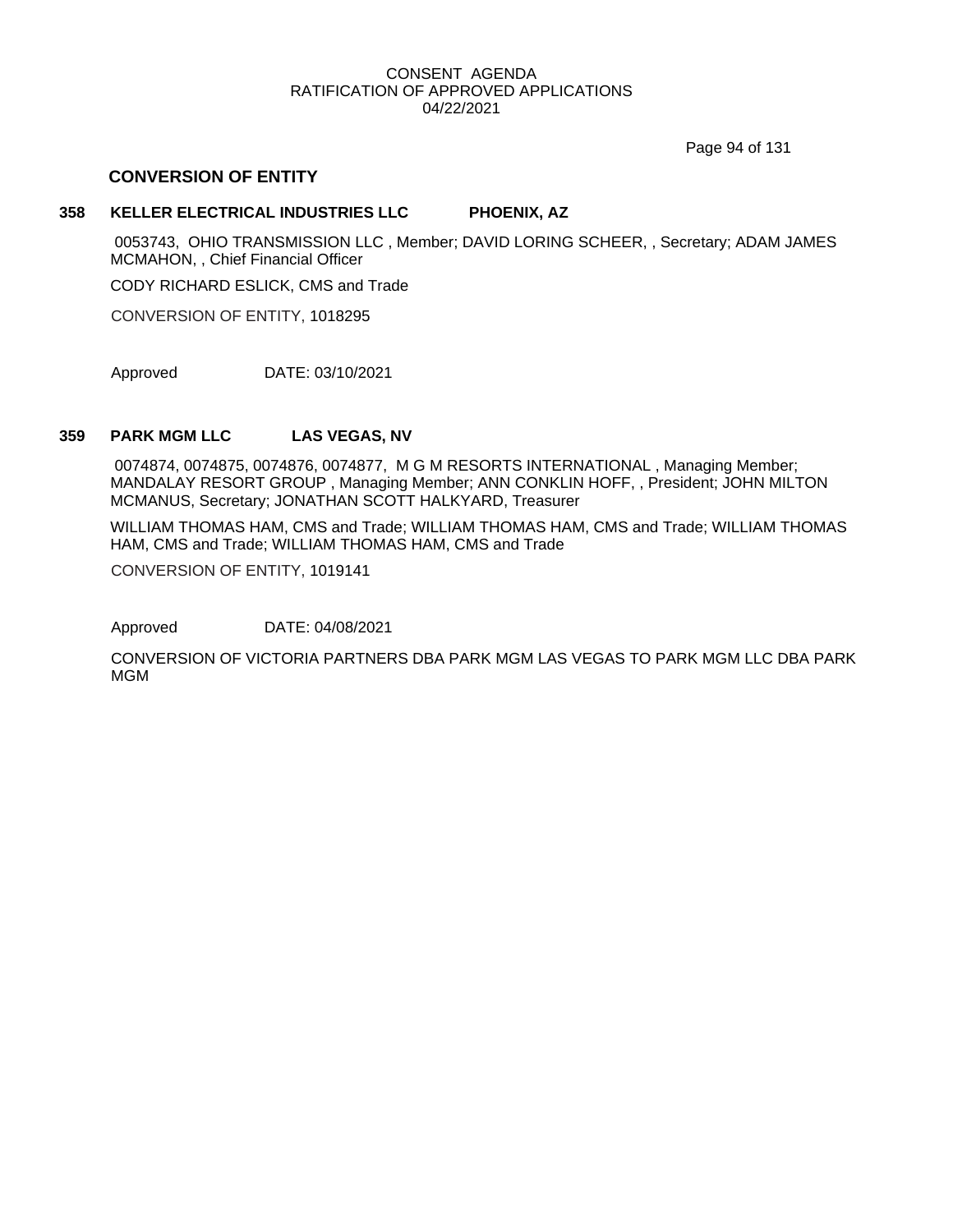Page 95 of 131

# **EXTENSION OF TIME TO REPLACE QUALIFIED INDIVIDUAL**

## **360 JARAMILLO LANDSCAPE & MAINTENANCE LLC LAS VEGAS, NV**

0043875A; CHARLES EDWARD JARAMILLO, Member; JEANE MARIE JARAMILLO, Member

(C-10 Landscape Contracting)

EXTENSION OF TIME TO REPLACE QUALIFIED INDIVIDUAL, 1019432

Approved DATE: 04/08/2021

30 DAY EXTENSION TO REPLACE QUALIFIER UNTIL MAY 8, 2021

## **361 JOHNSON CONTROLS FIRE PROTECTION LP LAS VEGAS, NV**

0053672; S T R GRINNELL GP HOLDING INC , General Partner; SIMPLEX TIME RECORDER CO ; ROBERT F CHAUVIN, President; MARK HENRY MEISNER, CFO; ROBERT CHRISTOPHER MAXIE, VP/Secretary; JENNIFER LYNN LEONG, , Vice President

(C-41 Fire Protection)

EXTENSION OF TIME TO REPLACE QUALIFIED INDIVIDUAL, 1018960

Approved DATE: 03/16/2021

EXTENSION TO REPLACE QUALIFIER UNTIL 04/16/2021

## **362 MAR HOLDINGS OF NV LLC SPARKS, NV**

A B C LOCK & GLASS; 0086443; MICHELLE SUE VRANKEN, Managing Member; RUSSELL SCOTT VRANKEN, , Managing Member

MICHELLE SUE VRANKEN, CMS(C-8 Glass and Glazing)

EXTENSION OF TIME TO REPLACE QUALIFIED INDIVIDUAL, 1019290

Approved DATE: 04/05/2021

EXTENSION TO REPLACE QUALIFIER UNTIL 5/2/21

## **363 TUTOR PERINI BUILDING CORP HENDERSON, NV**

0018335; ROBERT BAND, Vice President; CHRISTOPHER PATRICK ANDERSON, Vice President; BRIAN RANDELL THOMAS, , Vice President; JEFFREY ADAM FRANK, , Vice President

(A General Engineering)

EXTENSION OF TIME TO REPLACE QUALIFIED INDIVIDUAL, 1018777

Approved DATE: 03/09/2021

EXTENSION TO REPLACE QUALIFIER UNTIL 04/12/2021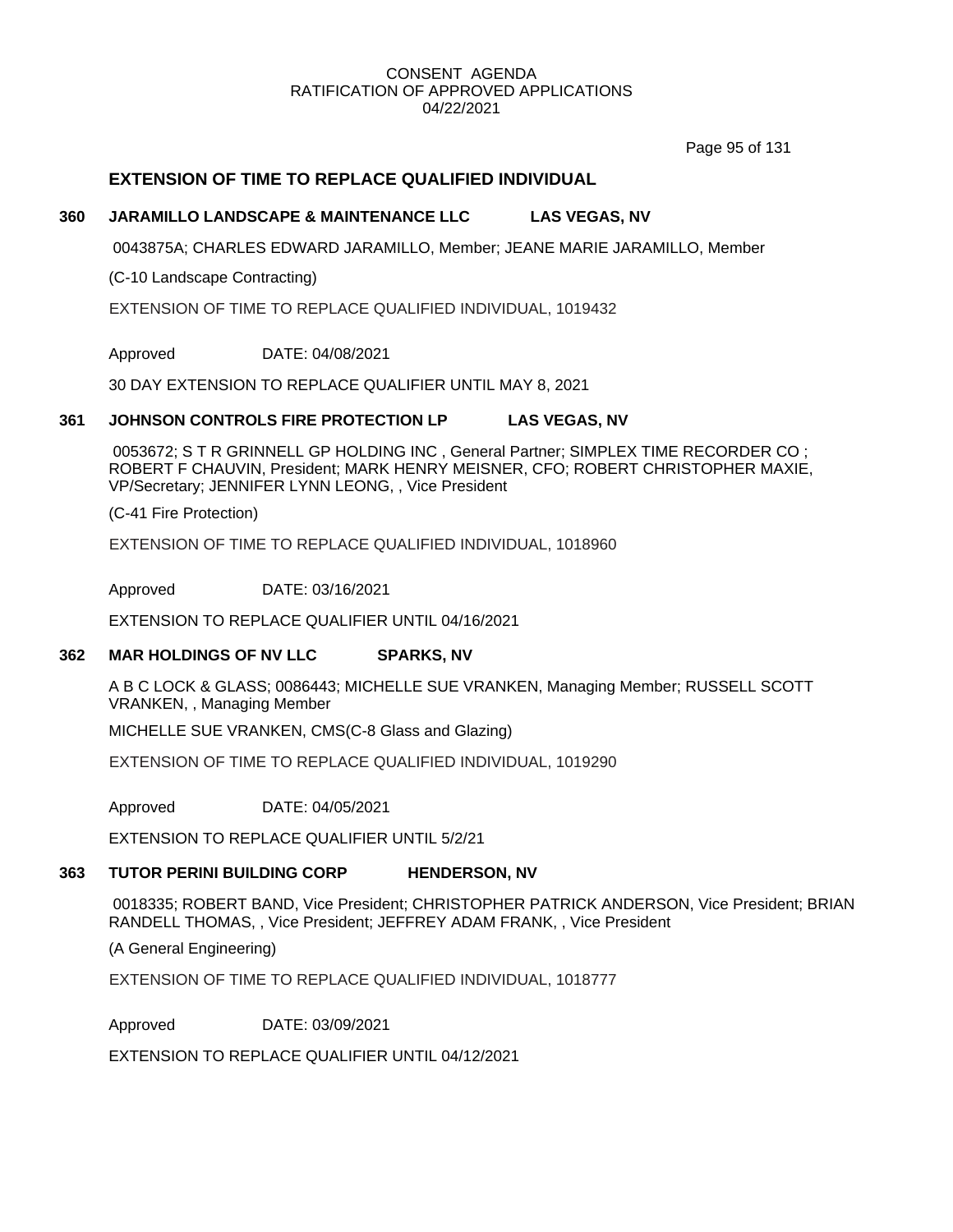Page 96 of 131

# **FINANCIAL STATEMENT REVIEW**

# **364 ADVANCE INSTALLATIONS INC SPARKS, NV**

0033627; JENNIFER ANN LAGUNA, President; TOM SHANE DAVIS, Vice President TOM SHANE DAVIS, CMS and Trade; (B-2 Residential and Small Commercial) FINANCIAL REVIEW, 1018552

Tabled DATE: 03/31/2021

FINANCIAL RESPONSIBILITY HEARING

# **365 ADVANCE INSTALLATIONS INC SPARKS, NV**

0027501; JENNIFER ANN LAGUNA, President; TOM SHANE DAVIS, Vice President TOM SHANE DAVIS, CMS and Trade FINANCIAL REVIEW, 1018553

Tabled DATE: 03/31/2021

FINANCIAL RESPONSIBILITY HEARING

**366 ALL LIT UP LIGHTING FANS AND DESIGN LLC HENDERSON, NV** 0086228; CHAD GERBEN FESSLER, Managing Member CHAD GERBEN FESSLER, CMS and Trade; (C-2 Electrical) FINANCIAL REVIEW, 1012173

Approved DATE: 03/12/2021

# **367 CORE WEST INC LAS VEGAS, NV**

0077142; SETH LEE MAURER, President; DENNIS LEROY BARBER, Secretary; JAMES KEVIN JACOBS, **Director** DENNIS LEROY BARBER, Trade; GARY LEE WENK, CMS FINANCIAL REVIEW, 1018673

Approved DATE: 03/15/2021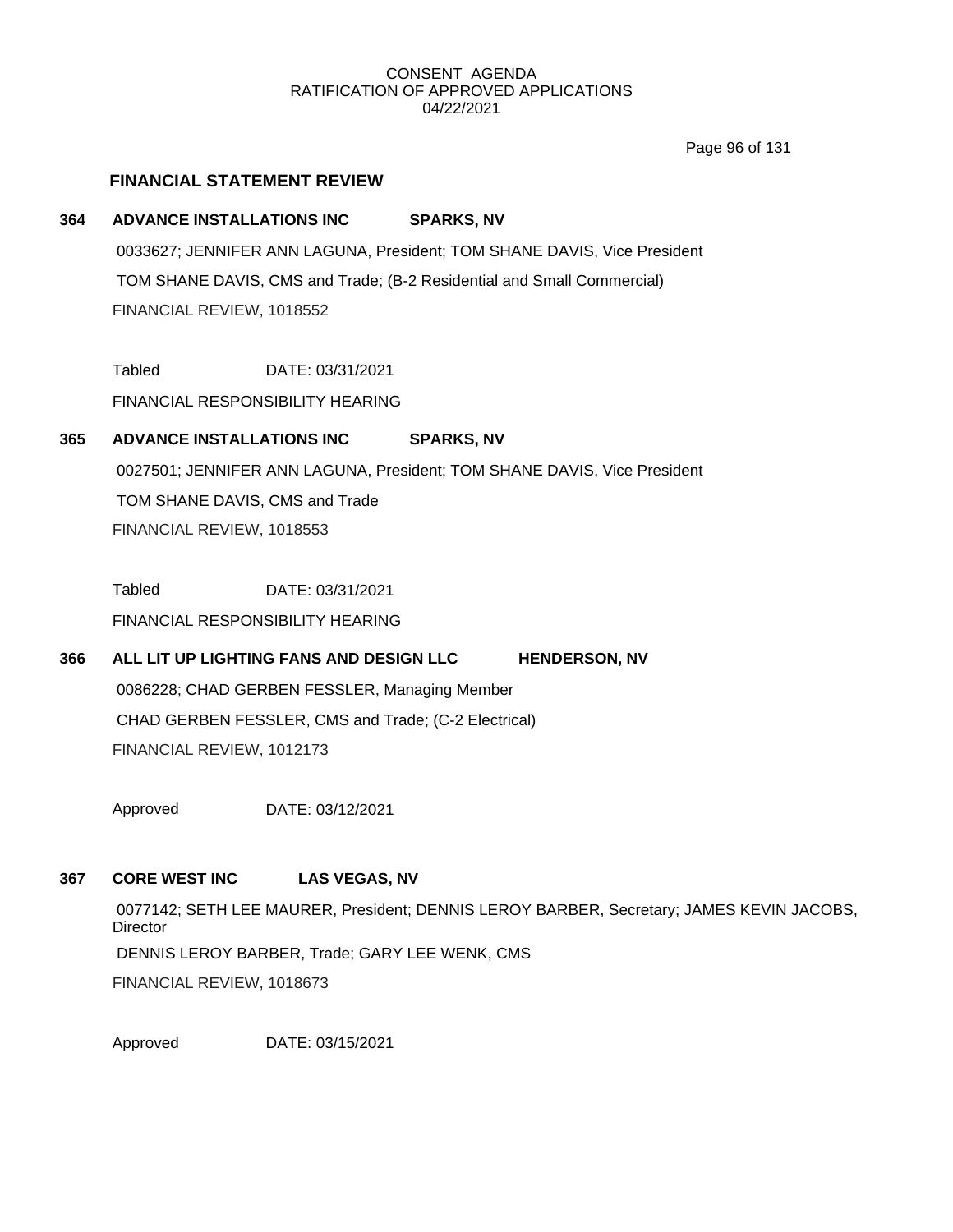Page 97 of 131

# **368 CORE WEST INC LAS VEGAS, NV**

0006144A; SETH LEE MAURER, President; DENNIS LEROY BARBER, Secretary; JAMES KEVIN JACOBS, **Director** 

GARY LEE WENK, CMS and Trade

FINANCIAL REVIEW, 1018674

Approved DATE: 03/15/2021

**369 JEFF ROMERO RENO, NV**

0085753; JEFF BRIAN ROMERO, , Owner JEFF BRIAN ROMERO, , CMS and Trade; (A-8 Sealing and Striping of Impermeable Paving Surfaces) FINANCIAL REVIEW, 1018781

Approved DATE: 03/11/2021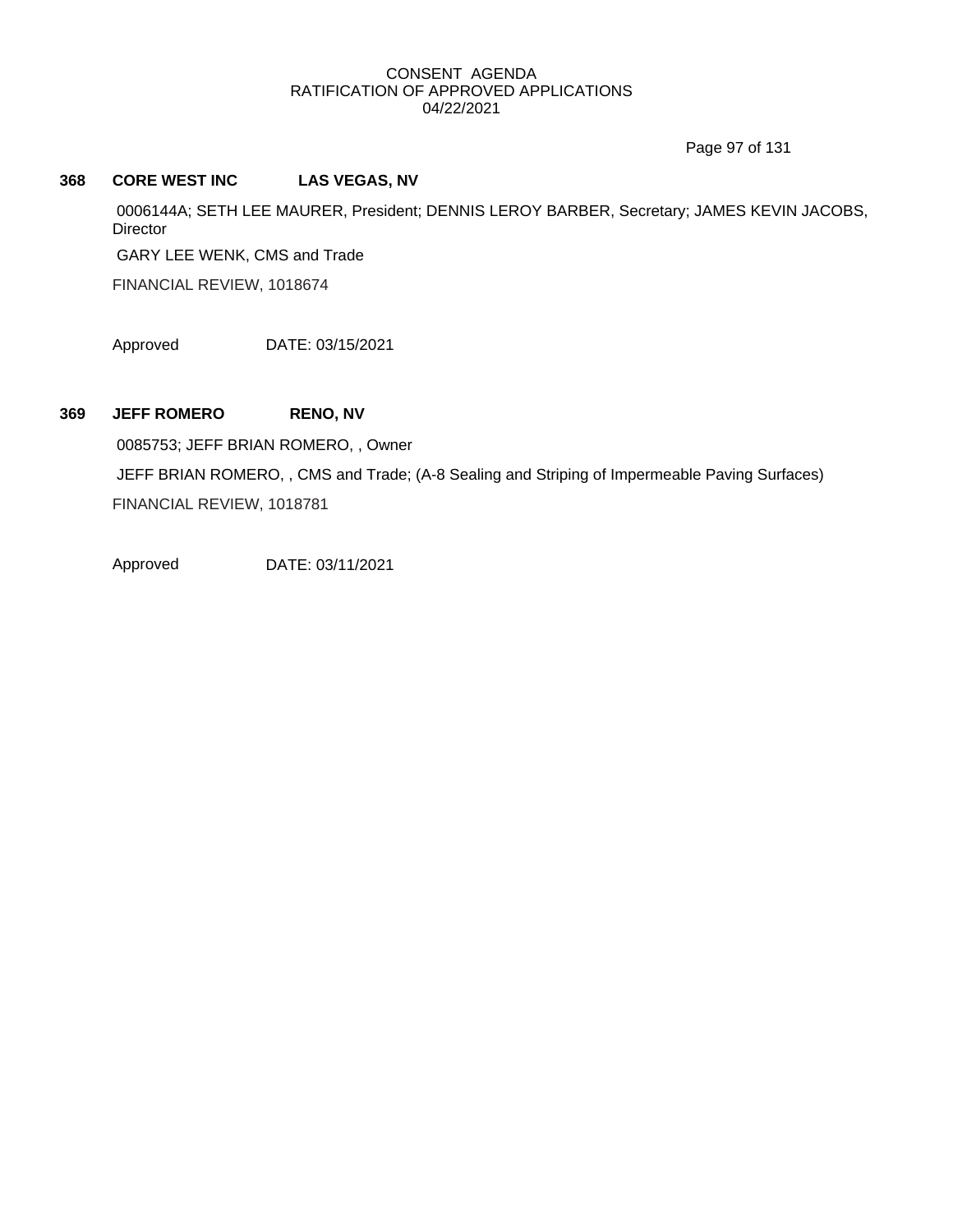Page 98 of 131

# **LOWER LIMIT AND BOND**

# **370 GRAND CANYON CONSTRUCTION INC LAS VEGAS, NV**

GRAND CANYON DEVELOPMENT PARTNERS; 0077930; SAMUEL EVERETT NICHOLSON, President

SAMUEL EVERETT NICHOLSON, CMS and Trade; (B General Building)

LOWER LIMIT AND BOND, 1018805

LIMIT: BOND: \$5,000.00

DATE: 03/09/2021

LIMIT REMAINS UNCHANGED AT UNLIMITED BOND LOWERED FROM \$50,000 TO \$5,000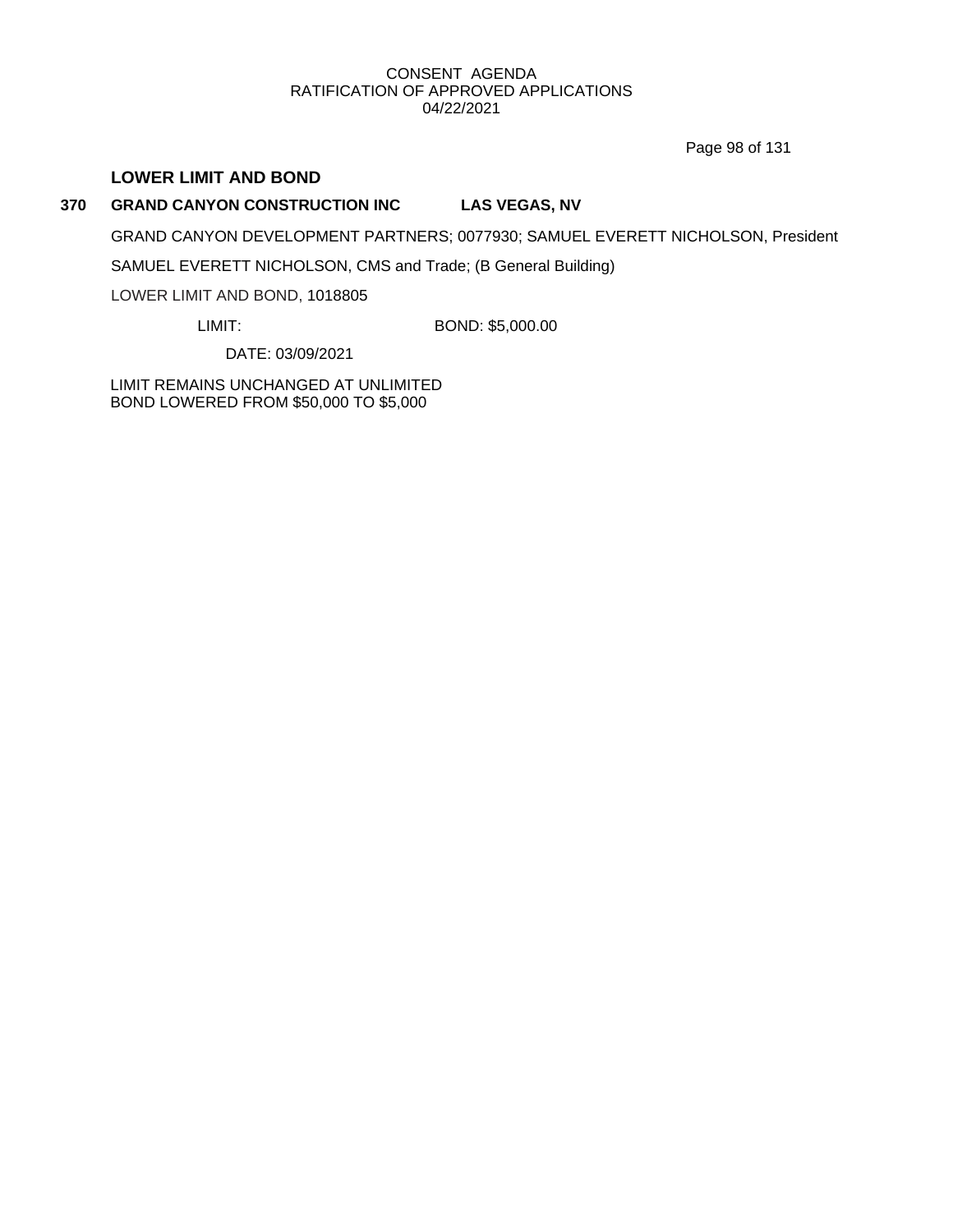Page 99 of 131

## **NAME CHANGE**

#### **371 ADCO PLUMBING LLC LAS VEGAS, NV**

0087504; SANTIAGO VARGAS, JR, Managing Member

SANTIAGO VARGAS, JR, CMS and Trade

NAME CHANGE, 1019169

Approved DATE: 04/08/2021

FROM: MONARCH PLUMBING LLC TO: ADCO PLUMBING LLC

#### **372 AMIGO CONSTRUCTION LLC LAS VEGAS, NV**

0082806; 0087755; VEGAS VALLEY CONSTRUCTION 0086262; CIPRIANO ROSALES-BUGARIN, Manager; MARIA MAYELA CELIS, Manager; CARLOS ALBERTO CASTILLO-CASTRO, Manager

CIPRIANO ROSALES-BUGARIN, Trade; CIPRIANO ROSALES-BUGARIN, Trade; MARIA MAYELA CELIS, CMS; CIPRIANO ROSALES-BUGARIN, Trade; MARIA MAYELA CELIS, CMS; MARIA MAYELA CELIS, CMS

NAME CHANGE, 1018833

Approved DATE: 03/29/2021

FROM: AMIGO CONSTRUCTION LLC TO: AMIGO CONSTRUCTION LLC DBA VEGAS VALLEY CONSTRUCTION ON LICENSE #0086262 ONLY

#### **373 ARBOR CONTRACT CARPET INC IRVING, TX**

CARPETURN.COM AN ARBOR CONTRACT CARPET COMPANY 0081466; CARPETURN.COM AN ARBOR CONTRACT CARPET COMPANY 0081573; MATTHEW SCOTT GILBRETH, President; LYNDON GENE JACOBS, JR, Secretary

MATTHEW SCOTT GILBRETH, CMS and Trade; MATTHEW SCOTT GILBRETH, CMS and Trade

NAME CHANGE, 1018511

Approved DATE: 03/26/2021

APPROVED ON LICENSE #0081573 AND 0081466 FROM: ARBOR CONTRACT CARPET INC TO: ARBOR CONTRACT CARPET INC DBA CARPETURN.COM AN ARBOR CONTRACT CARPET COMPANY

#### **374 AUSTIN DOOR & HARDWARE LLC LAS VEGAS, NV**

0076283; MICHAEL THOMAS AUSTIN, Member

MICHAEL THOMAS AUSTIN, CMS and Trade

NAME CHANGE, 1018880

Approved DATE: 03/23/2021

FROM: AZTEC DOOR & HARDWARE LLC TO: AUSTIN DOOR & HARDWARE LLC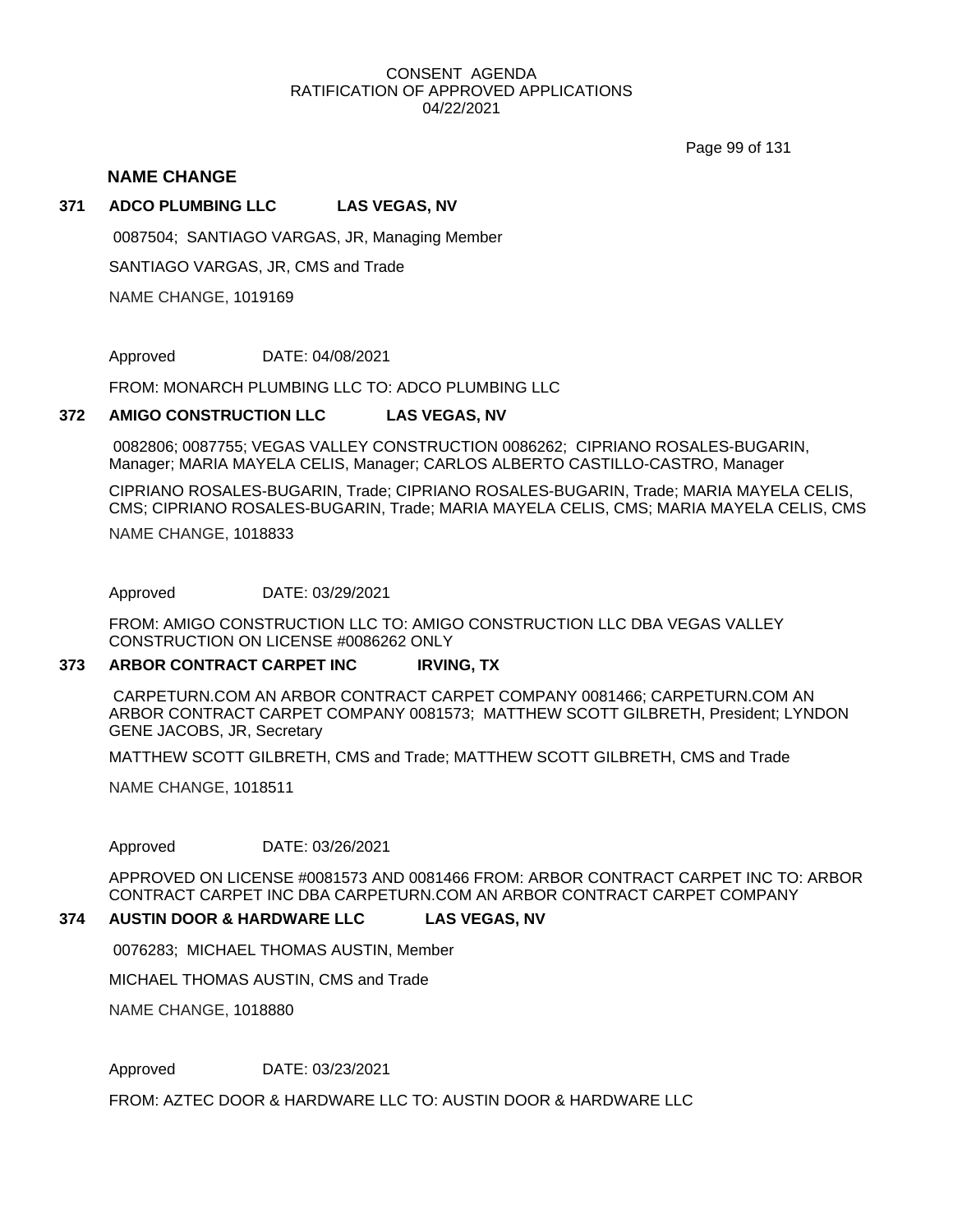Page 100 of 131

#### **375 BLAKE SOLUTIONS INC MEMPHIS, TN**

0082265; CHARLES WILSON BLAKE, JR, President

CHARLES WILSON BLAKE, JR, CMS and Trade

NAME CHANGE, 1018782

Approved DATE: 03/18/2021

FROM: BLAKE SURFACE SOLUTIONS INC TO: BLAKE SOLUTIONS INC

#### **376 BRUCE THOMPSON PLUMBING LLC Washington, UT**

0085097; 0085176; 0085292; BRUCE ALLEN THOMPSON, , Manager

NAME CHANGE, 1018922 BRUCE ALLEN THOMPSON, , CMS and Trade; BRUCE ALLEN THOMPSON, , CMS and Trade; BRUCE ALLEN THOMPSON, , CMS and Trade

Approved DATE: 03/29/2021

APPROVED ON LICENSE #0085097 0085176 AND 0085292 FROM: BRUCE THOMPSON PLUMBING LLC DBA BATHPLANET TO: BRUCE THOMPSON PLUMBING LLC

#### **377 CORE WEST INC LAS VEGAS, NV**

CORE CONSTRUCTION 0006144A; CORE CONSTRUCTION 0077142; SETH LEE MAURER, President; DENNIS LEROY BARBER, Secretary; JAMES KEVIN JACOBS, Director

DENNIS LEROY BARBER, Trade; GARY LEE WENK, CMS and Trade; GARY LEE WENK, CMS

NAME CHANGE, 1018669

Approved DATE: 03/05/2021

FROM: CORE WEST INC TO: CORE WEST INC DBA CORE CONSTRUCTION

#### **378 CURRENT LLC Las Vegas, NV**

REVIVAL BY CHRISTOPHER HOMES 0076707; GEORGE 2 MANAGEMENT TRUST , Manager; PATRICIA CAVA CAVA, Manager

JOHN CHRISTOPHER STUHMER, CMS and Trade

NAME CHANGE, 1018627

#### Approved DATE: 03/18/2021

FROM: CURRENT LLC DBA CHRISTOPHER HOMES RENOVATIONS TO: CURRENT LLC DBA REVIVAL BY CHRISTOPHER HOMES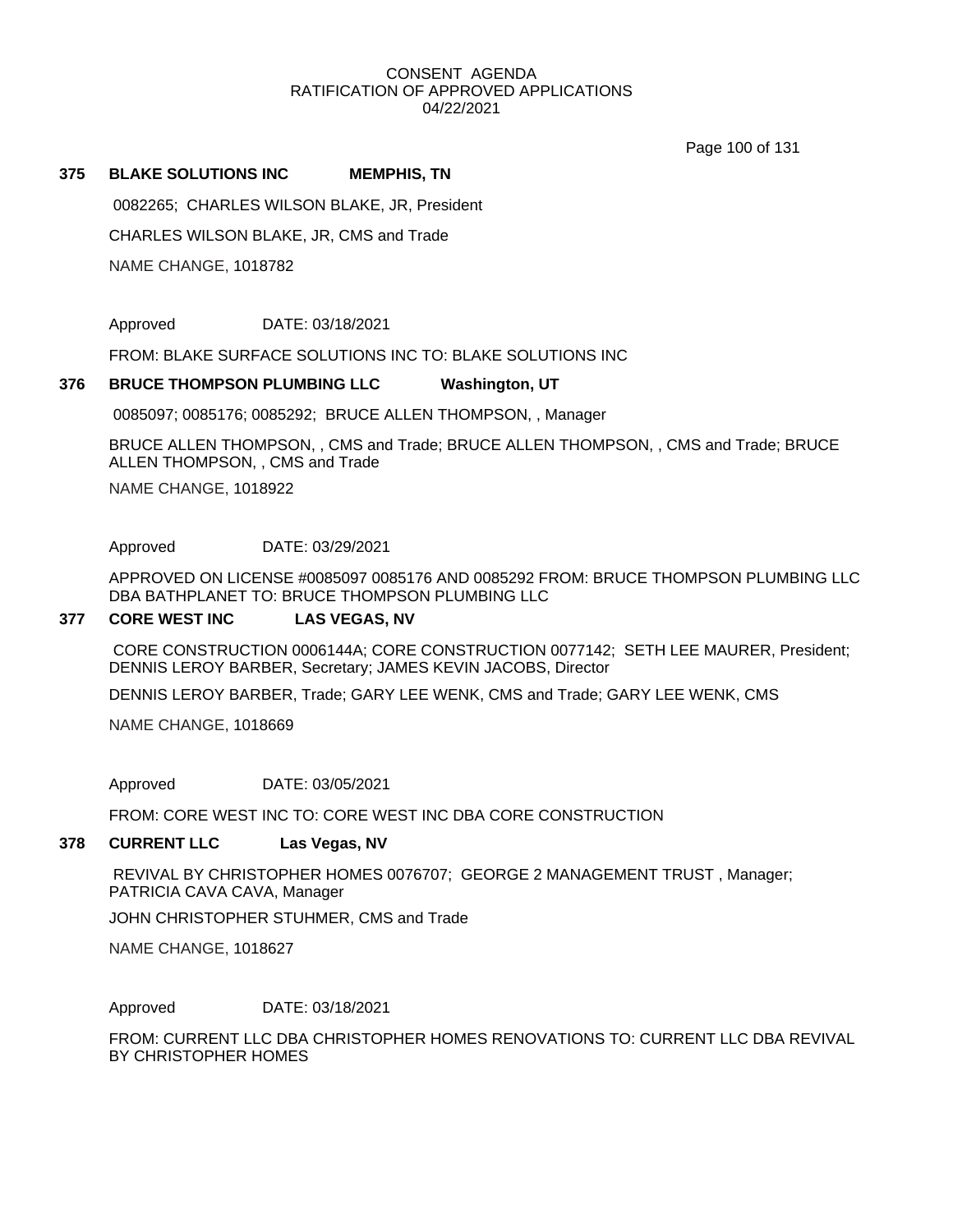Page 101 of 131

#### **379 ERIC WILLIAM PARTELOW INCLINE VILLAGE, NV**

NAME CHANGE, 1018592 ERIC WILLIAM PARTELOW, , CMS and Trade PARTELOW CONSTRUCTION 0087765; ERIC WILLIAM PARTELOW, , Owner

Approved DATE: 03/18/2021

FROM: ERIC WILLIAM PARTELOW TO: ERIC WILLIAM PARTELOW DBA PARTELOW CONSTRUCTION

#### **380 JORDAN STEVENSON PYLES NEWPORT BEACH, CA**

SOUTHSIDE SERVICES 0070576; JORDAN STEVENSON PYLES, Owner

JORDAN STEVENSON PYLES, CMS and Trade

NAME CHANGE, 1018660

Approved DATE: 03/22/2021

FROM: JORDAN PYLES DBA P M C CONTRACTORS TO: JORDAN PYLES DBA SOUTHSIDE SERVICES

#### **381 METALS TREATMENT TECHNOLOGIES LLC ARVADA, CO**

0072648; JAMES MARK BARTHEL, President; MICHAEL J BURKETT, Vice President

MICHAEL J BURKETT, CMS and Trade

NAME CHANGE, 1018951

Approved DATE: 03/24/2021

FROM: M T 2 LLC TO: METALS TREATMENT TECHNOLOGIES LLC

#### **382 NORMAN VENTURES NV INC RENO, NV**

0085662; 0085663; 0085729; 0085730; 0085731; 0085844; 0087209; A P PLUMBING NV 0087824; VIKING ELECTRIC 0087486; DARRELL RICHARD NORMAN, , President

DARRELL RICHARD NORMAN, , CMS and Trade; DARRELL RICHARD NORMAN, , CMS and Trade; DARRELL RICHARD NORMAN, , CMS; DARRELL RICHARD NORMAN, , CMS and Trade; DARRELL RICHARD NORMAN, , CMS; AARON MICHAEL PASCOE, Trade; DARRELL RICHARD NORMAN, , CMS and Trade; JESSE LANE PARENT, , Trade; DARRELL RICHARD NORMAN, , CMS and Trade; DARRELL RICHARD NORMAN, , CMS and Trade; DARRELL RICHARD NORMAN, , CMS and Trade

NAME CHANGE, 1018754

Approved DATE: 03/18/2021

FROM: NORMAN VENTURES NV INC APPROVED ON LICENSE #0087824 ONLY TO: NORMAN VENTURES NV INC DBA A P PLUMBING NV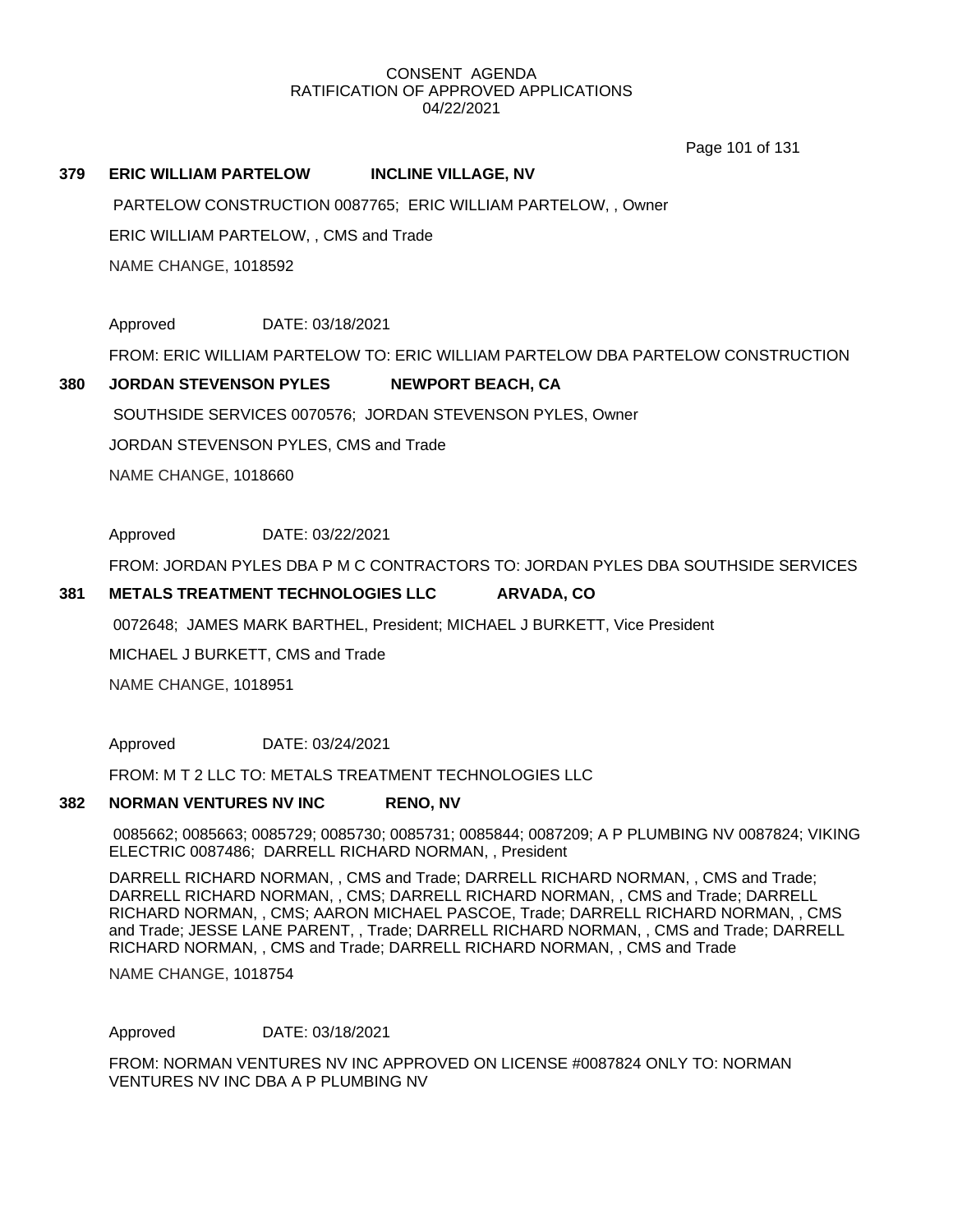Page 102 of 131

#### **383 PAINT AND WALL COVERING CONCEPTS LLC LAS VEGAS, NV**

PRO CONCEPTS 0085434; MARC LAWRENCE ARREOLA, Managing Member

MARC LAWRENCE ARREOLA, CMS and Trade

NAME CHANGE, 1018500

Approved DATE: 03/18/2021

FROM: PAINT AND WALL COVERING CONCEPTS LLC TO: PAINT AND WALL COVERING CONCEPTS LLC DBA PRO CONCEPTS

#### **384 PRESTIGE CUSTOM HOMES LLC CARSON CITY, NV**

T G S HOMES LLC 0081961; GEZA BARTOS, Manager

ADAM PAUL HURLEY, Trade; ADAM PAUL HURLEY, Trade; GEZA BARTOS, CMS and Trade; GEZA BARTOS, CMS

NAME CHANGE, 1018911

Approved DATE: 03/23/2021

FROM: PRESTIGE CUSTOM HOMES LLC TO: PRESTIGE CUSTOM HOMES LLC DBA T G S HOMES LLC ON LICENSE 0081961 ONLY

#### **385 SIERRA GROUP LLC LAS VEGAS, NV**

0083916; 0085038; WILLIAM THOMAS DAVIS, Manager; JAVIER AVILA-PENA, Manager

WILLIAM THOMAS DAVIS, CMS and Trade; WILLIAM THOMAS DAVIS, CMS and Trade

NAME CHANGE, 1018893

Approved DATE: 03/23/2021

FROM: SIERRA GROUP LLC DBA SIERRA GRADING TO: SIERRA GROUP LLC

#### **386 SPRAYFOAM SOUTHWEST INC PHOENIX, AZ**

GLOBAL ROOFING GROUP 0012821; RICHARD JAMES RADOBENKO, JR, President; EDNA SUE COPELAND, Secretary; KAREN ANNA SIMMONS, Treasurer; MICHAEL STEVEN LAUFER, Vice President; ROBERT WILLIAM TIMMONS, Vice President

ROBERT WILLIAM TIMMONS, CMS and Trade

NAME CHANGE, 1018792

Approved DATE: 03/18/2021

FROM: SPRAYFOAM SOUTHWEST INC TO: SPRAYFOAM SOUTHWEST INC DBA GLOBAL ROOFING **GROUP**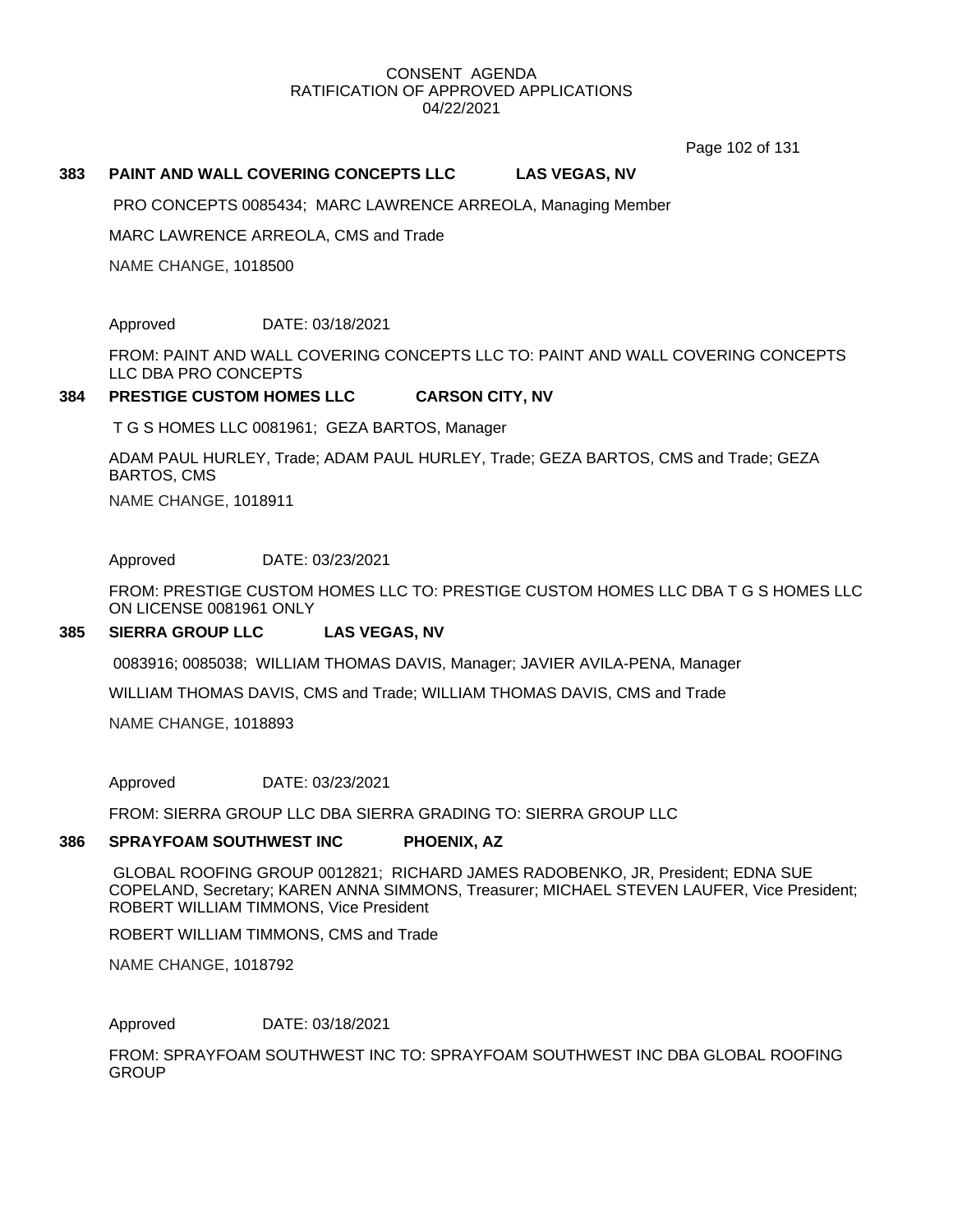Page 103 of 131

|     | <b>PERMANENT RAISE IN LIMIT</b>                                                               |                            |                   |  |  |  |
|-----|-----------------------------------------------------------------------------------------------|----------------------------|-------------------|--|--|--|
| 387 | <b>AIR EXPERTS LLC</b>                                                                        | <b>LAS VEGAS, NV</b>       |                   |  |  |  |
|     | 0084638; AUSTIN JAMES BOTZ, , Managing Member                                                 |                            |                   |  |  |  |
|     | AUSTIN JAMES BOTZ, , CMS and Trade; (C-21 Refrigeration and Air Conditioning)                 |                            |                   |  |  |  |
|     | PERMANENT RAISE IN LIMIT, 1019173                                                             |                            |                   |  |  |  |
|     |                                                                                               | LIMIT: \$450,000.00        | BOND: \$15,000.00 |  |  |  |
|     | Approved                                                                                      | DATE: 03/31/2021           |                   |  |  |  |
|     | CONTINGENT UPON RECEIPT OF \$15,000.00 BOND                                                   |                            |                   |  |  |  |
| 388 | <b>ALEJANDRO PAYAN</b>                                                                        | <b>BATTLE MOUNTAIN, NV</b> |                   |  |  |  |
|     | EMERGENCY HOME REPAIRS; 0087405; ALEJANDRO VERN PAYAN, Owner                                  |                            |                   |  |  |  |
|     | ALEJANDRO VERN PAYAN, CMS and Trade; (C-15A Roofing)                                          |                            |                   |  |  |  |
|     | PERMANENT RAISE IN LIMIT, 1018583                                                             |                            |                   |  |  |  |
|     |                                                                                               | LIMIT: \$200,000.00        | BOND: \$10,000.00 |  |  |  |
|     | Approved                                                                                      | DATE: 03/08/2021           |                   |  |  |  |
|     | CONTINGENT UPON \$10,000 BOND                                                                 |                            |                   |  |  |  |
| 389 | ALL IN ONE REMODELING LLC                                                                     | <b>LAS VEGAS, NV</b>       |                   |  |  |  |
|     | 0087457; SALVADOR LEON FALS, Manager; RUSSELL LEE LAMBRECHT, , Manager                        |                            |                   |  |  |  |
|     | RUSSELL LEE LAMBRECHT,, CMS and Trade; (C-3 Carpentry Maintenance and Minor Repairs)          |                            |                   |  |  |  |
|     | PERMANENT RAISE IN LIMIT, 1018855                                                             |                            |                   |  |  |  |
|     |                                                                                               | LIMIT: \$250,000.00        | BOND: \$15,000.00 |  |  |  |
|     | Approved                                                                                      | DATE: 03/31/2021           |                   |  |  |  |
|     | CONTINGENT UPON RECEIPT OF \$15,000.00 BOND                                                   |                            |                   |  |  |  |
| 390 | ALL POINTS ELECTRIC LLC                                                                       | <b>RENO, NV</b>            |                   |  |  |  |
|     | 0085970; BRENDA MARIE PEIRCE, , Managing Member; DANNY EVERTTE SANDOVAL, , Managing<br>Member |                            |                   |  |  |  |
|     | BRENDA MARIE PEIRCE, , CMS; DANNY EVERTTE SANDOVAL, , Trade; (C-2 Electrical)                 |                            |                   |  |  |  |
|     | PERMANENT RAISE IN LIMIT, 1018667                                                             |                            |                   |  |  |  |
|     |                                                                                               | LIMIT: \$175,000.00        | BOND: \$10,000.00 |  |  |  |
|     | Approved                                                                                      | DATE: 03/18/2021           |                   |  |  |  |
|     | CONTINGENT UPON \$10,000 BOND                                                                 |                            |                   |  |  |  |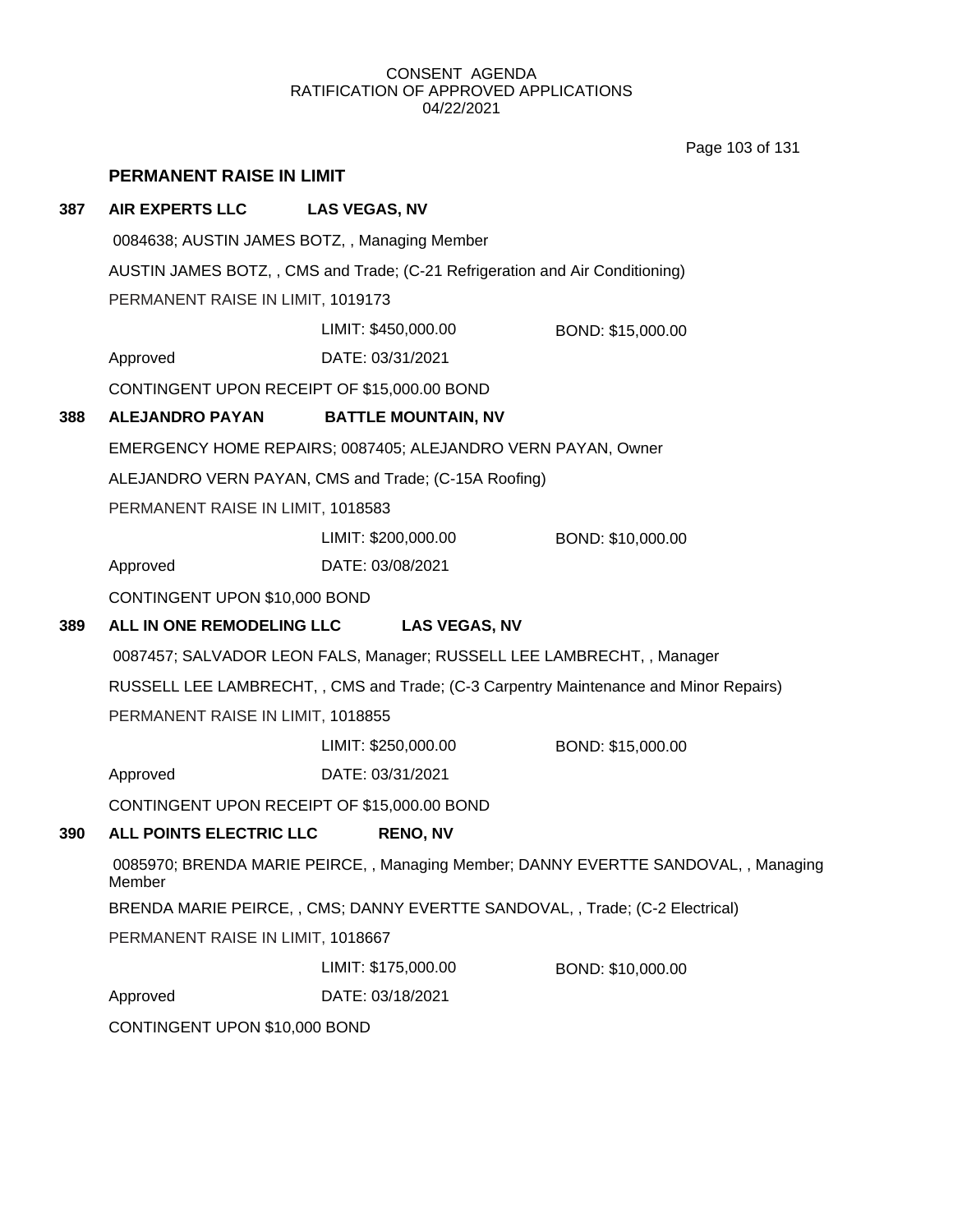Page 104 of 131

| 391 | <b>AMERICAN PACIFIC CONCRETE LLC</b>                                              |                       | <b>RENO, NV</b>        |                   |  |
|-----|-----------------------------------------------------------------------------------|-----------------------|------------------------|-------------------|--|
|     | 0070932; TIMOTHY JAMES BURKETT, Manager                                           |                       |                        |                   |  |
|     | TIMOTHY JAMES BURKETT, CMS and Trade; (C-5 Concrete Contracting)                  |                       |                        |                   |  |
|     | PERMANENT RAISE IN LIMIT, 1019119                                                 |                       |                        |                   |  |
|     |                                                                                   | LIMIT: \$500,000.00   |                        | BOND: \$15,000.00 |  |
|     | Approved                                                                          | DATE: 04/08/2021      |                        |                   |  |
|     | CONTINGENT UPON \$15,000 BOND                                                     |                       |                        |                   |  |
| 392 | <b>ARROW UNDERGROUND</b>                                                          | <b>LAS VEGAS, NV</b>  |                        |                   |  |
|     | 0082985; RICHARD LIERMANN OUSLEY, President                                       |                       |                        |                   |  |
|     | RICHARD LIERMANN OUSLEY, CMS and Trade; (C-2 Electrical)                          |                       |                        |                   |  |
|     | PERMANENT RAISE IN LIMIT, 1018392                                                 |                       |                        |                   |  |
|     |                                                                                   | LIMIT: \$700,000.00   |                        | BOND: \$20,000.00 |  |
|     | Approved                                                                          | DATE: 03/09/2021      |                        |                   |  |
|     | CONTINGENT UPON RECEIPT OF A \$20,000.00 BOND                                     |                       |                        |                   |  |
| 393 | ARTIN DEVELOPMENT INC                                                             | <b>LAS VEGAS, NV</b>  |                        |                   |  |
|     | 0085861; HOSSEIN MORADI, President                                                |                       |                        |                   |  |
|     | HOSSEIN MORADI, CMS and Trade; (B-2 Residential and Small Commercial)             |                       |                        |                   |  |
|     | PERMANENT RAISE IN LIMIT, 1018528                                                 |                       |                        |                   |  |
|     |                                                                                   | LIMIT: \$1,700,000.00 |                        | BOND: \$30,000.00 |  |
|     | Approved                                                                          | DATE: 03/09/2021      |                        |                   |  |
|     | CONTINGENT UPON RECEIPT OF \$30,000.00 BOND                                       |                       |                        |                   |  |
| 394 | <b>BUILDERS WHOLESALE INC</b>                                                     |                       | <b>CARSON CITY, NV</b> |                   |  |
|     | 0036788A; WILLIAM DAVID MILES, President                                          |                       |                        |                   |  |
|     | WILLIAM DAVID MILES, CMS and Trade; (C-3 Carpentry Maintenance and Minor Repairs) |                       |                        |                   |  |
|     | PERMANENT RAISE IN LIMIT, 1019165                                                 |                       |                        |                   |  |
|     |                                                                                   | LIMIT: \$245,000.00   |                        | BOND: \$15,000.00 |  |
|     | Approved                                                                          | DATE: 04/08/2021      |                        |                   |  |
|     | CONTINGENT UPON \$15,000 BOND                                                     |                       |                        |                   |  |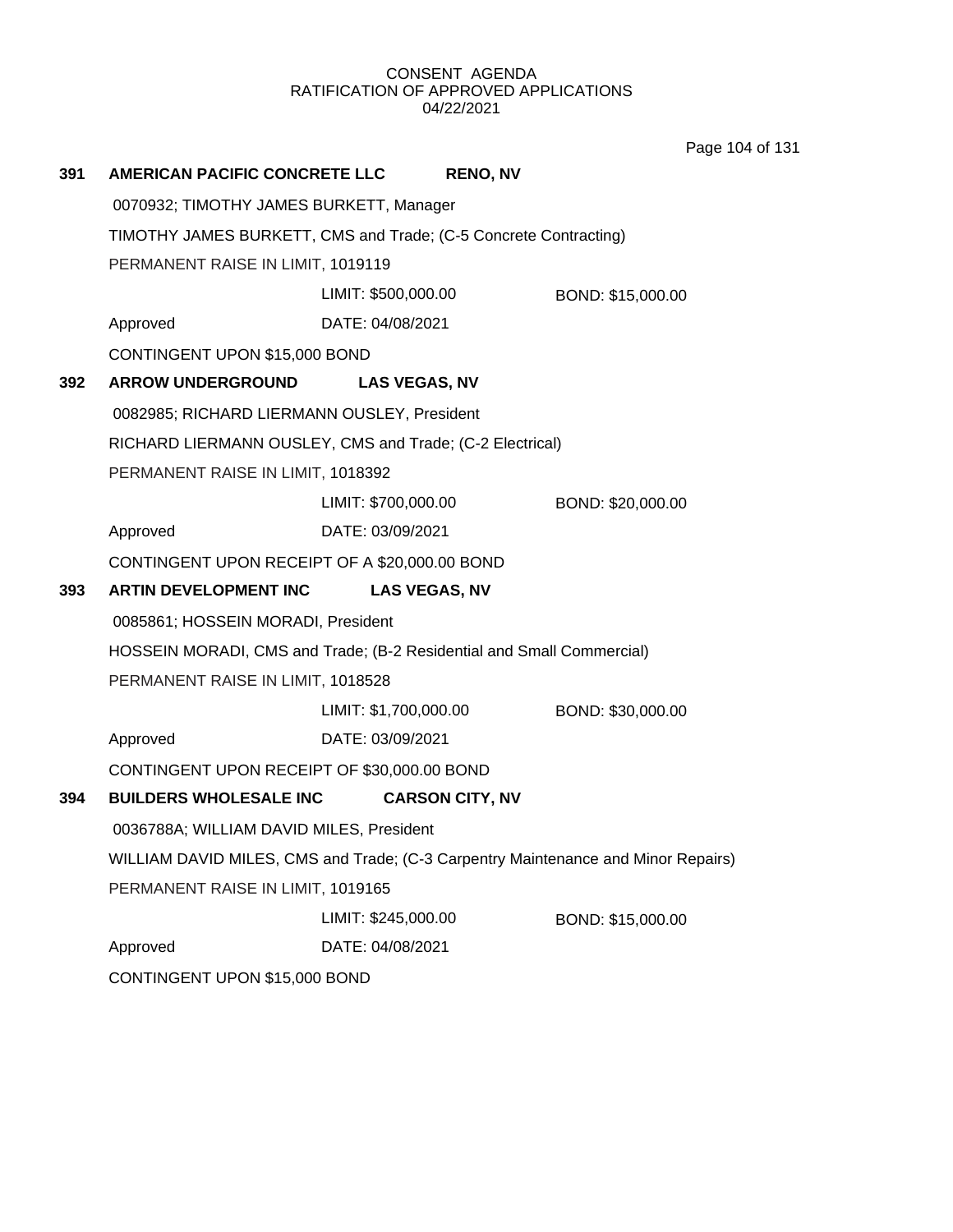Page 105 of 131

| 395                                                                                    | <b>C P CONTRACTORS INC</b>                                                                                                                                                                                                               | <b>PHOENIX, AZ</b>    |                   |  |  |  |
|----------------------------------------------------------------------------------------|------------------------------------------------------------------------------------------------------------------------------------------------------------------------------------------------------------------------------------------|-----------------------|-------------------|--|--|--|
|                                                                                        | 0036618; CRAIG PAUL CHENOSKY, President; ANTHONY JOSEPH PAVELL, Vice President                                                                                                                                                           |                       |                   |  |  |  |
|                                                                                        | CRAIG PAUL CHENOSKY, CMS and Trade; (C-3A Carpentry and Repairs)                                                                                                                                                                         |                       |                   |  |  |  |
|                                                                                        | PERMANENT RAISE IN LIMIT, 1017747                                                                                                                                                                                                        |                       |                   |  |  |  |
|                                                                                        |                                                                                                                                                                                                                                          | LIMIT: \$200,000.00   | BOND: \$10,000.00 |  |  |  |
|                                                                                        | Approved                                                                                                                                                                                                                                 | DATE: 03/10/2021      |                   |  |  |  |
|                                                                                        | CONTINGENT UPON \$10,000 BOND                                                                                                                                                                                                            |                       |                   |  |  |  |
| 396                                                                                    | <b>CASEWORK SOLUTIONS INC</b>                                                                                                                                                                                                            | <b>SPARKS, NV</b>     |                   |  |  |  |
| 0031601B; JOHN EARL SYLVESTER, President; KATHLEEN MARY SYLVESTER, Secretary/Treasurer |                                                                                                                                                                                                                                          |                       |                   |  |  |  |
|                                                                                        | JOHN EARL SYLVESTER, CMS and Trade; (C-3 Carpentry Maintenance and Minor Repairs)<br>PERMANENT RAISE IN LIMIT, 1018740                                                                                                                   |                       |                   |  |  |  |
|                                                                                        |                                                                                                                                                                                                                                          |                       |                   |  |  |  |
|                                                                                        |                                                                                                                                                                                                                                          | LIMIT: \$1,000,000.00 | BOND: \$30,000.00 |  |  |  |
|                                                                                        | Approved                                                                                                                                                                                                                                 | DATE: 03/18/2021      |                   |  |  |  |
|                                                                                        | CONTINGENT UPON \$30,000 BOND                                                                                                                                                                                                            |                       |                   |  |  |  |
| 397                                                                                    | <b>CLIFFS PALLET RACK INSTALLATION LLC</b><br><b>BLUM, TX</b>                                                                                                                                                                            |                       |                   |  |  |  |
|                                                                                        | 0087832; CLIFFORD JAMES SATTERFIELD, JR, Managing Member; CLIFFORD JAMES SATTERFIELD,<br>SR, Managing Member; EVELYN LOUISE SATTERFIELD, , Managing Member<br>CLIFFORD JAMES SATTERFIELD, JR, CMS and Trade; (C-14J Conveyance of Goods) |                       |                   |  |  |  |
|                                                                                        |                                                                                                                                                                                                                                          |                       |                   |  |  |  |
|                                                                                        | PERMANENT RAISE IN LIMIT, 1018929                                                                                                                                                                                                        |                       |                   |  |  |  |
|                                                                                        |                                                                                                                                                                                                                                          | LIMIT: \$6,000,000.00 | BOND: \$50,000.00 |  |  |  |
|                                                                                        | Approved                                                                                                                                                                                                                                 | DATE: 03/31/2021      |                   |  |  |  |
|                                                                                        | CONTINGENT UPON RECEIPT OF \$50,000.00 BOND                                                                                                                                                                                              |                       |                   |  |  |  |
| 398                                                                                    | <b>COLD TECH REFRIGERATION LLC</b>                                                                                                                                                                                                       | <b>LAS VEGAS, NV</b>  |                   |  |  |  |
|                                                                                        | 0087631; BRANDON KRONRAD COPE, , Managing Member<br>CRAIG ALLEN NIELSEN, Trade; WADE WILLARD HENRIKSEN, CMS; (C-21 Refrigeration and Air<br>Conditioning)<br>PERMANENT RAISE IN LIMIT, 1018408                                           |                       |                   |  |  |  |
|                                                                                        |                                                                                                                                                                                                                                          |                       |                   |  |  |  |
|                                                                                        |                                                                                                                                                                                                                                          |                       |                   |  |  |  |
|                                                                                        |                                                                                                                                                                                                                                          | LIMIT: \$245,000.00   | BOND: \$15,000.00 |  |  |  |
|                                                                                        | Approved                                                                                                                                                                                                                                 | DATE: 03/05/2021      |                   |  |  |  |
|                                                                                        | CONTINGENT UPON RECEIPT OF \$15,000.00 BOND                                                                                                                                                                                              |                       |                   |  |  |  |
|                                                                                        |                                                                                                                                                                                                                                          |                       |                   |  |  |  |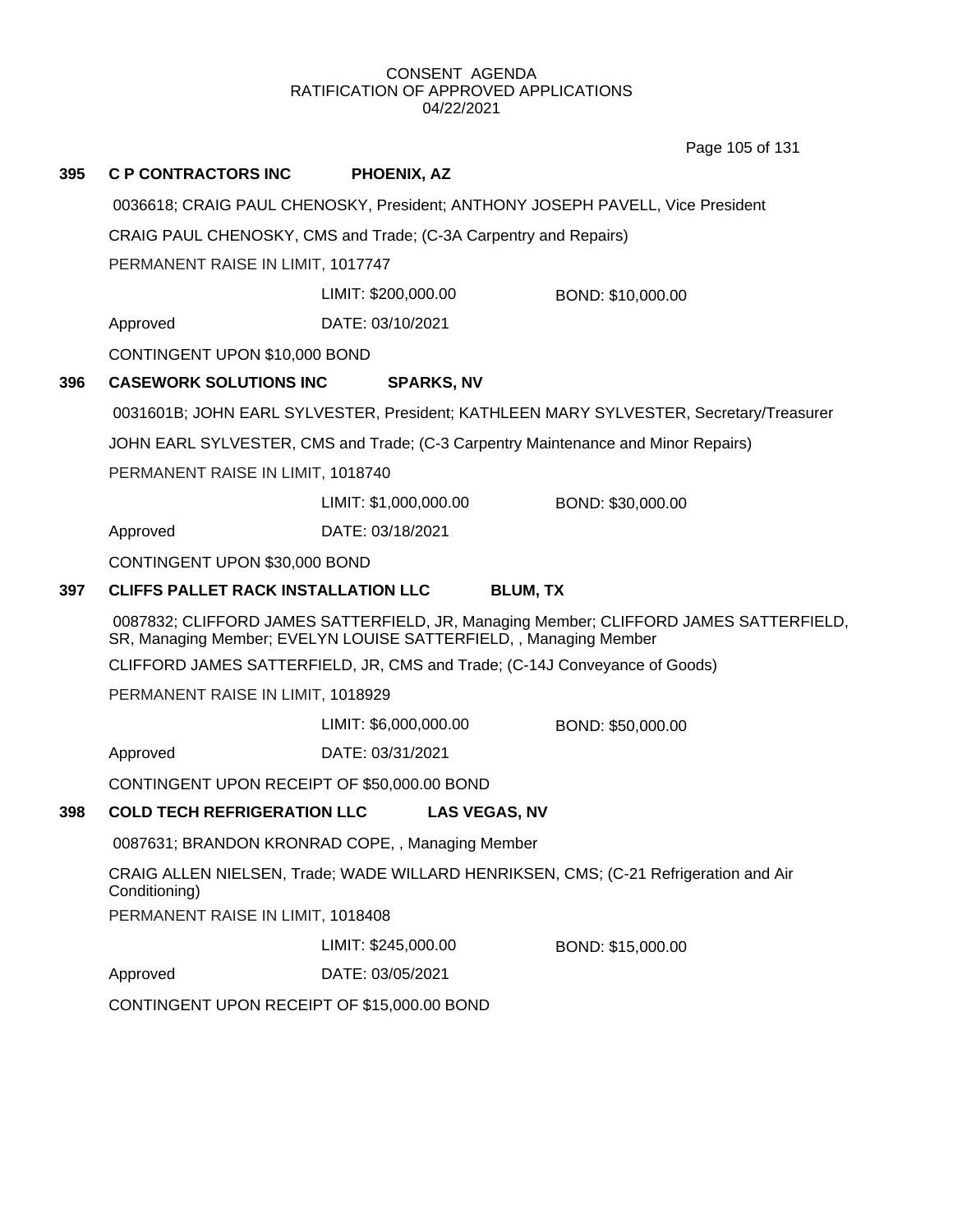Page 106 of 131

## **399 COUNTRY WIDE PROSERV LAS VEGAS, NV**

0073523; INGRID MITCHELL, President; LEE TAYLOR MITCHELL, Secretary; BRYAN RUSSELL WATSON, Treasurer; SHON LEE MITCHELL, Director

JOHN AUGUST ELLIS, CMS and Trade; (C-1D Plumbing)

PERMANENT RAISE IN LIMIT, 1019156

LIMIT: \$1,000,000.00 BOND: \$30,000.00

Approved DATE: 03/31/2021

CONTINGENT UPON RECEIPT OF \$ 30,000.00 BOND

#### **400 COUNTRY WIDE PROSERV LAS VEGAS, NV**

0073385; INGRID MITCHELL, President; LEE TAYLOR MITCHELL, Secretary; BRYAN RUSSELL WATSON, Treasurer; SHON LEE MITCHELL, Director

BRYAN RUSSELL WATSON, CMS and Trade; (C-21 Refrigeration and Air Conditioning)

PERMANENT RAISE IN LIMIT, 1019157

LIMIT: \$1,000,000.00 BOND: \$30,000.00

Approved DATE: 03/31/2021

CONTINGENT UPON RECEIPT OF \$30,000.00 BOND

#### **401 CRAIGS INC LAS VEGAS, NV**

CRAIGS PLUMBING; 0050985; CRAIG LAWRENCE HOJNACKI, President

CRAIG LAWRENCE HOJNACKI, CMS and Trade; (C-1D Plumbing)

PERMANENT RAISE IN LIMIT, 1018465

LIMIT: \$245,000.00 BOND: \$15,000.00

Approved DATE: 03/05/2021

CONTINGENT UPON RECEIPT OF \$15,000.00 BOND

#### **402 CREEKSIDE ELECTRICAL CONTRACTORS INC CARSON CITY, NV**

0050401; JENNIFER MARIE ANDREWS, President

JAMES GREGORY ANDREWS, Trade; JENNIFER MARIE ANDREWS, CMS; (C-2 Electrical)

PERMANENT RAISE IN LIMIT, 1018585

LIMIT: \$4,500,000.00 BOND: \$30,000.00

Approved DATE: 03/09/2021

CONTINGENT UPON \$30,000 BOND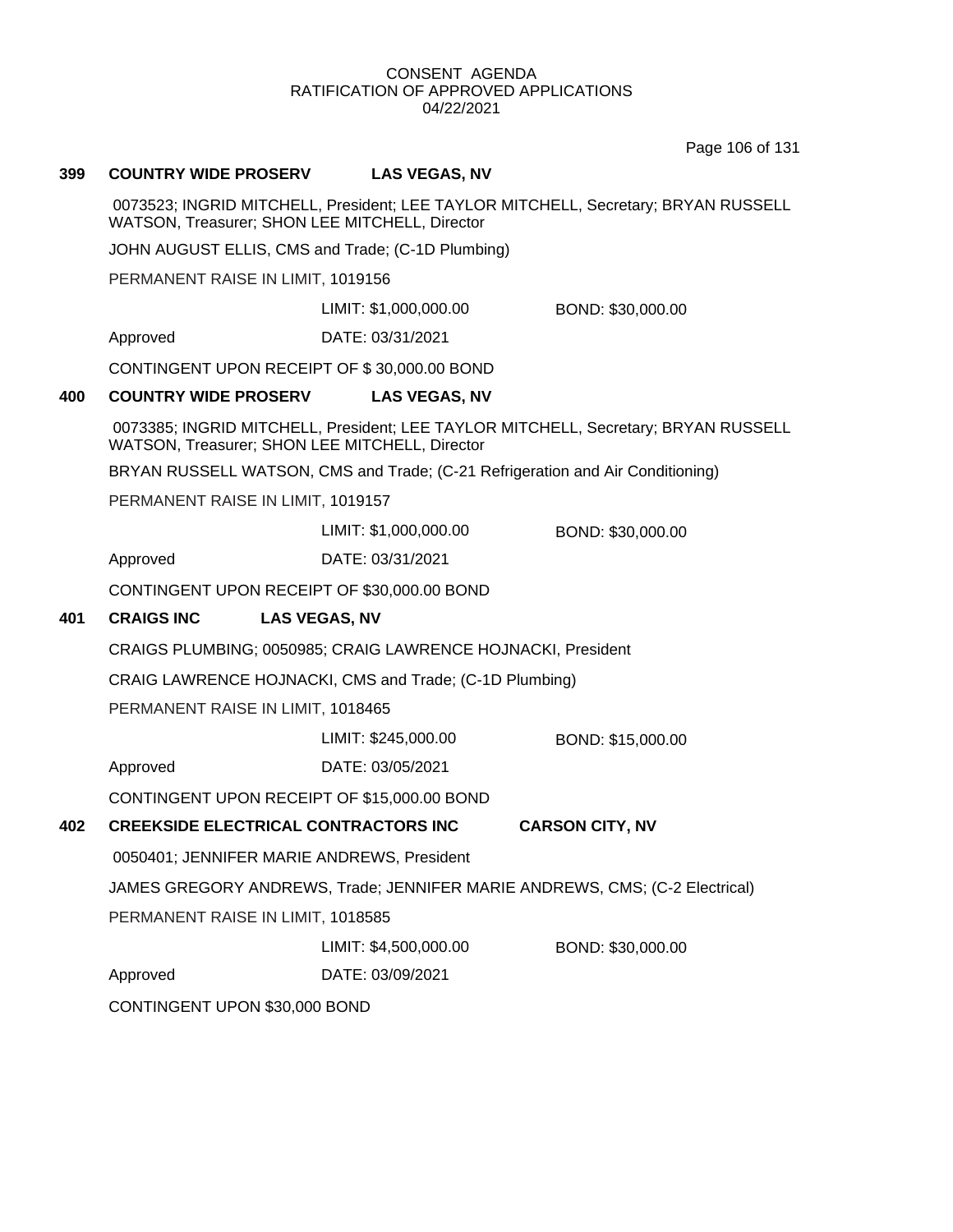Page 107 of 131

| 403                                                                                                                           | <b>DIAMOND MASONRY LLC</b>                    | <b>LAS VEGAS, NV</b>                                                   |                                                                                      |  |  |
|-------------------------------------------------------------------------------------------------------------------------------|-----------------------------------------------|------------------------------------------------------------------------|--------------------------------------------------------------------------------------|--|--|
|                                                                                                                               |                                               |                                                                        | 0072704; CLEMAN HUELL GILLIHAN, JR, Manager; BRADLEY JON GILLIHAN, , Managing Member |  |  |
|                                                                                                                               |                                               | CLEMAN HUELL GILLIHAN, JR, CMS and Trade; (C-18 Masonry)               |                                                                                      |  |  |
|                                                                                                                               | PERMANENT RAISE IN LIMIT, 1018575             |                                                                        |                                                                                      |  |  |
|                                                                                                                               |                                               | LIMIT: \$2,500,000.00                                                  | BOND: \$30,000.00                                                                    |  |  |
|                                                                                                                               | Approved                                      | DATE: 03/09/2021                                                       |                                                                                      |  |  |
|                                                                                                                               | CONTINGENT UPON RECEIPT OF A \$30,000.00 BOND |                                                                        |                                                                                      |  |  |
| 404                                                                                                                           | <b>DIAMOND RIDGE FRAMING LLC</b>              | <b>RENO, NV</b>                                                        |                                                                                      |  |  |
|                                                                                                                               | 0086126; JOSEPH RAYMOND BRASWELL, , Manager   |                                                                        |                                                                                      |  |  |
|                                                                                                                               |                                               | JOSEPH RAYMOND BRASWELL, , CMS and Trade; (C-3A Carpentry and Repairs) |                                                                                      |  |  |
|                                                                                                                               | PERMANENT RAISE IN LIMIT, 1018876             |                                                                        |                                                                                      |  |  |
|                                                                                                                               |                                               | LIMIT: \$245,000.00                                                    | BOND: \$15,000.00                                                                    |  |  |
|                                                                                                                               | Approved                                      | DATE: 03/22/2021                                                       |                                                                                      |  |  |
|                                                                                                                               | CONTINGENT UPON \$15,000 BOND                 |                                                                        |                                                                                      |  |  |
| 405                                                                                                                           | <b>DIANA PRINCE CONSTRUCTION INC</b>          | <b>RENO, NV</b>                                                        |                                                                                      |  |  |
|                                                                                                                               | 0075872; KRISTINE SVOBODA FLYNN, President    |                                                                        |                                                                                      |  |  |
|                                                                                                                               |                                               | KRISTINE SVOBODA FLYNN, CMS and Trade; (C-4 Painting and Decorating)   |                                                                                      |  |  |
|                                                                                                                               | PERMANENT RAISE IN LIMIT, 1019012             |                                                                        |                                                                                      |  |  |
|                                                                                                                               |                                               | LIMIT: \$2,100,000.00                                                  | BOND: \$30,000.00                                                                    |  |  |
|                                                                                                                               | Approved                                      | DATE: 03/31/2021                                                       |                                                                                      |  |  |
|                                                                                                                               | CONTINGENT UPON \$30,000 BOND                 |                                                                        |                                                                                      |  |  |
| 406                                                                                                                           | <b>ESI CONSTRUCTORS INC</b>                   | <b>HARTLAND, WI</b>                                                    |                                                                                      |  |  |
| 0084038; BRAD ERVIN BARKE, President; JOHN ANDREW DOHOGNE, Secretary<br>JOSEPH LEE BARKE, CMS and Trade; (B General Building) |                                               |                                                                        |                                                                                      |  |  |
|                                                                                                                               |                                               |                                                                        |                                                                                      |  |  |
|                                                                                                                               | PERMANENT RAISE IN LIMIT, 1018690             |                                                                        |                                                                                      |  |  |
|                                                                                                                               |                                               | LIMIT: Unlimited                                                       | BOND: \$50,000.00                                                                    |  |  |
|                                                                                                                               | Approved                                      | DATE: 03/11/2021                                                       |                                                                                      |  |  |
|                                                                                                                               | CONTINGENT UPON \$50,000 BOND                 |                                                                        |                                                                                      |  |  |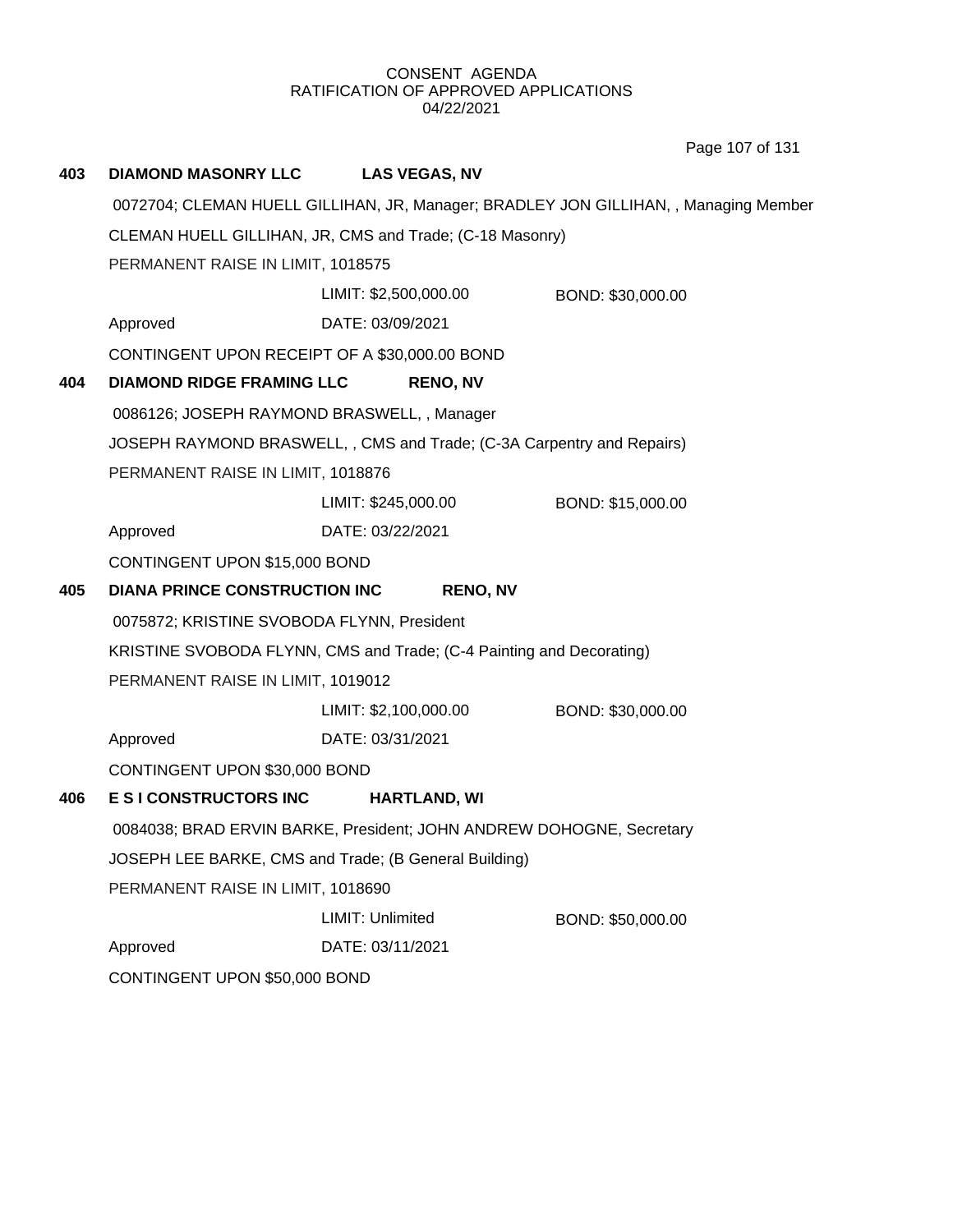Page 108 of 131

| 407 | <b>EAGLES HEATING &amp; AIR CONDITIONING INC.</b>                        |                                                                       | <b>FALLON, NV</b>                                                                   |
|-----|--------------------------------------------------------------------------|-----------------------------------------------------------------------|-------------------------------------------------------------------------------------|
|     |                                                                          | 0083962; JOSE ROBERTO MOLINA-FERNANDEZ,, President                    |                                                                                     |
|     | JOSE ROBERTO MOLINA-FERNANDEZ, , CMS and Trade; (C-21B Air Conditioning) |                                                                       |                                                                                     |
|     | PERMANENT RAISE IN LIMIT, 1018813                                        |                                                                       |                                                                                     |
|     |                                                                          | LIMIT: \$35,000.00                                                    | BOND: \$5,000.00                                                                    |
|     | Approved                                                                 | DATE: 03/22/2021                                                      |                                                                                     |
|     | CONTINGENT UPON \$5,000 BOND                                             |                                                                       |                                                                                     |
| 408 | FIRE AND SAFETY TECHNICIANS LLC                                          | <b>HENDERSON, NV</b>                                                  |                                                                                     |
|     |                                                                          | 0080157; PENNE RAE ROBINSON, Manager; WENDELL ERVIN ROBINSON, Manager |                                                                                     |
|     |                                                                          | CMS; KOREY JAMES ROBINSON, CMS; (C-41 Fire Protection)                | KYLER SCOTT ROBINSON, CMS; DENNIS ALAN BOSS, CMS and Trade; WENDELL ERVIN ROBINSON, |
|     | PERMANENT RAISE IN LIMIT, 1018677                                        |                                                                       |                                                                                     |
|     |                                                                          | LIMIT: \$6,300,000.00                                                 | BOND: \$50,000.00                                                                   |
|     | Approved                                                                 | DATE: 03/08/2021                                                      |                                                                                     |
|     | CONTINGENT UPON RECEIPT OF \$50,000.00 BOND                              |                                                                       |                                                                                     |
| 409 | FIRE AND SAFETY TECHNICIANS LLC                                          | <b>HENDERSON, NV</b>                                                  |                                                                                     |
|     |                                                                          | 0086305; PENNE RAE ROBINSON, Manager; WENDELL ERVIN ROBINSON, Manager |                                                                                     |
|     |                                                                          |                                                                       | WENDELL ERVIN ROBINSON, CMS; WENDELL KOLBY ROBINSON, , Trade; (C-2 Electrical)      |
|     | PERMANENT RAISE IN LIMIT, 1018678                                        |                                                                       |                                                                                     |
|     |                                                                          | LIMIT: \$6,300,000.00                                                 | BOND: \$50,000.00                                                                   |
|     | Approved                                                                 | DATE: 03/08/2021                                                      |                                                                                     |
|     | CONTINGENT UPON RECEIPT OF \$50,000.00 BOND                              |                                                                       |                                                                                     |
| 410 | <b>FLAGGS LANDSCAPING INC</b>                                            | <b>LAS VEGAS, NV</b>                                                  |                                                                                     |
|     | 0048254; CATHY JEAN FLAGG, President                                     |                                                                       |                                                                                     |
|     |                                                                          | CATHY JEAN FLAGG, CMS and Trade; (C-10 Landscape Contracting)         |                                                                                     |
|     | PERMANENT RAISE IN LIMIT, 1018456                                        |                                                                       |                                                                                     |
|     |                                                                          | LIMIT: \$500,000.00                                                   | BOND: \$15,000.00                                                                   |
|     | Approved                                                                 | DATE: 03/09/2021                                                      |                                                                                     |
|     | CONTINGENT UPON RECEIPT OF \$15,000.00 BOND                              |                                                                       |                                                                                     |
|     |                                                                          |                                                                       |                                                                                     |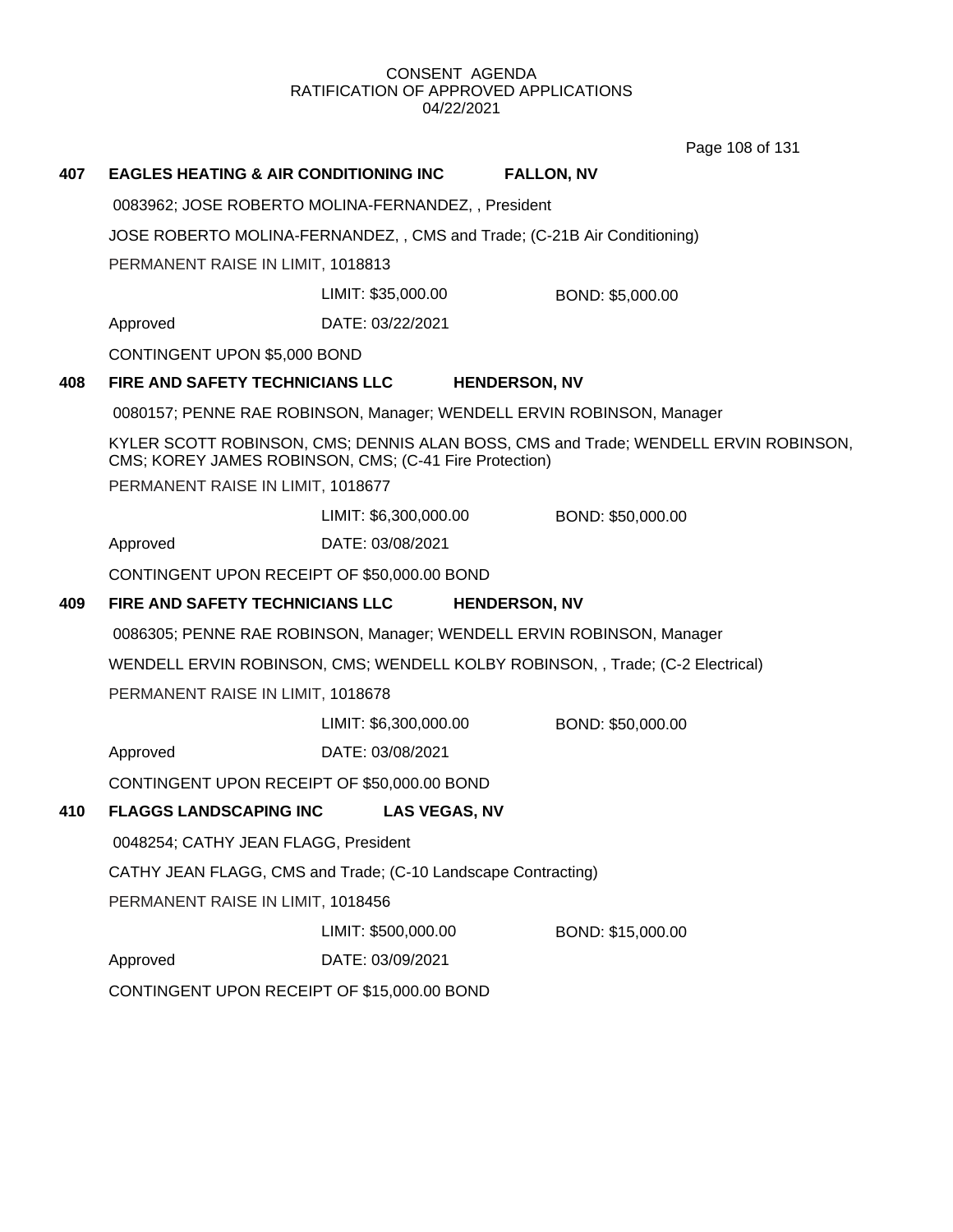Page 109 of 131

| 411 | <b>HIGH SIERRA FIRE PROTECTION LLC</b>                                                                          | <b>RENO, NV</b>                                                      |                                                                                              |
|-----|-----------------------------------------------------------------------------------------------------------------|----------------------------------------------------------------------|----------------------------------------------------------------------------------------------|
|     | 0086388; ANITA MARIE HONEA, Manager; SUSAN BELLA SALLABERRY, , Manager                                          |                                                                      |                                                                                              |
|     | RONALD KEITH HONEA, CMS and Trade; (C-41A Automatic Fire Sprinklers; C-41B Fixed Fire Extinguishing<br>Systems) |                                                                      |                                                                                              |
|     | PERMANENT RAISE IN LIMIT, 1018600                                                                               |                                                                      |                                                                                              |
|     |                                                                                                                 | LIMIT: \$2,500,000.00                                                | BOND: \$30,000.00                                                                            |
|     | Approved                                                                                                        | DATE: 03/10/2021                                                     |                                                                                              |
|     | CONTINGENT UPON \$30,000 BOND                                                                                   |                                                                      |                                                                                              |
| 412 | <b>IMAGE DRYWALL &amp; PAINT INC</b>                                                                            | Sparks, NV                                                           |                                                                                              |
|     | <b>JAMES MARTORELL, Treasurer</b>                                                                               |                                                                      | 0082126; JOSEPH JONATHAN MARTOREL, President; RAMIRO RAY MARTORELL, Secretary; JASHUA        |
|     |                                                                                                                 |                                                                      | JASHUA JAMES MARTORELL, CMS and Trade; (C-3 Carpentry Maintenance and Minor Repairs)         |
|     | PERMANENT RAISE IN LIMIT, 1014759                                                                               |                                                                      |                                                                                              |
|     |                                                                                                                 | LIMIT: \$4,400,000.00                                                | BOND: \$30,000.00                                                                            |
|     | Approved                                                                                                        | DATE: 03/15/2021                                                     |                                                                                              |
|     | \$30,000 BOND                                                                                                   |                                                                      | LICENSE NO. 0082125 CONTINGENT UPON \$30,000 BOND LICENSE NO. 0082126 CONTINGENT UPON        |
| 413 | <b>JPR GROUP LLC</b>                                                                                            | <b>LAS VEGAS, NV</b>                                                 |                                                                                              |
|     |                                                                                                                 | JPR ELECTRIC; 0085720; ERIC THEODORE MRUK,, Manager                  |                                                                                              |
|     | ERIC THEODORE MRUK, , CMS and Trade; (C-2 Electrical)                                                           |                                                                      |                                                                                              |
|     | PERMANENT RAISE IN LIMIT, 1018966                                                                               |                                                                      |                                                                                              |
|     |                                                                                                                 | LIMIT: \$45,000.00                                                   | BOND: \$5,000.00                                                                             |
|     | Approved                                                                                                        | DATE: 03/31/2021                                                     |                                                                                              |
|     | CONTINGENT UPON RECEIPT OF A \$5,000.00 BOND                                                                    |                                                                      |                                                                                              |
| 414 | <b>JEFF ROMERO</b>                                                                                              | <b>RENO, NV</b>                                                      |                                                                                              |
|     |                                                                                                                 | SIERRA NEVADA STRIPING AND SIGN; 0085753; JEFF BRIAN ROMERO, , Owner |                                                                                              |
|     |                                                                                                                 |                                                                      | JEFF BRIAN ROMERO,, CMS and Trade; (A-8 Sealing and Striping of Impermeable Paving Surfaces) |
|     | PERMANENT RAISE IN LIMIT, 1018760                                                                               |                                                                      |                                                                                              |
|     |                                                                                                                 | LIMIT: \$45,000.00                                                   | BOND: \$5,000.00                                                                             |
|     | Approved                                                                                                        | DATE: 03/18/2021                                                     |                                                                                              |
|     | CONTINGENT UPON \$5,000 BOND                                                                                    |                                                                      |                                                                                              |
|     |                                                                                                                 |                                                                      |                                                                                              |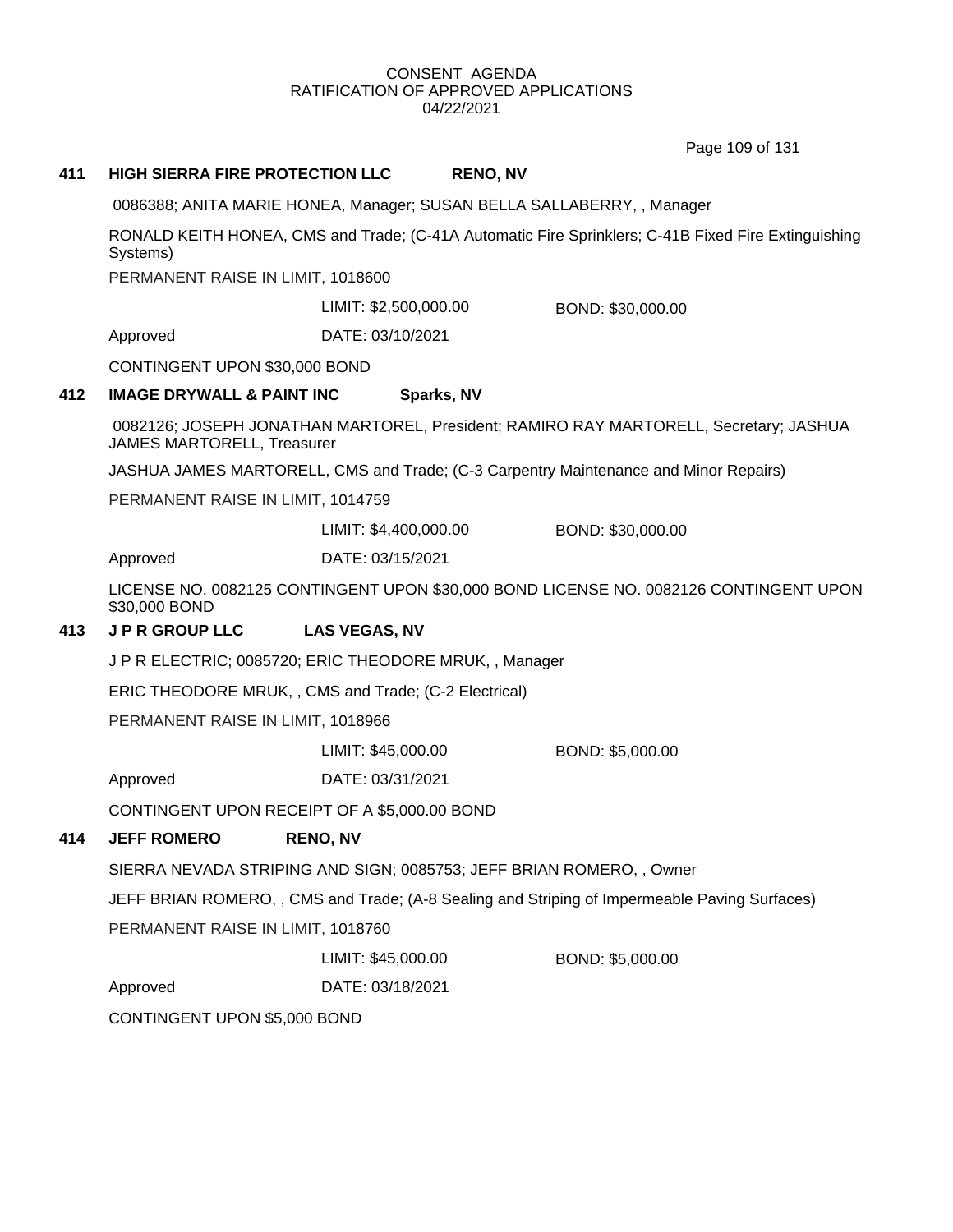Page 110 of 131

| 415 | <b>LAWNMOWER MAN LANDSCAPING INC</b>                                |                       | <b>MINDEN, NV</b>                                                                       |  |
|-----|---------------------------------------------------------------------|-----------------------|-----------------------------------------------------------------------------------------|--|
|     | 0056633A; BRIAN PATRICK SEIDLITZ, President                         |                       |                                                                                         |  |
|     | BRIAN PATRICK SEIDLITZ, CMS and Trade; (C-10 Landscape Contracting) |                       |                                                                                         |  |
|     | PERMANENT RAISE IN LIMIT, 1018791                                   |                       |                                                                                         |  |
|     |                                                                     | LIMIT: \$245,000.00   | BOND: \$15,000.00                                                                       |  |
|     | Approved                                                            | DATE: 03/22/2021      |                                                                                         |  |
|     | CONTINGENT UPON \$15,000 BOND                                       |                       |                                                                                         |  |
| 416 | LINEAR ELECTRICAL CONTRACTORS LLC                                   |                       | <b>HENDERSON, NV</b>                                                                    |  |
|     | Member                                                              |                       | 0086012; DAELAN MICHAEL JORGENSEN, , Managing Member; KIEL MARTIN JORGENSEN, , Managing |  |
|     |                                                                     |                       | DAELAN MICHAEL JORGENSEN, , CMS; JASON ANTONE THOMPSON, Trade; (C-2 Electrical)         |  |
|     | PERMANENT RAISE IN LIMIT, 1019061                                   |                       |                                                                                         |  |
|     |                                                                     | LIMIT: \$245,000.00   | BOND: \$15,000.00                                                                       |  |
|     | Approved                                                            | DATE: 03/31/2021      |                                                                                         |  |
|     | CONTINGENT UPON RECEIPT OF \$15,000.00 BOND                         |                       |                                                                                         |  |
| 417 | <b>LINEAR STAR CONSTRUCTION LLC</b>                                 |                       | <b>RENO, NV</b>                                                                         |  |
|     | 0086537; CORY DUANE HORTON, Managing Member                         |                       |                                                                                         |  |
|     |                                                                     |                       | CORY DUANE HORTON, CMS and Trade; (B-2 Residential and Small Commercial)                |  |
|     | PERMANENT RAISE IN LIMIT, 1019034                                   |                       |                                                                                         |  |
|     |                                                                     | LIMIT: \$650,000.00   | BOND: \$20,000.00                                                                       |  |
|     | Approved                                                            | DATE: 03/31/2021      |                                                                                         |  |
|     | CONTINGENT UPON \$20,000 BOND                                       |                       |                                                                                         |  |
| 418 | <b>LIRA ELECTRIC LLC</b>                                            | <b>LAS VEGAS, NV</b>  |                                                                                         |  |
|     | 0083280; ROBERTO LIRA,, Manager                                     |                       |                                                                                         |  |
|     | ROBERTO LIRA, , CMS and Trade; (C-2 Electrical)                     |                       |                                                                                         |  |
|     | PERMANENT RAISE IN LIMIT, 1019122                                   |                       |                                                                                         |  |
|     |                                                                     | LIMIT: \$3,600,000.00 | BOND: \$30,000.00                                                                       |  |
|     | Approved                                                            | DATE: 03/31/2021      |                                                                                         |  |
|     | CONTINGENT UPON RECEIPT OF \$30,000.00 BOND                         |                       |                                                                                         |  |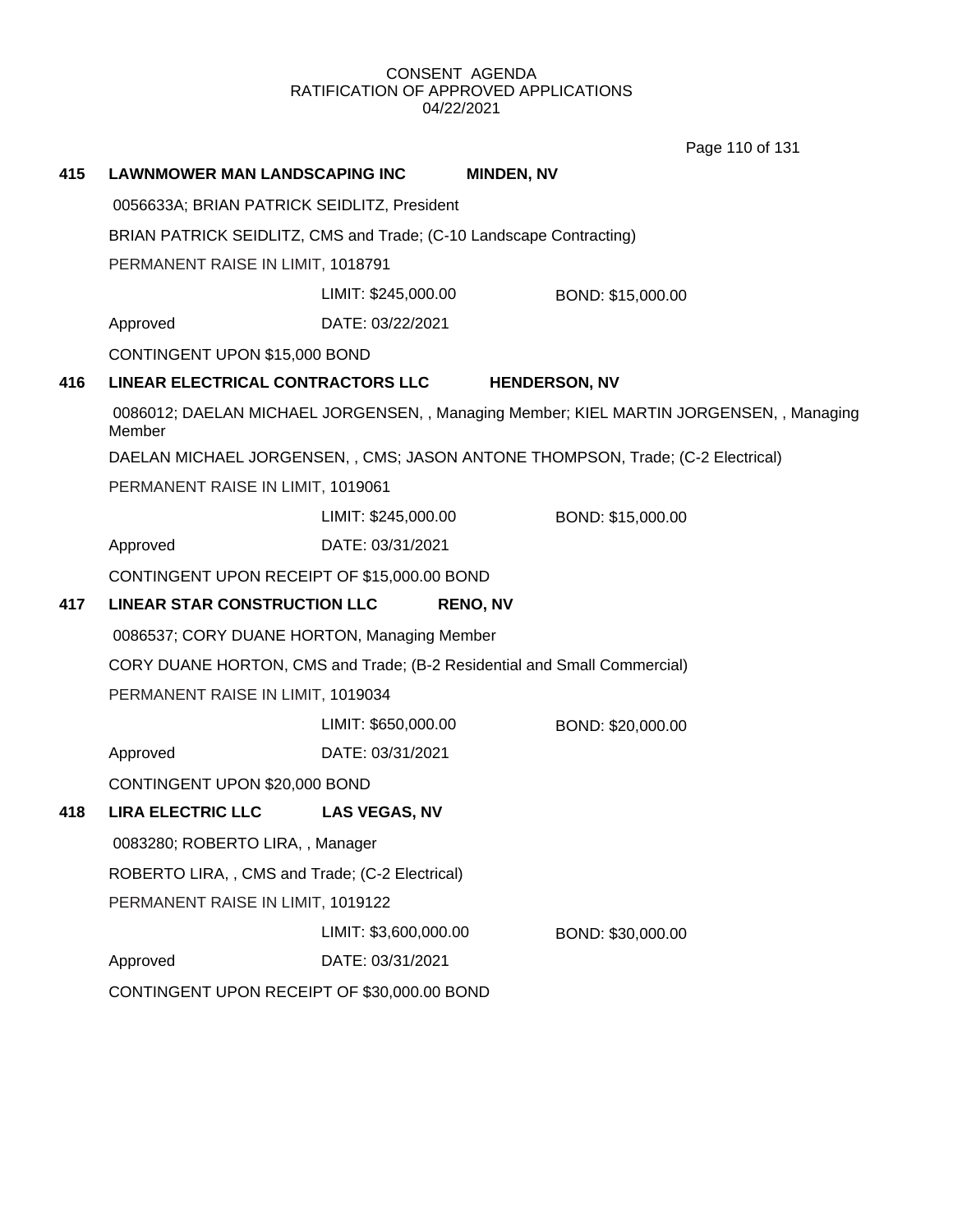Page 111 of 131

#### **419 LONE MOUNTAIN REINFORCING LLC LAS VEGAS, NV**

0083611; CHRISTOPHER MICHAEL LOWY, , Managing Member; MICHAEL ANTHONY CONLEY, , Managing Member; URIEL CARLOS CALVILLO, , Managing Member

CHRISTOPHER MICHAEL LOWY, , CMS and Trade; (C-14A Reinforcing Steel)

PERMANENT RAISE IN LIMIT, 1018769

LIMIT: \$925,000.00 BOND: \$20,000.00

Approved DATE: 03/17/2021

CONTINGENT UPON RECEIPT OF \$20,000.00 BOND

#### **420 LONGHORN LANDSCAPING LLC SPARKS, NV**

0087749; ALFREDO TAMAYO-FIERROS, , Managing Member

ALFREDO TAMAYO-FIERROS, , CMS and Trade; (C-10 Landscape Contracting)

PERMANENT RAISE IN LIMIT, 1018706

LIMIT: \$245,000.00 BOND: \$15,000.00

Approved DATE: 03/18/2021

CONTINGENT UPON \$15,000 BOND

## **421 MEZA MECHANICAL LLC PAHRUMP, NV**

0087519; ROBERTO CARLOS MEZA-CORTES, , Managing Member; SERGIO MEZA-CORTES, , Managing Member

ROBERTO CARLOS MEZA-CORTES, , CMS; SERGIO MEZA-CORTES, , Trade; (C-21 Refrigeration and Air Conditioning)

PERMANENT RAISE IN LIMIT, 1018990

LIMIT: \$35,000.00 BOND: \$5,000.00

Approved DATE: 03/31/2021

CONTINGENT UPON RECEIPT OF A \$5,000.00 BOND

#### **422 MORA UNDERGROUND LLC LAS VEGAS, NV**

NAYAR UNDERGROUND; 0081368; PORFIRIO MORA, Managing Member

PORFIRIO MORA, CMS and Trade; (A-15 Sewers, Drains and Pipes; A-19A Water; A-19C Electrical Conduits for Underground Transmission)

PERMANENT RAISE IN LIMIT, 1018193

LIMIT: Unlimited BOND: \$50,000.00

Approved DATE: 03/17/2021

CONTINGENT UPON RECEIPT A \$50,000.00 BOND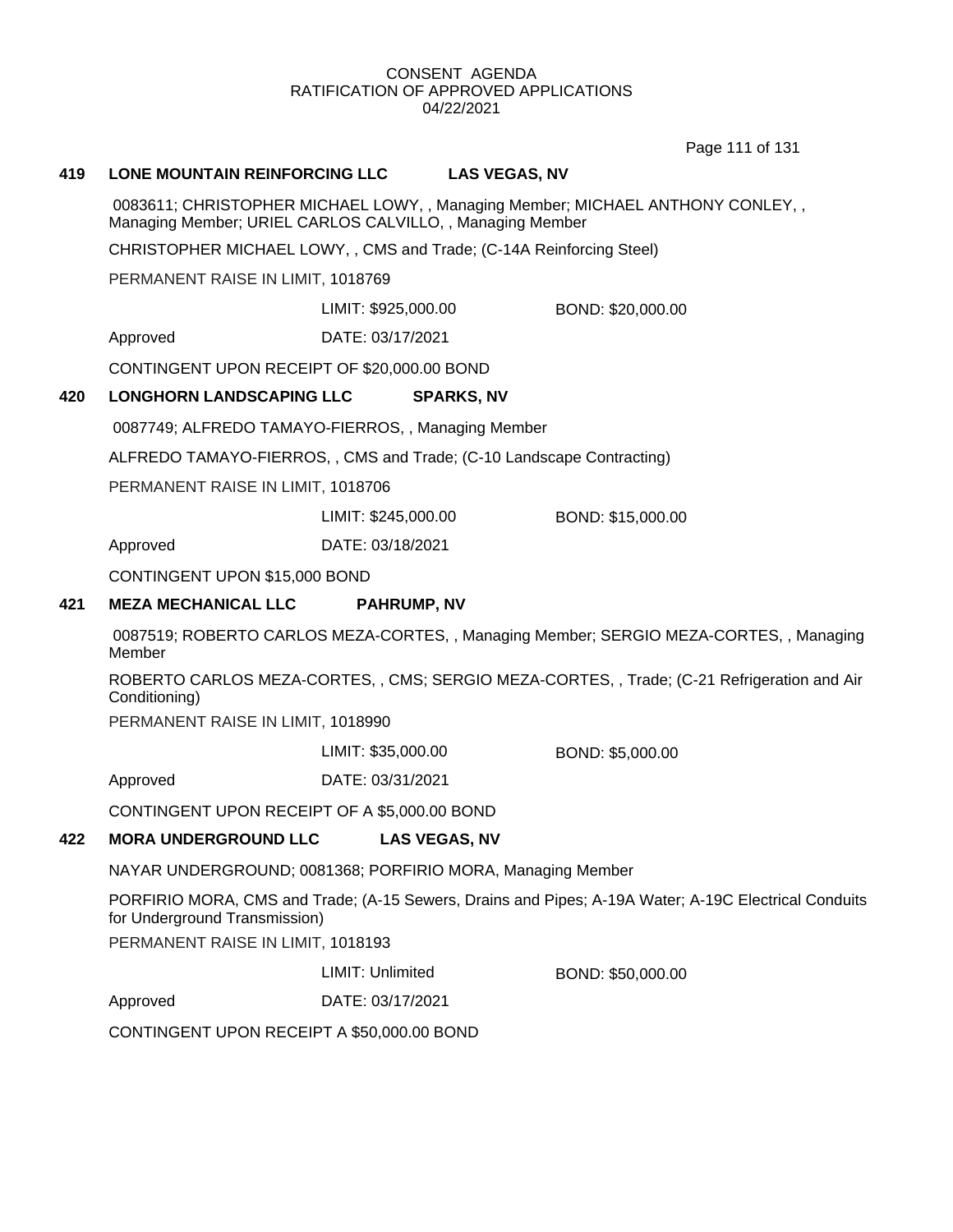Page 112 of 131

| 423                                                               | <b>PARAGON WALL SYSTEMS</b>                     | <b>FALLON, NV</b>                                                  |                                                                                    |
|-------------------------------------------------------------------|-------------------------------------------------|--------------------------------------------------------------------|------------------------------------------------------------------------------------|
|                                                                   | 0086736; WESTON ROY ESPINOZA, President         |                                                                    |                                                                                    |
| WESTON ROY ESPINOZA, CMS and Trade; (C-4 Painting and Decorating) |                                                 |                                                                    |                                                                                    |
|                                                                   | PERMANENT RAISE IN LIMIT, 1018941               |                                                                    |                                                                                    |
|                                                                   |                                                 | LIMIT: \$500,000.00                                                | BOND: \$15,000.00                                                                  |
|                                                                   | Approved                                        | DATE: 03/31/2021                                                   |                                                                                    |
|                                                                   | CONTINGENT UPON \$15,000 BOND                   |                                                                    |                                                                                    |
| 424                                                               | <b>PARLOR 430 LLC</b>                           | <b>LAS VEGAS, NV</b>                                               |                                                                                    |
|                                                                   |                                                 | CONTINENTAL LUXURY; 0087514; MELISSA RENEE AMOS, , Managing Member |                                                                                    |
|                                                                   |                                                 |                                                                    | MELISSA RENEE AMOS,, CMS and Trade; (B-2 Residential and Small Commercial)         |
|                                                                   | PERMANENT RAISE IN LIMIT, 1018427               |                                                                    |                                                                                    |
|                                                                   |                                                 | LIMIT: \$1,000,000.00                                              | BOND: \$30,000.00                                                                  |
|                                                                   | Approved                                        | DATE: 03/09/2021                                                   |                                                                                    |
|                                                                   |                                                 | CONTINGENT UPON RECEIPT OF A \$30,000.00 BOND                      |                                                                                    |
| 425                                                               | <b>PIPE PROS LLC</b>                            | <b>HENDERSON, NV</b>                                               |                                                                                    |
|                                                                   | IRENE LOZANO, , Manager                         |                                                                    | PIPE PROS PLUMBING & MECHANICAL; 0087688; JOEY JOHN LOZANO, , Manager; ALEXANDRINA |
|                                                                   |                                                 | JOEY JOHN LOZANO,, CMS and Trade; (C-1 Plumbing and Heating)       |                                                                                    |
|                                                                   | PERMANENT RAISE IN LIMIT, 1018596               |                                                                    |                                                                                    |
|                                                                   |                                                 | LIMIT: \$1,500,000.00                                              | BOND: \$30,000.00                                                                  |
|                                                                   | Approved                                        | DATE: 04/02/2021                                                   |                                                                                    |
| 426                                                               | <b>PONCE HEATING &amp; AIR CONDITIONING LLC</b> |                                                                    | <b>CARSON CITY, NV</b>                                                             |
|                                                                   | CARLOS RENE PONCE, , Managing Member            |                                                                    |                                                                                    |
|                                                                   |                                                 | CARLOS RENE PONCE, , CMS and Trade; (C-21B Air Conditioning)       |                                                                                    |
|                                                                   | PERMANENT RAISE IN LIMIT, 1018746               |                                                                    |                                                                                    |
|                                                                   |                                                 | LIMIT: \$120,000.00                                                | BOND: \$10,000.00                                                                  |
|                                                                   | Approved                                        | DATE: 03/18/2021                                                   |                                                                                    |
|                                                                   | CONTINGENT UPON \$10,000 BOND                   |                                                                    |                                                                                    |
|                                                                   |                                                 |                                                                    |                                                                                    |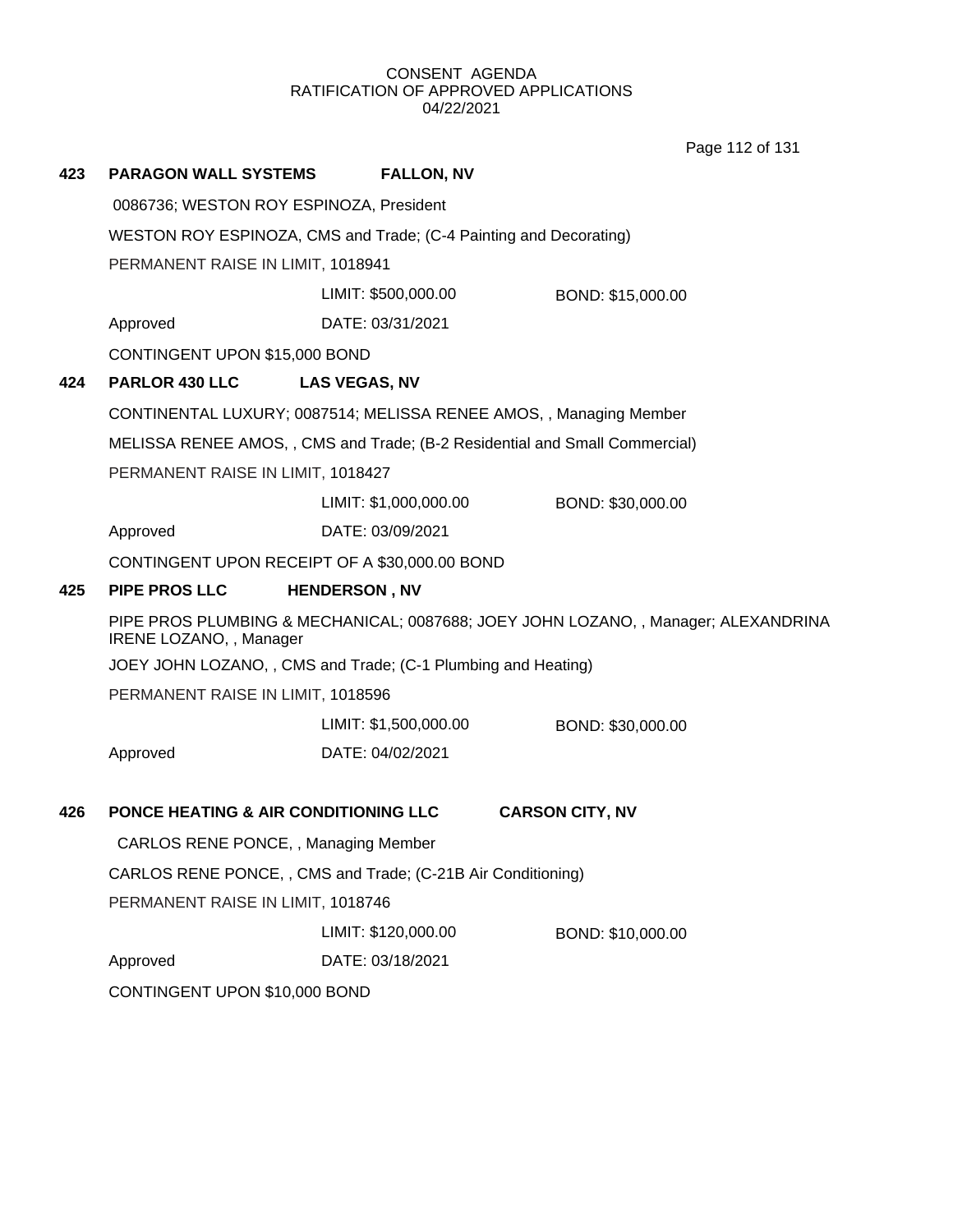Page 113 of 131

# **427 POPE TECHNOLOGIES LLC LAS VEGAS, NV** 0087260; KENNETH WAYNE POPE, Manager; SHELDON W PAUL, , Manager KENNETH WAYNE POPE, CMS and Trade; (C-2 Electrical) PERMANENT RAISE IN LIMIT, 1018822 Approved DATE: 03/31/2021 LIMIT: Unlimited BOND: \$50,000.00 CONTINGENT UPON RECEIPT OF \$50,000.00 BOND **428 PRACTICAL FLOORING INC LAS VEGAS, NV** 0039474A; DANETTE LEE BORDLEMAY-ROYBAL, President LEO BERNARD ROYBAL, JR, CMS and Trade; DANETTE LEE BORDLEMAY-ROYBAL, CMS; (C-16 Finishing Floors) PERMANENT RAISE IN LIMIT, 1018544 Approved DATE: 03/10/2021 LIMIT: \$2,175,000.00 BOND: \$30,000.00 CONTINGENT UPON RECEIPT OF A \$30,000.00 BOND **429 PREFERRED INTEGRITY PAINTING LLC LAS VEGAS, NV** 0087128; GEOFF CHARLES SMITH, Managing Member; MICHAEL LYNN BARNETT, , Managing Member GEOFF CHARLES SMITH, CMS and Trade; (C-4 Painting and Decorating) PERMANENT RAISE IN LIMIT, 1018570 Approved DATE: 03/09/2021 LIMIT: \$450,000.00 BOND: \$15,000.00 CONTINGENT UPON RECEIPT OF \$15,000.00 BOND **430 RMC FACILITIES SERVICES Yorba Linda, CA** 0075528; RONALD NORRIS MOYER, President; LUCY GLORIA MOYER, Secretary; JEREMY JOSEPH MOYER, Vice President RONALD NORRIS MOYER, Trade; JEREMY JOSEPH MOYER, CMS; (B General Building) PERMANENT RAISE IN LIMIT, 1018800 Approved DATE: 03/23/2021 LIMIT: \$5,000,000.00 BOND: \$50,000.00 CONTINGENT UPON RECEIPT OF \$50,000.00 BOND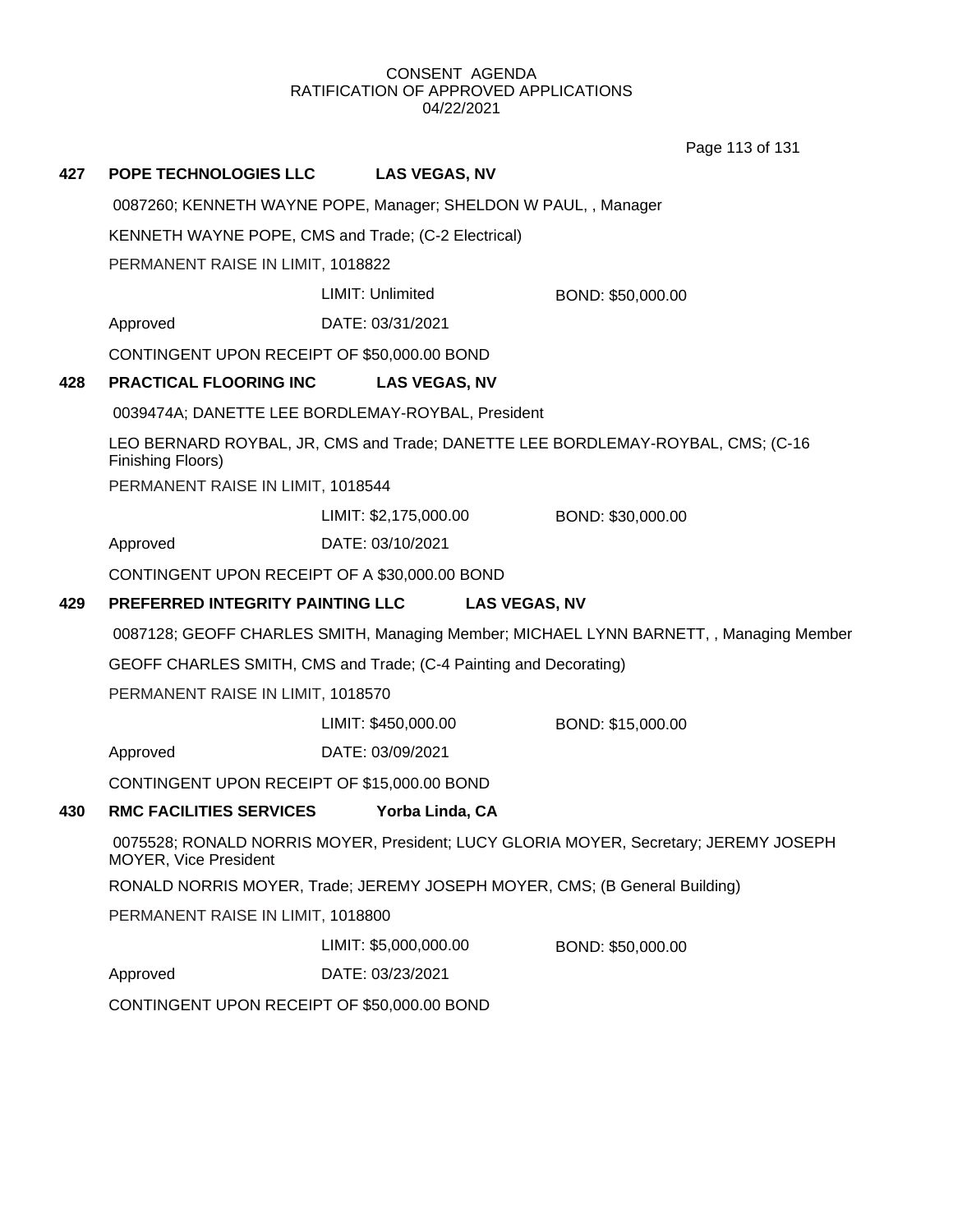Page 114 of 131

| 431 | <b>SAGE RIVER DEVELOPMENT</b>                                                                                   | <b>RENO, NV</b>                                                    |                                                                                           |
|-----|-----------------------------------------------------------------------------------------------------------------|--------------------------------------------------------------------|-------------------------------------------------------------------------------------------|
|     | 0082167; JEFFREY PAYTON TURK, President                                                                         |                                                                    |                                                                                           |
|     | JEFFREY PAYTON TURK, CMS and Trade; (B-2 Residential and Small Commercial)<br>PERMANENT RAISE IN LIMIT, 1018695 |                                                                    |                                                                                           |
|     |                                                                                                                 |                                                                    |                                                                                           |
|     |                                                                                                                 | LIMIT: \$4,600,000.00                                              | BOND: \$50,000.00                                                                         |
|     | Approved                                                                                                        | DATE: 03/11/2021                                                   |                                                                                           |
|     | CONTINGENT UPON \$50,000 BOND                                                                                   |                                                                    |                                                                                           |
| 432 | <b>SANTIAGOS PAINTING LLC</b>                                                                                   | <b>SPARKS, NV</b>                                                  |                                                                                           |
|     |                                                                                                                 |                                                                    | 0087244; GUDELIA SANTIAGO-RUIZ, , Member; ERICK ALEJANDRO SANTIAGO-SANTIAGO, , Manager    |
|     |                                                                                                                 |                                                                    | GUDELIA SANTIAGO-RUIZ, , CMS; ERICK ALEJANDRO SANTIAGO-SANTIAGO, , Trade; (C-4A Painting) |
|     | PERMANENT RAISE IN LIMIT, 1019074                                                                               |                                                                    |                                                                                           |
|     |                                                                                                                 | LIMIT: \$165,000.00                                                | BOND: \$10,000.00                                                                         |
|     | Approved                                                                                                        | DATE: 03/31/2021                                                   |                                                                                           |
|     | CONTINGENT UPON \$10,000 BOND                                                                                   |                                                                    |                                                                                           |
| 433 | SIERRA SUMMIT LANDSCAPING LLC                                                                                   | <b>RENO, NV</b>                                                    |                                                                                           |
|     | 0070933; TIMOTHY JAMES BURKETT, Manager                                                                         |                                                                    |                                                                                           |
|     |                                                                                                                 | TIMOTHY JAMES BURKETT, CMS and Trade; (C-10 Landscape Contracting) |                                                                                           |
|     | PERMANENT RAISE IN LIMIT, 1018905                                                                               |                                                                    |                                                                                           |
|     |                                                                                                                 | LIMIT: \$2,000,000.00                                              | BOND: \$30,000.00                                                                         |
|     | Approved                                                                                                        | DATE: 03/22/2021                                                   |                                                                                           |
|     | CONTINGENT UPON \$30,000 BOND                                                                                   |                                                                    |                                                                                           |
| 434 | SIMPLIFIED CONSTRUCTION LLC                                                                                     | <b>LAS VEGAS, NV</b>                                               |                                                                                           |
|     | 0085381; BRETT ASHLEY HALES, , Manager                                                                          |                                                                    |                                                                                           |
|     |                                                                                                                 | BRETT ASHLEY HALES, , CMS and Trade; (B General Building)          |                                                                                           |
|     | PERMANENT RAISE IN LIMIT, 1018675                                                                               |                                                                    |                                                                                           |
|     |                                                                                                                 | LIMIT: \$9,200,000.00                                              | BOND: \$50,000.00                                                                         |
|     |                                                                                                                 |                                                                    |                                                                                           |
|     | Approved                                                                                                        | DATE: 03/31/2021                                                   |                                                                                           |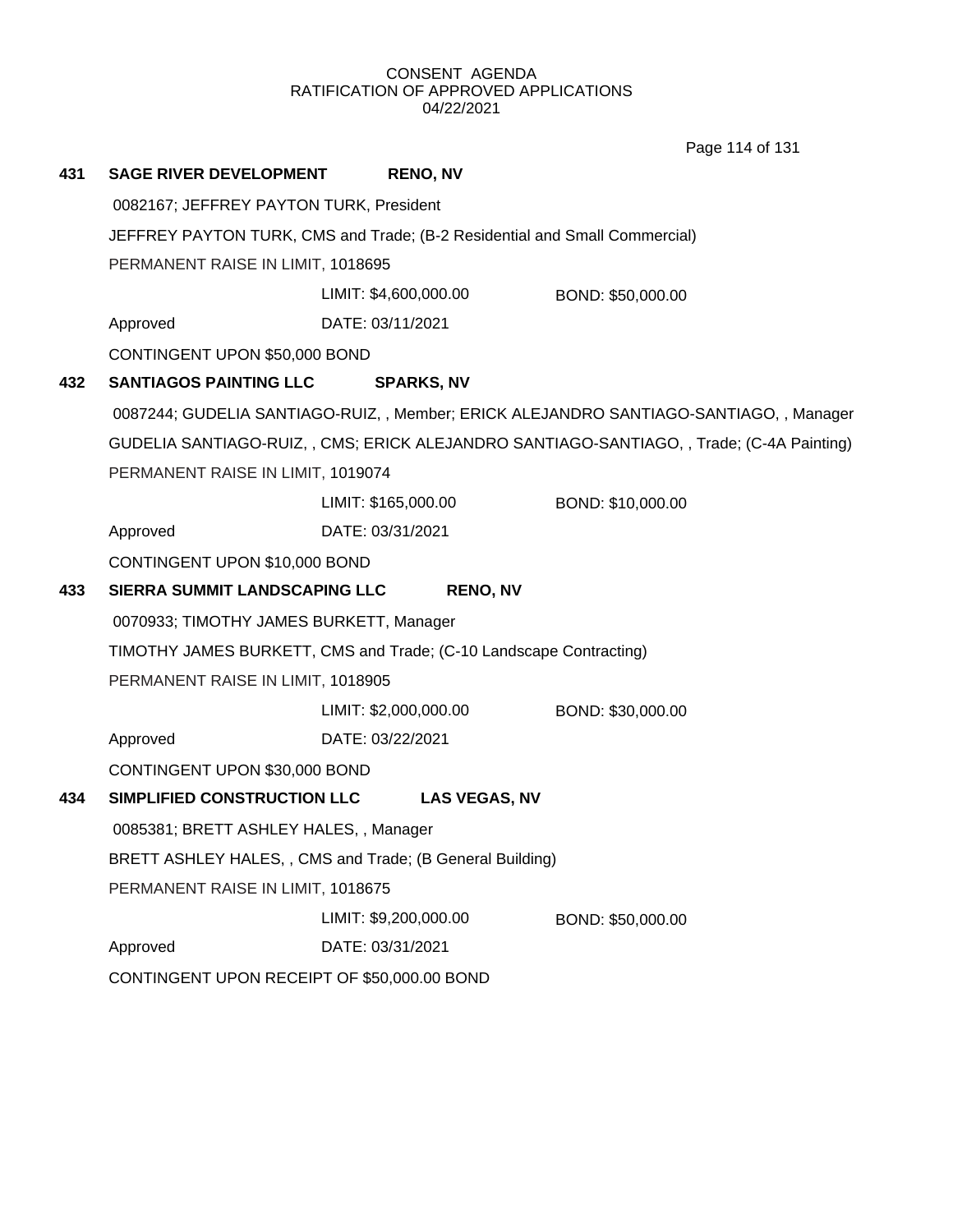Page 115 of 131

| 435 | <b>STAIR CARE LLC</b>                  | <b>LAS VEGAS, NV</b>                                         |                   |
|-----|----------------------------------------|--------------------------------------------------------------|-------------------|
|     | 0087356; JUAN CARLOS LAINEZ, , Manager |                                                              |                   |
|     |                                        | JUAN CARLOS LAINEZ, , CMS and Trade; (C-4A Painting)         |                   |
|     | PERMANENT RAISE IN LIMIT, 1018888      |                                                              |                   |
|     |                                        | LIMIT: \$150,000.00<br>BOND: \$10,000.00                     |                   |
|     | Approved                               | DATE: 03/31/2021                                             |                   |
|     | CONTINGENT UPON \$10,000.00 BOND       |                                                              |                   |
| 436 | <b>STAIR CARE LLC</b>                  | <b>LAS VEGAS, NV</b>                                         |                   |
|     | 0087113; JUAN CARLOS LAINEZ, , Manager |                                                              |                   |
|     |                                        | JUAN CARLOS LAINEZ, , CMS and Trade; (C-3B Finish Carpentry) |                   |
|     | PERMANENT RAISE IN LIMIT, 1018889      |                                                              |                   |
|     |                                        | LIMIT: \$150,000.00                                          | BOND: \$10,000.00 |
|     | Approved                               | DATE: 03/31/2021                                             |                   |
|     |                                        | CONTINGENT UPON RECEIPT OF \$10,000.00 BOND                  |                   |
| 437 | <b>STONE SECURITY LLC</b>              | <b>SALT LAKE CITY, UT</b>                                    |                   |

0085816; ENRIQUE VENTURA MELENA, , Member; STEPHEN BRENT EDMUNDS, , Managing Member; JOSEPH MICHAEL EDMUNDS, , Managing Member; AARON HEINER SIMPSON, , Managing Member

AARON HEINER SIMPSON, , Trade; ENRIQUE VENTURA MELENA, , CMS; (C-2D Low Voltage)

PERMANENT RAISE IN LIMIT, 1018976

LIMIT: \$3,000,000.00 BOND: \$30,000.00

Approved DATE: 03/29/2021

CONTINGENT UPON \$30,000 BOND

## **438 SUPERTEK X AUTOMATION INC ELKO, NV**

S T X AUTOMATION; 0087071; AARON SCOTT HEINBAUGH, , Director; BRIAN KEITH CLARK, , Director; EVARISTO GONZALEZ MIRAMONTES, , Director

AARON SCOTT HEINBAUGH, , CMS and Trade; (C-2 Electrical)

PERMANENT RAISE IN LIMIT, 1018873

LIMIT: \$940,000.00 BOND: \$20,000.00

Approved DATE: 03/22/2021

CONTINGENT UPON \$20,000 BOND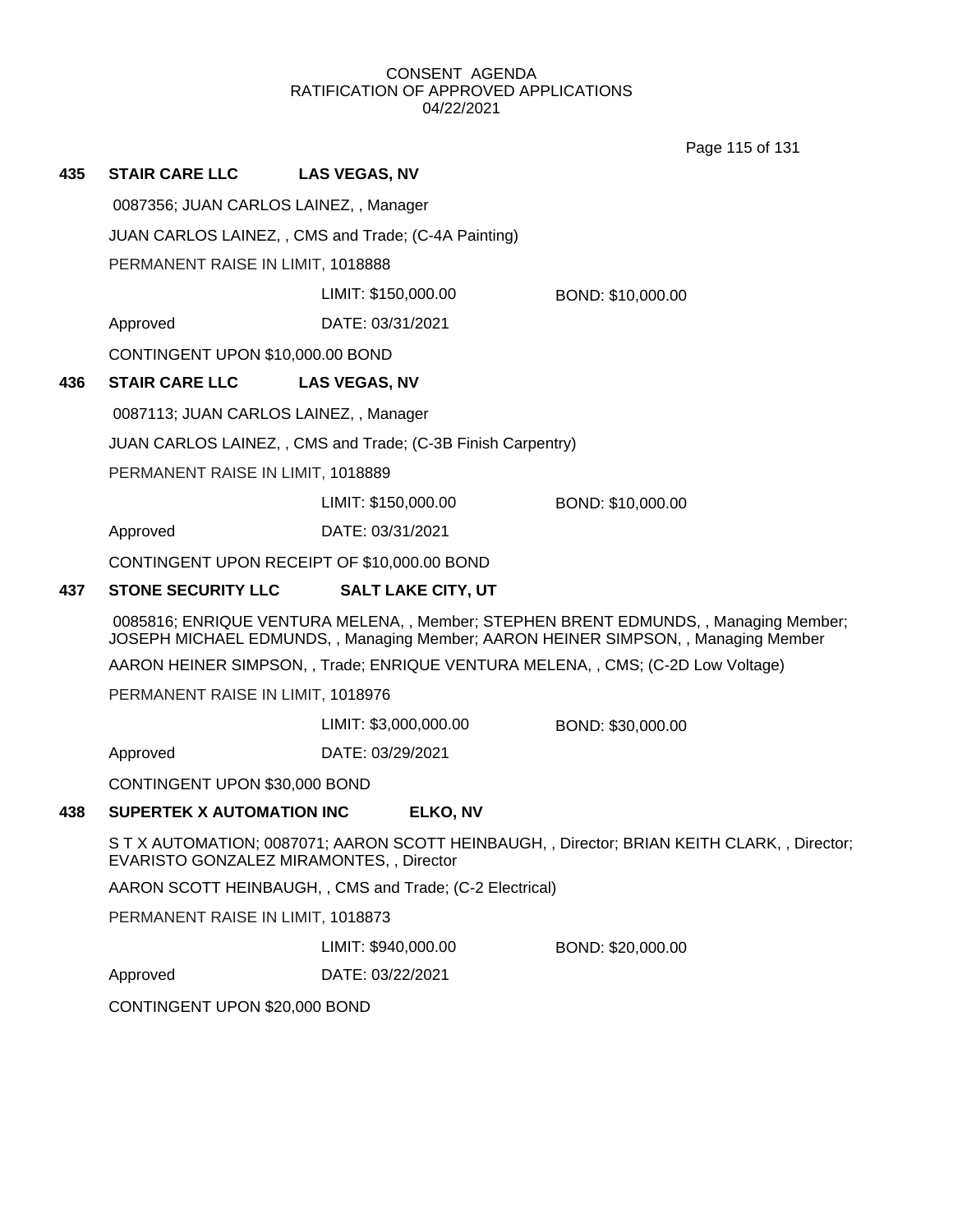Page 116 of 131

| 439 | SYNTHETIC LAWNS OF LAS VEGAS LLC                                 |                       | <b>LAS VEGAS, NV</b>                                                                  |
|-----|------------------------------------------------------------------|-----------------------|---------------------------------------------------------------------------------------|
|     | 0075779; KENNETH D FOSS, Manager                                 |                       |                                                                                       |
|     | <b>INSTALLATION)</b>                                             |                       | KENNETH D FOSS, CMS and Trade; (C-10 Landscape Contracting LIMITED TO ARTIFICIAL TURF |
|     | PERMANENT RAISE IN LIMIT, 1018662                                |                       |                                                                                       |
|     |                                                                  | LIMIT: \$245,000.00   | BOND: \$15,000.00                                                                     |
|     | Approved                                                         | DATE: 03/23/2021      |                                                                                       |
|     | CONTINGENT UPON RECEIPT OF \$15,000.00 BOND                      |                       |                                                                                       |
| 440 | <b>T &amp; V PLASTER INC</b>                                     | <b>LAS VEGAS, NV</b>  |                                                                                       |
|     | 0062870;                                                         |                       |                                                                                       |
|     | JUAN CARLOS TAMAYO, CMS and Trade; (C-17 Lathing and Plastering) |                       |                                                                                       |
|     | PERMANENT RAISE IN LIMIT, 1018664                                |                       |                                                                                       |
|     |                                                                  | LIMIT: \$3,500,000.00 | BOND: \$30,000.00                                                                     |
|     | Approved                                                         | DATE: 03/10/2021      |                                                                                       |
|     | CONTINGENT UPON \$30,000 BOND                                    |                       |                                                                                       |
| 441 | <b>T &amp; V PLASTER INC</b>                                     | <b>LAS VEGAS, NV</b>  |                                                                                       |
|     | 0076807;                                                         |                       |                                                                                       |
|     | JUAN CARLOS TAMAYO, CMS and Trade; (C-4 Painting and Decorating) |                       |                                                                                       |
|     | PERMANENT RAISE IN LIMIT, 1018666                                |                       |                                                                                       |
|     |                                                                  | LIMIT: \$3,500,000.00 | BOND: \$30,000.00                                                                     |
|     | Approved                                                         | DATE: 03/10/2021      |                                                                                       |
|     | CONTINGENT UPON \$30,000 BOND                                    |                       |                                                                                       |
| 442 | <b>TK R CONSTRUCTION LLC</b>                                     | <b>RENO, NV</b>       |                                                                                       |
|     |                                                                  |                       | 0080875; MICHAELLA TUCKER, Managing Member; RODNEY LEE TUCKER, Managing Member        |
|     |                                                                  |                       | RODNEY LEE TUCKER, CMS and Trade; (B-2 Residential and Small Commercial)              |
|     | PERMANENT RAISE IN LIMIT, 1018640                                |                       |                                                                                       |
|     |                                                                  | LIMIT: \$250,000.00   | BOND: \$15,000.00                                                                     |
|     | Approved                                                         | DATE: 03/10/2021      |                                                                                       |
|     | CONTINGENT UPON \$15,000 BOND                                    |                       |                                                                                       |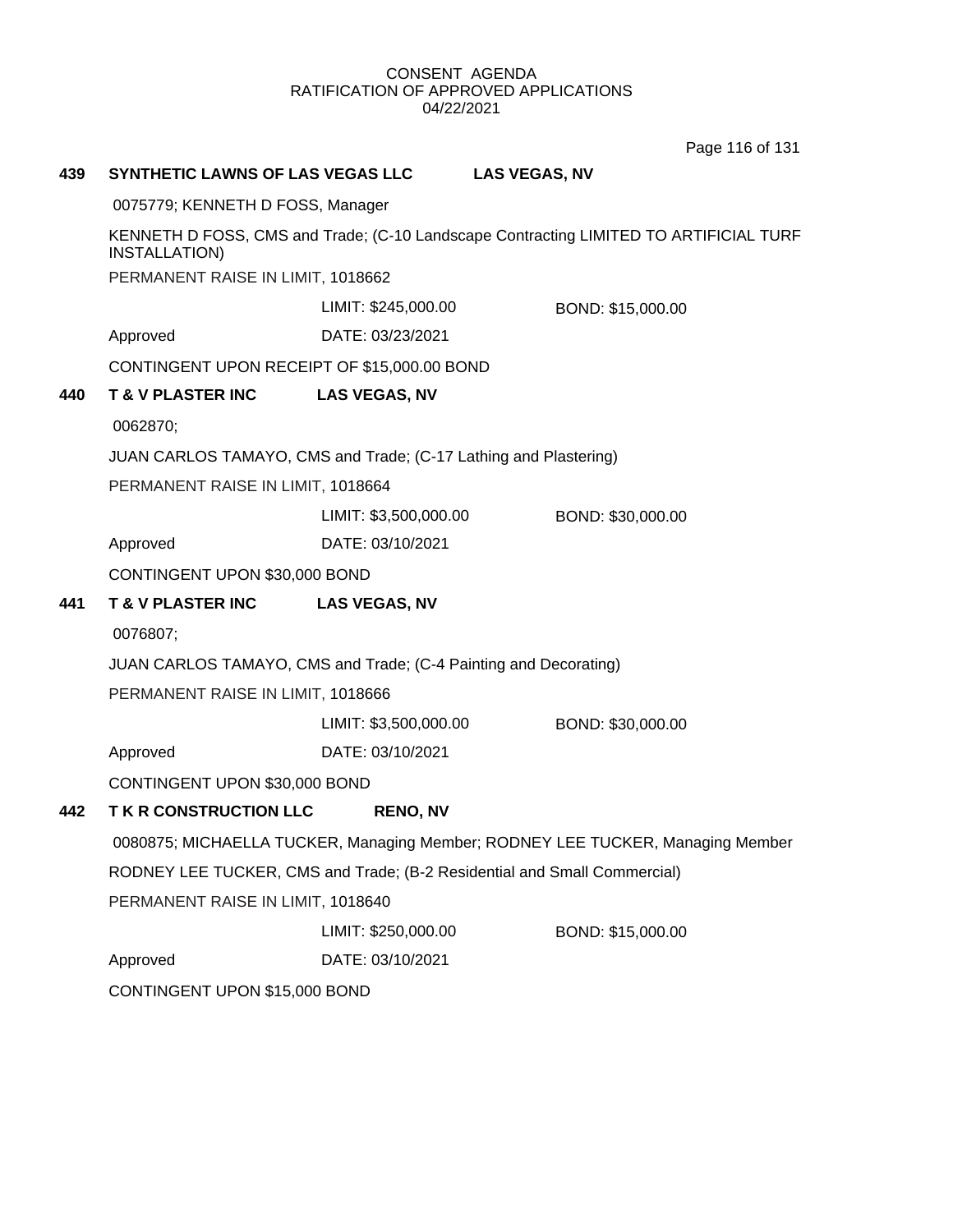Page 117 of 131

#### **443 TIPPMANN DESIGN BUILD LLC FT WAYNE, IN**

0087291; JOSHUA ALAN KOESTER, , Managing Member; SAMUEL COLE TIPPMANN, , Managing Member; ROBERT BRADLEY ADAMS, , Managing Member

JOSHUA ALAN KOESTER, , CMS and Trade; (B-2 Residential and Small Commercial)

PERMANENT RAISE IN LIMIT, 1018776

Approved DATE: 03/31/2021 LIMIT: Unlimited BOND: \$50,000.00

## **444 TORCOM CONSTRUCTION LLC PHOENIX, AZ**

0084042; JOSE ANTONIO TORANO AIELLO, , Manager

JOSE ANTONIO TORANO AIELLO, , CMS and Trade; (B-2 Residential and Small Commercial)

PERMANENT RAISE IN LIMIT, 1018416

LIMIT: \$1,500,000.00 BOND: \$30,000.00

Approved DATE: 03/09/2021

CONTINGENT UPON \$30,000 BOND

## **445 TURN RITE LLC LAS VEGAS, NV**

0076911; TURN RITE MM LLC , Managing Member; ALAN LEE MOLASKY, Other

ALAN LEE MOLASKY, CMS and Trade; (C-4 Painting and Decorating)

PERMANENT RAISE IN LIMIT, 1018317

LIMIT: \$500,000.00 BOND: \$15,000.00

Approved DATE: 03/08/2021

CONTINGENT UPON RECEIPT OF \$15,000.00 BOND

## **446 VEGAS MASONRY AND CONCRETE LLC LAS VEGAS, NV**

0086337; JUAN MANUEL LEON, Manager

JUAN MANUEL LEON, CMS and Trade; (C-18 Masonry)

PERMANENT RAISE IN LIMIT, 1018364

LIMIT: \$245,000.00 BOND: \$15,000.00

Approved DATE: 03/05/2021

CONTINGENT UPON RECEIPT OF \$15,000.00 BOND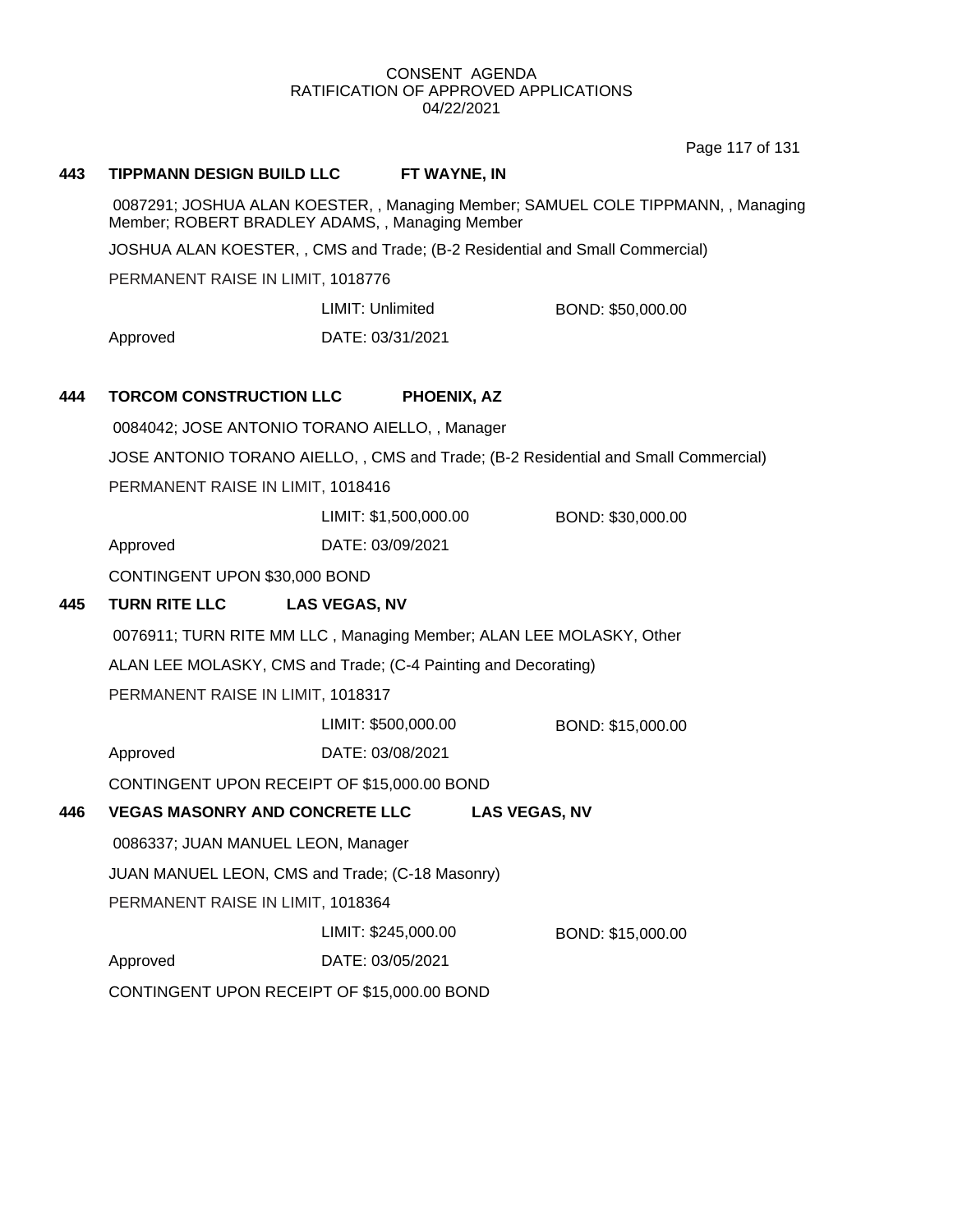Page 118 of 131

# **447 VEGAS STRONG HEATING & COOLING LLC LAS VEGAS, NV** 0083411; BROOKS JAMES CARSON, , Managing Member BROOKS JAMES CARSON, , CMS and Trade; (C-21 Refrigeration and Air Conditioning) PERMANENT RAISE IN LIMIT, 1018827 Approved DATE: 03/23/2021 LIMIT: \$950,000.00 BOND: \$20,000.00 CONTINGENT UPON RECEIPT OF \$20,000.00 BOND **448 VINTAGE INC LAS VEGAS, NV** VINTAGE POOLS; 0082346; GARY LOUIS VERBANO, President GARY LOUIS VERBANO, CMS and Trade; THERESA KAYE NORTH, , CMS; (A-10 Commercial and Residential Pools) PERMANENT RAISE IN LIMIT, 1018136 Approved DATE: 03/05/2021 LIMIT: \$245,000.00 BOND: \$20,000.00 CONTINGENT UPON RECEIPT OF \$20,000.00 BOND AND CONSUMER PROTECTION BOND OF \$300,000.00 **449 WERNLI INC SALT LAKE CITY, UT** 0084635; MICHAEL CURTIS WERNLI, President; STANLEY DAVID WERNLI, Secretary; JASON MICHAEL WERNLI, , Director MICHAEL CURTIS WERNLI, CMS and Trade; (C-21A Refrigeration) PERMANENT RAISE IN LIMIT, 1019079 Approved DATE: 03/31/2021 LIMIT: \$800,000.00 BOND: \$20,000.00 CONTINGENT UPON \$20,000 BOND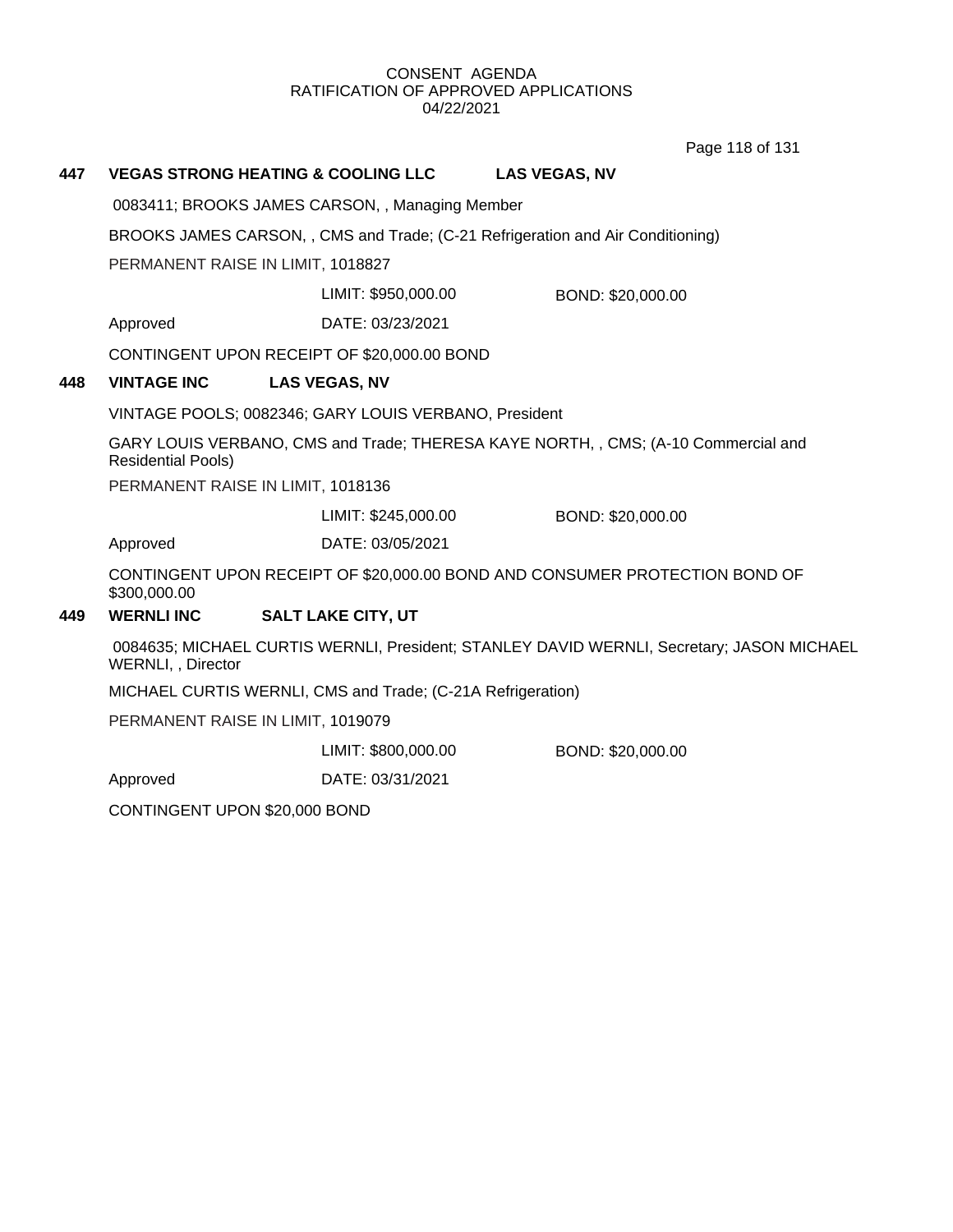Page 119 of 131

## **REMOVAL OF INDEMNIFICATION**

## **450 CORE WEST INC LAS VEGAS, NV**

CORE CONSTRUCTION 0006144A; CORE CONSTRUCTION 0077142; SETH LEE MAURER, President; DENNIS LEROY BARBER, Secretary; JAMES KEVIN JACOBS, Director

DENNIS LEROY BARBER, Trade; GARY LEE WENK, CMS and Trade; GARY LEE WENK, CMS

REMOVAL OF INDEMNIFICATION, 1018672

Approved DATE: 03/15/2021

WITHDRAW OF CORPORATE INDEMNIFICATION BY TARGET GENERAL INC TO BE EFFECTIVE MAY 30, 2021

## **451 JEFF ROMERO RENO, NV**

SIERRA NEVADA STRIPING AND SIGN 0085753; JEFF BRIAN ROMERO, , Owner

JEFF BRIAN ROMERO, , CMS and Trade

REMOVAL OF INDEMNIFICATION, 1018780

Approved DATE: 03/11/2021

WITHDRAW OF PERSONAL INDEMNIFICATION BY MICHAEL ROMERO TO BE EFFECTIVE JUNE 3, 2021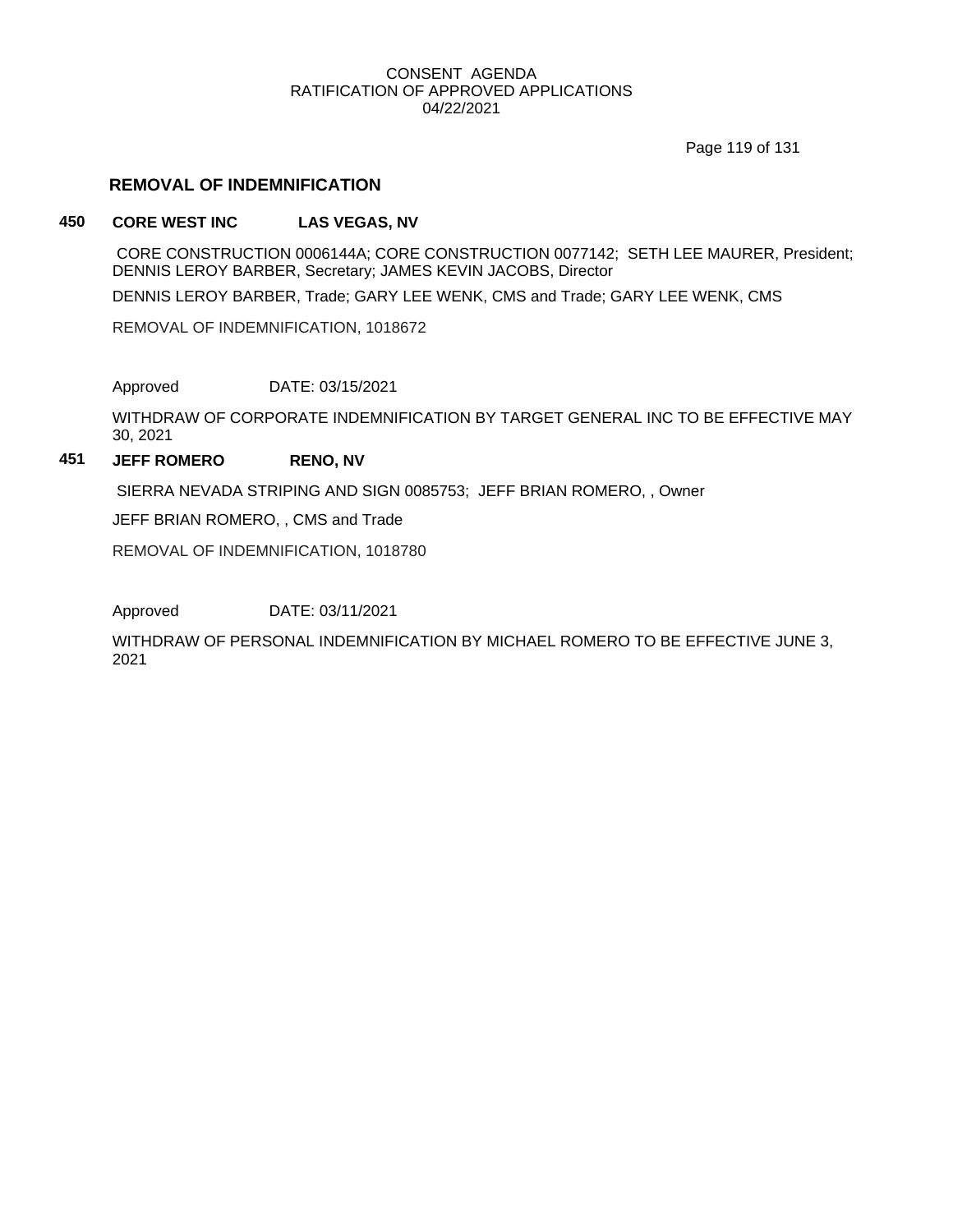Page 120 of 131

# **452 APPLIED POWER TECHNOLOGIES INC SAN JOSE, CA** 0082146; ANDREW E TAYLOR, President; RICHARD COIT CELIO, Secretary/Treasurer BRIAN MICHAEL CURNUTT, CMS and Trade; (C-2 Electrical) REQUEST TO INACTIVATE, 1019084

Approved DATE: 04/08/2021

**REQUEST TO INACTIVATE**

## **453 EDWARDS MECHANICAL SERVICE LLC LAS VEGS, NV**

0085024; KIP RANDY EDWARDS, , Manager KIP RANDY EDWARDS, , CMS and Trade; (C-21 Refrigeration and Air Conditioning) REQUEST TO INACTIVATE, 1018704

Approved DATE: 03/22/2021

## **454 GO SOLAR GROUP LLC MURRAY, UT**

0082989; SCOTT MENDELL CRAMER, Manager; KEVEN JAY JENSEN, Manager SCOTT MENDELL CRAMER, CMS and Trade; (C-2G Photovoltaics) REQUEST TO INACTIVATE, 1018659

Approved DATE: 03/18/2021

## **455 KELVIN STEEL LLC LAS VEGAS, NV**

0082129; ELMER ARNOLDO ALARCON, Managing Member ELMER ARNOLDO ALARCON, CMS and Trade; (C-14A Reinforcing Steel) REQUEST TO INACTIVATE, 1019162

Approved DATE: 04/08/2021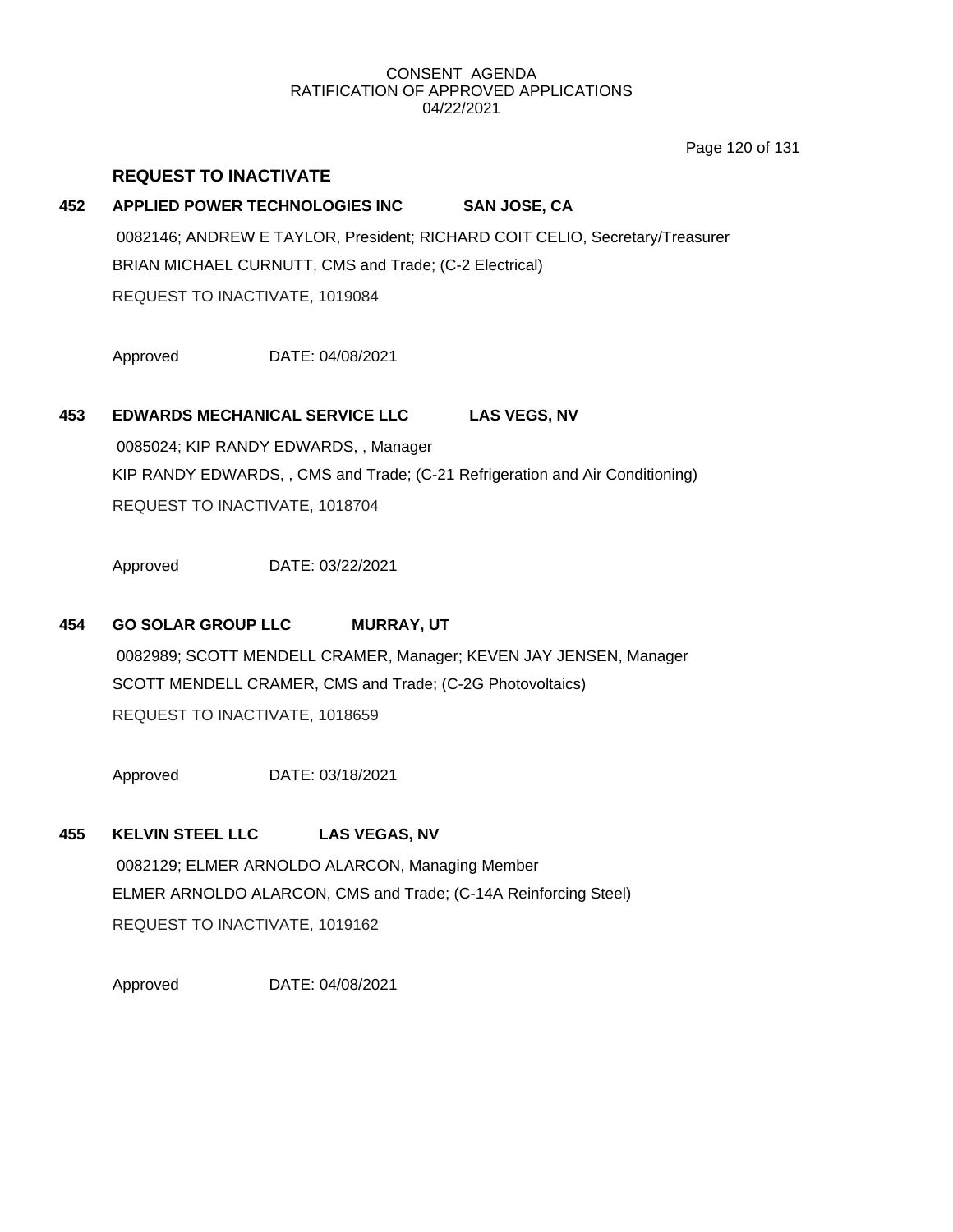Page 121 of 131

## **456 LEDCOR CONSTRUCTION INC SAN DIEGO, CA**

0055501; JIMMY DON BYRD, President; THOMAS JAMES LOFARO, VP/Secretary; JOSEPH EMERIL JOHNNY KUMP, Chief Financial Officer; BARRY MARK JOHNSON, Vice President; RODNEY ROLAND NEYS, Vice President; ROBERT WHEELER HENSEL, III, Vice President

; (B General Building)

REQUEST TO INACTIVATE, 1019014

Approved DATE: 03/31/2021

#### **457 SIERRA COMMERCIAL BUILDERS INC RENO, NV**

DUGAN COMMERCIAL BUILDERS; 0067364; JOHN WILLIAM DUGAN, President JOHN WILLIAM DUGAN, CMS and Trade; (B-2 Residential and Small Commercial) REQUEST TO INACTIVATE, 1019028

Approved DATE: 03/24/2021

#### **458 SOLAR STAR LLC LAS VEGAS, NV**

LIFETIME SOLAR; 0084936; STANLEY CARL POPEK, Manager STANLEY CARL POPEK, CMS and Trade; (C-2G Photovoltaics) REQUEST TO INACTIVATE, 1018167

Approved DATE: 03/18/2021

## **459 T S I SALES & INSTALLATION LLC LAS VEGAS, NV**

T S I; 0075716; MICHAEL ARTHUR BARTONE, Manager; JACK DARIN SNODGRASS, Manager DAVID JULIUS WARGACKI, CMS; (C-41 Fire Protection) REQUEST TO INACTIVATE, 1018644

Approved DATE: 04/08/2021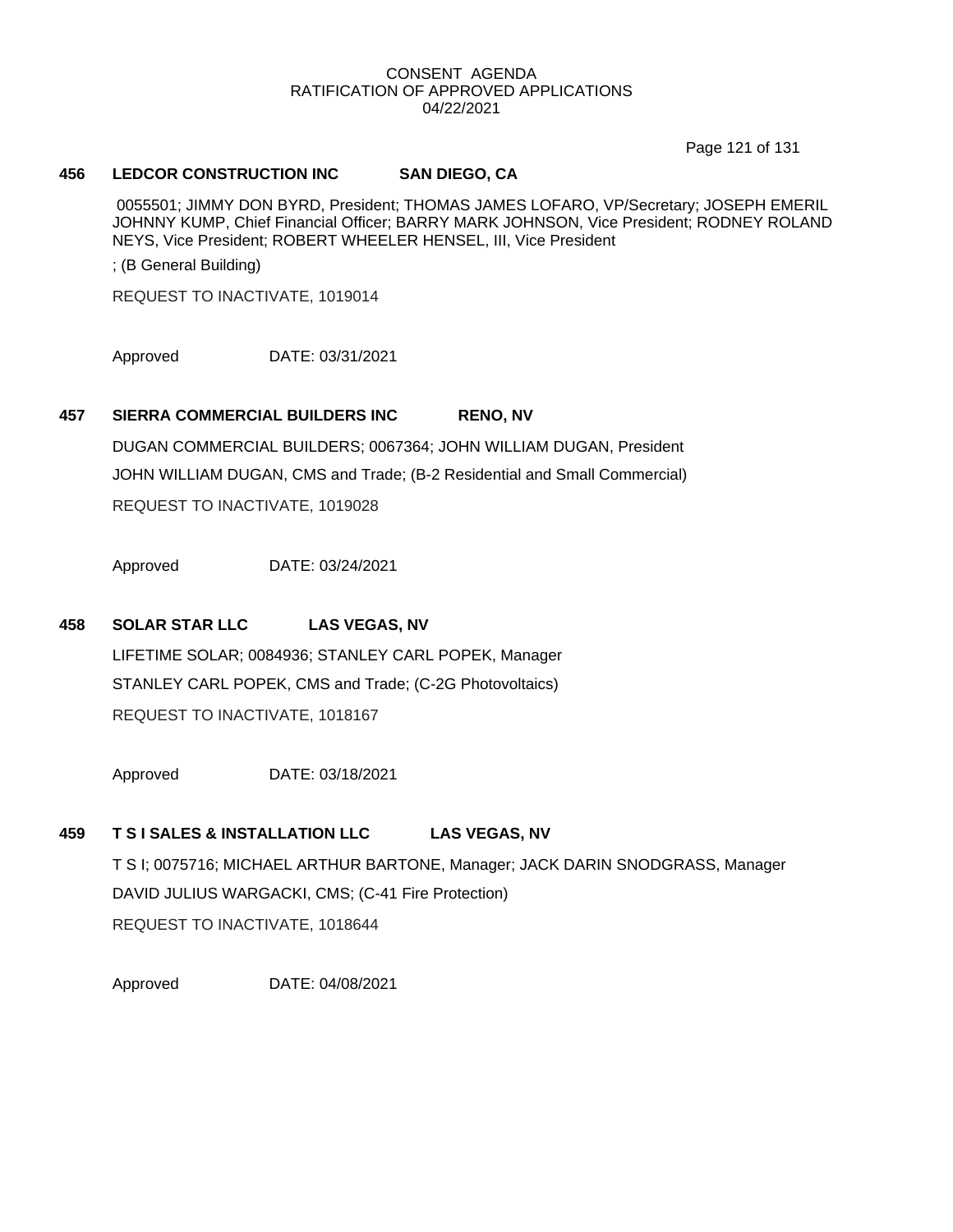Page 122 of 131

## **REQUEST TO REACTIVATE**

## **460 AIR EXPERTS LLC LAS VEGAS, NV**

0084638; AUSTIN JAMES BOTZ, Managing Member AUSTIN JAMES BOTZ, CMS and Trade; (C-21 Refrigeration and Air Conditioning) REQUEST TO REACTIVATE, 1018655

Approved DATE: 03/18/2021

CONTINGENT UPON \$10,000 BOND

## **461 J & JS SUPERIOR FLOORS INC SPARKS, NV**

SUPERIOR FLOORS; 0068387; JEFFREY ALLEN GRIDER President JEFFREY ALLEN GRIDER CMS and Trade; (C-16A Covering Floors) REQUEST TO REACTIVATE, 1018420

## Approved DATE: 03/18/2021

WITH A REDUCTION IN LICENSE LIMIT TO \$10,000, CONTINGENT UPON \$2,000 BOND AND LICENSE RENEWAL FEES

## **462 T S I SALES & INSTALLATION LLC LAS VEGAS, NV**

T S I; 0050757A; MICHAEL ARTHUR BARTONE Manager; JACK DARIN SNODGRASS Manager SCOTT PETER WULFORST CMS and Trade; (C-2C Fire Detection; C-2D Low Voltage) REQUEST TO REACTIVATE, 1018645

Approved DATE: 04/05/2021

CONTINGENT UPON APPROVAL OF QE APPLICATION #101848

## **463 TRUE TONE PAINTING LLC SPARKS, NV**

0039728A; JOHN HOLLIS PARKER Managing Member; MICHELLE ANN PARKER Managing Member JOHN HOLLIS PARKER CMS and Trade; (C-4A Painting)

REQUEST TO REACTIVATE, 1018461

Approved DATE: 03/08/2021

LIMIT FROM: \$100,000 TO \$10,000 BOND FROM: \$10,000 TO \$2,000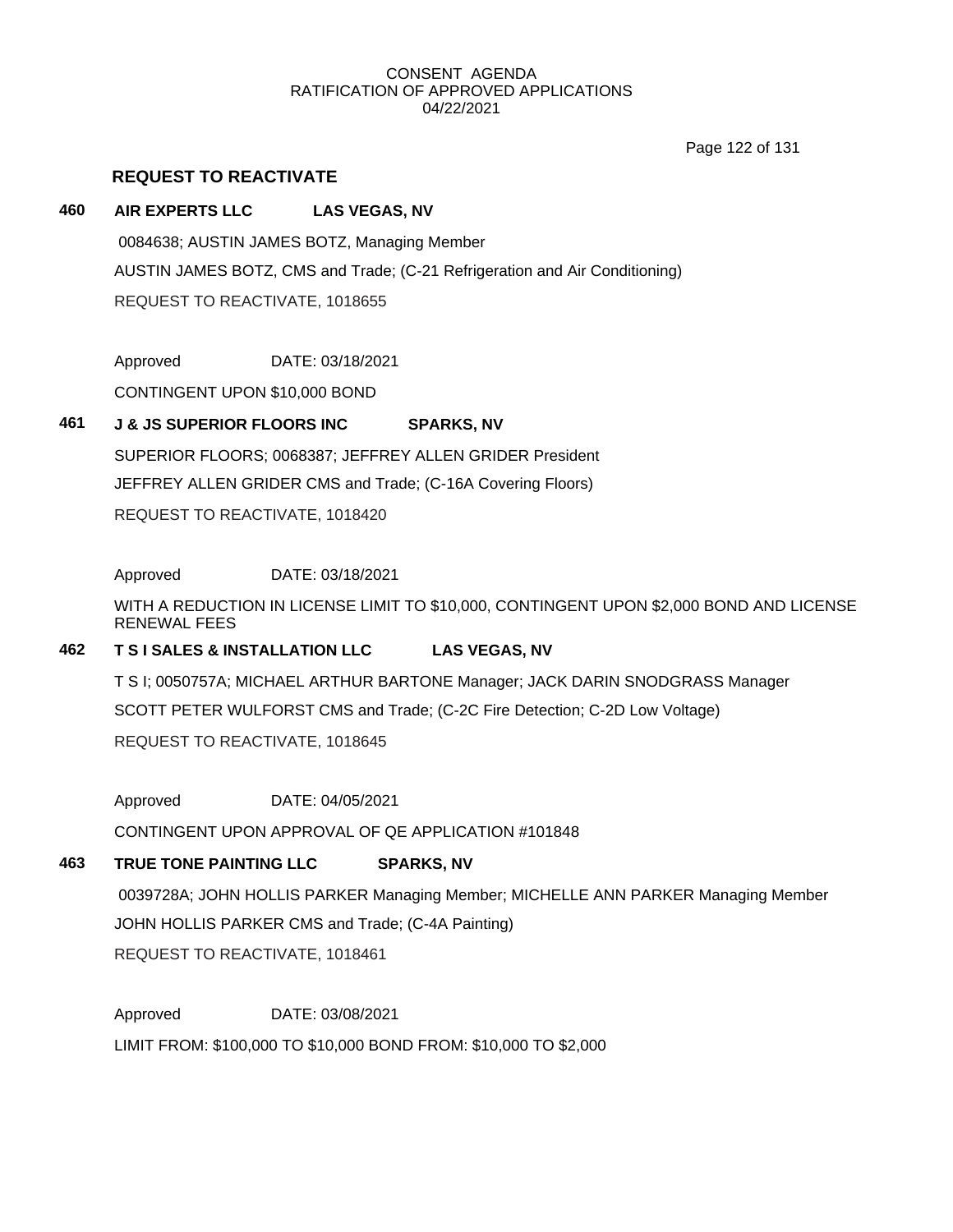Page 123 of 131

## **SINGLE PROJECT LIMIT INCREASE**

#### **464 A & J CONCRETE INC LAS VEGAS, NV**

0069366A; STEVEN LEROY HAIGH, President

STEVEN LEROY HAIGH, CMS and Trade; (C-5 Concrete Contracting)

SINGLE RAISE IN LIMIT, 1019081

Approved DATE: 03/25/2021

PROJECT NAME: THE VILLAGE IN HENDERSON - MIXED BUILDING USE PROJECT LIMIT: \$12,000,000.00

CONTINGENT UPON PROOF OF PAYMENT AND PERFORMANCE BONDS UNLESS WAIVED BY **OWNER** 

## **465 ANTELOPE IRON INC ANTELOPE, CA**

0082096; JAMES HENRY DALE, President; JOHN LEE JOHNSON, Secretary

JAMES HENRY DALE, CMS and Trade; (C-14G Prefabricated Steel Structures; C-14B Structural Steel; C-14C Ornamental Metal)

SINGLE RAISE IN LIMIT, 1018945

Approved DATE: 03/17/2021

PROJECT LIMIT: \$1,500,000.00 PROJECT NAME: VETERANS APARTMENTS

CONTINGENT UPON PROOF OF PAYMENT AND PERFORMANCE BONDS, UNLESS WAIVED BY THE OWNER

#### **466 BEYNON SPORTS SURFACES INC HUNT VALLEY, MD**

0068035; JOHN THOMAS BEYNON, President; MICHAEL PATRICK GASPAROVIC, Treasurer

MICHAEL PATRICK GASPAROVIC, CMS and Trade; (A-22 Unclassified A22 SYNTHETIC RUNNING TRACKS, GYMNASIUM AND TENNIS COURT SURFACES ONLY)

SINGLE RAISE IN LIMIT, 1018878

Denied DATE: 03/15/2021

PROJECT LIMIT: \$0.00

PROJECT NAME: TRACK RESURFACING AT FERNLEY HS, DAYTON HS, SILVER STAGE HS AND YERINGTON HS

PURSUANT TO NAC 624.593, NRS 624.220(3) AND NRS 624.263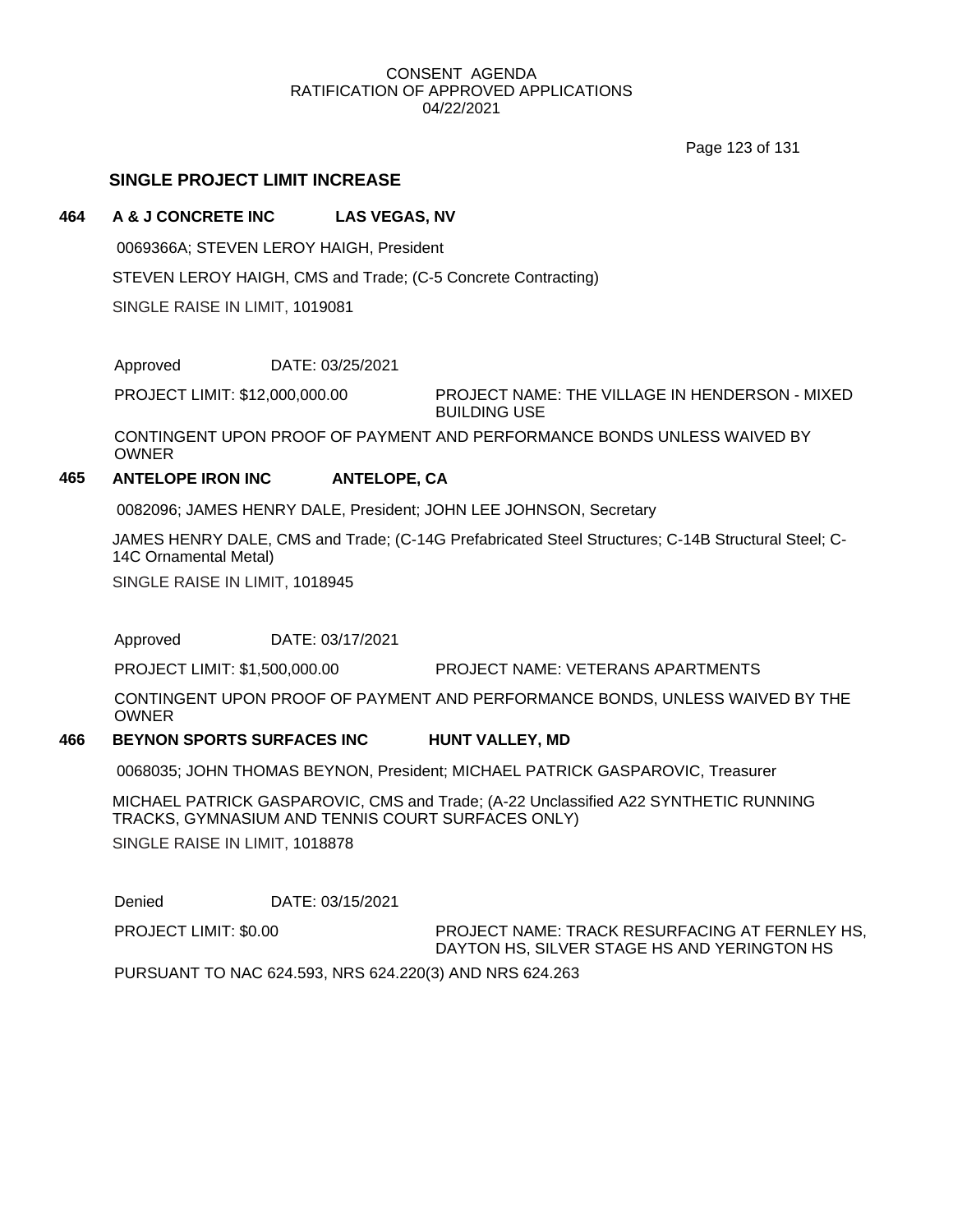Page 124 of 131

## **467 COLD TECH REFRIGERATION LLC LAS VEGAS, NV**

0087631; BRANDON KRONRAD COPE, , Managing Member

CRAIG ALLEN NIELSEN, Trade; WADE WILLARD HENRIKSEN, CMS; (C-21 Refrigeration and Air Conditioning) SINGLE RAISE IN LIMIT, 1018715

Approved DATE: 03/08/2021

PROJECT LIMIT: \$130,000.00 PROJECT NAME: SMITHS # 331

CONTINGENT UPON PROOF OF PAYMENT AND PERFORMANCE BOND UNLESS WAIVED BY OWNER

## **468 CRAIGS INC LAS VEGAS, NV**

CRAIGS PLUMBING; 0050985; CRAIG LAWRENCE HOJNACKI, President CRAIG LAWRENCE HOJNACKI, CMS and Trade; (C-1D Plumbing) SINGLE RAISE IN LIMIT, 1018712

Approved DATE: 03/09/2021

PROJECT LIMIT: \$130,000.00 PROJECT NAME: STANDARD GAMING RESTAURANT CONTINGENT UPON PROOF OF PAYMENT AND PERFORMANCE BOND UNLESS WAIVED BY OWNER

## **469 E S PLUMBING LLC LAS VEGAS, NV**

0051883; RON EZRA CITY, Manager; SHERMAN STRINGER, Manager SHERMAN STRINGER, CMS and Trade; (C-1D Plumbing) SINGLE RAISE IN LIMIT, 1018919

Approved DATE: 03/17/2021

PROJECT LIMIT: \$1,600,000.00 PROJECT NAME: BELLA POINTE APARTMENT

CONTINGENT UPON PROOF OF PAYMENT AND PERFORMANCE BOND UNLESS WAIVED BY OWNER

## **470 E S PLUMBING LLC LAS VEGAS, NV**

0051883; RON EZRA CITY, Manager; SHERMAN STRINGER, Manager SHERMAN STRINGER, CMS and Trade; (C-1D Plumbing) SINGLE RAISE IN LIMIT, 1019140

Approved DATE: 03/26/2021 PROJECT LIMIT: \$3,850,000.00 PROJECT NAME: CINE APARTMENTS CONTINGENT UPON PROOF OF PAYMENT AND PERFORMANCE BONDS UNLESS WAIVED BY **OWNER**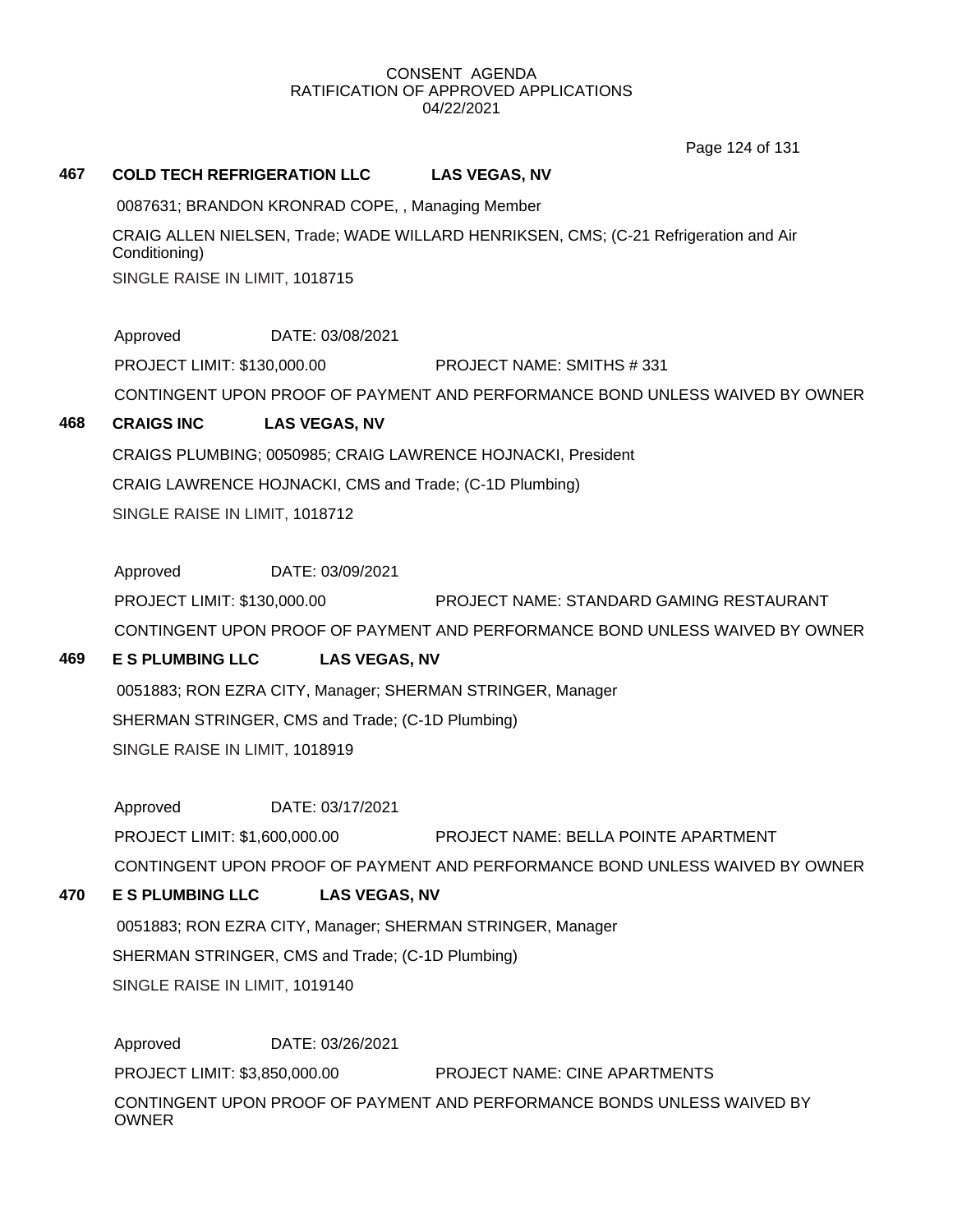Page 125 of 131

## **471 J GROTHE ENTERPRISES CHINO, CA**

0028241; JOHN PAUL GROTHE, Chief Executive Officer; WALTER FRANCIS CLARK, , Vice President JOHN PAUL GROTHE, CMS and Trade; (B-2 Residential and Small Commercial) SINGLE RAISE IN LIMIT, 1019101

Approved DATE: 03/25/2021 PROJECT LIMIT: \$6,000,000.00 PROJECT NAME: SWENSON MINI STORAGE CONTINGENT UPON PROOF OF PAYMENT AND PERFORMANCE BOND UNLESS WAIVED BY OWNER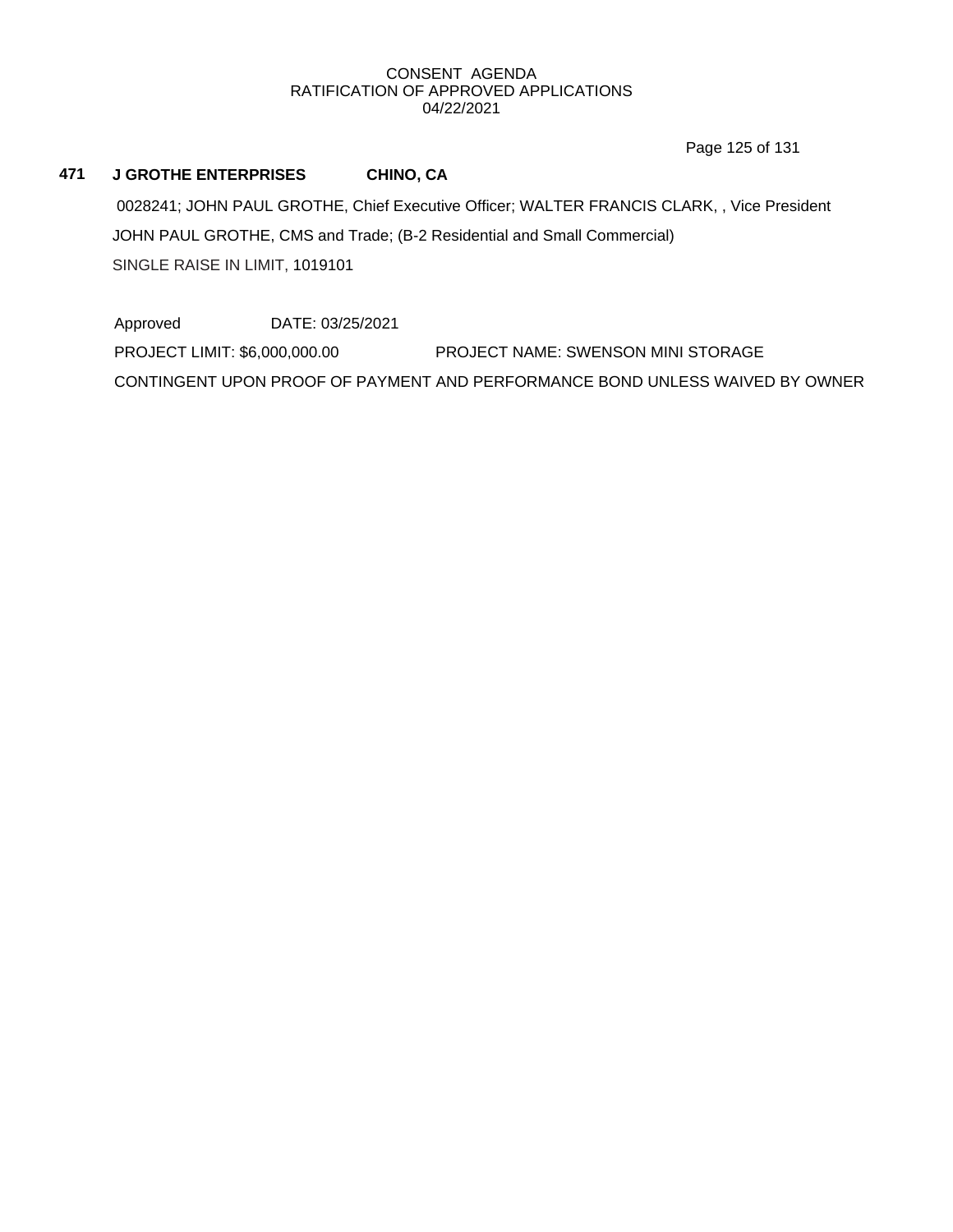Page 126 of 131

## **VOLUNTARY SURRENDER**

## **472 AMBIENT EDGE AIR CONDITIONING AND REFRIGERATION INC HENDERSON, NV**

0071575; STEVEN RAY LEWIS, President

STEVEN RAY LEWIS, CMS and Trade ; (C-21 Refrigeration and Air Conditioning)

VOLUNTARY SURRENDER, 1019218

Approved DATE: 04/08/2021

CONTINGENT UPON ISSUANCE OF PENDING LICENSE APPLICATION

## **473 ANDREA TAYLOR LAS VEGAS, NV**

NEW CRETE; 0052100; ANDREA TAYLOR, Owner

ANDREA TAYLOR, CMS; MARTY LYNN TAYLOR, Trade ; (C-40 Specialties Not Authorized by Other Classifications C40 IS DESIGNATED FOR COATINGS ONLY)

VOLUNTARY SURRENDER, 1019219

Approved DATE: 04/08/2021

## **474 BART TUTTLE CONSTRUCTION INC GENOA, NV**

0087306; BARTON RUSSELL TUTTLE, , President; LOUANN TOBIA-TUTTLE, , Secretary BARTON RUSSELL TUTTLE, , CMS and Trade ; (C-3 Carpentry Maintenance and Minor Repairs) VOLUNTARY SURRENDER, 1019133

Approved DATE: 04/08/2021

## **475 BETTS CONCRETE LAS VEGAS, NV**

0027024; BETTY GUTIEREZ KRUMME, Partner; GEORGE STOUGHTON, Partner; GEORGE EARNEST STOUGHTON, Partner; BETTY GUITERREZ KRUMME, Partner

; (C-5 Concrete Contracting)

VOLUNTARY SURRENDER, 1018755

Approved DATE: 03/18/2021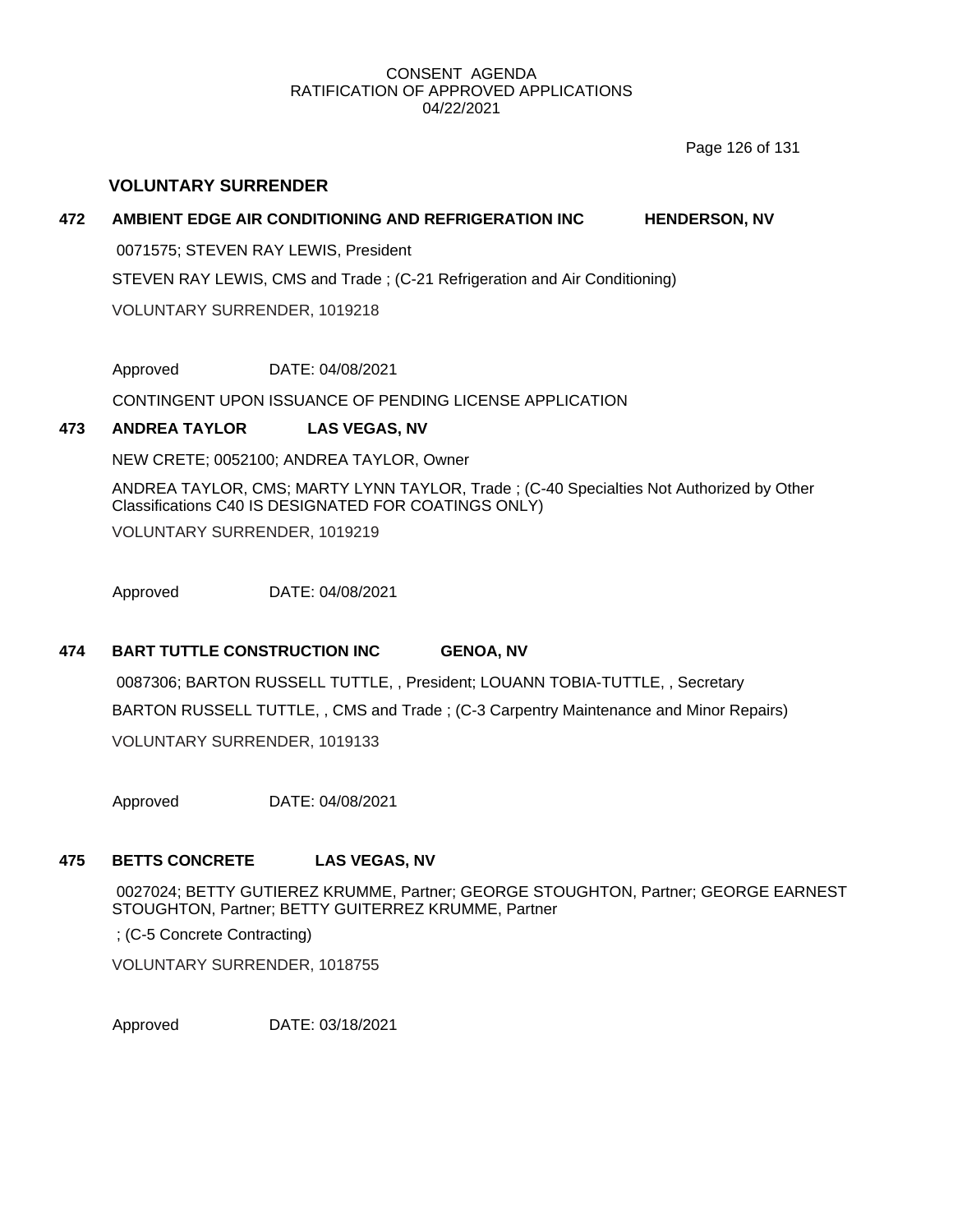Page 127 of 131

#### **476 BRIGHTVIEW TREE COMPANY CALABASAS, CA**

0032285; ROBERT LEE CRUDUP, JR, President; THOMAS CLAIR DONNELLY, Assistant Secretary; JOHN SCOTT SERVISS, Vice President; VICKI POVAH MARTINEZ, Vice President THOMAS CLAIR DONNELLY, CMS and Trade ; (C-10 Landscape Contracting)

VOLUNTARY SURRENDER, 1018894

## DATE: 03/23/2021

## **477 C K CONCRETE INC SPARKS, NV**

0046660; KEVIN WILLIAM GADDA, President KEVIN WILLIAM GADDA, CMS and Trade ; (C-5 Concrete Contracting) VOLUNTARY SURRENDER, 1018854

Approved DATE: 03/18/2021

## **478 EVERGREEN MARKETING LLC DANDRIDGE, TN**

ROCKY TOP; 0083503; SUSAN ADELE PARKS, Manager; J P PARKS, , Manager J P PARKS, , CMS; JAMES MICHAEL PARKS, Trade ; (C-4 Painting and Decorating) VOLUNTARY SURRENDER, 1019070

Approved DATE: 03/31/2021

#### **479 J M S CONTRACTORS INC LAS VEGAS, NV**

0075766; SHAWN WADE ELFBERG, President SHAWN WADE ELFBERG, CMS and Trade ; (C-4 Painting and Decorating) VOLUNTARY SURRENDER, 1019023

Approved DATE: 03/29/2021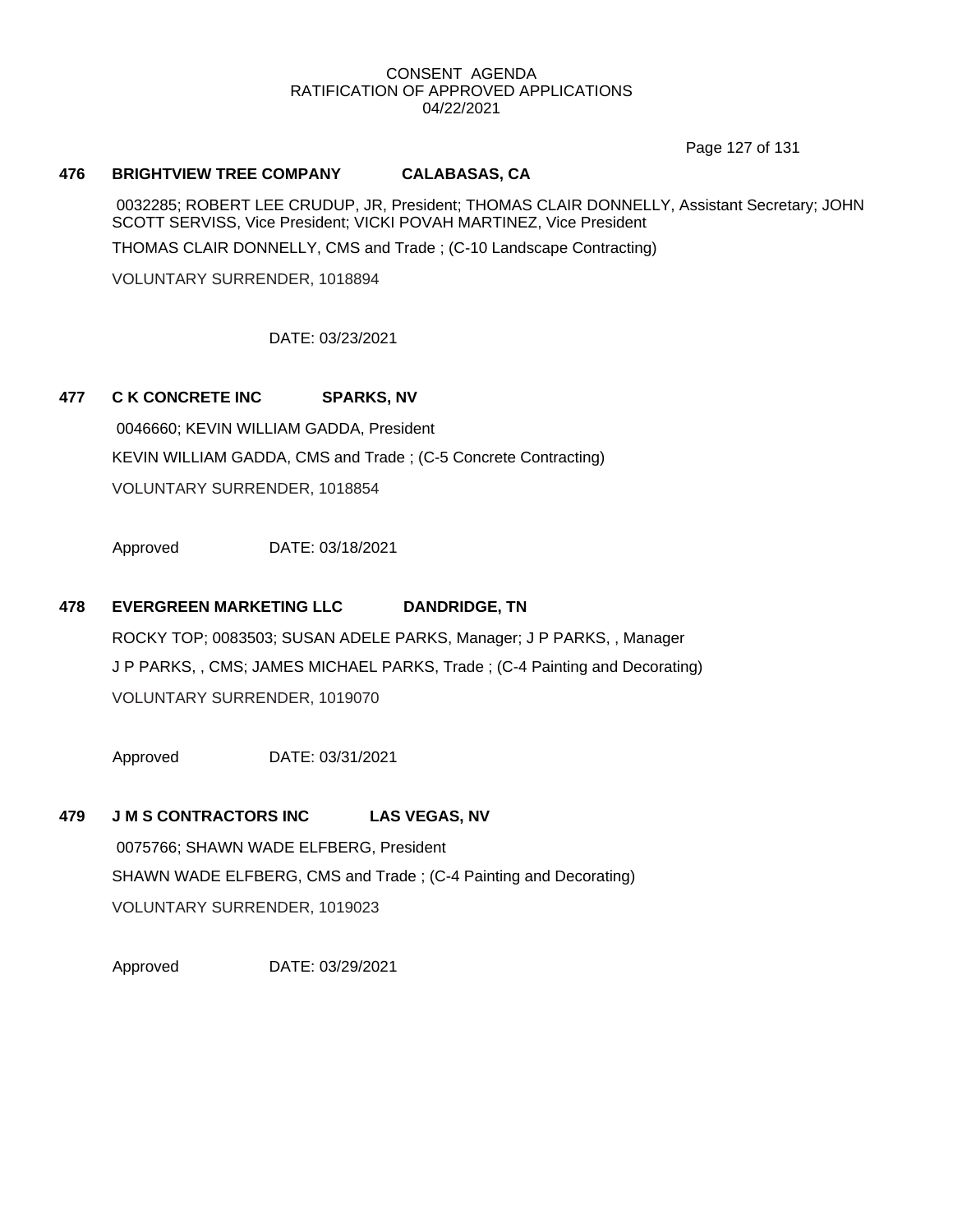Page 128 of 131

## **480 LARON INC KINGMAN, AZ**

0046981; DAVID LORING SCHEER, , Secretary; ADAM JAMES MCMAHON, , Treasurer GLENN ROBERT THOROUGHMAN, CMS and Trade ; (A-14 Steel Erection and Industrial Machinery; A-20 Industrial Piping) VOLUNTARY SURRENDER, 1018546

Approved DATE: 03/11/2021

CONTINGENT UPON ISSUANCE OF PENDING LICENSE APPLICATION

# **481 MARINER DEVELOPMENT LLC LAS VEGAS, NV** 0077717; TRACEY DANEHL LEE, Other; G T CONTRACTING LLC, Manager TRACEY DANEHL LEE, CMS and Trade ; (B-2 Residential and Small Commercial) VOLUNTARY SURRENDER, 1018685

Approved DATE: 03/18/2021

## **482 MATTHEW WILLARD LOVITT HENDERSON, NV**

C L M LANDSCAPE; 0064475; MATTHEW WILLARD LOVITT, Owner MATTHEW WILLARD LOVITT, CMS and Trade ; (C-10 Landscape Contracting) VOLUNTARY SURRENDER, 1019183

Approved DATE: 04/08/2021 CONTINGENT UPON ISSUANCE OF PENDING LICENSE APPLICATION **483 MORRIS GARAGE DOOR REPAIR LLC LAS VEGAS, NV**

0086387; SHLOMO AINI, , Manager; MAURICE BOUCHOUCHA, , Member SHLOMO AINI, , CMS and Trade ; (C-3 Carpentry Maintenance and Minor Repairs) VOLUNTARY SURRENDER, 1018793

Approved DATE: 03/18/2021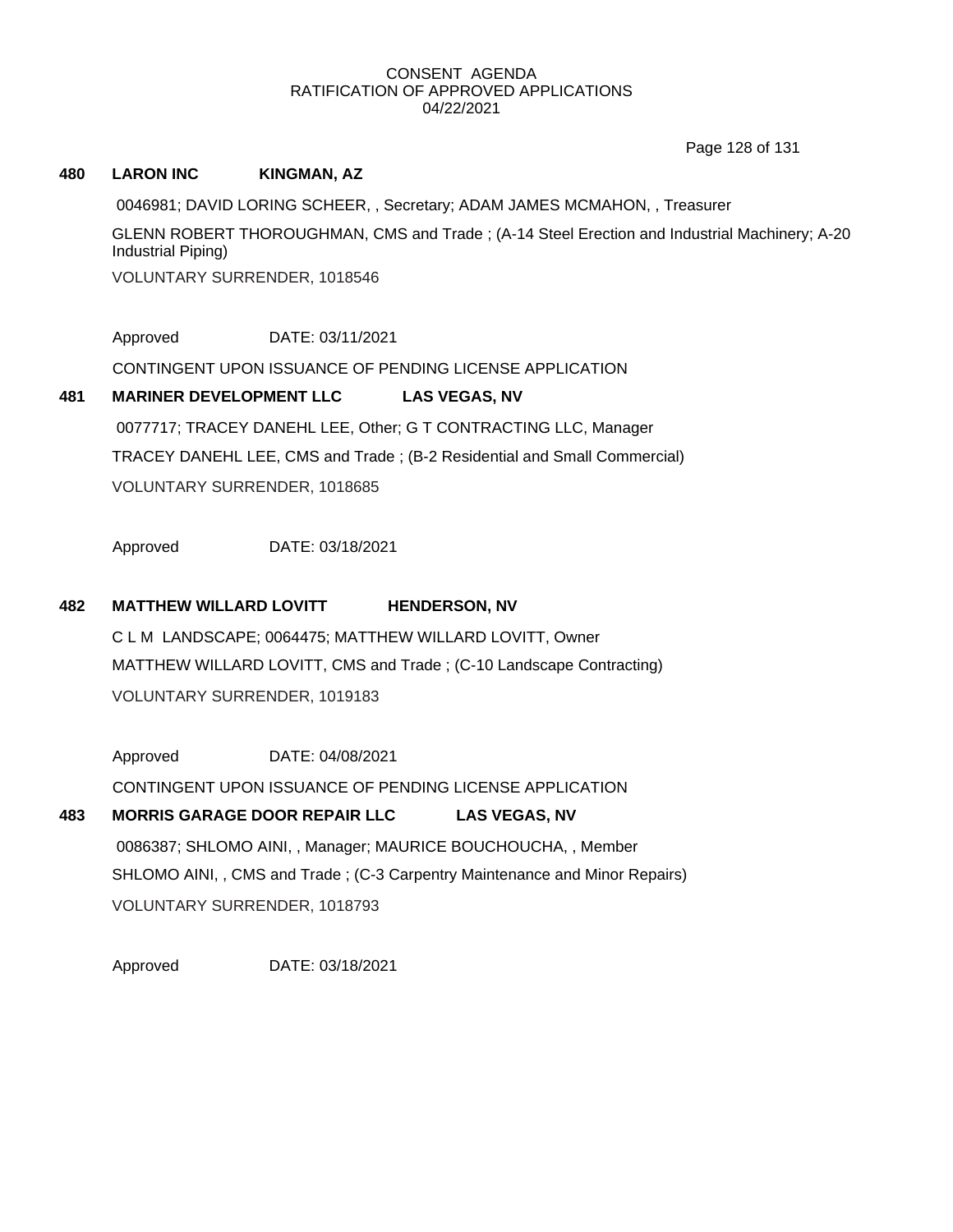Page 129 of 131

#### **484 NOORDA BEC INC SALT LAKE CITY, UT**

0084702; STEVEN RICHARD MCARTHUR, , President; CHRISTOPHER MARK BRADLEY, , Treasurer; CHRISTIAN LAMAR NOORDA, , Chief Executive Officer

; (B General Building)

VOLUNTARY SURRENDER, 1018994

Approved DATE: 03/24/2021

#### **485 OPEN CONTROL SYSTEMS INC RENO, NV**

0080630; ALISA RACHELLE MULDER, President; NATHAN EUGENE MULDER, Secretary NATHAN EUGENE MULDER, CMS; HARRY MICHAEL PARKS, Trade ; (C-2 Electrical) VOLUNTARY SURRENDER, 1018287

Approved DATE: 03/18/2021

## **486 PADILLA COOLING AND HEATING INC HENDERSON, NV**

0068203; FRANCISCO PADILLA, Owner FRANCISCO PADILLA, CMS and Trade ; (C-21 Refrigeration and Air Conditioning) VOLUNTARY SURRENDER, 1019022

Approved DATE: 03/29/2021

#### **487 PRINZ PLUMBING LLC GARDNERVILLE, NV**

0053254; ANN M PRINZ, Member; JOSEPH F PRINZ, Member JOSEPH F PRINZ, Trade; ANN M PRINZ, CMS ; (C-1D Plumbing; C-1G Pipes and Vents for Gas; C-1H Water Heaters) VOLUNTARY SURRENDER, 1018895

Approved DATE: 03/24/2021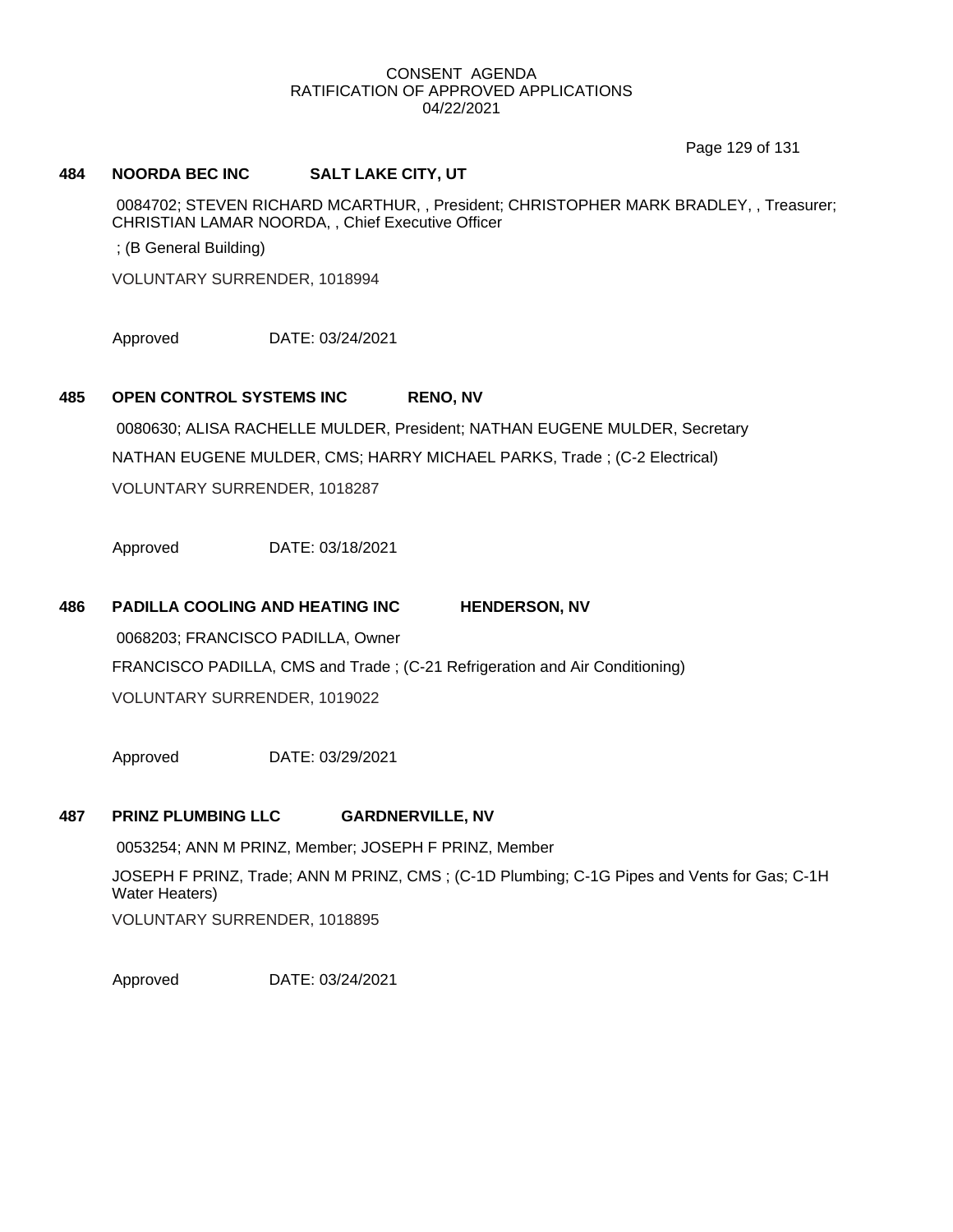Page 130 of 131

## **488 PROQOR ROOFING AND CONSTRUCTION LLC OLATHE, KS**

0085963; KATHLEEN BRIDGID BELL, , Manager; MICHAEL W BELL, , Manager DANIEL TODD KONITZER, , Trade; MICHAEL W BELL, , CMS ; (C-3A Carpentry and Repairs; C-3E Drywall) VOLUNTARY SURRENDER, 1019109

Approved DATE: 04/08/2021

## **489 RAPID RESPONSE RESTORATION INC LAS VEGAS, NV**

0052364; GARY WILLIAM MACKELPRANG, President; GARY WILLIAM MACKELPRANG, Secretary GARY WILLIAM MACKELPRANG, CMS and Trade ; (B-2 Residential and Small Commercial) VOLUNTARY SURRENDER, 1018768

Approved DATE: 03/18/2021

## **490 SMITH STORAGE SYSTEMS RENO, NV**

0079904; RUSSELL SMITH, JR, Partner; RUSSELL SMITH, SR, Partner RUSSELL SMITH, JR, CMS and Trade ; (C-14J Conveyance of Goods) VOLUNTARY SURRENDER, 1019337

Approved DATE: 04/08/2021

## **491 SPEC COATINGS INCORPORATED RENO, NV**

0076053; VESA MATTI JACKKO KAUNISMAKI, President; YVETTE RENE KAUNISMAKI, Secretary VESA MATTI JACKKO KAUNISMAKI, CMS and Trade ; (C-4 Painting and Decorating) VOLUNTARY SURRENDER, 1019302

Approved DATE: 04/08/2021